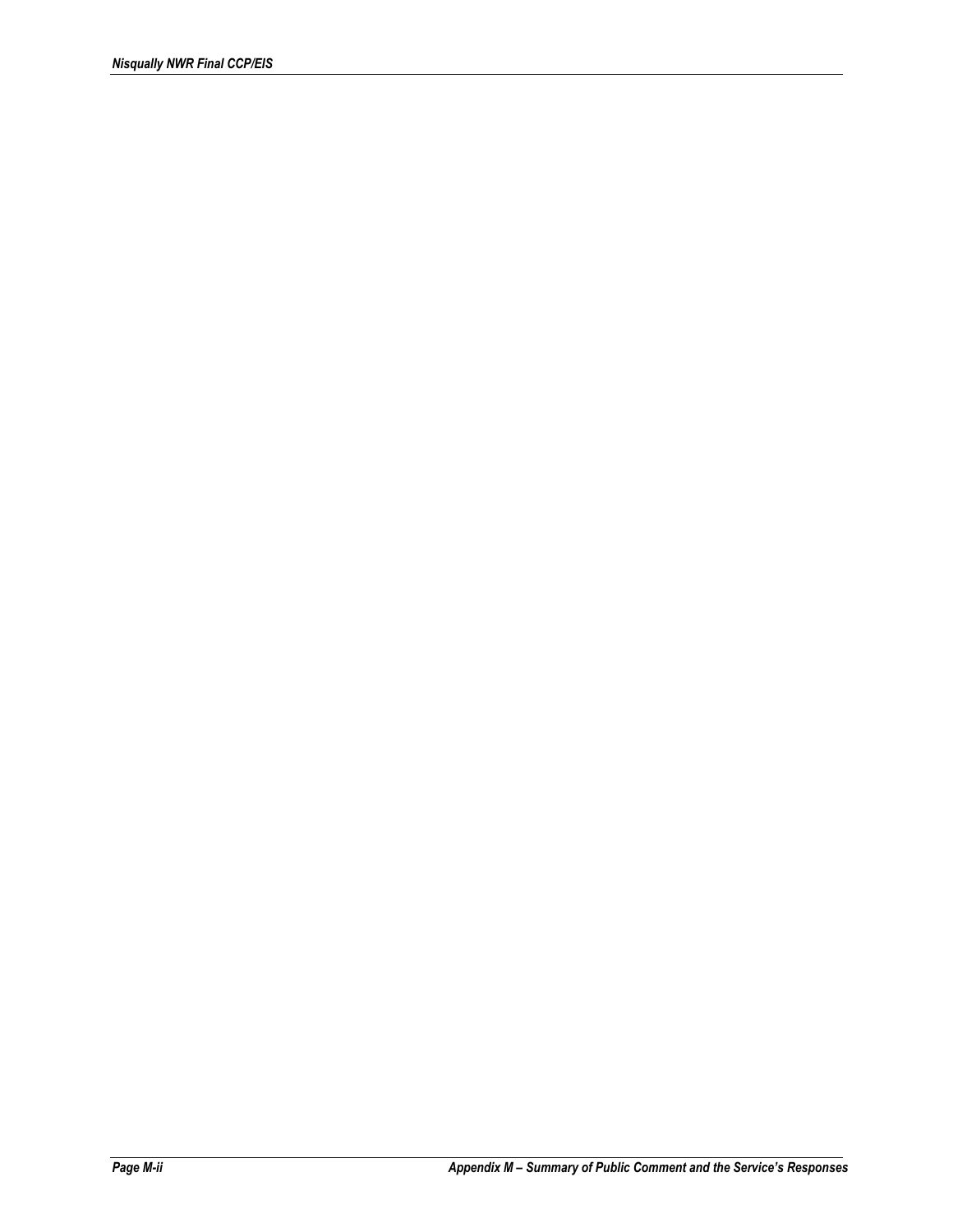# Appendix M – Summary of Public Comment and the Service's Responses

## **1.0 INTRODUCTION**

This appendix contains a detailed summary of all comments that were received in response to the Draft Comprehensive Conservation Plan/Environmental Impact Statement (Draft CCP/EIS) for Nisqually NWR during the official public comment period. Public comments on the Draft CCP/EIS were accepted from December 20, 2002 to February 21, 2003; in addition, comments dated within one week after the official close of the comment period were accepted and analyzed.

All comments were reviewed and organized so that an objective analysis and presentation of the comments could be made (see Section 2). Each piece of correspondence was assigned an identification number. Note that for simplicity sake, the word "letter" is generally used throughout this appendix to refer to any comment received, whether by letter, fax, postcard, email, comment sheet, or telephone call. A database was created to help analyze the nature and extent of the range of comments received. Comments recorded on flip chart at the public meetings held in January 2003 were also transcribed and considered. Service responses are included in Section 3. The names and affiliations of all of the people who commented are listed at the end of this Appendix (Section 4). In cases where a letter pointed out a minor typographical or editorial error in the Draft CCP/EIS/ the change was made in the Final CCP/EIS, but no response is included in this summary.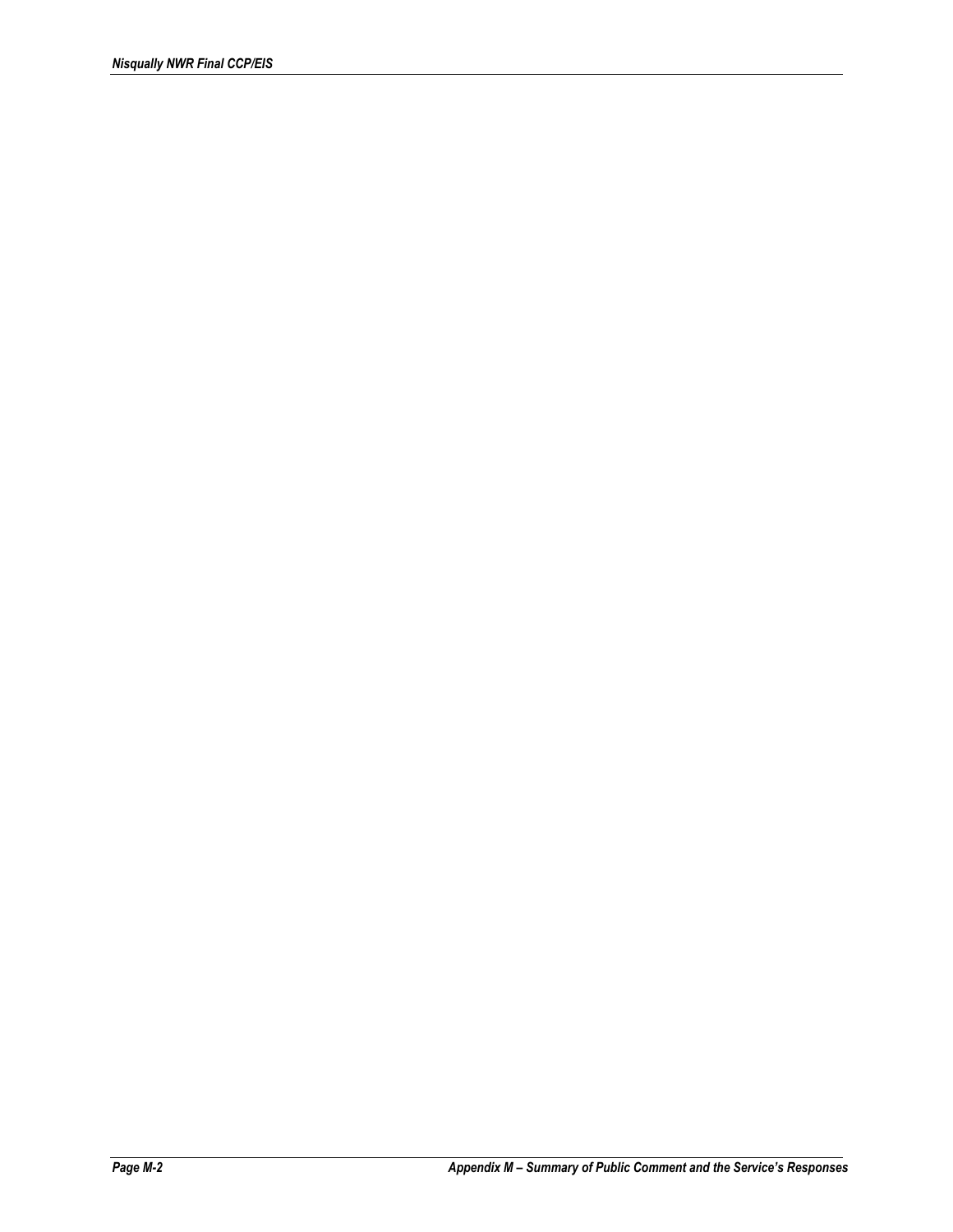# **2.0 QUANTITATIVE ANALYSIS OF COMMENTS RECEIVED**

## **2.1 Summary of Comments Received on the Draft CCP/EIS and the Response Process**

The Service received a total of 1,717 comments (by letter, fax, postcard, e-mail, comment sheet, or telephone call) on the Nisqually NWR CCP/EIS during the 60-day comment period. This number of comments suggests a very significant level of interest in Nisqually NWR. Other CCPs have generally not generated nearly this level of response during the public comment process; indeed, planning projects proposed by federal agencies typically do not receive a great deal of public response.

## **Public Meetings**

To facilitate public review and comment on the Draft CCP/EIS, the Service hosted two public meetings, the first at Nisqually NWR (January 15, 2003, at the Visitor Center), and the second in Tacoma, Washington (January 16, 2003 at the downtown public library). Although no formal presentation was made at the meetings, Service staff and visual aids, including detailed GIS maps and tables, were available at each topical station to facilitate dialog. Copies of the Draft CCP/EIS and the separately bound Executive Summary were available for the public to review and take with them.

At the meetings, the public was invited to provide comments on the contents of the Draft CCP/EIS. Comment sheets were provided. In addition, each station had a flipchart; comments were summarized by Service staff on the flip charts and later transcribed. Although comments recorded on flip charts at the public meetings were not included in the quantitative analysis of written comments, they were all reviewed and considered in revising the document, and unique comments were also included in the comment summary in Section 3. People who provided comments in this fashion were also encouraged to submit more formal written comments during the comment period.

The public meetings were attended by a wide range of people, including federal, state, and local agency staff; representatives of organizations; tribal representatives; neighbors of the Refuge; and other members of the general public. Both meetings were held in the late afternoon and evening (3 p.m. to 8:30 p.m.). The Nisqually NWR meeting was attended by approximately 220 individuals, and about 30 people attended the Tacoma Public Library meeting. An additional meeting was held on January 11, 2003 with approximately 30 Refuge volunteers. Comments gathered there were also included in the comment summary in Section 3 and considered in development of the final document.

## **Affiliations**

Table M-1 presents a breakdown of the affiliation of comments received. Names and entities are listed at the end of this Appendix (Section 4).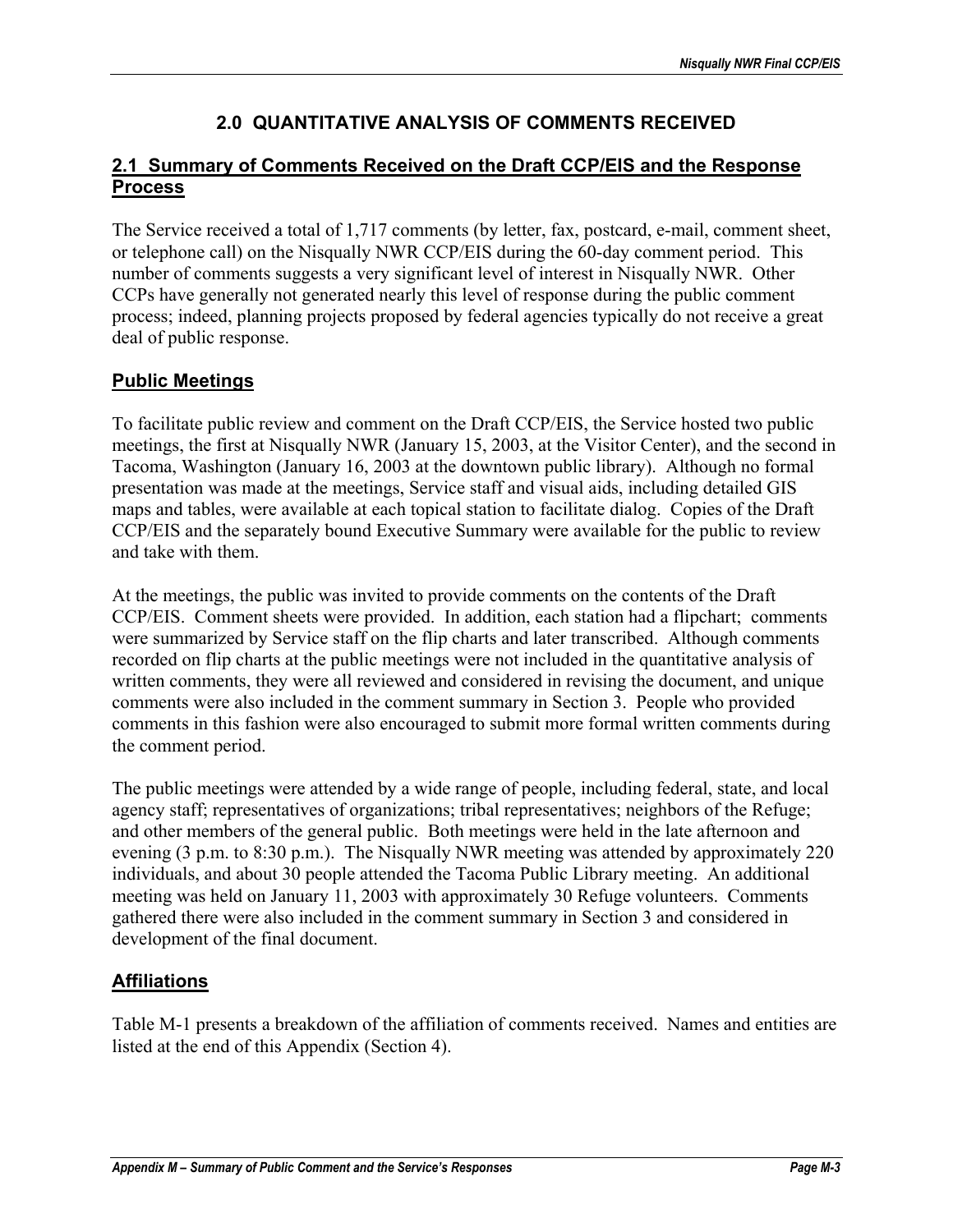| <b>Affiliation Type</b>        | Number of<br><b>Letters Received</b> |
|--------------------------------|--------------------------------------|
| Federal Agencies*              |                                      |
| State Agencies*                |                                      |
| Local Agencies* (County, City) |                                      |
| Tribes*                        |                                      |
| Organizations*                 | 23                                   |
| Businesses*                    |                                      |
| <b>General Public</b>          | 1.676                                |

#### **Table M-1. Affiliation Type of Comments Provided.**

\* Each agency, organization, tribe, and business represents numerous individuals.

## **Comment Media**

Comments were received in a variety of formats during this process, including letters (and postcards), e-mails, faxes, phone conversations, and comment sheets distributed by the Service (primarily at public meetings) to facilitate the comment process. The distribution of media type is summarized below in Table M-2. Note: no petitions were received as part of the comment process, although a few of the form letters contained up to 8 signatures.

It should be recognized that the increased use of e-mail and other internet-based communication tools contributed to the large number of comments received on the Draft CCP/EIS. The Service considered all comments received as part of the decision-making process.

#### **Table M-2. Medium of Comment**

| <b>Type of Media</b> | <b>Number of Comments</b> |  |
|----------------------|---------------------------|--|
|                      | <b>Received</b>           |  |
| Letter               | 148                       |  |
| E-mail               | 1,464                     |  |
| Fax                  |                           |  |
| <b>Phone Record</b>  |                           |  |
| <b>Comment Sheet</b> | 98                        |  |

### **Place of Origin of Commentors**

Nisqually NWR is a recognized resource of regional significance, well known in Puget Sound, the Pacific Northwest, and along the entire West Coast. Its proximity to the major urbanized area of Puget Sound, as well as its direct access off of Interstate 5, contribute to a very high annual and broad-based visitation. The origins of comments received reflect this visitation pattern. The greatest number of respondents (20%) was from Washington, followed by California (10%) and New York (8%).

| rable m-J. Urigin Uritespondents |                     |                |                  |
|----------------------------------|---------------------|----------------|------------------|
| <b>STATE</b>                     | # Of<br>respondents | <b>STATE</b>   | # Of respondents |
| Outside of the U.S.              | 18                  | Mississippi    |                  |
| Alabama                          |                     | Montana        |                  |
| Arkansas                         |                     | North Carolina | 34               |
| Arizona                          | 35                  | North Dakota   |                  |
| California                       | 176                 | Nebraska       |                  |

#### **Table M-3. Origin of Respondents**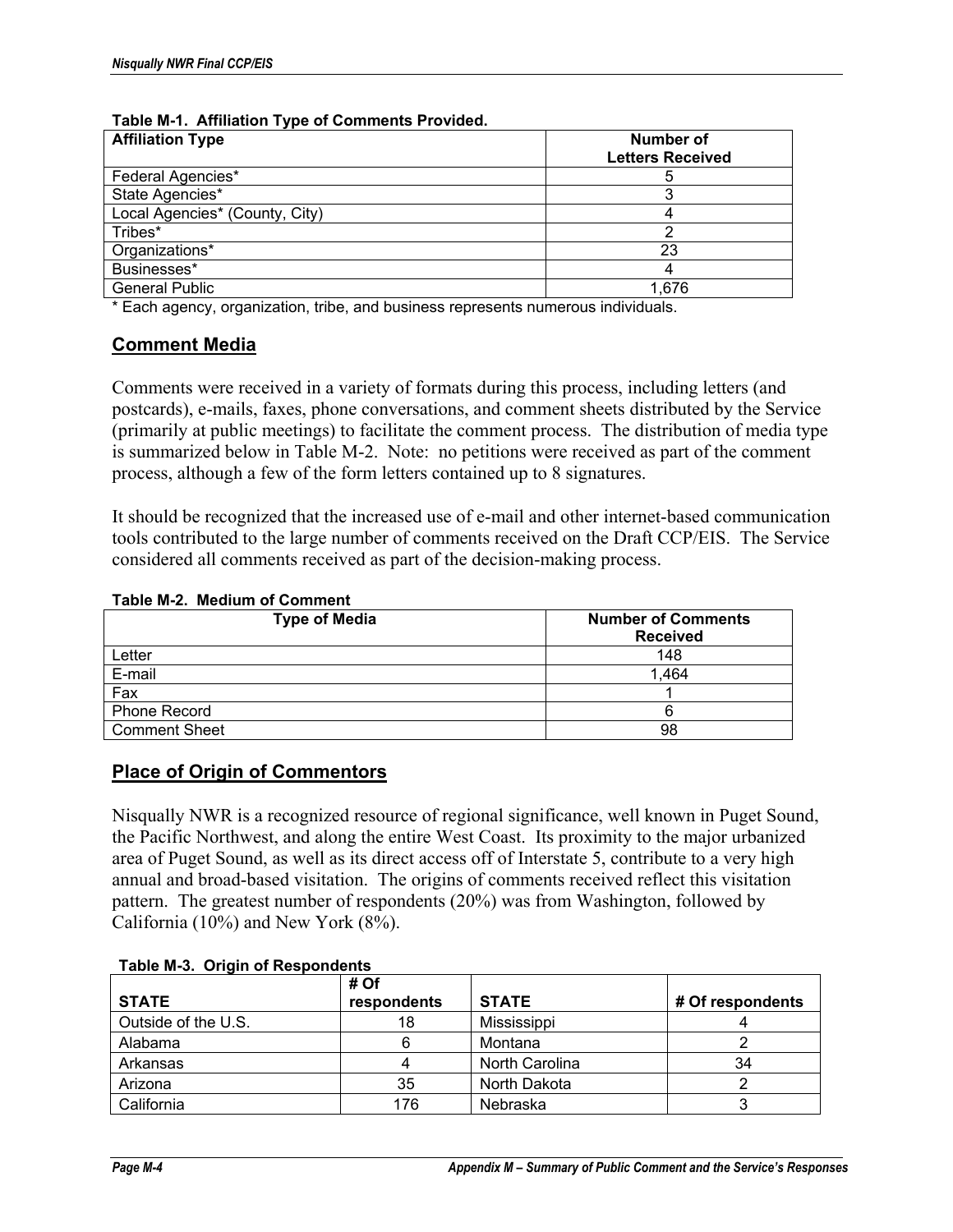| Colorado             | 30 | New Hampshire             | 4   |
|----------------------|----|---------------------------|-----|
| Connecticut          | 23 | New Jersey                | 46  |
| District of Columbia |    | New Mexico                | 6   |
| Delaware             | 2  | Nevada                    | 8   |
| Florida              | 86 | New York                  | 129 |
| Georgia              | 22 | Ohio                      | 32  |
| Hawaii               |    | Oklahoma                  | 8   |
| lowa                 | 3  | Oregon                    | 24  |
| Idaho                | 3  | Pennsylvania              | 61  |
| <b>Illinois</b>      | 66 | Rhode Island              | 5   |
| Indiana              | 24 | South Carolina            | 5   |
| Kansas               | 16 | Tennessee                 | 15  |
| Kentucky             | 13 | Texas                     | 68  |
| Louisiana            | 15 | Utah                      | 7   |
| Massachusetts        | 46 | Virginia                  | 30  |
| Maryland             | 49 | Washington                | 346 |
| Maine                | 9  | Wisconsin                 | 13  |
| Michigan             | 34 | West Virginia             | 6   |
| Minnesota            | 24 | Wyoming                   | 1   |
| Missouri             | 20 | None available for record | 132 |

#### **Table M-3. Origin of Respondents**

## **2.2 Quantitative Summary of Comments Received – Alternatives and Issues**

Section 3 of this Appendix presents a summary of specific comments received, followed by the Service's responses. However, it is first useful to present a general summary of the nature of comments received, based on issue type. The information presented in this section includes a relatively quantitative analysis of the information received and analyzed. A more precise analysis was difficult due to the overlap of key issues and the open ended nature of the comment process. Data were input only for issues specifically identified by commentors. For example, if a letter specifically addressed only one key issue, it was tallied in that issue only, even though a position was implied on other key issues. Thus, evaluation and assessment of comments is strongly tied to the nature and content of the specific comments received. Service staff have read and reviewed every letter received during the comment process, and the information contained in those comments was used to help develop the Final CCP/EIS, and refine the Preferred Alternative.

### **Alternative Support**

The Draft CCP/EIS presented an analysis of 4 alternatives: Alternatives A, B, C, and D. Commentors often expressed their explicit support for (or opposition to) a particular alternative by name. In many instances, commentors qualified their support for a given alternative, that is, they noted that they preferred a particular alternative overall, but also recommended certain additions or deletions of specific action components. For this analysis, the Service refers to this conditional support as support "with qualifications." There was strong support expressed for Alternative D, the Preferred Alternative (73%, with and without qualifications). In addition,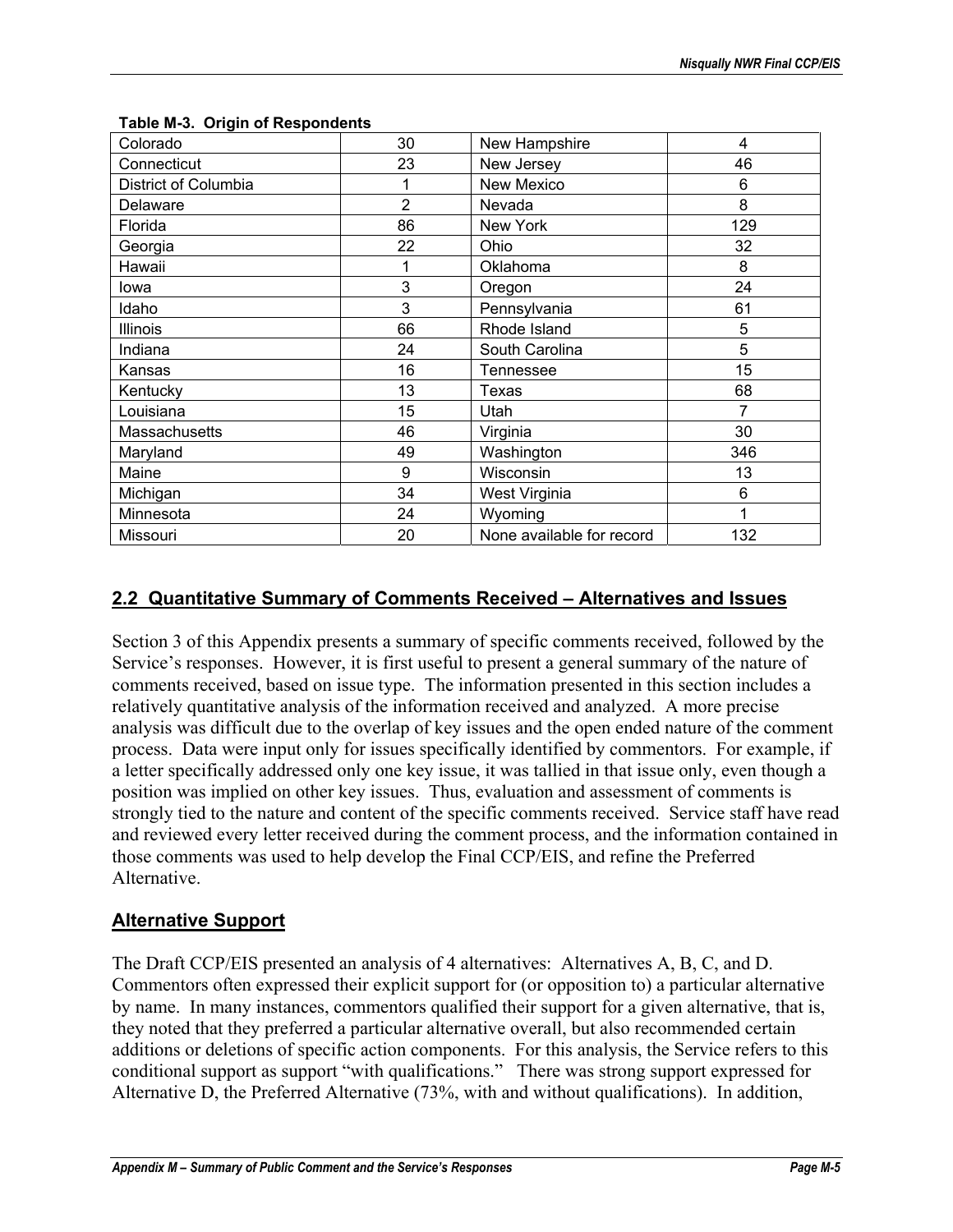almost all agencies, governments, and tribes expressed support for the Preferred Alternative, and the great majority of organizations, sometimes representing large memberships, also expressed support for the Preferred Alternative. Several letters expressed concern over the costs associated with implementing the Preferred Alternative. Table M-4 summarizes the commentors' stated support for the given alternatives.

| <b>Alternative</b>                              | Number (percent) |
|-------------------------------------------------|------------------|
| Alternative A                                   | 27 (15%)         |
| Alternative A with Qualifications               | $1(0.5\%)$       |
| Alternative B                                   | 15 (8%)          |
| Alternative B with Qualifications               | $0(0\%)$         |
| Alternative C                                   | 5(2.5%)          |
| Alternative C with Qualifications               | 2(1%)            |
| Alternative D                                   | 83 (45%)         |
| Alternative D with Qualifications               | 53 (28%)         |
| <b>Total Comments on Alternative Preference</b> | 186              |

**Table M-4. Support for the Defined CCP/EIS Alternatives.** 

In a few cases (although rare), commentors specifically mentioned their lack of support or opposition for a given alternative (i.e., they would NOT prefer), as summarized in Table M-5.

| Table M-5. Commentor Preference for NOT Implementing an Alternative (i.e., Opposing) |
|--------------------------------------------------------------------------------------|
|--------------------------------------------------------------------------------------|

| <b>Alternative</b> | <b>Number</b> |
|--------------------|---------------|
| Alternative A      |               |
| Alternative B      |               |
| Alternative C      |               |
| Alternative D      |               |

### **Issue 1 – Refuge Expansion**

Numerous commentors (1,263 people) addressed the issue of Refuge expansion. The response on this key issue was strikingly unified, with support for Refuge expansion almost unanimous (99.4%). The majority of people raising the issue simply stated a preference of support for expanding the boundaries of the Refuge, without offering additional details on the topic. Many people offered specific support or feedback on proposed areas of expansion (such as McAllister Creek). In addition, many noted that a larger amount of forested habitat in the vicinity of Hoffman Hill should be included in Refuge expansion. A few identified other areas that should be considered for expansion.

Of the comments received on this issue, only 8 people stated opposition to expansion. Some of the reasons noted for such opposition included: a sense that expansion was a waste of taxpayer money, or opposition to specific areas or parcels being included in the proposed expansion area.

### **Issue 2 – Habitat Restoration and Management of the Diked Area**

Approximately 193 people specifically commented on the issue of estuarine restoration and/or breaching the dikes. Because a wide range of perspectives was expressed on this issue, it was difficult to quantify in the database, but generalizations can be made. Slightly more people expressed support for breaching the dikes in favor of estuarine restoration, while slightly fewer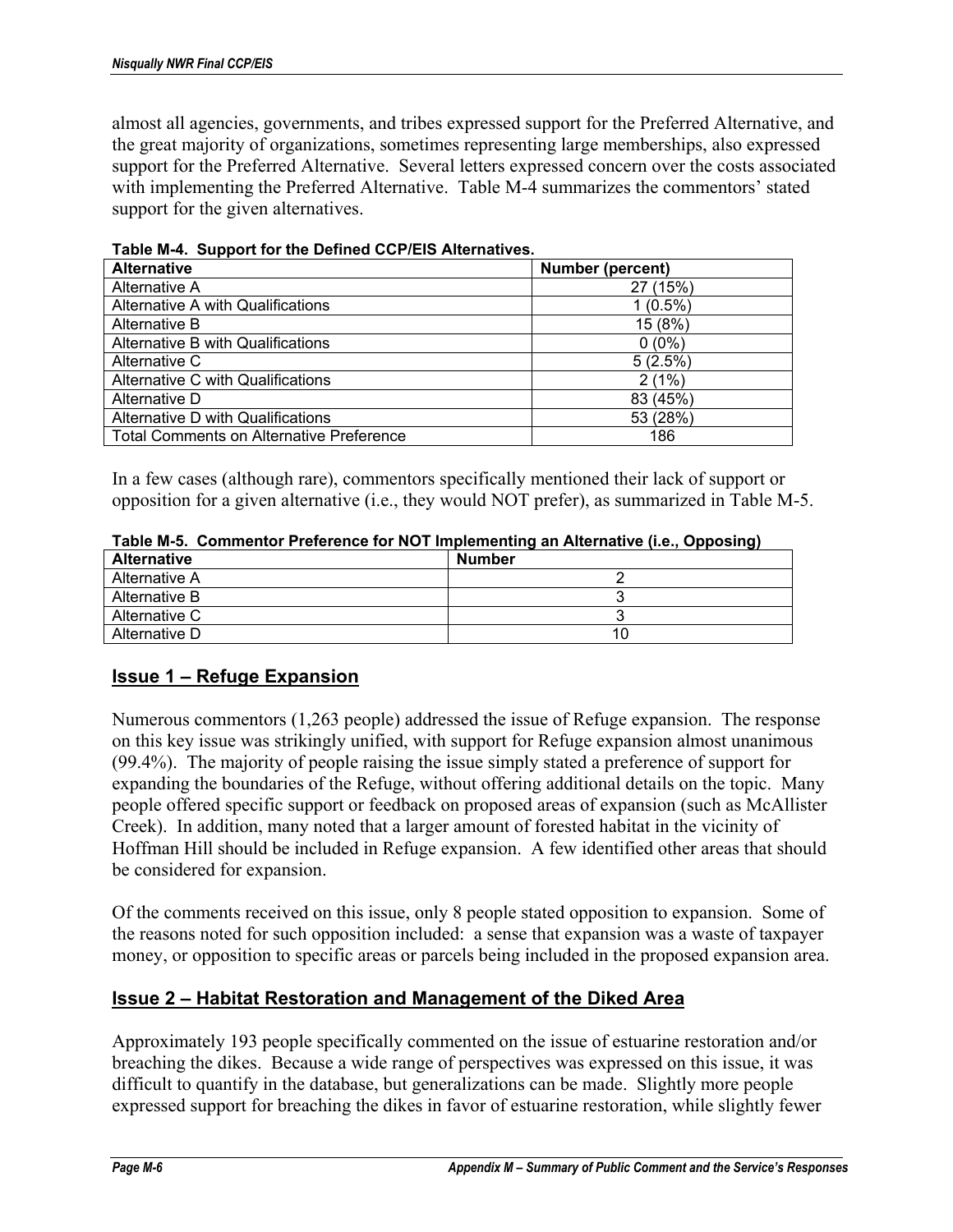people specified their opposition to dike breaching. In many cases, the commentors noted that they would oppose the full breaching of the dike system but might support a partial breach. Several letters expressed concern over the loss of freshwater habitats as a result of estuarine restoration efforts, and suggested acquisition and restoration of freshwater wetland and riparian habitats prior to or at the same time as dike removal or breaching. The range of comments received also addressed the commentors' reasons for either supporting or opposing dike breaching, as summarized in Section 3. Analysis of this issue in particular needs to be considered within the context of Alternative preference, as well as related issues, especially trail configuration.

## **Issue 3 – Environmental Education Opportunities**

Approximately 90 people commented on the issue of environmental education (EE) opportunities at the Refuge. Most people raising this issue noted the overall importance for continuing the EE program at the Refuge. Several commentors noted a preference for implementing a larger EE program as part of the Preferred Alternative.

## **Issue 4 – Wildlife Observation, Interpretation, Trails, and Public Access**

Approximately 138 people raised the issue of hiking and trail use on the Refuge. The majority of these commentors expressed their preference for either maintaining the dike trail system, or for its reduction in favor of dike breaching and estuarine restoration. Of those who specifically commented on trails, slightly more people voiced their preference for maintaining the existing 5½-mile dike trail than those who favored trail changes to accommodate restoration efforts. Those in support of maintaining the existing trail system often noted the trail's importance in providing opportunities for an urbanized public to experience nature; several commentors thought that the trail was the most important aspect of the Refuge. Some people commented that the Service should consider maintaining the trail by partially breaching the dikes and constructing bridges over the breached portions. Of the commentors supporting dike trail changes, most mentioned that while they recognized the importance of the trail and that they would miss the ability to use it in its current state, the opportunity for habitat restoration was more important. Other comments on the trail system included other suggested areas for trail improvements, or the need for more viewing platforms and photography blinds.

In the database, public access was addressed separately from trail use, but due to the linkage of these issues, they are addressed together in Section 3.4 of this Appendix. Approximately 167 people mentioned the issue of public access.

A total of 1,262 people raised the issue of wildlife observation. Most people commenting noted the value of the Refuge as a place where people could observe wildlife in their natural habitat. Numerous people expressed support for the interpretation program and its enhancement. Many people expressed their opinion that habitat preservation was more important than people's ability to observe wildlife.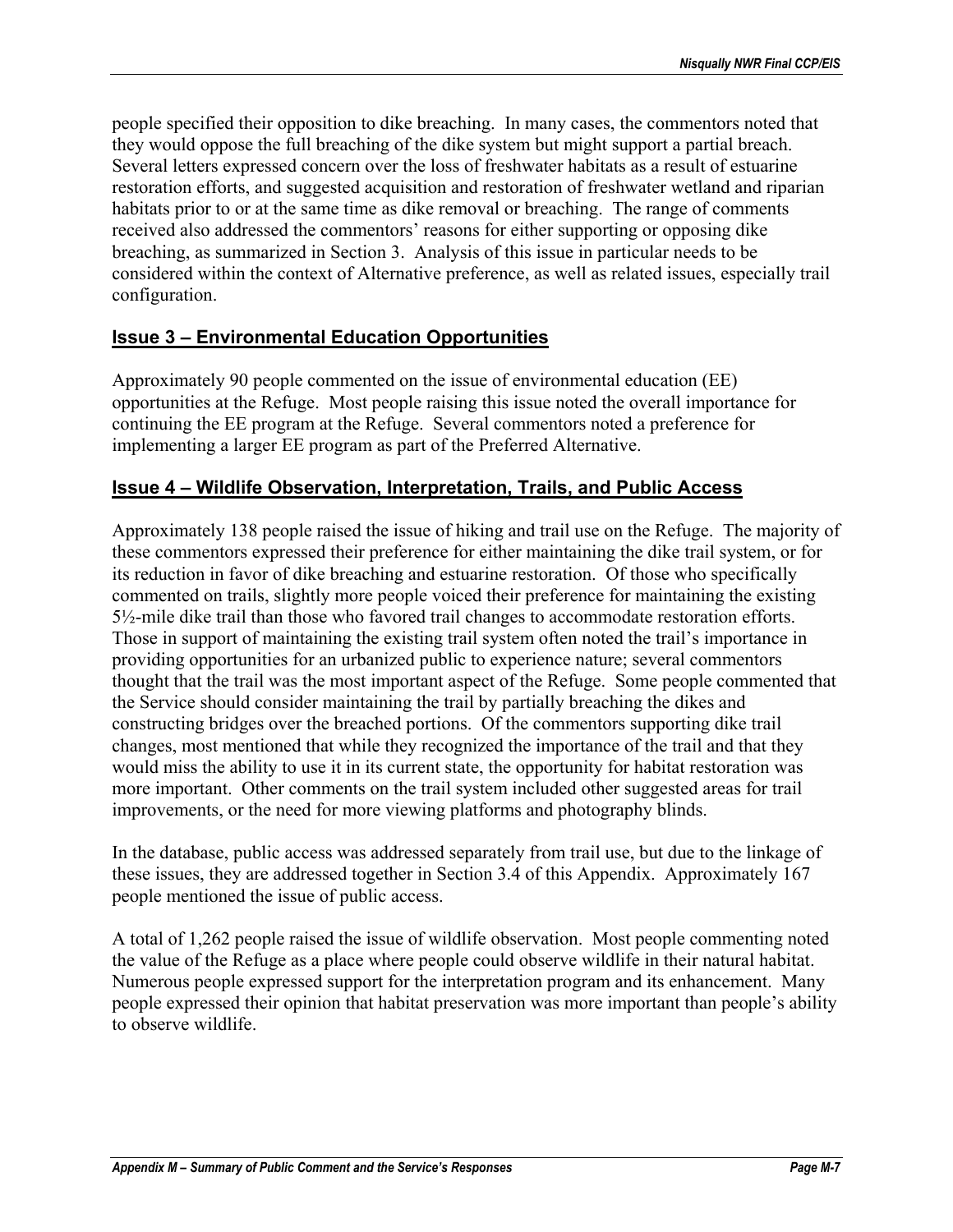## **Issue 5 – Waterfowl Hunting on Nisqually NWR**

The most comments received on the Draft CCP/EIS dealt with the singular issue of hunting on Refuge lands. A total of 1,484 people commented on their preference for or opposition to waterfowl hunting on the Refuge. Of this total 1,434 (96.6%) voiced opposition to hunting on the Refuge. This contrasts with 41 letters received that voiced support for allowing hunting to occur. In addition, 9 people expressed a preference for hunting, although with qualifications. Many commentors expressed their opposition to reducing the size of the RNA to allow for hunting.

## **Issue 6 – Fishing and Shellfishing**

Relatively few people (15 letters) raised the issue of fishing or shellfishing. Most of these letters were in support of maintaining user access to areas for fishing or shellfishing. Other letters noted potential water quality effects (such as fecal coliform) to shellfishing resources.

## **Issue 7 – Boating and Personal Watercraft (PWC) Use**

A total of 54 people opposed allowing PWC use in the Refuge; nobody wrote in support of PWC use. Approximately 33 other letters addressed general issues related to boating. Of these, many expressed a desire to eliminate all motorized boating in Refuge waters. Many other letters wrote in support of the 5 mph speed limit for boats.

### **Issue 8 – Wildlife and Habitat Issues**

Approximately 112 letters raised the issue of wildlife or their habitat. Many of these identified wildlife and habitat as management priorities at the Refuge. Some letters discussed speciesspecific data presented in the CCP/EIS related to wildlife, and some letters identified measures to benefit particular species or species groups (such as raptors).

#### **Issue 9 - TES Wildlife**

Fifty-eight people raised the issue of Threatened and Endangered Species (TES). Most of these comments addressed Chinook salmon use of Refuge habitats.

#### **Issue 10 – Cultural Resources**

Relatively few people commented on the issue of cultural resources; 11 letters were received addressing this topic. Specific issues raised included the historic resources associated with the Twin Barns, as well as the potential presence and management of archaeological sites in the proposed expansion areas.

#### **Issue 11 – Process**

Approximately 36 people raised the issue of the overall Draft CCP/EIS. Many of these commentors complimented the Service for doing an overall good or excellent job in preparing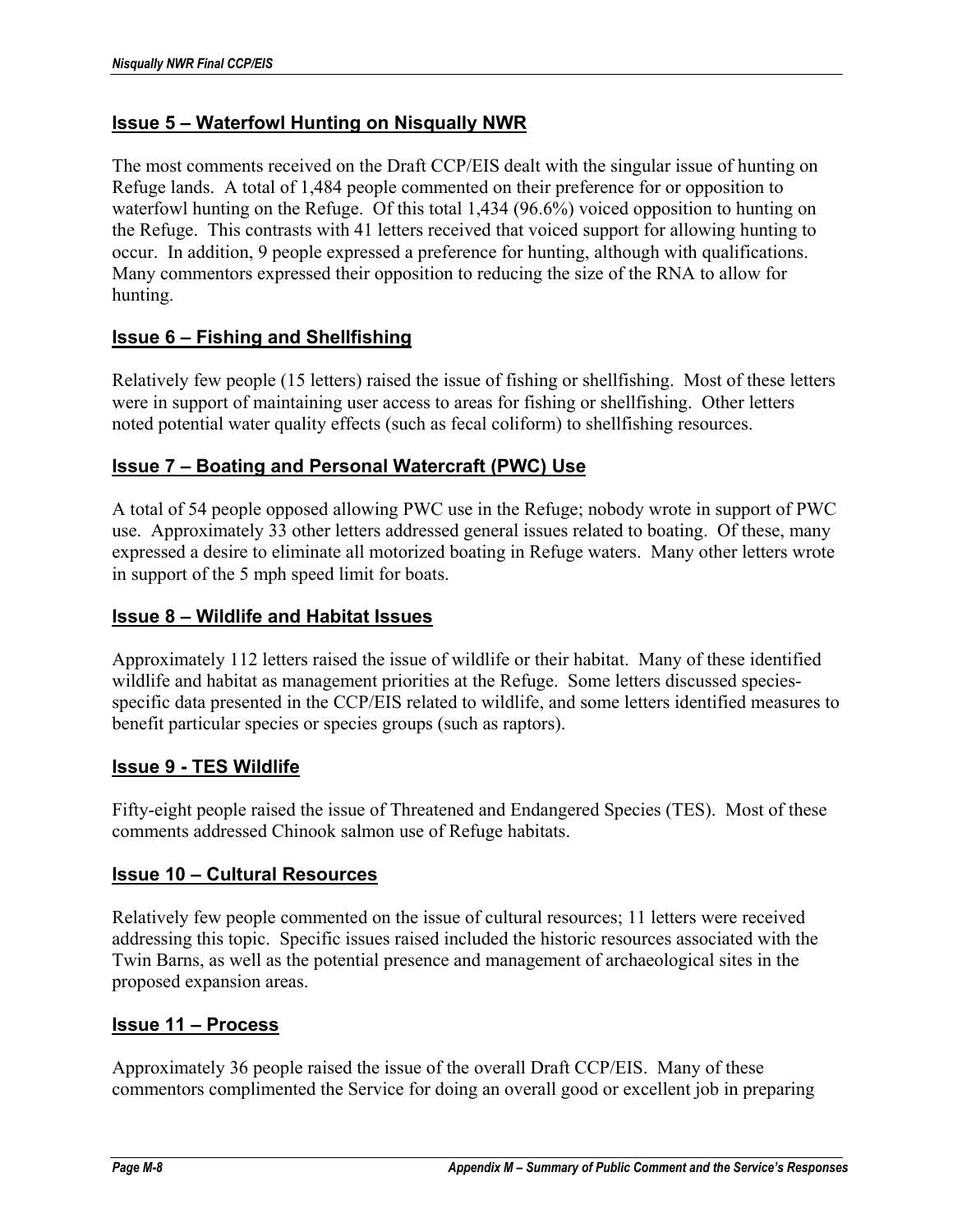the plan; others complimented the Service for conducting a valuable public outreach effort as part of Draft CCP/EIS preparation. Some of the commentors specifically addressed the issue of NEPA compliance, providing mostly positive comments on meeting the public scoping requirements.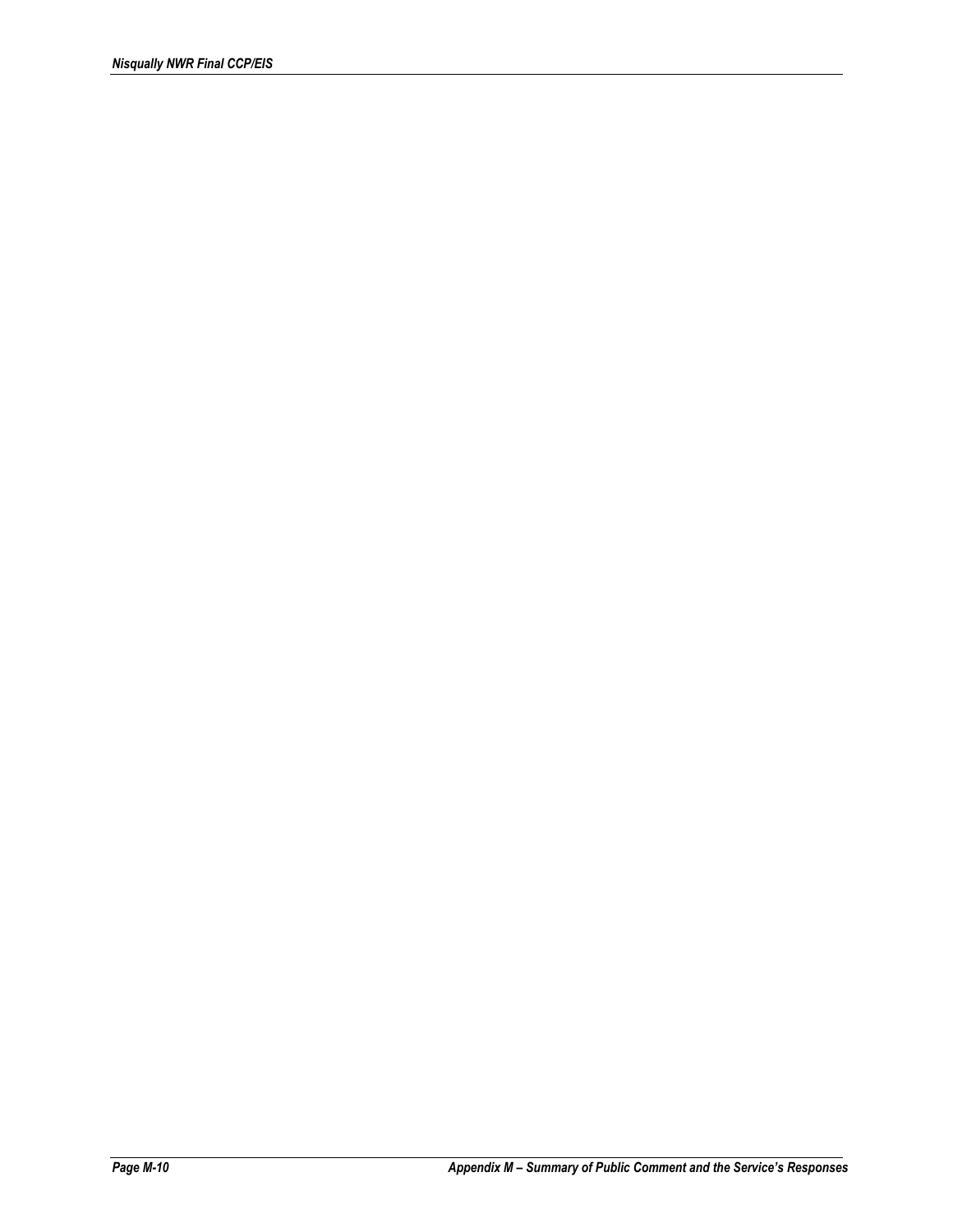# **3.0 SUMMARY OF COMMENTS AND SERVICE RESPONSES**

This section provides a summary of the individual comments received on the Draft CCP/EIS, followed by the Service's responses to those comments. The comments were organized into 14 main topic areas:

- Alternatives
- Refuge Expansion
- Estuarine Restoration
- Freshwater Wetland and Riparian Restoration
- Environmental Education Opportunities
- Wildlife Observation, Interpretation, Trails, and Public Access
- Waterfowl Hunting
- Fishing and Shellfishing
- PWC Use and Boating
- Wildlife and Wildlife Habitat
- Threatened and Endangered Species
- Cultural Resources
- Process
- Miscellaneous Comments

Within the major topic heading, similar or related comments were grouped by subtopic and presented as bulleted items. In many cases, the text in the bulleted comment is a quote from a particular letter; in some cases, very similar comments were merged into a single bullet or comments were paraphrased to make them more concise. Every effort was made to present all substantive comments in this summary; the specific comments presented here are a representative sample of all the comments received. A comment that addressed several issues was sometimes placed in a single bullet, in the section to which it was most closely related. Therefore, there is some overlap between topics. Please see Table M-6 to help determine where specific comment topics were addressed in the Comment Summary. The Service response follows each group of comments. A copy of all of the original comments received on the Draft CCP/EIS is maintained on file at Nisqually NWR.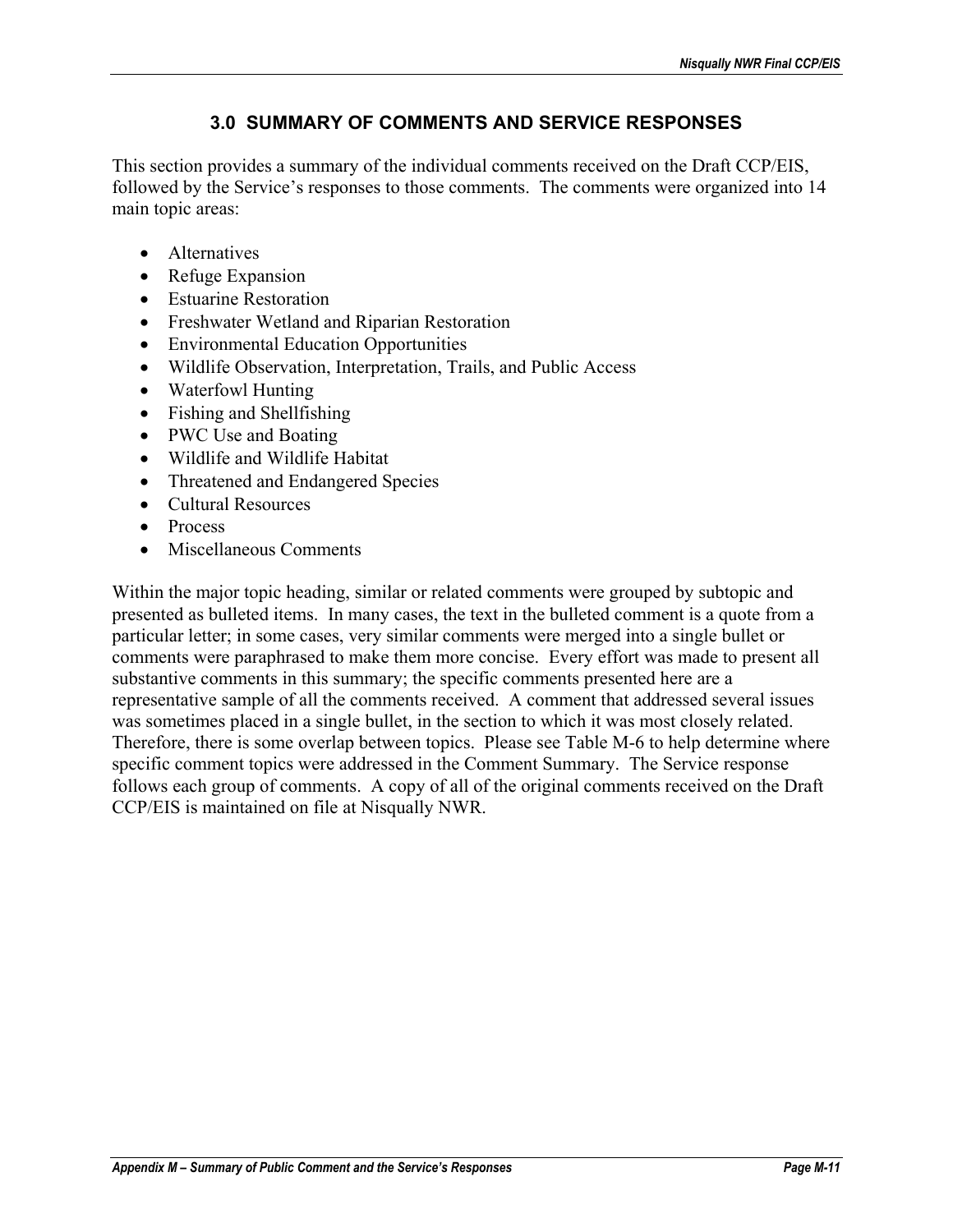| rable m-6. Where to find specific comments and the Service's response. |                               |  |  |
|------------------------------------------------------------------------|-------------------------------|--|--|
| <b>Topic</b>                                                           | <b>Response in Appendix M</b> |  |  |
| Public Comment on Alternatives and Preference for Alternatives         |                               |  |  |
| Support for Alternative D                                              | Page M-14                     |  |  |
| Support for Alternative D with Qualifications                          | Page M-15                     |  |  |
| <b>Concerns Over Costs of Preferred Alternative</b>                    | Page M-15                     |  |  |
| Opposition to Alternative D                                            | Page M-16                     |  |  |
| Support for Alternative A                                              | Page M-16                     |  |  |
| Opposition to Alternative A                                            | Page M-17                     |  |  |
| Support for Alternative B                                              | Page M-17                     |  |  |
| Opposition to Alternative B                                            | Page M-17                     |  |  |
| Support for Alternative C                                              | Page M-17                     |  |  |
| <b>Other Comments on Alternatives</b>                                  | Page M-18                     |  |  |
| <b>Refuge Expansion</b>                                                |                               |  |  |
| Support for Refuge Expansion                                           | Page M-20                     |  |  |
| Opposition to Expansion                                                | Page M-20                     |  |  |
| Additional Areas Suggested for Expansion                               | Page M-21                     |  |  |
| <b>Landowner Concerns</b>                                              | Page M-22                     |  |  |
| Comments Regarding Local Mineral Extraction and Asphalt Plant          | Page M-23                     |  |  |
| Socioeconomic Effects of Refuge Expansion                              | Page M-24                     |  |  |
| <b>Transportation Planning</b>                                         | Page M-27                     |  |  |
| Coordinate and Work with Neighbors                                     | Page M-27                     |  |  |
| Management Suggestions Related to Refuge Expansion                     | Page M-28                     |  |  |
| Suggested Edits or Changes to Final Document                           | Page M-29                     |  |  |
| Other Comments Related to Refuge Expansion                             | Page M-30                     |  |  |
| Restoration                                                            |                               |  |  |
| Support for Estuarine Restoration Efforts/Dike Breaching               | Page M-31                     |  |  |
| Opposition to Dike Breaching/Restoration                               | Page M-32                     |  |  |
| <b>Restoration Management Suggestions</b>                              | Page M-35                     |  |  |
| <b>Tidal Dynamics</b>                                                  | Page M-36                     |  |  |
| <b>Concerns and Questions</b>                                          | Page M-37                     |  |  |
| Other Comments Related to Estuarine Restoration                        | Page M-38                     |  |  |
| Freshwater Wetland and Riparian Restoration                            |                               |  |  |
| <b>Freshwater Habitat Restoration</b>                                  | Page M-39                     |  |  |
| Balance of Freshwater Wetlands and Estuarine Restoration               | Page M-39                     |  |  |
| Suggested Areas for Freshwater Wetland & Riparian Restoration          | Page M-40                     |  |  |
| <b>McAllister Springs</b>                                              | Page M-40                     |  |  |
| <b>Environmental Education Opportunities</b>                           |                               |  |  |
| Support for Expanded EE Programs                                       | Page M-41                     |  |  |
| Local Programs and Partnerships                                        | Page M-41                     |  |  |
| Expand Alternative D EE Program                                        | Page M-42                     |  |  |
| Opposition to Expanded EE Program                                      | Page M-42                     |  |  |
| EE Program Improvements/Suggestions                                    | Page M-42                     |  |  |
| Opposition to Butterfly Garden                                         | Page M-43                     |  |  |
| Funding Relationship w/ Restoration                                    | Page M-43                     |  |  |
| Wildlife Observation, Interpretation, Trails, and Public Access        |                               |  |  |
| Value of Existing Trail System                                         | Page M-43                     |  |  |
| <b>Support for Trail Changes</b>                                       | Page M-44                     |  |  |
| <b>Opposition to Trail Changes</b>                                     | Page M-44                     |  |  |
| Trail Improvements/Suggestions                                         | Page M-45                     |  |  |
| Trail User vs. Hunter Conflicts                                        | Page M-47                     |  |  |

**Table M-6. Where to find specific comments and the Service's response.**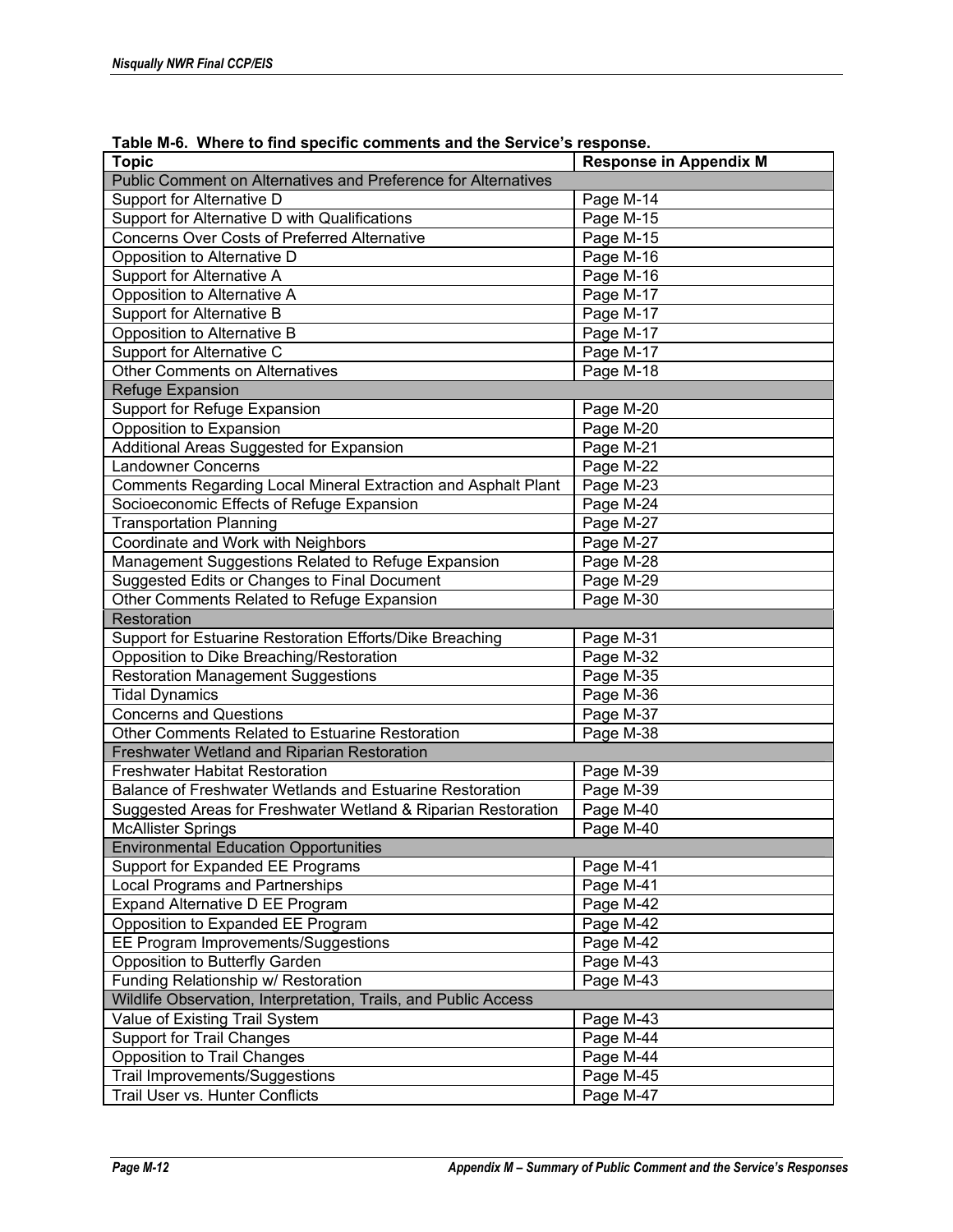| $\frac{1}{2}$ able in-o. Trillere to find specific comments and the oervice's response. |                               |
|-----------------------------------------------------------------------------------------|-------------------------------|
| <b>Topic</b>                                                                            | <b>Response in Appendix M</b> |
| <b>East Bluff Trail</b>                                                                 | Page M-48                     |
| East Side Trail                                                                         | Page M-48                     |
| <b>Boardwalk Trail</b>                                                                  | Page M-48                     |
| Connecting Individual Trails and Facilities                                             | Page M-49                     |
| <b>Crowding and Visitor Use Limits</b>                                                  | Page M-49                     |
| Types of Use and Impacts                                                                | Page M-50                     |
| <b>Waterfowl Hunting</b>                                                                |                               |
| Opposition to Waterfowl Hunting on the Refuge                                           | Page M-50                     |
| Support for Waterfowl Hunting on the Refuge                                             | Page M-51                     |
| Additional Areas Requested to be Opened or Remain Opened to                             | Page M-52                     |
| <b>Waterfowl Hunting</b>                                                                |                               |
| Areas Requested to Close or Remain Closed to Waterfowl                                  | Page M-53                     |
| Hunting                                                                                 |                               |
| Hunt Days                                                                               | Page M-54                     |
| <b>Shell Limit</b>                                                                      | Page M-55                     |
| Boundary Changes & Regulation Enforcement                                               | Page M-55                     |
| Research Natural Area Reduction                                                         | Page M-56                     |
| Hunters and Other Users                                                                 | Page M-58                     |
| <b>Other Management Suggestions</b>                                                     | Page M-58                     |
| Other Comments Related to Waterfowl Hunting                                             | Page M-59                     |
| <b>Fishing and Shellfishing</b>                                                         |                               |
| <b>Improved Access</b>                                                                  | Page M-60                     |
| <b>Reduce Fishing</b>                                                                   | Page M-61                     |
| Implement a Fishing/Shellfishing Fee                                                    | Page M-61                     |
| Impacts to Shellfish                                                                    | Page M-61                     |
| Lack of Focus on Fishing                                                                | Page M-62                     |
| <b>PWC Use and Boating</b>                                                              |                               |
| Ban PWC Use                                                                             | Page M-62                     |
| Boating                                                                                 | Page M-63                     |
| 5 mph Speed Limit                                                                       | Page M-64                     |
| <b>Other Management Suggestions</b>                                                     | Page M-64                     |
| Wildlife and Wildlife Habitat                                                           |                               |
| Value of Wildlife and Habitat                                                           | Page M-65                     |
| Plants                                                                                  | Page M-65                     |
| Raptors and Small Mammals                                                               | Page M-66                     |
| Waterfowl                                                                               | Page M-67                     |
| <b>Bird Habitat</b>                                                                     | Page M-67                     |
| Minimize Impacts of Infrastructure on Wildlife & Habitat                                | Page M-69                     |
| Other Comments Related to Wildlife and Habitat                                          | Page M-69                     |
|                                                                                         |                               |
| <b>Threatened and Endangered Species</b><br><b>Benefits to TES</b>                      |                               |
|                                                                                         | Page M-70                     |
| Salmon Protection                                                                       | Page M-70                     |
| <b>Nesting Bald Eagles</b>                                                              | Page M-71                     |
| <b>Protect and Reintroduce TES</b>                                                      | Page M-71                     |
| <b>Cultural Resources</b>                                                               |                               |
| Benefits to Our Cultural Heritage                                                       | Page M-71                     |
| <b>Archaeological Sites</b>                                                             | Page M-71                     |
| <b>Historical Resources</b>                                                             | Page M-72                     |
| Process                                                                                 |                               |
| <b>Timeframe Concerns</b>                                                               | Page M-73                     |
| <b>Comment Period and Public Meetings</b>                                               | Page M-73                     |

**Table M-6. Where to find specific comments and the Service's response.**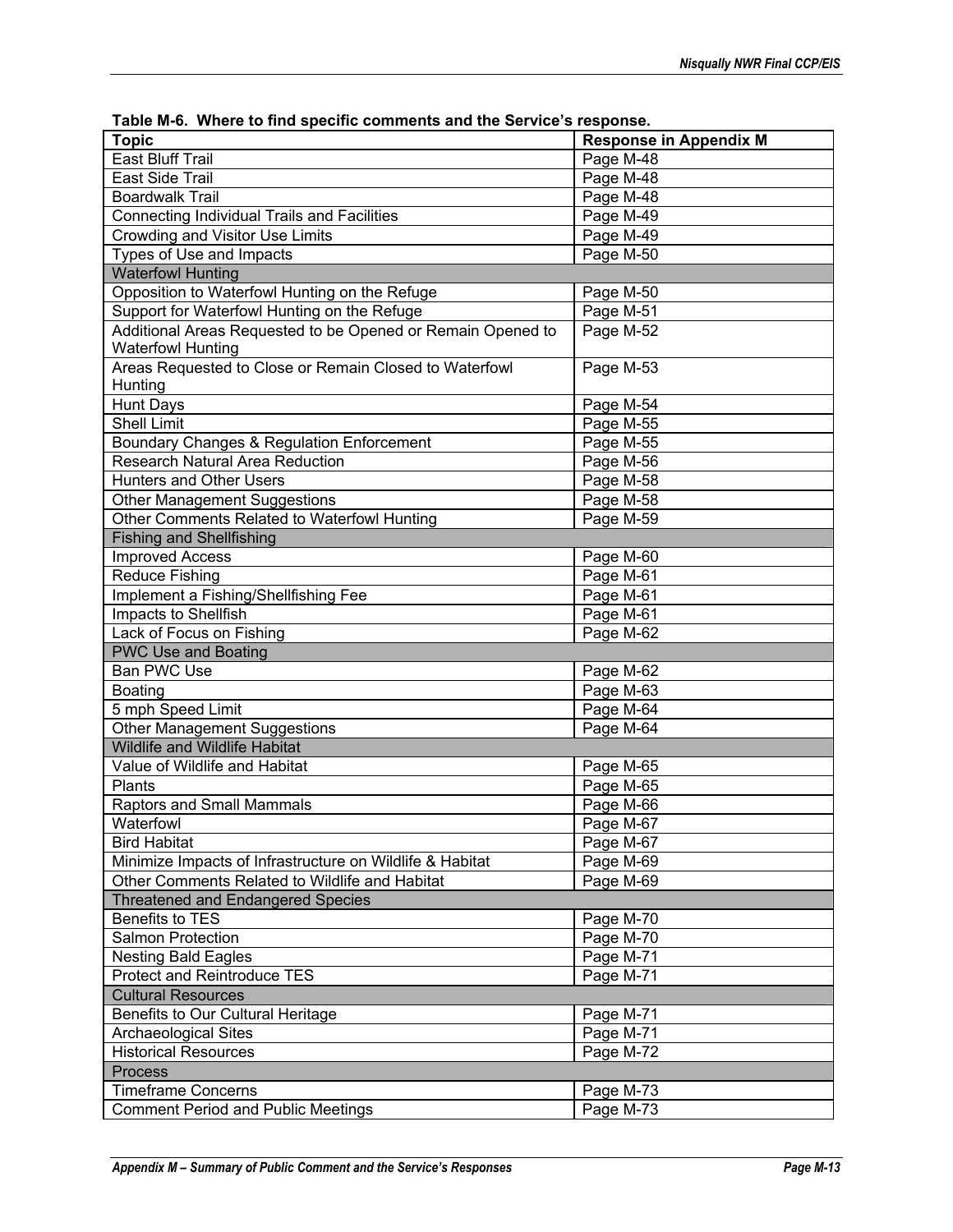| rable in-o. Trillere to mild specific comments and the oernice's response. |                               |  |  |
|----------------------------------------------------------------------------|-------------------------------|--|--|
| <b>Topic</b>                                                               | <b>Response in Appendix M</b> |  |  |
| Overall Praise ("good job")                                                | Page M-74                     |  |  |
| National Wildlife Refuge System Improvement Act                            | Page M-74                     |  |  |
| Suggested Revisions and Additional Analyses                                | Page M-74                     |  |  |
| NEPA Compliance and Involvement of Other Groups                            | Page M-76                     |  |  |
| <b>Miscellaneous Comments</b>                                              |                               |  |  |
| Consolidate WDFW Inholdings                                                | Page M-78                     |  |  |
| Disturbance from I-5, Fort Lewis                                           | Page M-78                     |  |  |
| <b>Fruit Gathering</b>                                                     | Page M-78                     |  |  |
| Importance of the Refuge to the Community                                  | Page M-78                     |  |  |
| <b>Effects of Global Warming</b>                                           | Page M-79                     |  |  |
| Suggested Addition to Section 5.4 (Resource Specific Plans)                | Page M-79                     |  |  |

**Table M-6. Where to find specific comments and the Service's response.** 

## **3.1 Public Comment on Alternatives and Preference for Alternatives**

Many of the comments included within the Alternatives section are also found under specific key issues that follow. To minimize redundancy, detailed responses to comments on specific issues can be found under those headings.

Support for Alternative D

- Full dike removal in Alternative D provides the most scientifically justifiable approach to the Refuge. Partial removal does not guarantee estuarine restoration.
- We support Alternative D because of its focus on estuarine restoration, Refuge expansion, and interpretation/education opportunities.
- Alternative D is most consistent with the Puget Sound Water Quality Management Plan, particularly the goal to restore and enhance the ecological processes that create and maintain marine and freshwater habitats.
- Alternative D best achieves the Refuge purpose, visions, and goals.
- We support Alternative D primarily because: (1) dike removal will restore historical estuarine conditions; (2) Nisqually is an ideal location for a model environmental education program; and (3) the alternative ensures opportunities for fish and wildlife oriented recreation.
- Alternative D should be identified as the preferred alternative because: cost-effectiveness and economies of scale; optimum habitat potential increase for a suite of organisms; additional protection for varied endangered species' life history phases; expanded educational opportunities; and an expanded Refuge boundary.
- Habitat restoration under Alternative D would be of greatest benefit to fish, shellfish, waterfowl, migrant birds, and other wildlife.
- Wildlife come first, and the preferred alternative is the result of the best efforts on the part of the professionals who developed and will implement any such plan.

**Service Response**: We appreciate the thoroughness with which commentors reviewed the Draft CCP/EIS and the detailed comments provided in support of Alternative D.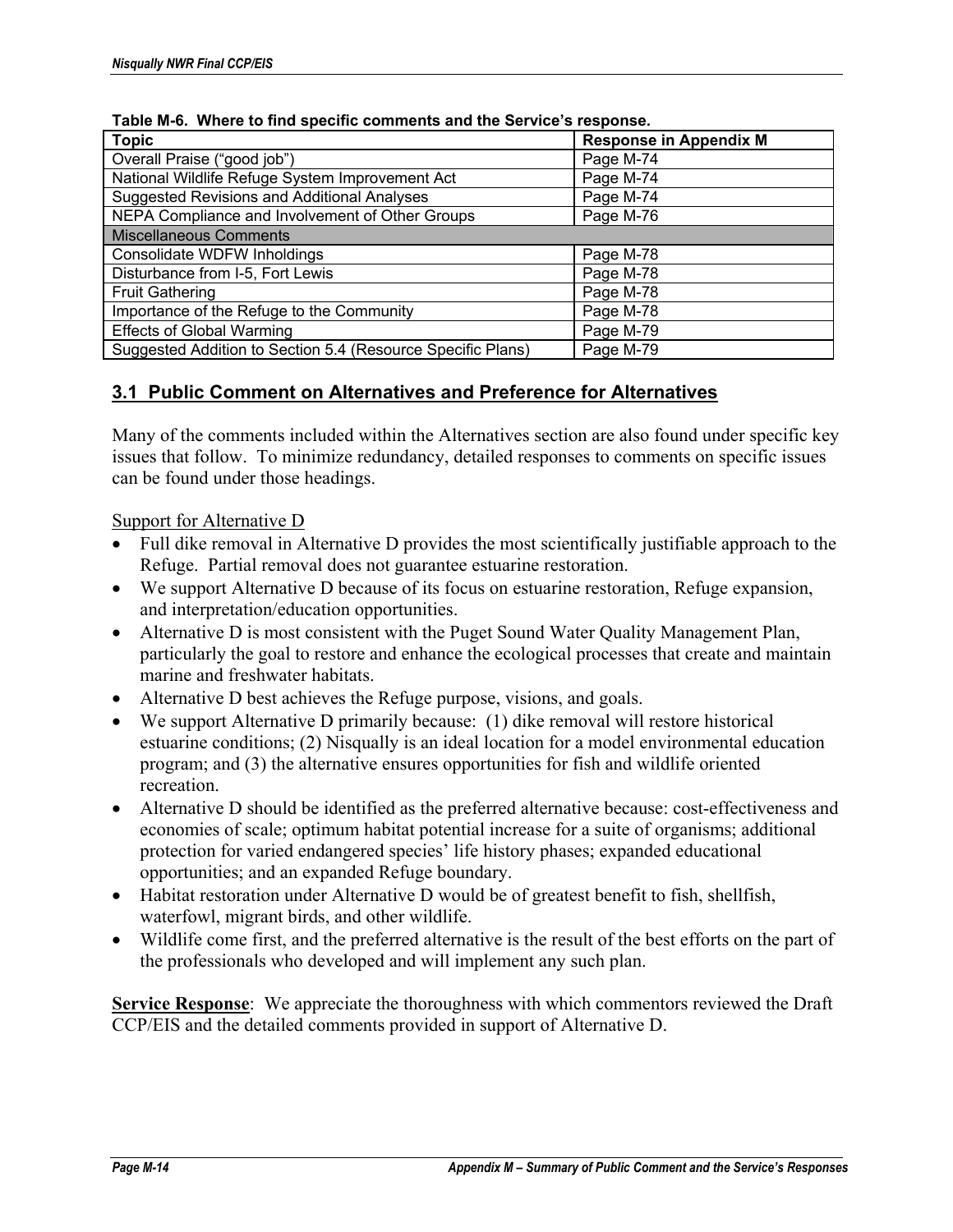Support for Alternative D with Qualifications

- Alternative D is a good start but boundary expansion needs to be increased by adding 200 acres of forest lands on Hoffman Hill, and PWC need to be banned.
- Emphasize restoration, expansion lands, and trail improvements.
- Saltmarsh restoration should occur at least at the 80% level; it provides better habitat for fish and wildlife.
- As part of Alternative D, the FWS should acquire as much upstream land and habitat as possible.
- The Preferred Alternative should incorporate the hunting program proposed in Alternative C – it is important to continue to have the support of hunters and to provide some multiple use benefits if not in conflict with fish and wildlife preservation.
- Change the hunt program to 3 days/week in the Preferred Alternative.
- Alternative D should be modified to include the maximum EE program.
- Clearly define hunting areas and boundaries.
- The restoration of seasonal wetlands and riparian forests should be an explicit high priority goal of the plan on the newly acquired lands south of I-5.
- Reduce the area designated as huntable under Alternative D.
- Numerous people listed all of the following additional elements to include in Alternative D: secure funds for additional Refuge expansion; improve management on the Refuge; restore critical saltmarsh habitat; expand the EE program; ban PWC use; and do not reduce the size of the RNA.

**Service Response:** The amount of expansion included in Alternative D in the Hoffmann Hill area was based on habitat needs and watershed protection. The City of DuPont's comprehensive land use plans and planning efforts by the primary landowner, Weyerhauser, were also considered in the analysis. The waterfowl hunting program in Alternative D was supported by WDFW; the program in Alternative C was not and would have directly affected State lands. Acquisition of areas south of I-5 that could be restored as freshwater wetlands were identified as a high priority in Appendix K, Land Protection Plan and a strategy was added to Objective 1.3 emphasizing freshwater wetland restoration sites as a priority for acquisition.

Also see responses under Refuge Expansion, Estuarine Restoration, Environmental Education, Wildlife Observation, Waterfowl Hunting, and PWC/Boating.

### Concerns Over Costs of Preferred Alternative

- Implementing the Preferred Alternative would be extremely expensive with a total first year cost of \$5.479 million (without land acquisition costs).
- How likely is it that Alternative D would be adopted given the current DOI budget?
- Concerned that funding won't be available for all Alternative D actions. Management actions should be prioritized by ensuring the following: control of noxious weeds; hire adequate enforcement staff; coordinate hunting with WDFW; build new trail system before removing old; and develop a boating enforcement plan.

**Service Response:** The project list and associated costs are included to identify project needs (Appendix F), but it is true that not all of the funding would become available in the near future. However, substantial funding is currently available to initiate habitat restoration, and there is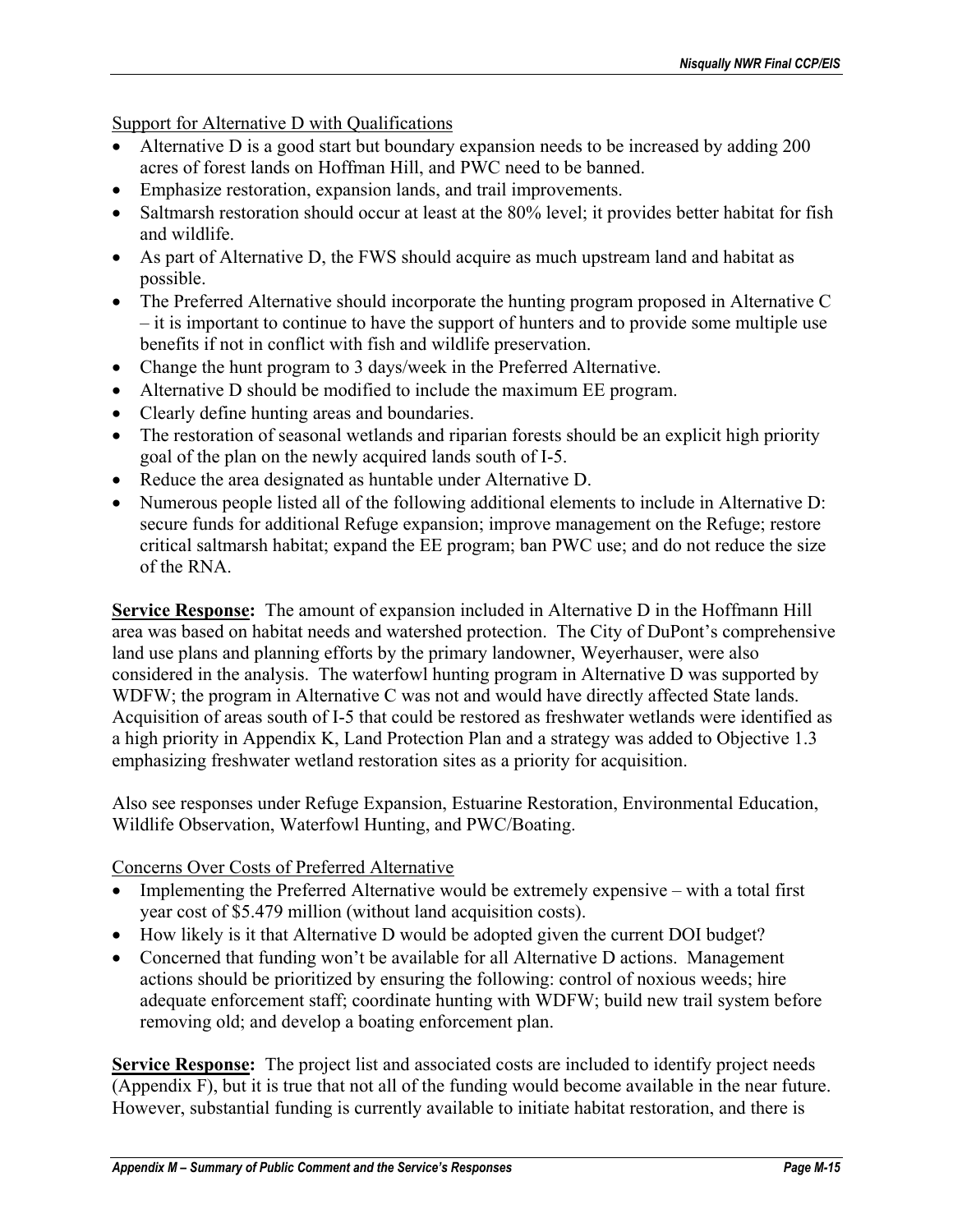good potential for obtaining additional funds from other sources (i.e., grants and partners) for restoration measures. All of the alternatives involve substantial costs, even Alternative A, in part because of the extensive repair work that would be required if dikes were retained. Alternative D requires less dike construction and maintenance than the other action alternatives. Suggestions on funding priorities are noted in the CCP/EIS with the emphasis on meeting the greatest natural resource needs and providing quality wildlife dependent recreation. Implementation of a waterfowl hunting program would necessarily require enforcement staff.

### Opposition to Alternative D

- Alternative D will destroy a system that's over 100 years old and safe. This will ruin an existing wonderland for a politically correct agenda for fish and wildlife.
- Now is not the time to spend money on unnecessary projects such as dike removal or Refuge expansion.
- Under Alternative D, songbirds, people, and other mammals lose.
- Alternative D ignores the needs of an increasingly urbanized population in need of access to nature and trails; the users need the existing trail.
- The Alternative D loop trail is a token; it offers just a taste and with only 2 spots to see the river wildlife and ecosystem.

**Service Response:** Alternative D was designed to address the highest priority needs of fish, wildlife, and habitat, while continuing to provide quality wildlife dependent recreation. To restore estuarine habitat effectively, substantial changes would be required in the dike configuration, and consequently the trail system. However, trail improvements and new trails have been included to continue to provide quality wildlife viewing opportunities. Alternative D was identified as the best alternative to achieve Service and Refuge mission, purposes, and goals. Also see Wildlife Observation and Estuarine Restoration responses.

#### Support for Alternative A

- I would support managing the Refuge as it is managed today, with additional alternative components such as Refuge expansion, an expanded education program, changed hunting rules, and continuing to restore existing wetlands.
- Alternative A is preferable because it would retain the dike.
- Alternative A (or B) would be preferable as they tend to disturb the existing land less; over time, nature has adapted to human intervention and is currently in a state of balance. Major changes to restore historic conditions would upset the adapted balance.
- The proposed changes would detract from the value of this great setting and significantly reduce the opportunity for people to enjoy the Refuge.

**Service Response:** Alternative A was evaluated in detail but was determined not to meet Service or Refuge goals for restoration of native habitats and associated fish and wildlife, recovery of threatened and endangered species, and providing quality environmental education and wildlife dependent recreation opportunities. The CCP provides a unique opportunity for the Refuge to more effectively contribute to protection and restoration of the Nisqually delta and lower watershed and to respond to changing conditions since the Refuge was established in 1974. Also see Chapter 4 and responses to Estuarine Restoration.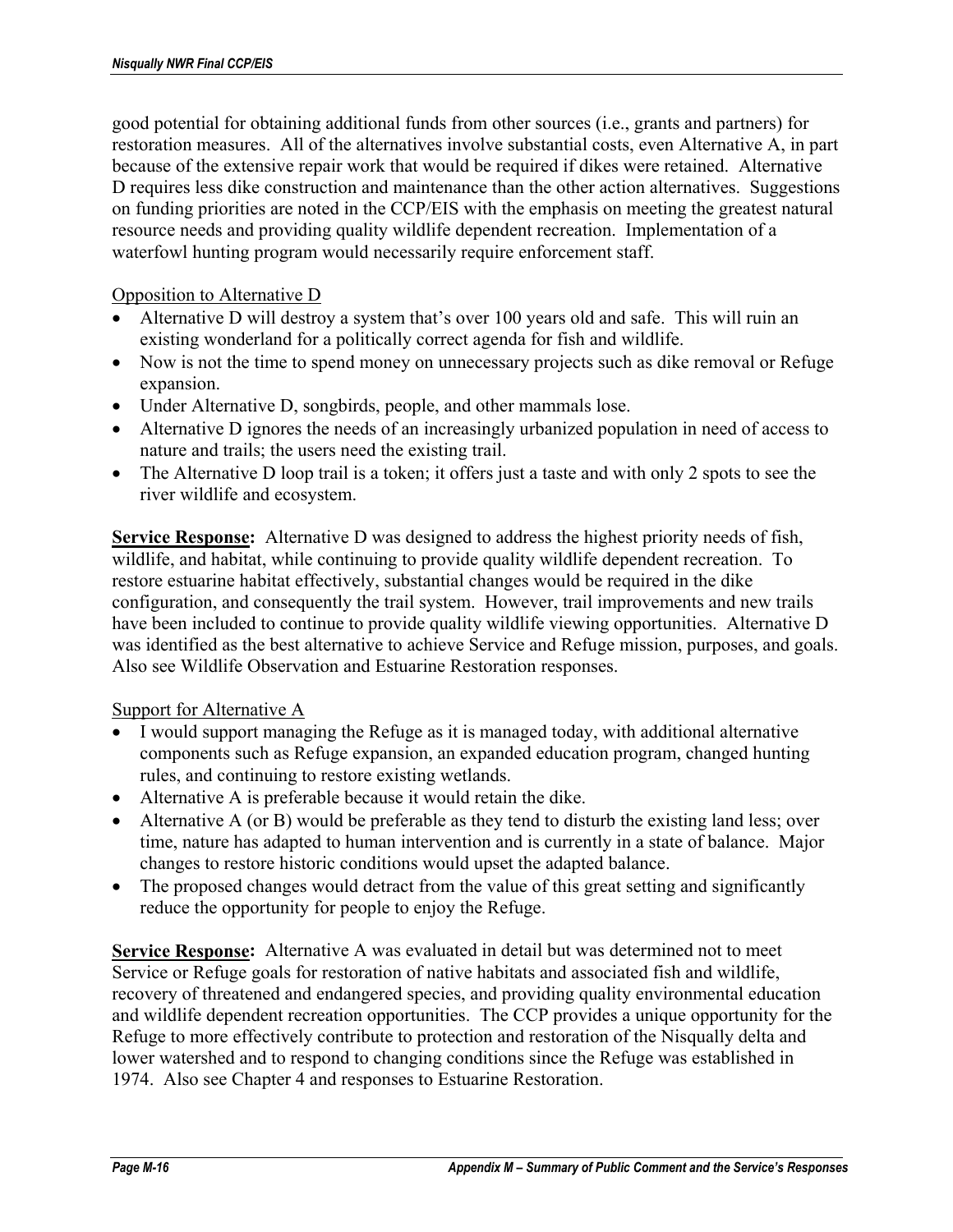Opposition to Alternative A

• Alternative A is unacceptable – it does nothing to address the needs of wildlife, visitors, neighbors; it perpetuates infrastructure problems.

**Service Response**: Comment is noted.

## Support for Alternative B

- Alternative B represents the least impact while improving the Refuge.
- Alternative B is the best alternative as it adds some expansion territory, vastly increases the EE program, prohibits hunting, and focuses on preserving what the Refuge already has.
- Alternative B is preferred as it prohibits hunting in the Refuge.
- Alternative B is preferred as it retains the trail system.
- Alternative B is preferred because it allows gradual change over time.
- Alternative B provides important improvements in expanding tideflats while maintaining public access to the Refuge, and a greater public education effort is afforded.

**Service Response:** Alternative B was not selected as the Preferred Alternative because it was not as effective in addressing the highest priority fish and wildlife goals. The effects of retaining dikes to support trails, while still trying to achieve successful estuarine restoration would result in reduced tidal function, compromising the effectiveness of estuarine restoration (see Estuarine Restoration responses, Chapter 4, and Appendix J). This alternative would not have provided the same level of new habitat protection through Refuge expansion, nor would it have provided quality waterfowl hunting opportunities that are included in the Preferred Alternative.

## Opposition to Alternative B

- Alternative B does little to ameliorate long-standing problems and does little for education, interpretation, or trails.
- Alternative B lacks integrity we should not have to choose between having a natural environment and educating about it.

**Service Response:** Comments are noted.

## Support for Alternative C

- The expanded EE program under Alternative C might be more beneficial than the 184 additional acres of estuarine habitat restoration proposed under Alternative D.
- Alternative C presents greater flexibility ecologically, educationally, economically, and programmatically relative to Alternative D.
- The hunt area boundary of Alternative C is preferable to that proposed in Alternative D.
- I support Alternative C for two reasons: (1) the 3 days/week hunting schedule and (2) Alternative D does not provide enough trail walking opportunities.
- If the following changes to Alternative D can't be made, then I prefer Alternative C: follow the hunt program outlined in Alternative C, except that hunting could occur more than 3 days/week. Key benefits would include hunt land consolidation; elimination of hunting in the McAllister Creek area (which provides prime habitat for a diversity of species); the needs of the non-hunting users are better met; etc.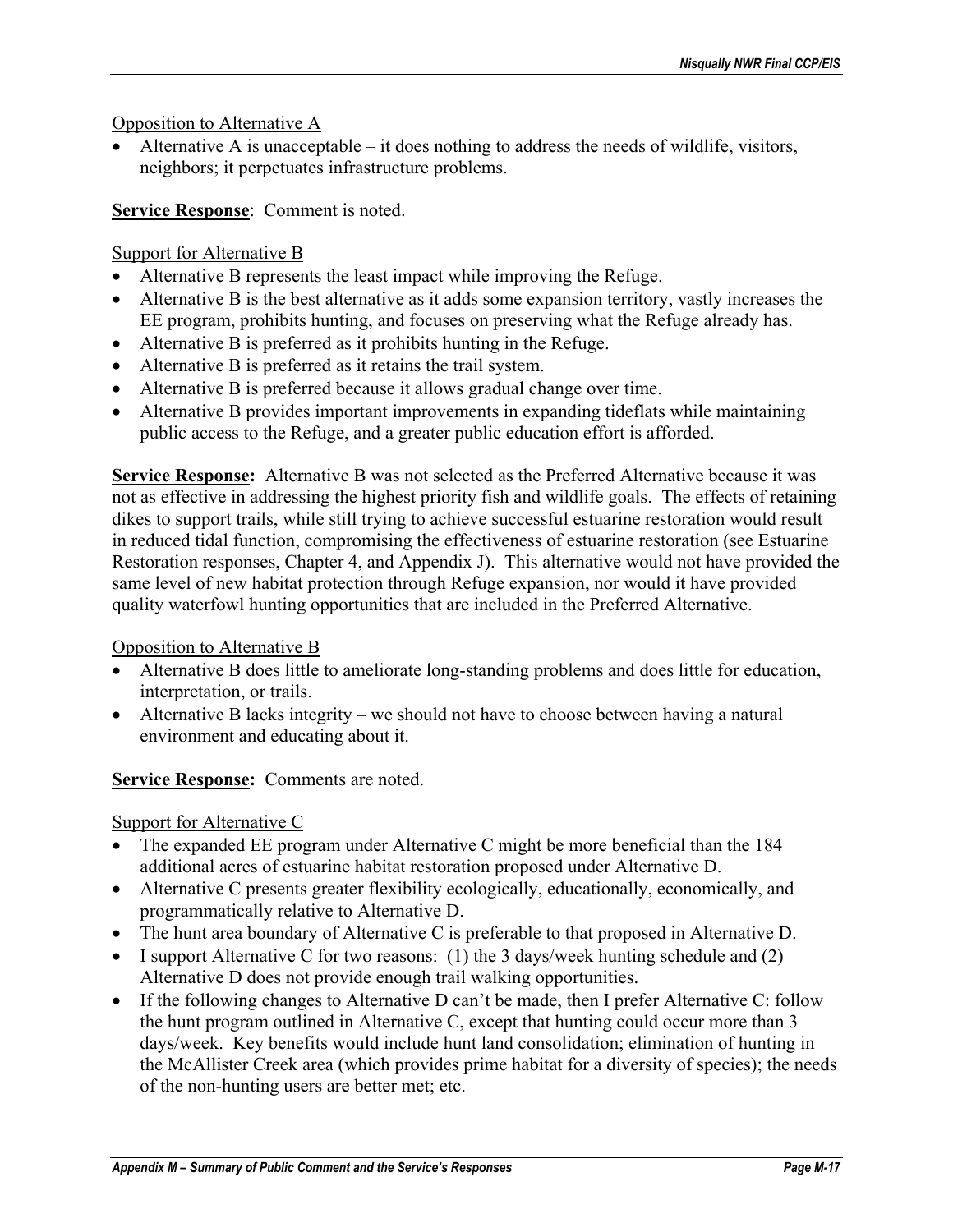**Service Response:** Fish, wildlife, and habitat needs take priority over other uses on National Wildlife Refuges. Alternative C did not restore as much estuarine habitat, and was not as effective as the Preferred Alternative in restoring the McAllister Creek system to tidal influence. Waterfowl hunting described in Alternative C was not supported by WDFW, and this alternative directly affected management of their lands. Also see Chapter 4 and responses to Estuarine Restoration and Waterfowl Hunting.

Other Comments on Alternatives

- It's unclear how the costs of each alternative compare or how funding decisions would be made to support a given alternative.
- The plan should include long-term budgeting for year round staff of enforcement personnel, educators, maintenance workers, and management.
- The range of alternatives presented in the DEIS is not broad enough; to comply with NEPA, additional alternatives showing greater Refuge expansion and different hunting configurations should be analyzed.
- The FWS should consider a new alternative with the following major components: remove some of the existing perimeter dike along McAllister Creek but breach and bridge the remaining dike; maintain most of the existing loop trail. Construct pedestrian bridges over all dike breaches to maintain the trail. Open a larger portion of the refuge to hunting including the east side of the Nisqually River and part of the restored area; and do not put a new trail on the east side. Hunting access and restrictions would allow for a quality hunt experience while not conflicting with other users. Partial estuarine restoration would allow us to test the effects and results of saltmarsh restoration.
- Several commentors wrote in to express their support for the comment above:
	- o This proposes to make modest changes now, monitor the results, and make further changes based on actual effects.
	- o This would retain dike walking, enhance hunting opportunities, while protecting waterfowl.
	- o Benefits include providing quality public access.
- Treaty rights especially fishing harvest, access, and healthy habitat- are protected by treaty and affirmed by US vs. Washington. The tribes and the state of Washington share comanagement of fisheries resources within waters identified as usual and accustomed. This Refuge and its management have been sensitive and supportive of this cultural connection; it is a fine example of the USFWS as a federal agency, acting appropriately in its trust responsibility.

**Service Response:** The CCP provides long-term guidance for management decisions, sets goals, objectives, and strategies needed to accomplish refuge purposes, and identifies the Service's best estimate of future needs. This plan details program planning levels that are sometimes substantially above current budget allocations and, as such, are primarily for Service strategic planning and program prioritization purposes. The plan does not constitute a commitment for staffing increases, operational and maintenance increases, or funding for future land expansion. However, the CCP identifies Refuge priorities which would be used in evaluating budget needs through the annual budget process. Also see Appendix F, Plan Implementation, which includes a project list with costs, and projected staffing needs.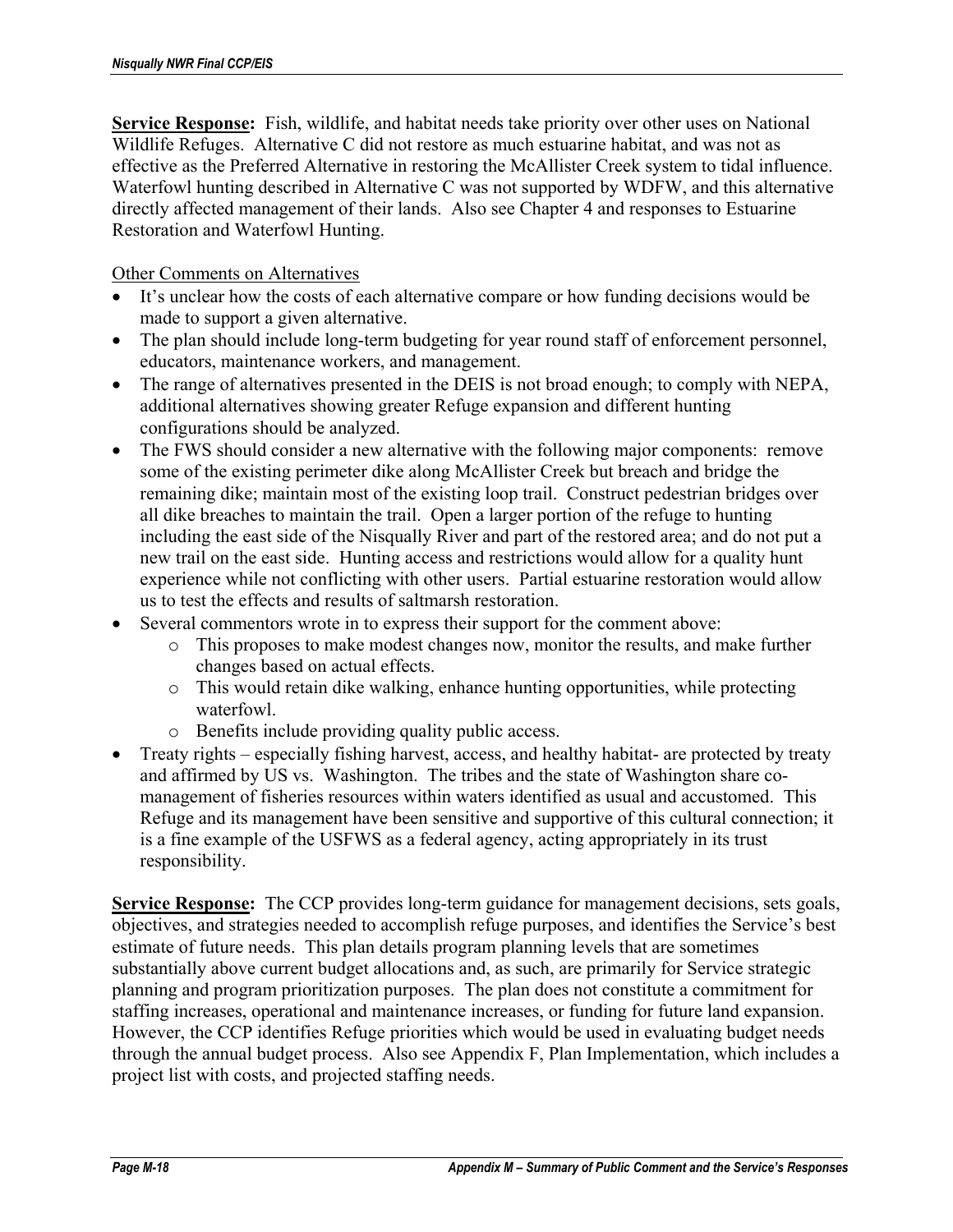We believe the range of alternatives is appropriate within the context of the practical management considerations for Nisqually NWR (Section 2.1.1). The Service has worked extensively with the public and key partners for more than 5 years crafting the range of alternatives. The EIS contains a detailed description explaining the broad range of alternatives considered (Section 2.3), those found to be impractical, and the rationale for the range of alternatives included.

The CCP alternatives are based on the need to meet Refuge purposes, a topic fully explained in the EIS. Estuarine restoration alternatives drive many of the other key components (especially many of the public use alternatives), and include a range of 0 to 70% estuarine restoration within the 1000-acre diked area. Higher percentages (85 to 100%) were considered but were not selected for detailed analysis due to the limited amount of freshwater wetlands and the reduction in public use access that would result (Section 2.4).

A variety of other alternatives were considered that included the components mentioned above (see Section 2.4). In addition, Alternative B similarly would retain substantial portions of the dike, with bridges over breached sections. See Chapter 4, Appendix J, and responses to Estuarine Restoration for more detailed responses regarding the difficulties posed by retaining dikes with limited breaches when trying to successfully restore estuarine habitat. Restoring a large area with a limited number of stabilized breaches restricts flows, alters tidal patterns, reduces the ability of sediments to reach the restoration site and build substrates for salt marsh recovery, reduces the ability of fish and invertebrates to freely move into the restored site, creates ponding which could entrap fish, and focuses high velocities and erosion problems at breach sites, among other difficulties.

Wildlife observation (primarily trail issues) is heavily driven by the range of estuarine restoration options. There are three additional trail ideas included in the considered but not selected alternatives (Section 2.4). Environmental education ranges from no change (5,000 students) to 20,000 students. Waterfowl hunting ranges from no hunting to opening 713 acres of Refuge lands to hunting. Waterfowl hunting described in Alternative D was designed based on extensive coordination efforts with WDFW and the Nisqually Indian Tribe, regarding their respective lands. The Preferred Alternative was identified as the best option to provide quality hunting opportunities, sufficient wildlife sanctuary areas, reduce conflicts among users, reduce confusion for hunters, and provide new opportunities for quality wildlife viewing through the creation of a trail on the east side of the Nisqually River. Four other alternatives are described in the considered but not selected alternatives for waterfowl hunting (Section 2.4). Waterfowl hunting in much of the east side of the Refuge as proposed above, would reduce wildlife sanctuary and affect use of the new east side trail. Reducing the number of days/week for hunting on State lands was not supported by WDFW.

Boating restrictions (boat speed, seasonal restrictions in the RNA) and RNA restrictions (prohibiting consumptive uses) are common to all action alternatives because it was determined necessary to provide improved wildlife sanctuary, make these uses compatible, and to comply with Refuge policies in RNAs (Section 2.2.2, Appendix G.1, G.2, and G.3).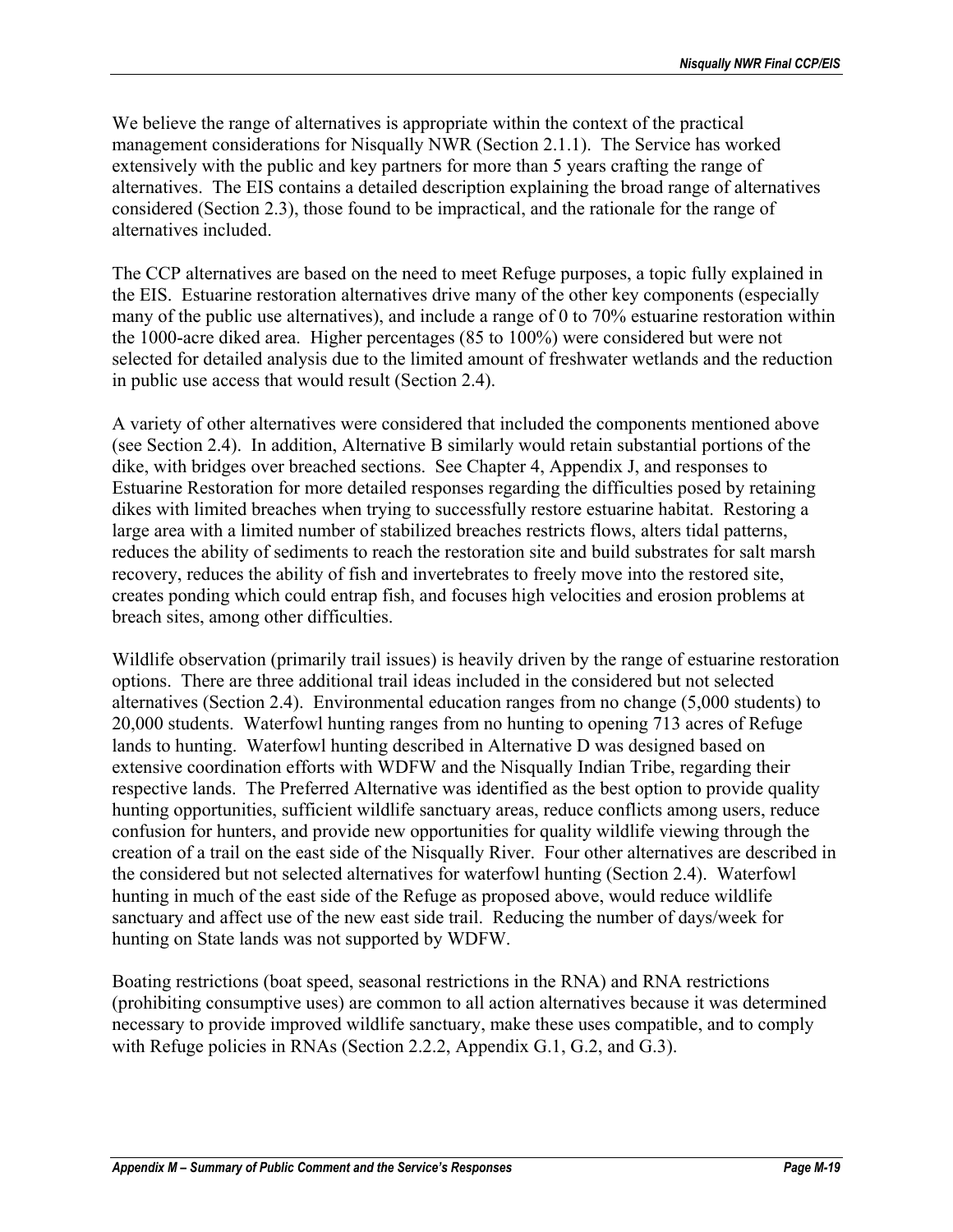The CCP/EIS benefited from a good working relationship between the Service and local tribes in addressing common goals and areas of mutual interest. Treaty rights are also recognized in Chapter 2 as being common to all alternatives. It is our policy to provide Native Americans reasonable access to Service lands or waters for traditional activities when they are consistent with treaties, mandates, or laws, and are compatible with refuge purposes.

## **3.2 Refuge Expansion**

Support for Refuge Expansion

- We strongly support expansion of Nisqually National Wildlife Refuge.
- The FWS should take advantage of every opportunity to acquire expansion lands south of I-5.
- Expansion provides multiple benefits habitat for migratory birds, habitat for threatened and endangered species, better water quality, and protection from development.
- Acquire as much natural wildlife habitat as possible and reclaim as much abused land as possible for restoration.
- As the area becomes more urbanized and developed, land will only become more difficult to obtain; the time for Refuge expansion is now. It's already too late to acquire some of the needed lands, such as the gravel pit (an industry not supported by the community).
- Expansion is important for minimizing user conflicts hunters, hikers, birders, and anglers. Every user group needs access, and overlapping uses can be dangerous.
- Expansion and restoration efforts are the No. 1 priority education and trails funding can come later.
- The Refuge should be expanded to the largest size possible to provide as much wildlife habitat as possible.
- Expanding the Refuge will do the most to help restore and protect the endangered Chinook salmon runs.

**Service Response:** Comments noted.

Opposition to Expansion

- Don't spend money on expanding the Refuge boundary; instead, spend on dike repair and a new educational barn. In addition, newly acquired lands would require additional staff to manage.
- I see no need to acquire so much land south of I-5; it appears goals could be met by acquiring only the riparian habitat along the Nisqually River.
- As a landowner and single parent, I don't want to lose my property and move the children again. Expansion is a bad idea.

**Service Response:** Costs relating to land purchases within a Refuge boundary are appropriated through the Land and Water Conservation Fund or approved by the Migratory Bird Conservation Commission. Both funding sources are specifically tied to land acquisition. Expenses associated with staff salaries and refuge operations and maintenance are appropriated in the President's budget. The Service is not permitted to utilize funds for purposes other than their original intent.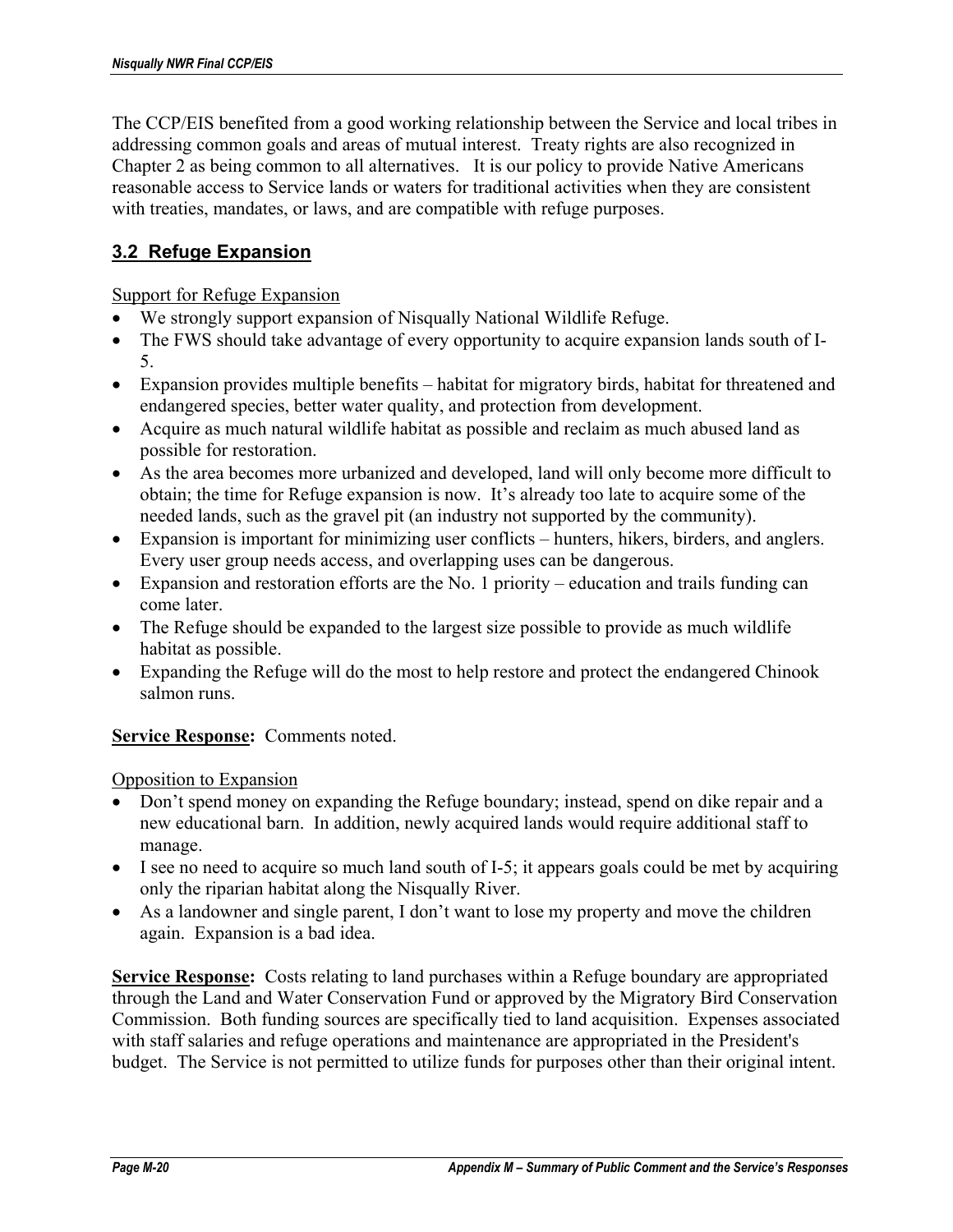Acquiring only the riparian habitat along the Nisqually River addresses just one habitat in need of protection. The current Refuge and the adjacent habitats of the Nisqually Valley on the south side of I-5 and along the Nisqually River and McAllister Creek are ecologically inseparable. In the Preferred Alternative, the expansion area would provide the greatest protection of bluffs, floodplain wetlands, and the river corridor south of I-5. See Section 1.8, Issue 1: Refuge Boundary Expansion and Section 2.3.4 Alternative D.

The Service has a longstanding policy to acquire lands only from willing sellers. Individual landowners are under no obligation to sell their lands to the Service. (Refer to Appendix K-5, Section 1.5.1 Willing Seller policy.)

Additional Areas Suggested for Expansion

- The most frequently mentioned areas proposed for Refuge expansion were a larger portion of the Hoffman Hills area (for forested habitat), lands south of I-5 along McAllister and Medicine Creeks (as freshwater wetlands), and along the Nisqually River (as riparian forest).
- We encourage the FWS to consider further expansion southward, along the riparian corridor; upstream areas include important forested areas.
- High priority should be given to acquiring forest lands on the eastern slopes nearest Puget Sound.
- The plan should consider transferring certain additional lands from Fort Lewis to the Refuge; 500 acres just south of I-5 and above the Nisqually River could be considered; and another 1,000 acres of floodplain and high banks east of the river could be added to the Refuge. None of these parcels is considered in Alternative D.
- I suggest that the boundary along the outer limits of the McAllister Creek channel be extended westward to provide better administrative control for protection of the tideflats along the creek channel.
- Private lands on the Thurston County side of the river should be acquired.
- Expansion should be explored on the farmlands south of I-5; it might take 50 to 100 years to fully acquire, but it should be done.
- We support the maximum proposed Refuge expansion. In the long term, it would be ideal to see a "glacier to Sound" park along the entire river.
- Incorporation of the East Bluff area would limit adverse impacts from potential residential/commercial development in the area.
- South of I-5, expansion area should be to perimeter road.
- Refuge should consider the option of water-ward expansion (towards Puget Sound)
- Discuss in the Final Version why not modify the Acquisition Boundary to run northeast along shore (McAllister Creek outflow) toward Johnson's Point, and to include the 'hole in donut' south of I-5.
- The Refuge requires a larger buffer to reduce threats to its precious ecosystem. A larger Refuge boundary would protect habitat from the encroachment of increasing development in the watershed.

**Service Response:** Lands encompassed by the expansion area boundary include those with: (1) intact habitats important to wildlife; (2) habitat corridors; (3) native habitats threatened by development; and (4) areas with restoration potential. The expansion boundaries were based on the locations of intact habitats and habitat corridors, potential development threats to native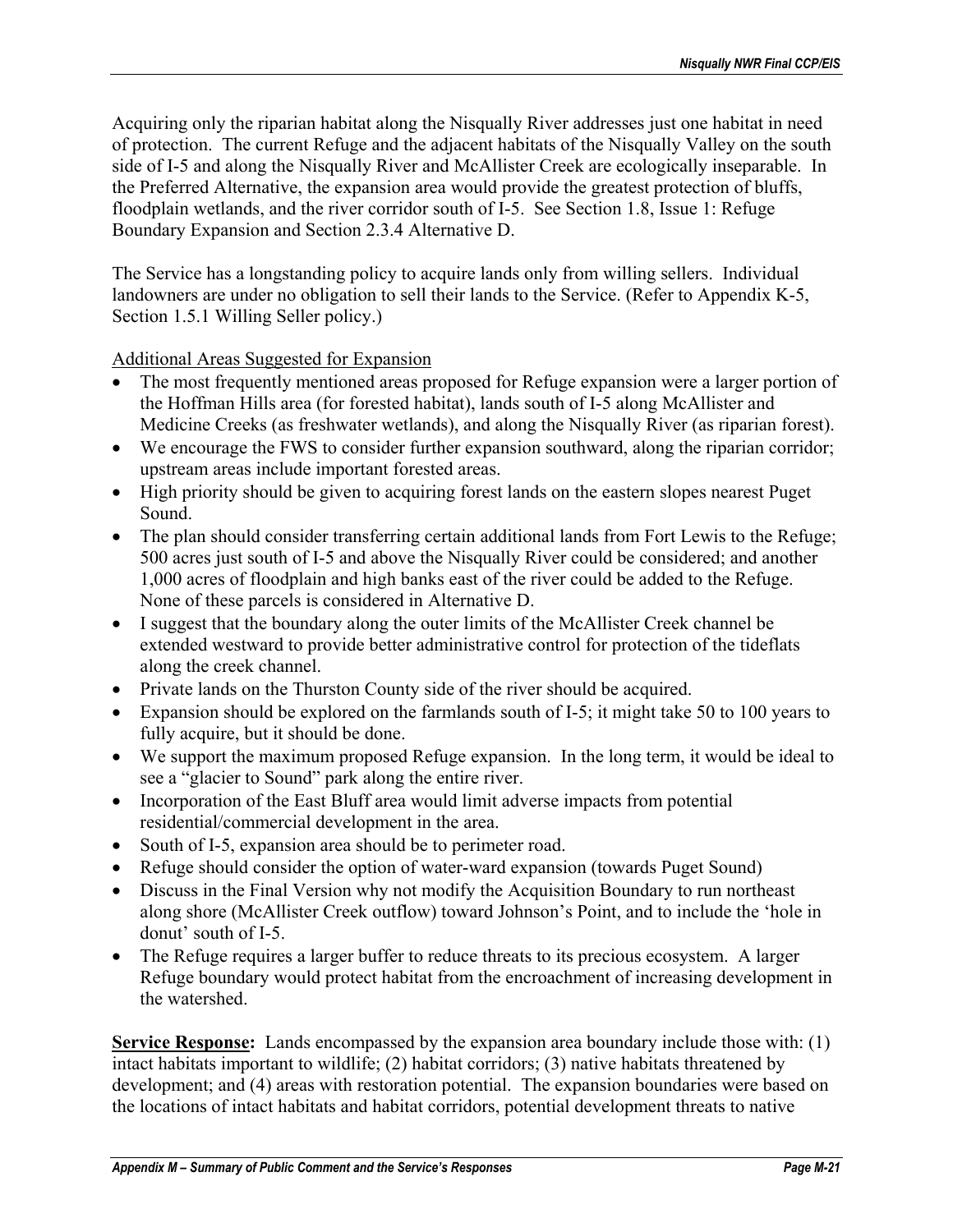habitats, and restoration potential. A larger area for expansion was considered (equal to the study area of 5,390 acres) but was not analyzed because of conflicts with other land uses, high costs, and because some areas were judged to be lower priority for Refuge protection. For example, some areas containing very high levels of residential development were not included. Land along the Nisqually River south of I-5 was eliminated from detailed study because it overlapped with the Nisqually Indian Tribe's established reservation boundary. See Section 2.4, Alternative Components Considered but Eliminated from Detailed Study. U.S. Army lands within the Nisqually Indian Tribe's established reservation boundary are not included in the expansion boundary.

The forested lands on the East Bluff have been given a high priority for acquisition in the Land Protection Plan (Appendix K) to provide a habitat corridor, prevent sedimentation, and protect water quality from the effects of the planned residential development. The landowner has shown interest in selling a portion of the bluff area and negotiations with the Service are underway. The amount of expansion included in Alternative D in the Hoffmann Hill area was based on identifying a corridor of habitat that would support wildlife, wildlife movement, and that would help to protect the slope, watershed, and river below. It also considered comprehensive land use plans by the City of DuPont and planning efforts by the primary landowner, Weyerhauser.

The northern boundary of the Refuge coincides with the natural habitat transition of mudflats to deep open water. The deep water areas of Puget Sound and mudflat areas west of the mouth of McAllister Creek are relatively protected from being developed and were not considered for inclusion in the study area.

### Landowner Concerns

- As additional lands are acquired, City of Olympia is very concerned about public access to McAllister Springs (Olympia's main water source); the City should be notified about any proposed activity in this area and would like to see notification/coordination as part of Alternative D.
- It's important that landowners south of I-5 can continue working their agricultural lands, despite any Refuge acquisition in that area.
- Were all of the landowners in the expansion area notified? It doesn't seem like all of the owners are aware of the Refuge's expansion plans.
- Will the elevated water table at the expanded area affect the houses on the developed island within the expansion boundary?
- Will Alternative D incorporate  $6<sup>th</sup>$  Avenue SE?
- WSDOT is on record that they plan to proceed with the Amtrak Cascades project, with the railway line traveling along the Nisqually River and the Refuge's western border; if the Refuge boundary expands south of I-5 (as under Alternative B, C, D), the rail project will affect those lands; Section 4(f) consultation would be required. Expansion plans must therefore take into account the planned future rail project.
- Our (Thurston County) property taxes include conservation futures money, which should preserve/conserve open space. The CCP/EIS makes no mention of this.

**Service Response:** County records were used to generate a list of landowners within the existing and proposed boundary. All landowners were added to the CCP mailing list, which is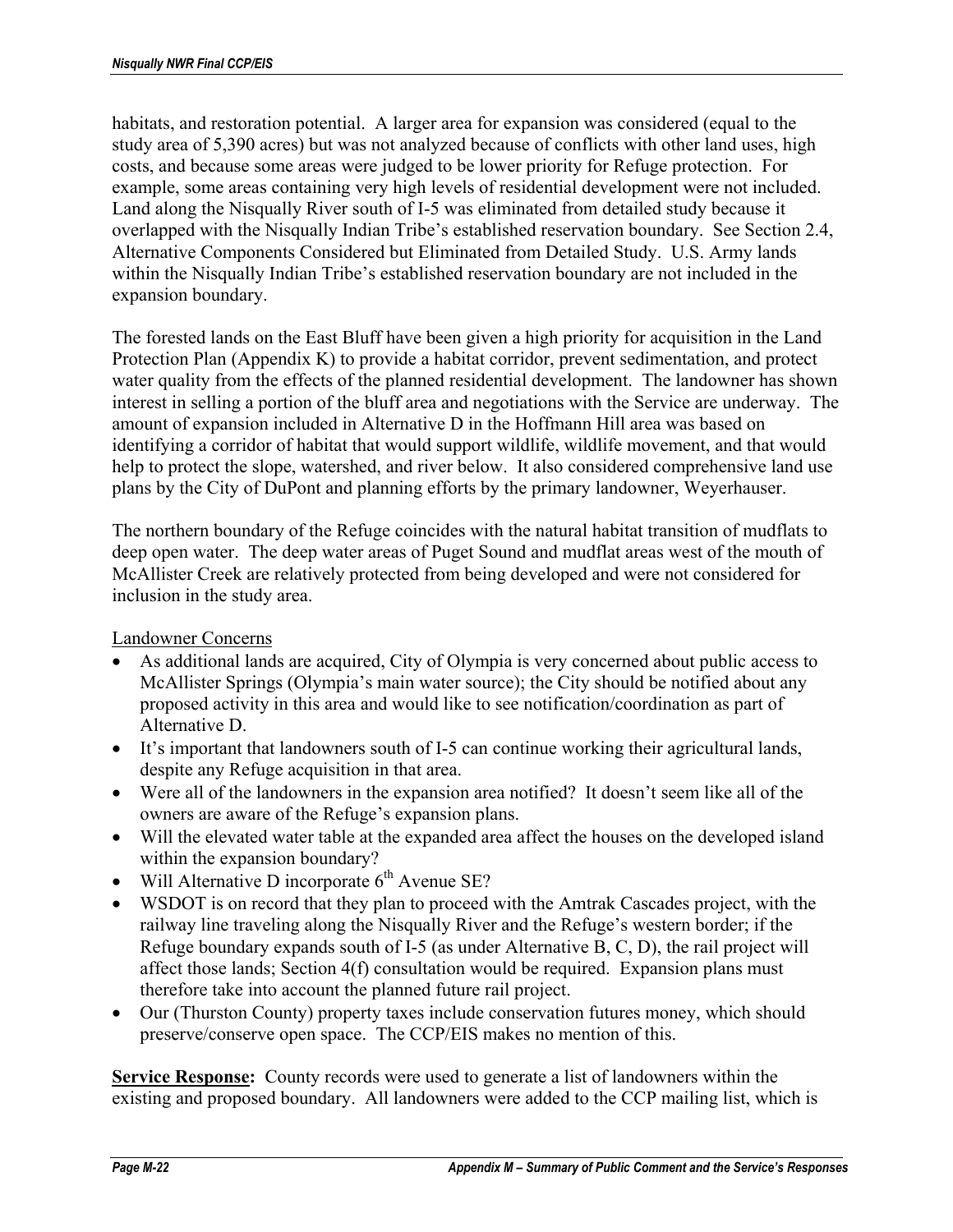provided in Appendix B. The CCP team conducted an extensive consultation and coordination process to ensure full public involvement, which included a Planning Update focused completely on Refuge expansion that was sent to the mailing list of more than 1,000 addresses. The public process is outlined in Chapter 6. We recognize the City of Olympia's concern about public access to McAllister Springs, its main water source. We are committed to coordinating with all affected and interested landowners, individuals, government entities, and organizations about Refuge activities and we assure the City of Olympia that we will coordinate with them regarding any public access plans.

The Service does not impose restrictions on private lands that are located within a Refuge boundary (Section 4.8.2.2). Management practices are limited to those lands under FWS ownership or by cooperative agreement. Adjacent owners may continue permitted uses allowed under current zoning regulations.

Wetland restoration of agricultural lands around the "developed island within the expansion boundary" could include periodic mowing, discing, sculpting, seeding, planting of native trees or shrubs, and flooding in the fall and winter months. Before any Refuge lands were restored, hydrological studies and restoration design of the site would be completed so that restoration activities were designed to ensure no adverse impacts to adjacent landowners.

The expansion boundary in Alternative D runs along the north side of  $6<sup>th</sup>$  Avenue SE and includes lands bounded by Old Pacific Highway and the Nisqually River. See Appendix K, Land Protection Plan, Figure 4, Area 3, Tract Map.

It is recognized that the Thurston County Conservation Futures Fund is one of many local programs that has the potential to complement our habitat protection proposals outlined in the CCP by contributing to wildlife conservation efforts in the Nisqually Valley. This program (Purchase of Development Rights) was briefly described in Section 3.8.3.1.

We recognize Washington State Department of Transportation's plans for the Amtrak Cascades project. Text has been added in Section 3.8.1.3, Transportation Patterns. Section 4(f) consultation will only be required for projects that pass through lands actually administered by the Service. We will work with the WSDOT Rail office in Olympia to coordinate rail line improvements with proposed Refuge expansion.

### Comments Regarding Local Mineral Extraction and Asphalt Plant

- Thurston County is in the planning stages of designating 518 acres of land along the west side of Reservation Road as mineral resource lands of long-term commercial significance; this would allow full mining of sand and gravel in this area. Such action would have profound adverse environmental impacts on the Refuge goals and objectives for land protection; habitat restoration; fish and wildlife; special status species; environmental education; and wildlife dependent recreation. Similarly, Section 3.8.3.1 should include a discussion of the proposed gravel mining operation and its impacts on habitat. Additional coordination with the County is suggested due to the dynamic nature of these plans.
- For commercial reasons, any expansion south of Old Pacific Highway in the area of the Holroyd mine would be totally inappropriate. This mine is an operating gravel pit and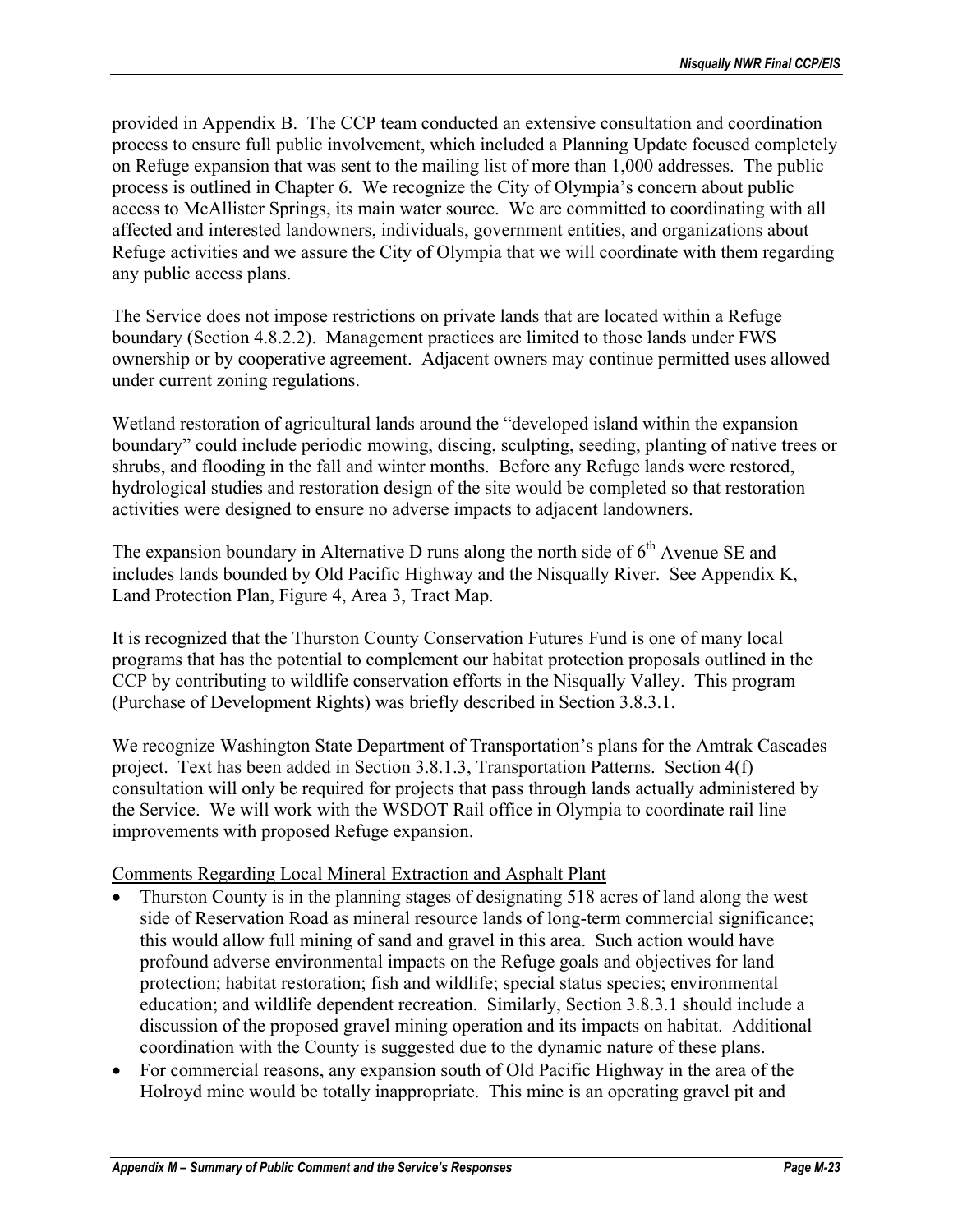cement operation and should not be considered as potential Refuge expansion area. Refuge expansion in this area would limit commercial activities at the site, which would be unlawful without compensation. We have no interest in selling the property, or granting a Refuge easement.

- If Alternative C is adopted, how will the FWS address the pollution and land loss issues created by the gravel extraction and hot mix asphalt plant? Both of these are in the expansion zone and would negatively affect the Refuge.
- Neighbors are opposed to the proposed asphalt plant (within the expansion area).

**Service Response:** The 518 acres of forested upland considered for designation for mineral extraction by Thurston County were not included in the proposed expansion. Nonetheless, the Service recognizes the impacts that certain proposed land use changes may have on air, water and habitat quality, and the animal and plant community in the Nisqually Valley and the Refuge. We will continue to provide comments on such proposed land use changes where possible and appropriate, as we did on the proposed asphalt plant.

A discussion of the proposed gravel mining operation and its impact on habitat is outside the scope of analysis necessary for assessing the environmental effects associated with the various management options presented in this Final CCP/EIS. We will provide comments on such proposals and will continue coordination with Thurston County and other entities regarding activities in the Nisqually River Valley and Delta.

The approved gravel pit and cement operation would continue to operate in accordance with its permits and approvals. The designation of an approved Refuge boundary would not affect this operation. The Service recognizes the prior existence of this approved project as an ongoing and permitted mining operation. See Section 4.8.2.2. Under current mining regulations, permitted mines must have a reclamation plan in place for the future, when the site is no longer profitable for mining. At that time, the property would make a valuable addition to the Refuge.

Alternative D includes the existing gravel mine and a potential asphalt plant within the proposed expansion zone. These commercial activities are subject to applicable State, County, and local regulations. We recognize there will be negative impacts associated with these permitted activities; however, the Service has no authority to regulate activities on privately owned lands. Properties threatened by development are a common problem in many areas, and the Service regularly works with conservation partners to acquire these important resources from willing sellers.

Socioeconomic Effects of Refuge Expansion

- The analysis does not address potential impacts to the local planning efforts, embodied in the City of DuPont's CLUP (prepared according to GMA). The impact to loss of considerable residential development referenced in the Plan is not addressed. The City of DuPont and its Comprehensive Plan and Zoning Code are not recognized in Chapter 5.
- The CCP needs a more robust and straightforward analysis of impacts to private property, especially in regards to the Hoffman Hill/East Bluff area. For example, Table 1 in Appendix K is misleading in its assessment of 3 "protection methods" available; only acquisition of fee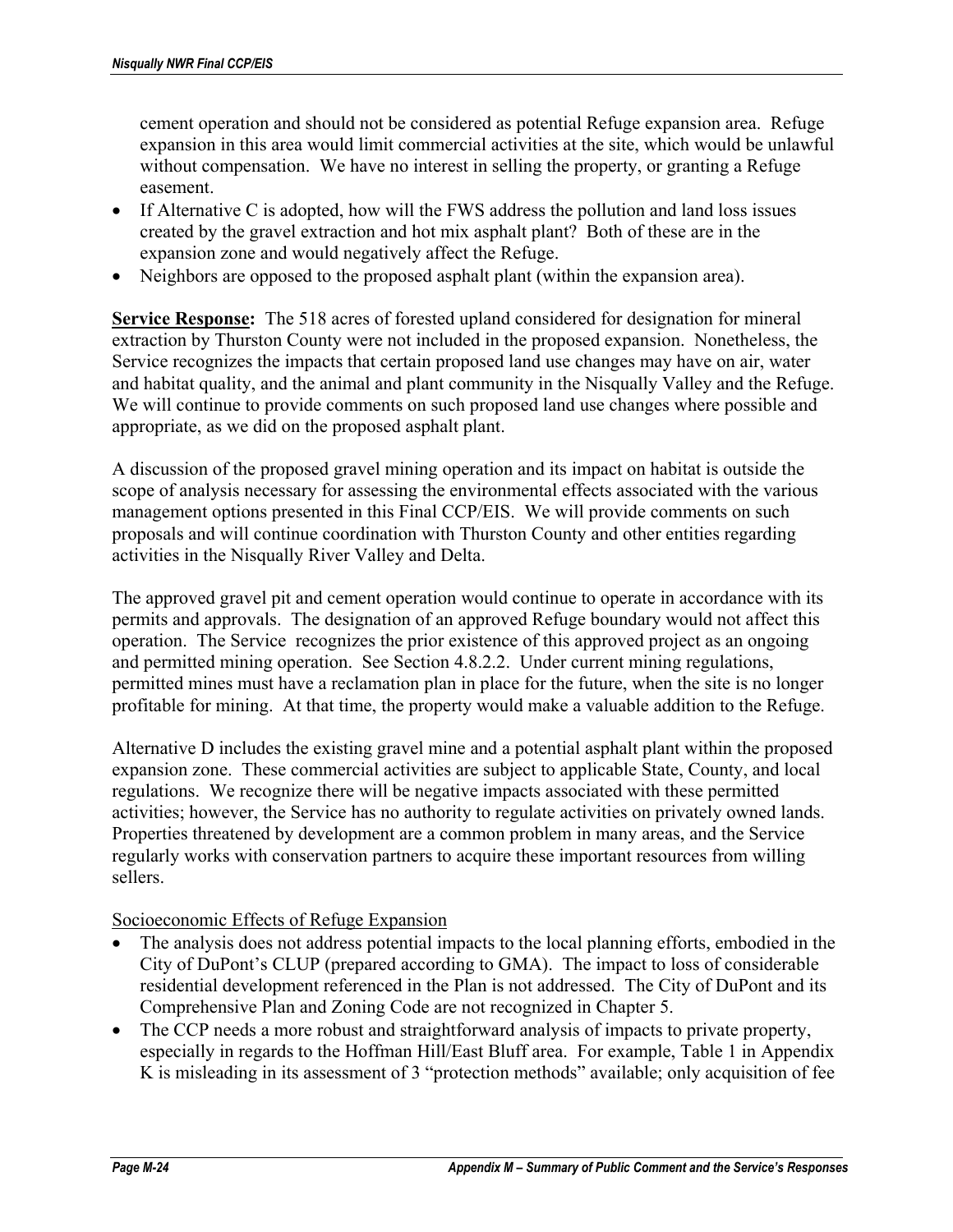simple makes sense. The financial aspects of such a broad property acquisition are not even mentioned.

- Address effects if Nisqually Valley area is no longer in farmland what crops and economic changes would occur?
- City of DuPont is concerned about some of the proposed expansion areas, as they might threaten the balance that has been achieved in several key areas in the City. Impacts could be expected to the City's form and economy, especially in the bluff south of Sequalitchew Creek, along the former DuPont Company dock site (where a plan for a waterfront park is proposed), and in the Hoffman Hill area (where private home development is proposed). Based on these concerns, the City requests a meeting with the FWS to discuss potential alternatives to expansion.
- Options B and C would remove the more stable human element from the valley and upset the current political strength these people give. The valley is currently balanced between the neighborhood element, conservation element, and the industrial element. Option D will remove even more of the valley residents. There is value in keeping people in the mix.
- Refuge expansion would greatly change the existing diverse community to a single wildlife refuge and change the cultural fabric of our community.
- The draft EIS fails to address the financial costs of refuge expansion.

**Service Response:** Under the Preferred Alternative's proposed Refuge expansion, the extent of affected agricultural lands and residents depends on the number of willing sellers and acquisition funds being appropriated by Congress. These factors suggest that changes in land ownership and land use would likely occur slowly over time. Within the proposed expansion area, it is unlikely that all agricultural lands will be taken out of production or that all residents will be relocated. Thus, the Service believes that the open space and the rural character of the Nisqually Valley would still be retained consistent with County plans.

Even if Refuge expansion were not to occur, the character of the community is likely to change over time with the increasing pressures of population growth and urbanization in the area. Refuge expansion may, in fact, increase the chances that this part of the Nisqually Valley retains an open space character. Please see Section 4.8.2.2, which has been revised.

Effects on agricultural lands in Alternatives B, C, and D are described in Sections 4.8.2.2 and 4.8.2.4. Pierce and Thurston counties contained 50,868 acres and 56,300 acres, respectively, of land in farms in 1997 (USDA, National Agricultural Statistics Service). The main crops in the proposed expansion area are hay, corn, Christmas trees, and lesser amounts of vegetables and fruits such as strawberries and raspberries. In Pierce and Thurston counties, approximately 190 acres and 1,100 acres, respectively, of agricultural land could be acquired for conservation purposes. In the context of the farm economies in Pierce and Thurston counties, the potential losses of production from this area compared to the overall agricultural economy would be minor.

The Service has met several times with both the City of DuPont and representatives of Quadrant Corporation to discuss the proposed Refuge expansion. The Service has developed alternatives to minimize the effects of Refuge expansion on both parties while still meeting the goals of Refuge expansion. The Service is aware that Quadrant Corporation is proceeding with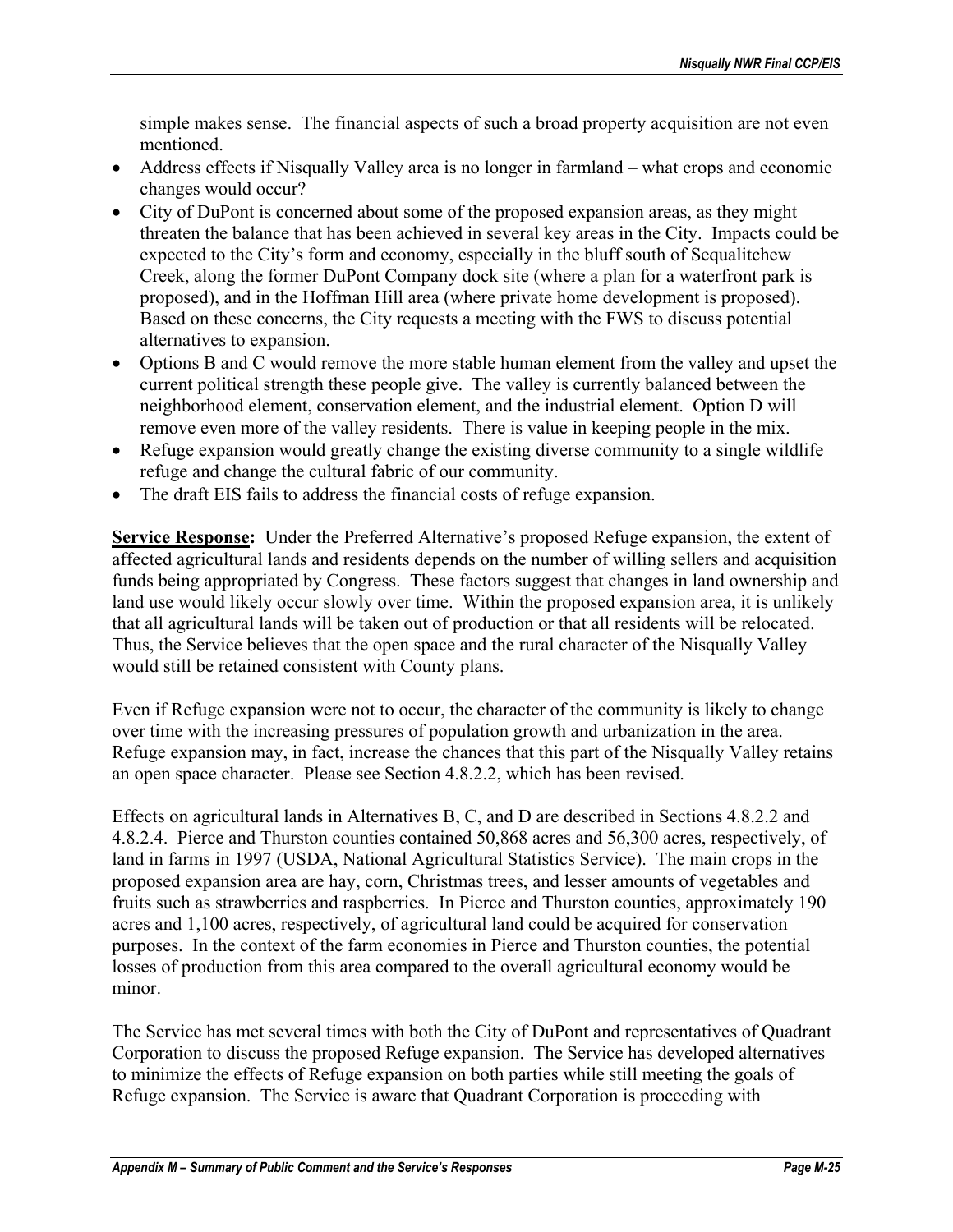development plans for the bluff area and may not be interested in selling a conservation easement or entering into a management agreement with the Service. In this case, fee acquisition is the only land protection method that makes sense for this landowner at this time. Table 1 of the Land Protection Plan is only designed to show the entire array of land protection methods that are available to landowners, should they wish to pursue any of these options. If Quadrant Corporation were interested in selling a portion of their lands to the Service, the City of DuPont's Comprehensive Plan may be affected; however, it is noted that individual site plans have not yet been submitted for final approval, making it difficult to accurately assess the impacts of acquisition by the Service.

The City of DuPont stated that the proposed Refuge expansion along the top of the bluff south of Sequalitchew Creek includes one sixth or approximately 54 acres of the business and technology park envisioned by the City's Comprehensive Plan. If the business and technology park remain as proposed and if this area is acquired by the Service, the City's configuration and economy could be impacted. The proposed Refuge expansion in the Hoffman Hill area also includes approximately 200 planned residential lots. If the Service acquired this area, the City may lose some of its ability to attract services, which is based on the number of homes constructed. These impacts to the local economy will be minimized by revenue sharing payments which the Service pays to the County to help offset losses realized by lands brought into the National Wildlife Refuge System.

A 3-acre community park on the north side of the business and technology park is proposed at a site overlooking Puget Sound above the mouth of Sequalitchew Creek. The developer is required to construct a road to the park that may ultimately provide a view of the Puget Sound. If the Service acquired this area, the City stated that the proposed road would have to be moved inward and the public would lose their view of Puget Sound from the roadway. Until the exact location of the road has been determined, it is difficult to accurately assess these impacts. The City is also concerned that the cost to access the proposed community park would increase if it were located within the Refuge boundary; however, any changes in distances to access the park would be relatively small, and the Service would continue to coordinate with the City of DuPont regarding access issues in this area.

The proposed Refuge expansion boundary extends up to the former DuPont Company dock site at the mouth of Sequalitchew Creek. The City of DuPont stated that the proposed expansion of the Refuge boundary could seriously jeopardize the City's adopted plans for a waterfront park. Acquisition by the Service of lands in this area could affect the City of DuPont's adopted plans for a waterfront park. However, in reviewing the City's waterfront park plans, we find both the City's plans and the Service's proposal very similar. Both the City and the Service propose to provide trail access in nearly the same locations, and the trails would provide access to the former dock site, affording the public recreation opportunities in that area.

Ultimately, the City's plan for balance is dependent on final plat submittal and approval. While Service acquisition may have some impacts to the local community and their planning efforts as described above, we expect that these impacts will minimal. Text has been added to Section 4.8.2.2 to describe the effects of the proposed Refuge expansion on the City of DuPont. In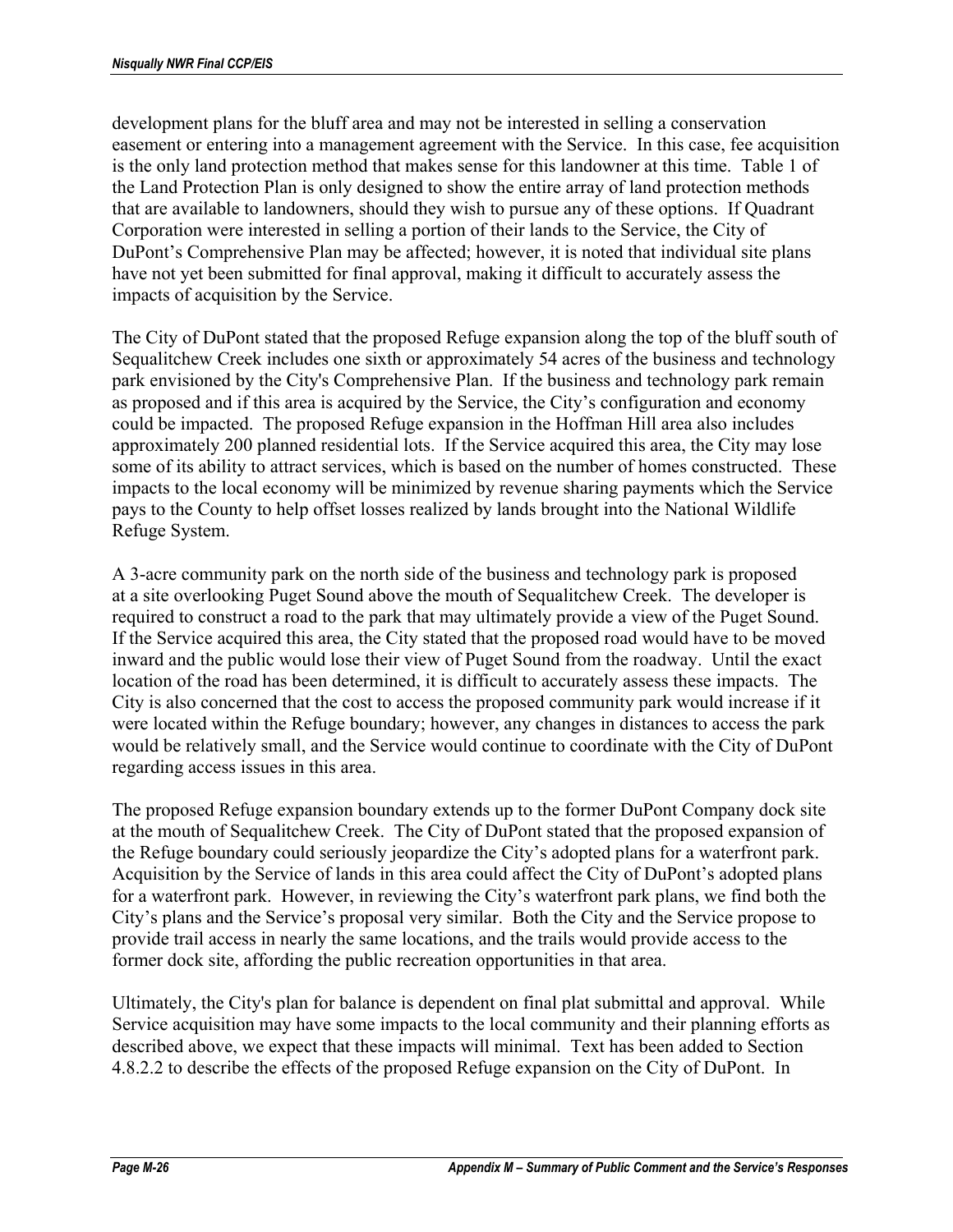addition, text has been added to the end to Section 5.6.4 to describe the City of DuPont's Comprehensive Land Use Plan and Land Use Code.

The future acquisition cost of each alternative is impossible to determine because the actual cost to purchase lands would be determined by an appraisal of each parcel of land and the type of interest acquired (fee title, conservation easement, or cooperative agreement) based on future unknown real estate market conditions. Purchase price could vary greatly on a particular parcel, depending on what the highest and best use of the land is at the time of purchase. Furthermore, all land within the proposed expansion area may not be acquired, with the amount depending upon willingness of the landowners to sell and the amount of acquisition funding appropriated by Congress. However, examining County-assessed values of properties within the proposed expansion area can provide a rough approximation of the values involved if all lands were acquired in fee title. Based on values from the Pierce County and Thurston County Assessor Offices for the assessment year 2002, the assessed values of Alternative B/C and Alternative D are approximately \$20.2 million and \$31.6 million, respectively. However, these values are relative, i.e., Alternative D is approximately 57% more than Alternatives B and C. We are unable to include the value of East Bluff property because the developer has not received final approval of development plans.

## Transportation Planning

- The CCP/EIS lacks adequate discussion of transportation planning; analyses are lacking for access, parking, and circulation; these elements should be included in any new CCP. Suggested additions include: (1) projections for visitation, traffic, and parking over the timeframe covered by the plan; (2) Refuge traffic counts and parking use; (3) additional transportation-related analyses in Sections 3.6.1, 3.8.1.3, and 4.6; and (4) more analyses on listed Refuge Road Project Lists.
- We support a cooperative and coordinated effort between FWS and federal/state transportation planners, especially in regards to any major reconstruction along I-5.

**Service Response:** As requested we added more information and analysis to the Final CCP/EIS related to access, refuge parking, and transportation patterns. These additions can be found in Section 3.6.1 (Public Access), Section 3.8.1.3 (Transportation Patterns), Section 4.8.2 (Effects to Land Use and Transportation Patterns), and Appendix F: Plan Implementation.

### Coordinate and Work with Neighbors

- Work with property owners to place conservation easements on their properties and prevent development.
- I encourage you to continue working with your neighbors (private landowners, WDFW, US Military, City of Olympia, and the Nisqually Tribe) to consistently manage Refuge lands.
- Consider creative easements rather than purchasing land in expansion areas.

**Service Response:** Conservation easements are an effective way to protect important habitat by limiting development and other activities that impact natural resources. The Service is very interested in acquiring easement interests from property owners and will continue to look for these creative opportunities. We would continue to work to strengthen cooperative efforts with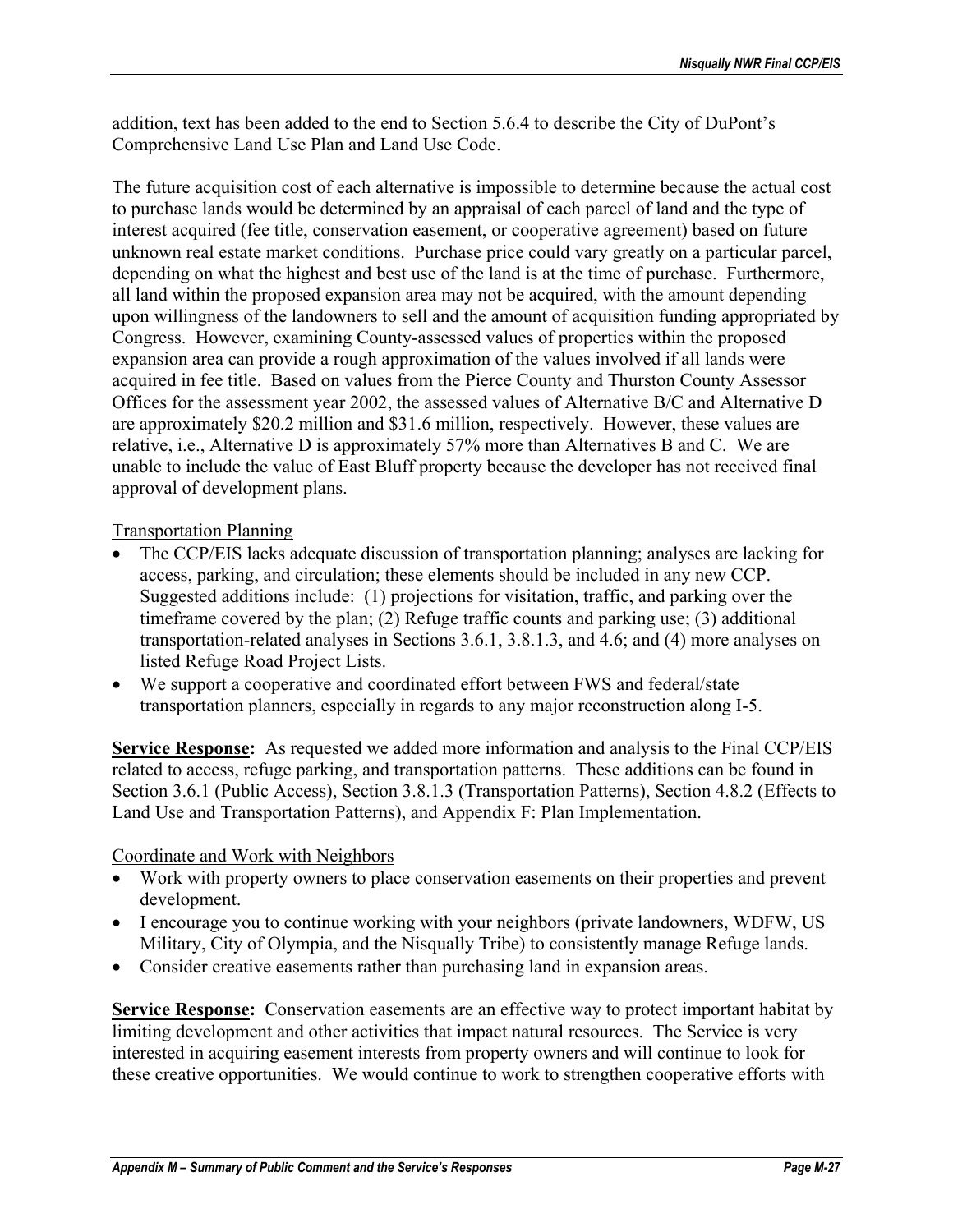neighbors and partners in the community to benefit natural resources on the Refuge and in the Nisqually watershed.

Management Suggestions Related to Refuge Expansion

- Expansion needs to be balanced with education, public access, and usability (conditional support for expansion plans).
- Management of the acquired area upstream from the Pacific Highway Bridge should focus on maintenance and/or restoration of natural riverine processes of flooding and channel migration, with limited access for recreation.
- As part of the expansion efforts (south of I-5), foster ecological connection between the north and south portions, while still providing a transportation corridor. Put I-5 on a pier-type bridge and remove riprap.
- If Department of Defense lands are acquired, the RNA designation should remain upstream of Pacific Highway; the boundary of the RNA should be examined to accommodate recreation downstream – consider expanding the boundary on the west bank of the river south of the highway.
- We hope that the acquired acres south of I-5 will replace every acre of grassland lost when the dike is breached; freshwater wetlands are just as threatened as saltmarsh habitat, and they have a place at Nisqually.

**Service Response:** Acquisition expenditures for land within a Refuge boundary are appropriated from the Land and Water Conservation Fund or approved by the Migratory Bird Conservation Commission. Both funding sources are specifically tied to land acquisition. Expenses associated with environmental education, restoration, and public access are prioritized and separately funded through appropriations in the President's budget.

Depending on areas acquired and protected, active management and restoration of the riparian area could reduce habitat damage caused by unregulated public access and the existing network of dirt roads and trails in the riparian corridor. Restoration of freshwater wetlands south of I-5 could provide improved habitat for a variety of wildlife. Some grasslands would also be managed and enhanced. We recognize the importance of freshwater wetlands, and we would also continue to make improvements in areas that would remain diked in the Preferred Alternative. These combined efforts could increase the size and complexity of the wetland habitat mosaic in the lower watershed over time.

The current Refuge and the adjacent habitats of the Nisqually Valley on the south side of I-5 and along the Nisqually River and McAllister Creek are ecologically inseparable. Many migratory birds move between these areas on a daily basis to feed and roost. Salmon migrate through the Refuge into the rivers and creeks of the Nisqually Valley. There are areas where terrestrial mammals can travel beneath I-5 to access habitats on either side of the interstate. Redesigning I-5 to facilitate wildlife movements is beyond the scope of this Final CCP/EIS.

The boundaries of the candidate RNA on Fort Lewis are the Nisqually River to the west, the top of the Seventh Infantry Bluff to the east, I-5 to the north, and the confluence of Muck Creek and the Nisqually River to the south. The boundaries of this Nisqually Floodplain Candidate RNA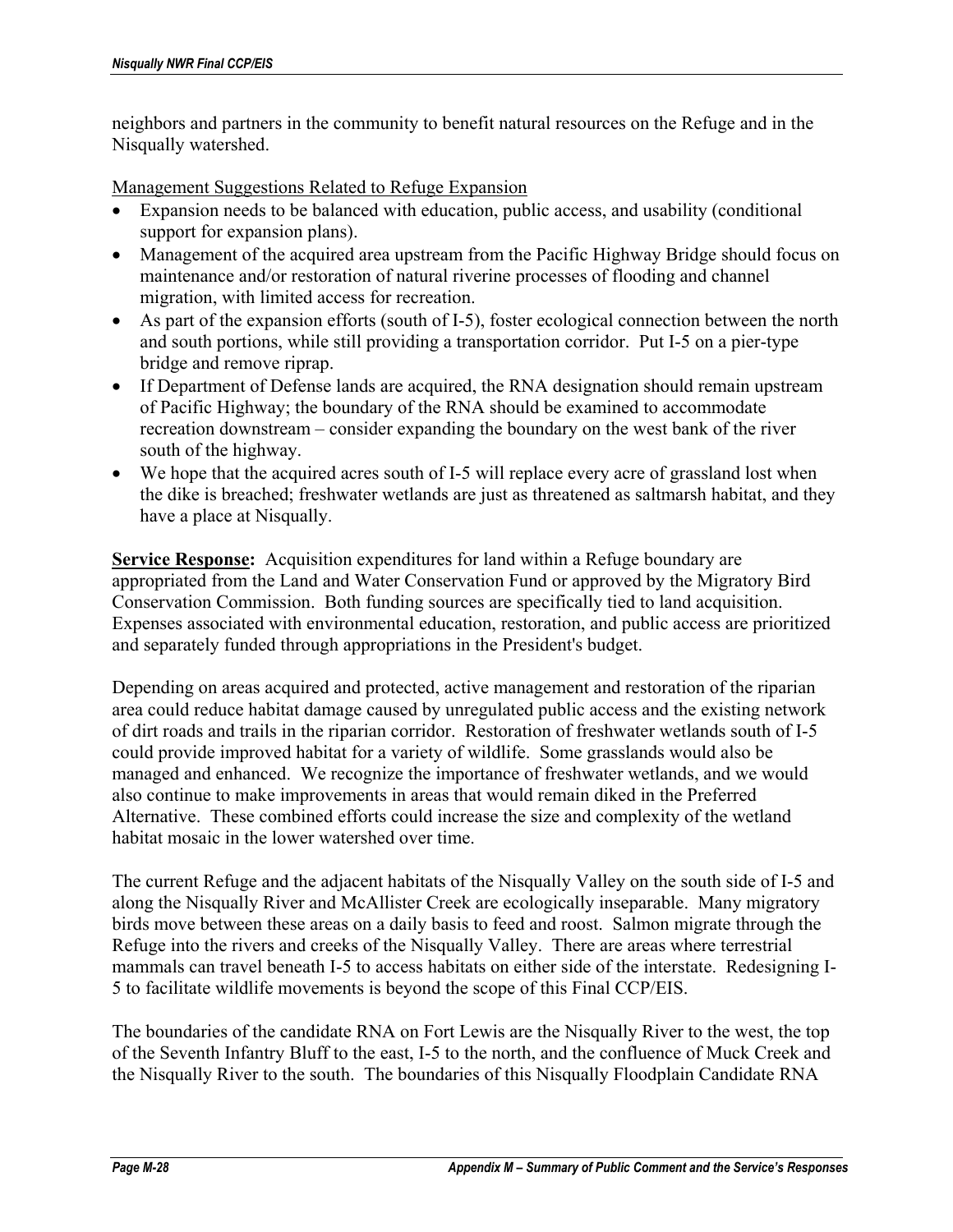will not be changed because it is the largest remaining example of a low elevation stream and riparian system in the Puget Trough. See Section 3.8.3.2, Special Status Lands.

Suggested Edits or Changes to Final Document

- Although I support expansion, I think more justification needs to be provided as to why particular areas are desired. Native ecosystems are needed, but not wildlife food plots. Plus, freshwater wetland restoration can be very expensive (especially in areas currently used for agriculture).
- On page 1-15, discussing Refuge expansion, add the following: "Greater protection for wildlife could occur by providing a continuous corridor of habitats of forested uplands."
- CCP/EIS should give more details/plans on how habitat restoration would occur on expansion lands.
- We suggest that Dept. of Defense boundaries be clearly referenced on maps to provide better context for expansion proposals.
- A portion of the proposed Refuge expansion area overlaps with a hazardous waste site subject to remediation under MTCA. The EIS should consider the potential impacts resulting from the overlap. The remediation process entails institutional controls (such as deed restrictions) for this site, which is currently and likely to remain in private ownership. Development and use restrictions should be addressed in the EIS.
- The description of the "willing seller policy" in the Land Protection Plan is simplistic and superficial. To simply say an appraisal determines the fair market value understates the complications involved in negotiations. Overall, the EIS makes it sound as if preexisting property rights of private owners are not significant.

**Service Response:** A strong ecological connection exists between Refuge habitats and the East Bluff and Nisqually Valley and River corridor, where expansion is proposed. Many fish and wildlife that use the existing Refuge also depend on habitats in the proposed expansion areas; some move between these areas on a daily basis. These lands could greatly benefit from improved protection and restoration. Some areas are threatened with imminent development. More effective protection of the lower watershed would benefit water quality; reduce sedimentation; improve riparian and freshwater wetland habitats; provide continuous corridors to support wildlife movement; and further salmon recovery. The proposed expansion of the approved Refuge boundary provides a unique opportunity to make the Refuge more ecologically whole, and protect the habitats necessary to ensure that the tremendous resource values of the Nisqually Delta and lower watershed can be sustained and restored.

Expansion of the Refuge south of I-5 would allow new options to protect and enhance freshwater wetlands to help provide new areas for migratory birds or other wildlife that are dependent on this habitat. See Section 1.8, Planning Issues, Concerns, and Opportunities. The specific details of a habitat restoration plan for the expansion lands are not available because the plan depends upon the areas acquired. In general, wetland restoration of agricultural lands could include periodic mowing, discing, sculpting, seeding, planting of native plants, and flooding in the fall and winter months. See Section 4.3.4.2 Refuge Expansion, Effects to Estuarine, Freshwater Wetland, Riverine and Riparian, and Upland Habitats. Text was also added to Section 2.2.2, Features Common to All Action Alternatives, describing habitat restoration efforts in new areas that would be acquired. Current land ownerships are delineated on Figure 1.1-2.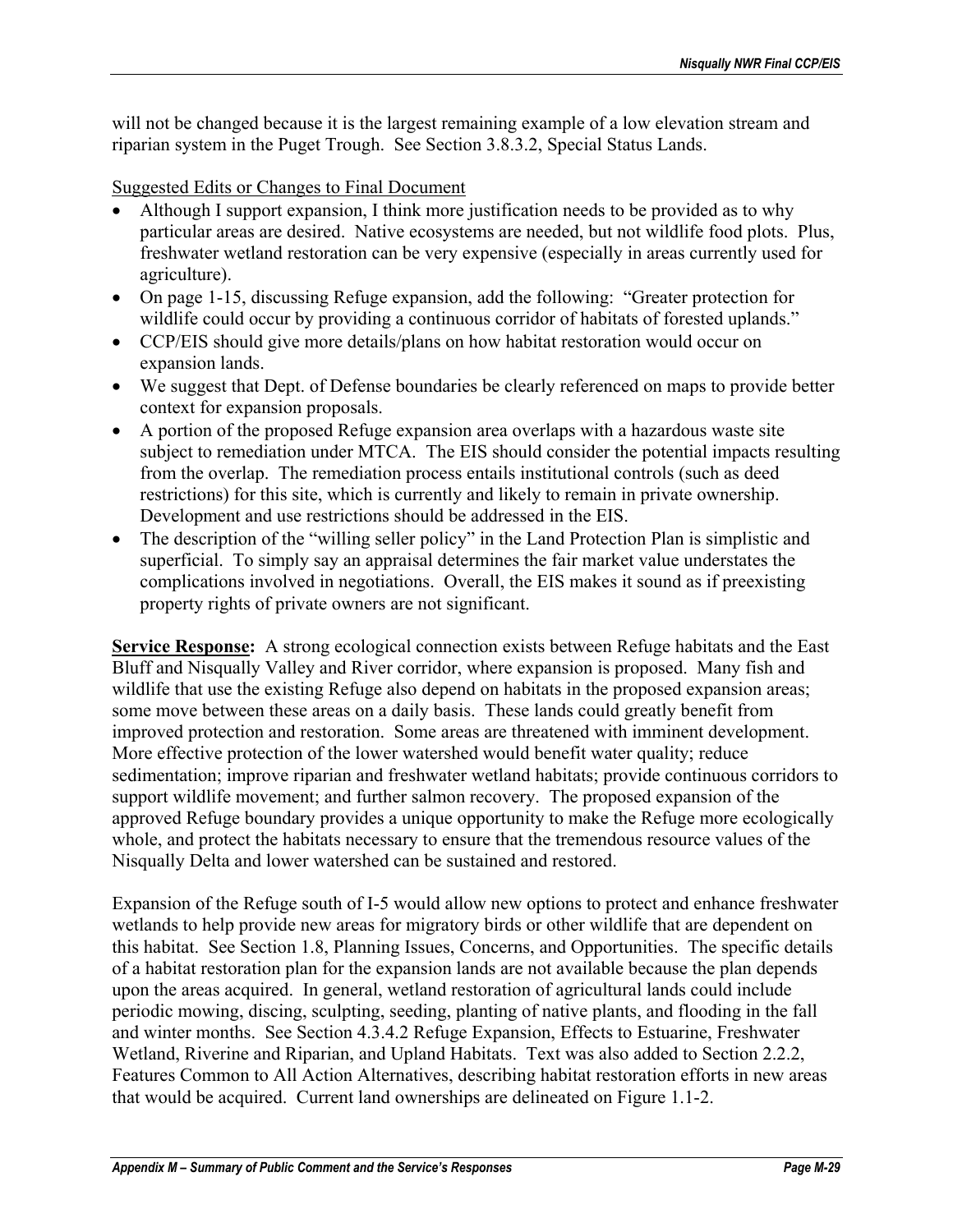The Proposed Refuge boundary on the East Bluff does minimally overlap into areas that are within Parcel 1 and 2 of the former DuPont Works hazardous waste clean-up site. Parcel 2 has been cleaned up and was removed from the State hazardous sites list in 1997. A major clean-up of Parcel 1 is currently underway and is scheduled to be complete in 2007.

Additional analysis has been added to the Final CCP/EIS on the existing clean-up program and the effects of Refuge expansion related to the ongoing hazardous waste remediation at the former DuPont Works Site on the East Bluff (see Environmental Contaminants Section 3.1.5 and Section 4.1 Effects to the Physical Environment). It is assumed that clean-up efforts will be completed prior to Refuge acquisition efforts. It is also assumed that Refuge management of these lands is consistent with the deed restrictions associated with the DuPont Works Site. A copy of the deed restrictions has been obtained for the planning record. Additional information on the DuPont Works hazardous waste site has been added to Section 3.1.5. We also added a bullet entitled "Hazardous waste sites and spill response" to Section 2.2.1 which briefly addresses Service policy regarding hazardous waste sites.Deed restrictions are a common reality on National Wildlife Refuges and it is not practical to discuss all of the possible implications of various restrictions in this document. While we would not purchase lands that could not contribute to the mission of the National Wildlife Refuge System, many types of deed restrictions would not limit, for example, use of the property for wildlife habitat.

If a landowner expresses an interest in selling land within an approved Refuge boundary to the Service, a professional, certified real estate appraiser will conduct an appraisal to determine the fair market value of the property as required by Uniform Relocation Assistance and Real Property Acquisition Policies Act of 1970, as amended. The Service is required by this law to offer 100% of fair market value. The Service carefully considers the desires of the landowner and acknowledges that negotiations with a landowner can be complex. The Service respects the rights of landowners and treats them fairly and equitably throughout the acquisition process.

### Other Comments Related to Refuge Expansion

- Great mushroom/fungi in expanded (D) Refuge boundary northeast corner, near I-5 and the Nisqually River. Does not want to lose access in the spring.
- Very risky losing current property with the taking down of the dike and without definite plans for future acquisition of property.
- We urge the FWS to complete maximum expansion within the existing Refuge boundary.
- Thurston County requests that FWS reimburse the County for the cost of Development Rights as property is incorporated into the Refuge.
- The FWS should have acquired the farm on the east side of the Nisqually River, as well as the hillside on the south. Don't pass up future expansion opportunities.

**Service Response:** There are 1,011 acres of land located within the existing Refuge boundary that are owned by others. The Service continues to look for acquisition opportunities to acquire real property interests in these lands, as well as in the expansion area.

Specific uses would be addressed as areas are acquired. In general, mushroom gathering has not been allowed on Nisqually NWR due to the high priority to minimize wildlife and habitat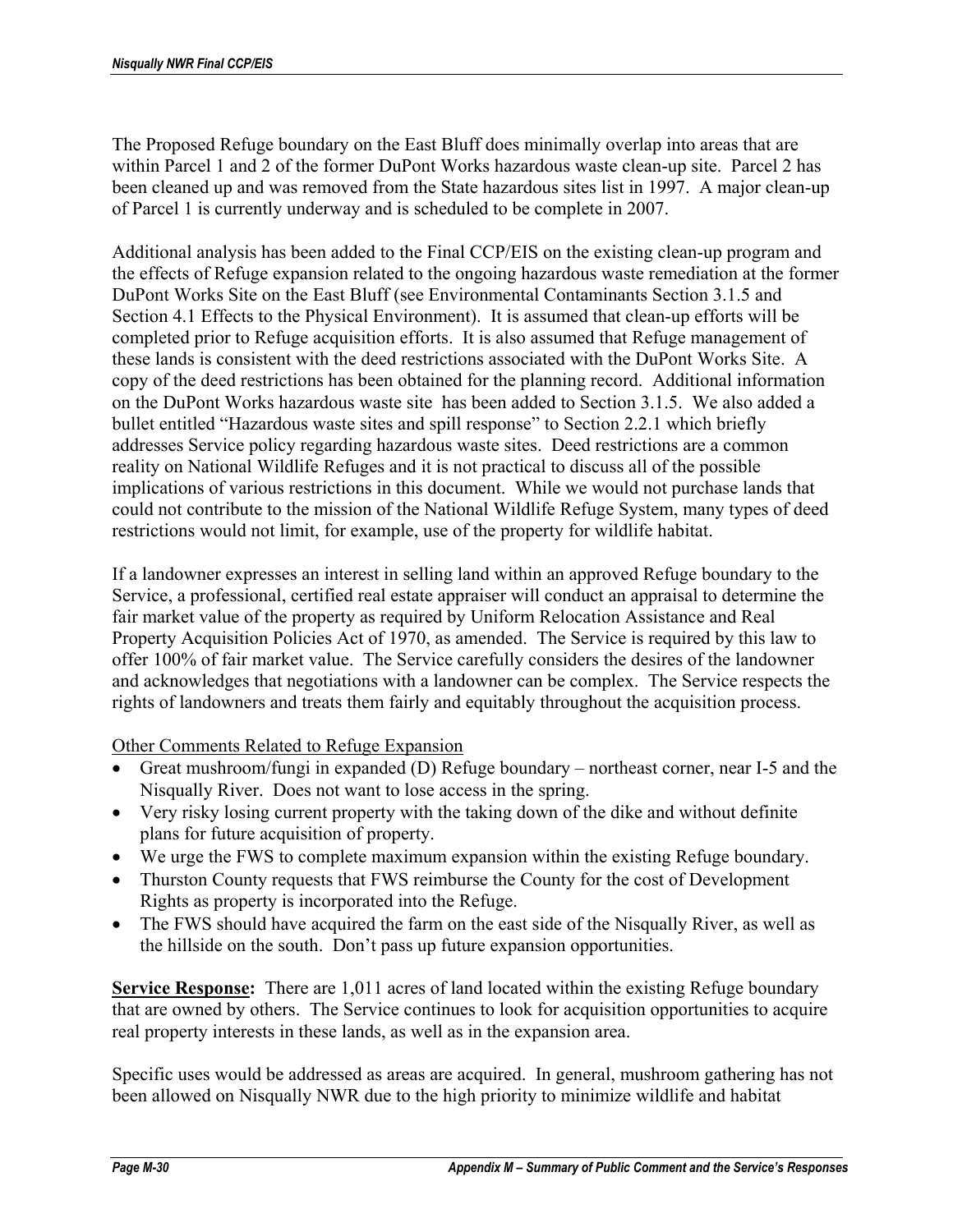disturbance outside of trail systems and the availability of other multipurpose areas that are available and more appropriate for this activity.

FWS recognizes that the County has utilized the PDR program to purchase development rights on properties located within the boundary of the expanded Refuge. If these properties were acquired, the Land and Water Conservation Fund legislation directs states, counties, and municipalities to donate real property interests located within established Refuge boundaries. In the event that donations are prohibited by statute, documentation must be submitted for review by the FWS and a determination will be made as to whether Congressional concurrence will be required. Migratory Bird Commission approval is required if the Migratory Bird Conservation Fund is used.

The Service is in the process of finalizing a Cooperative Agreement with the Nisqually Tribe to manage the farm (now Tribal lands) on the east side of the Nisqually Refuge as part of the Refuge (Section 2.2.1).

# **3.3 Restoration**

# **3.3.1 Estuarine Restoration**

Support for Estuarine Restoration Efforts/Dike Breaching

- Dike removal and full estuarine habitat restoration will be essential to the survival of Puget Sound Chinook, a threatened species under the Endangered Species Act.
- We strongly support proposed restoration of estuarine habitat; the rarity of such habitat underscores the need for such efforts.
- Restoration would provide benefits for anadromous and saltwater fish species.
- It's about time that restoration efforts were initiated the rewards of dike removal will far outweigh any negative impacts.
- Benefits of estuarine restoration outweigh the loss of public trail access.
- The marsh needs to be put back in its original state to provide habitat lost by regional development.
- Restoration would be of great ecological and educational value to allow the river and the sound, and all the wildlife to move and live as they see fit.
- An aggressive restoration program is needed to enhance and restore native habitats, which will provide great benefits to fish and wildlife and promote recovery efforts for the Nisqually Rivers' threatened Chinook salmon.
- Salmon recovery will never be possible unless more estuarine habitat is restored.
- Another benefit of estuarine restoration is the elimination of reed canarygrass.
- The restoration of estuarine habitat is a welcome reversal of the loss of immensely important wildlife habitat, especially for salmonid species.
- Brackish nursery grounds for young fish are essential for salmon recovery efforts; Nisqually, as the last pristine river mouth in the NW, offers a unique effort for restoration.
- Habitat that supports fish and wildlife should come first at Nisqually; people are only visitors.
- The viability of salmon populations of Puget Sound will benefit substantially from significant restoration of historic estuarine wetland habitat.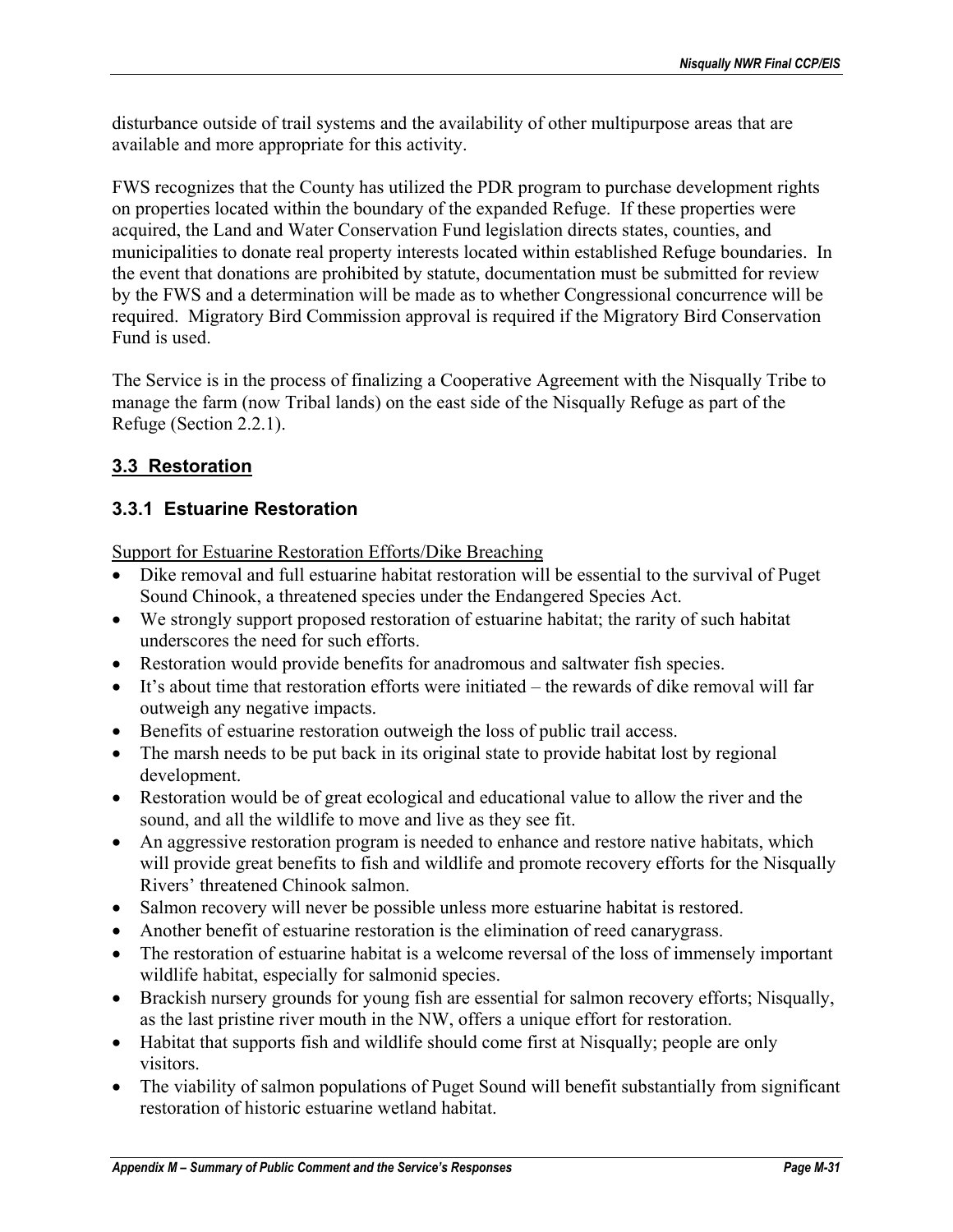- Restoration will provide sanctuary for wintering ducks and shorebirds; wildlife values will increase.
- Maximizing the diversity of native species known to have historically inhabited the estuary will best promote system functionality and long-term viability
- In informal observation records of wildlife use within and outside the dike system, there were scores of shorebirds, ducks, and raptors counted in the natural estuary for every songbird and duck observed within the diked system. Based on such observation, we maintain that restoration of the natural estuarine environment provides an extraordinary chance to preserve an ecosystem unique to our continent.
- The dikes north of the Twin Barns should be removed to restore critical salt marsh habitat.
- The Nisqually Fall Chinook Recovery Plan identifies the loss of estuarine habitat as the single greatest impact on Nisqually Chinook production; restoration is the single-most effective restoration action available for Chinook. Based on this, the Tribe ideally recommends a 100% maximum restoration effort – more than the 70% proposed under Alternative D. Recognizing the FWS need to balance multiple habitat needs and public use, the Tribe does support Alternative D; we would like to see the CCP identify Alternative D as a compromise as it still represents a substantial loss of habitat relative to natural conditions.

**Service Response:** Support for estuarine restoration is noted. Alternatives that restored a larger area than described in Alternative D were considered but not analyzed in detail because of the limited amount of freshwater wetland habitats and wildlife dependent public uses that would have been provided (see Section 2.4).

### Opposition to Dike Breaching/Restoration

- Breaching the dikes would have serious negative impacts to a host of wildlife species that currently use the Refuge, including mice, voles, and rabbits, as well as ground-nesting birds like ducks, geese, and harriers. Estuarine restoration would displace hundreds of species that occur on the Refuge to accommodate the needs of a few species.
- Dike breaching is an irrevocable act; it cannot be undone if theorized results don't occur. It's better to retain/repair what we have now, which benefits both wildlife and people.
- Area to be restored to saltmarsh is currently providing excellent feeding habitat for dabblers; it makes more sense to retain this area of highest use.
- I have serious doubts the enhancement expected will materialize in quantities worth the deprivation of recreational opportunities.
- The Refuge was founded for migratory waterfowl; how do we know that breaching the dikes won't diminish migratory bird holding capacity?
- I oppose using tax dollars for salmon restoration. The alternative is to improve existing conditions, which would be money more wisely spent.
- I am not convinced that a greater good would be served by the proposed restoration. Restoration to original conditions isn't possible – "you can't walk twice in the same river."
- Dike removal would destroy wildlife and their habitat, as well as people's opportunity to observe and enjoy them.
- I don't support breaching the dikes, unless public access can be maintained in that area of the Refuge. Losing such access represents a loss of both educational and recreational importance.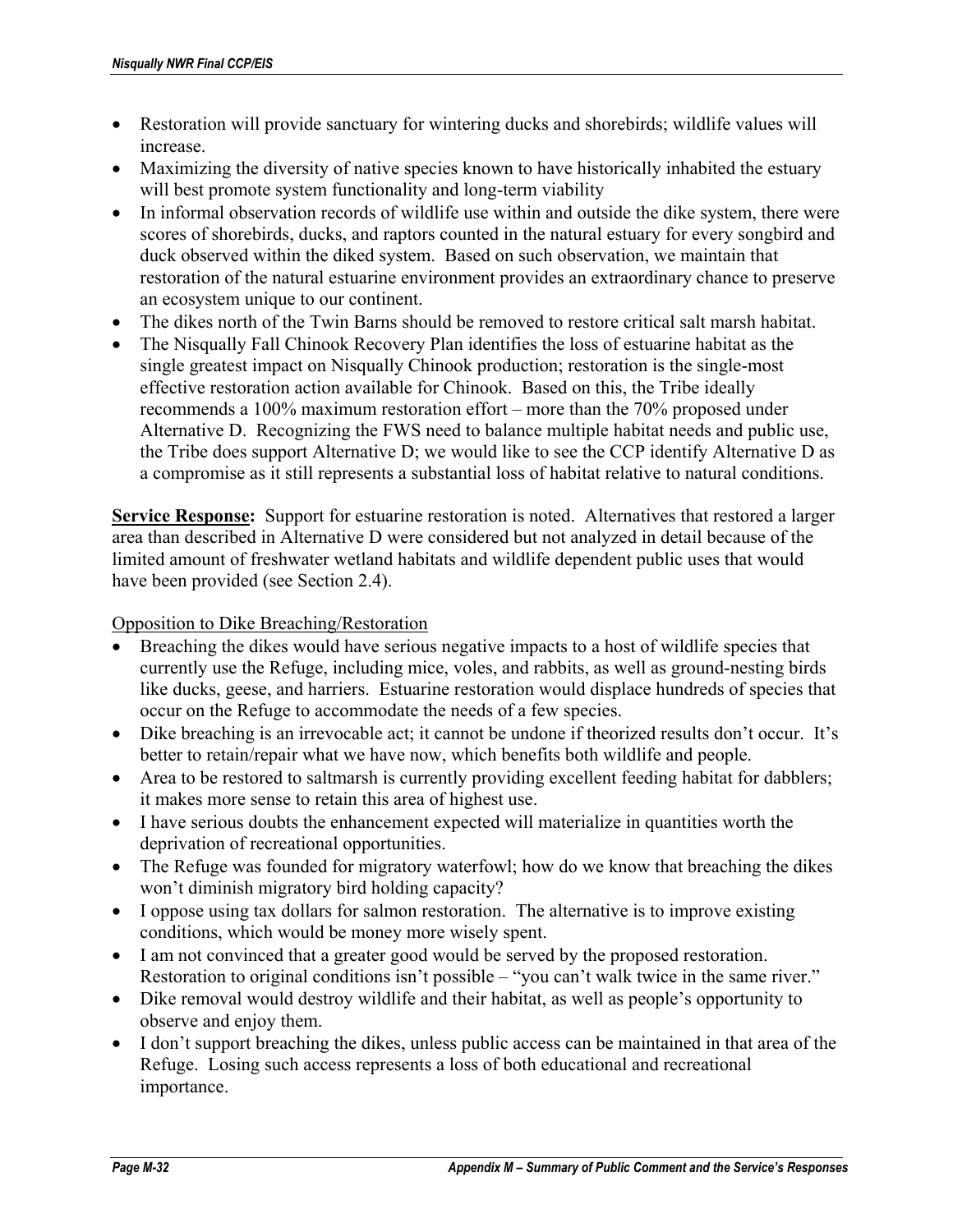- Estuarine restoration changes the entire focus of the Refuge; the place is a gem; please don't allow it to be lost.
- Flooding may or may not improve the survival rate of salmon, and it's not worth the risk.
- This Refuge was created for migratory birds, not salmon; estuarine restoration is benefiting salmon at the expense of bird habitat.
- The DEIS does not provide adequate data supporting the assertion that estuarine restoration would benefit more species than the existing freshwater systems; it seems that salmon would mainly benefit from restoration.
- A better solution is to improve existing habitats, as has been started in the past few years.
- Do not flood the interior of the Refuge without the complete and full level of knowledge necessary to know what will be lost by doing so.
- The CCP is biased toward estuarine habitat restoration; it wasn't the original purpose of the Refuge.
- Comparing Alternative C and D, the 184 additional acres of restored estuarine habitat under Alternative D might not be justified given the potential impacts of loss of important freshwater habitats; in particular, consider impacts to insects, herptiles, passerines, herons, snipe, bittern, killdeer, rails, and raptors, all of which depend on freshwater and grassland habitat.
- A flooded interior wouldn't give outward migrating fish (from McAllister Creek and the Nisqually River) any more refuge habitat to hide from predators.
- The restoration efforts on the east side of the Nisqually River are an example of how they've ruined high quality duck and goose hunting just for salmon. The FWS should keep an earthen dike on the east side of the river for a peripheral trail.
- It would be wiser to use money slated for restoration on habitat acquisition on the other side of I-5, rather than moving forward with the costly dike removal proposal.

**Service Response:** Nisqually NWR provides a unique opportunity to restore historic estuarine habitat, helping to reduce the severe depletion of this important habitat type within the Nisqually estuary and throughout Puget Sound. Few regional opportunities exist on this scale, because the ability to restore estuaries is limited to the narrow margins where rivers meet salt water, and where development or other changes do not already prevent restoration. Alternatives that considered retaining dikes and/or not restoring estuarine habitat were considered, but these were deemed not to meet FWS or Refuge goals. Estuarine restoration would benefit many forms of wildlife and fish, help to recover threatened and endangered species, restore native habitats of the area, and provide quality wildlife viewing opportunities, which would all contribute toward meeting Refuge goals. Estuarine restoration would improve ecosystem function within the Nisqually delta, which would provide wildlife and natural landscapes for quality viewing experiences in a relatively undisturbed environment. While restoration described in the Preferred Alternative would result in trail reductions and changes, access to a diversity of habitat types would be provided for quality education and recreational opportunities through new trails, trail reconfiguration, and interpretive displays. Also see responses to Wildlife Observation.

Public hunting in the Nisqually delta occurs entirely within estuarine habitats now and not within the diked area proposed for estuarine restoration. Hunting is identified as a wildlife-dependent recreational use in the Improvement Act (see Section 1.4.2.1), and Alternative D would provide for waterfowl hunting on Refuge lands adjoining WDFW lands already opened to hunting. The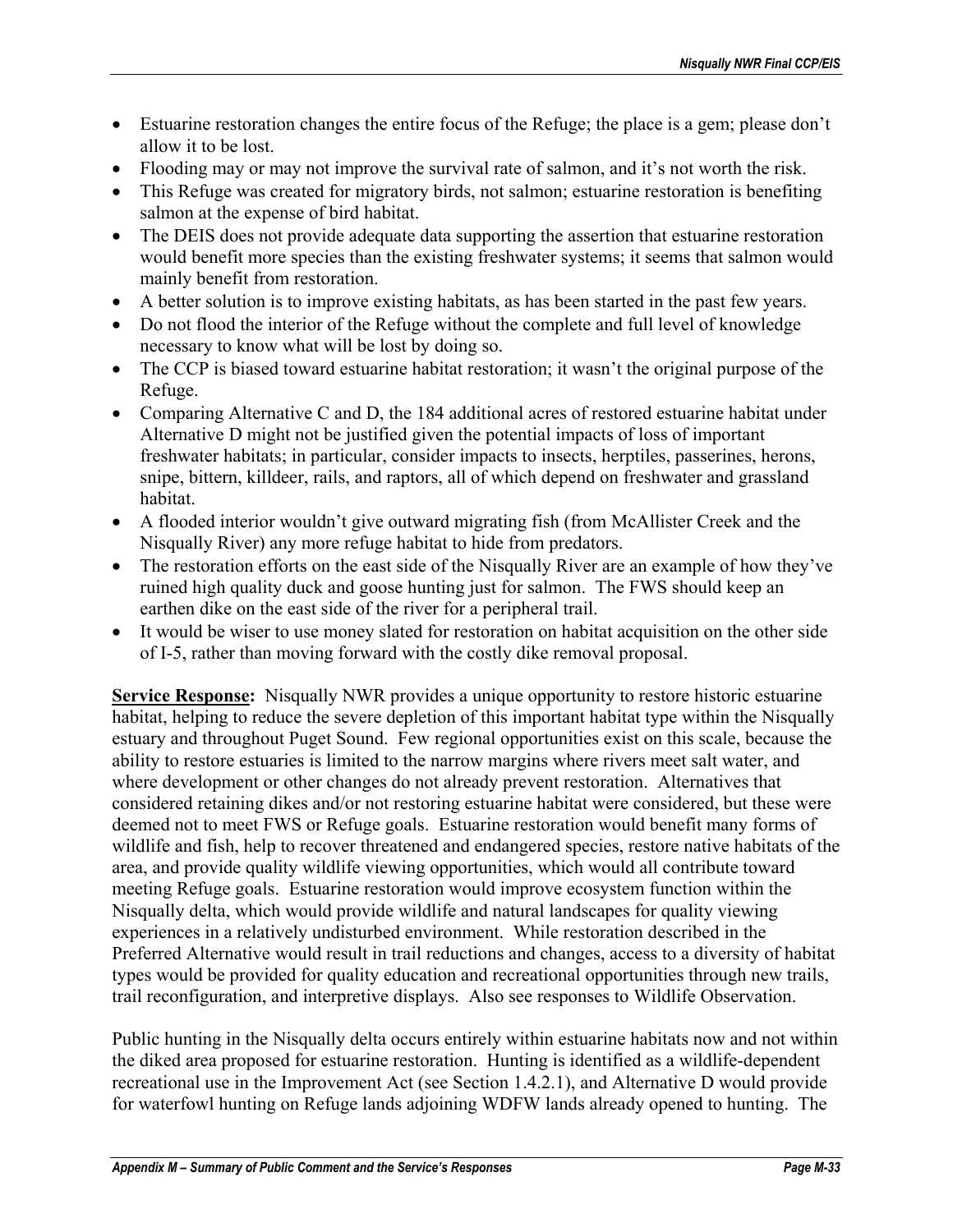protection and enhancement of fish, wildlife, and their habitats are our first priority. For more information on changes to public access, education, and recreational opportunities, please see Sections 2.3.4 and 4.6.4.

A detailed analysis was done on the effects of Alternatives A-D to fish, wildlife, and their habitats. Please see Chapter 4, Environmental Consequences, and Appendix J, the Hydrodynamic and Sediment Transport Modeling Summary, for more details. One of the main factors found to limit salmon populations in the Nisqually watershed is the inadequate estuary. The restored estuary would provide a more complex system of tidal channels that would provide salmon greater protection from predators. Fish migrating out of the Nisqually River and McAllister Creek stay in the estuary to forage and to gain size and strength. Those fish that eventually move into the open ocean (anadromous) use a healthy estuary to transform from freshwater to marine adapted animals. According to salmon fisheries biologists, the most critical period in salmon life is the time spent as a smolt (young fish living in an estuarine habitat). The physiological transition a small salmon undergoes between freshwater and a saline environment takes considerable amounts of energy and time. Estuarine habitats need to be large and productive enough to provide abundant food and cover for smolts during this stressful period. Estuarine restoration would benefit not only salmon. The Preferred Alternative would provide an extremely depleted habitat type that would support a whole host of species, ranging from macroinvertebrates to large marine mammals. Rather than focusing on species management, this would be a habitat and ecosystem function based plan.

The purposes of Nisqually NWR include "use as an inviolate sanctuary, or for any other management purpose, for migratory birds" and for "the development, advancement, management, conservation, and protection of fish and wildlife resources." The Preferred Alternative was identified as the best at achieving FWS and Refuge mission, purposes, and goals. The Refuge would continue to provide and enhance habitat for migratory birds, including many key species or groups (Chapter 4). For example, many species of migratory shorebirds and waterfowl use estuarine habitat, including the most abundant duck on the Refuge, the American wigeon. About 90% of wigeon are found outside the diked area in estuarine habitats in aerial surveys. Much of the Nisqually River's surge plain and riparian corridor would continue to provide habitat for migratory passerines. Additional surge plain habitat would also be restored in Alternative D.

Estuarine restoration described in Alternative D would result in shifts and displacement of some species. In particular, species that depend primarily on grassland habitats and some that are highly dependent on freshwater wetlands would be most affected. As noted in the Final CCP/EIS, a smaller amount of freshwater wetlands would remain diked and be enhanced to provide habitat for freshwater-dependent species. Acquisition of lands south of I-5 that could be restored to freshwater wetlands and some grasslands would be sought, but this is a long-term effort that would occur over many years, and not necessarily simultaneously. Acquisition of suitable areas was identified as a high priority in Appendix K, Land Protection Plan. Through these efforts, the Refuge would continue to provide a mosaic of habitats for a diversity of fish and wildlife. For more information on species supported by estuarine habitat and the anticipated effects to fish, wildlife, and their habitats, please see Sections 3.2.1.1, 4.2.4, 4.3.4, 4.4.4, 4.4.1.4, 4.4.2.4, 4.4.3.4, 4.4.4.4, 4.4.5.4, and 4.4.6.4.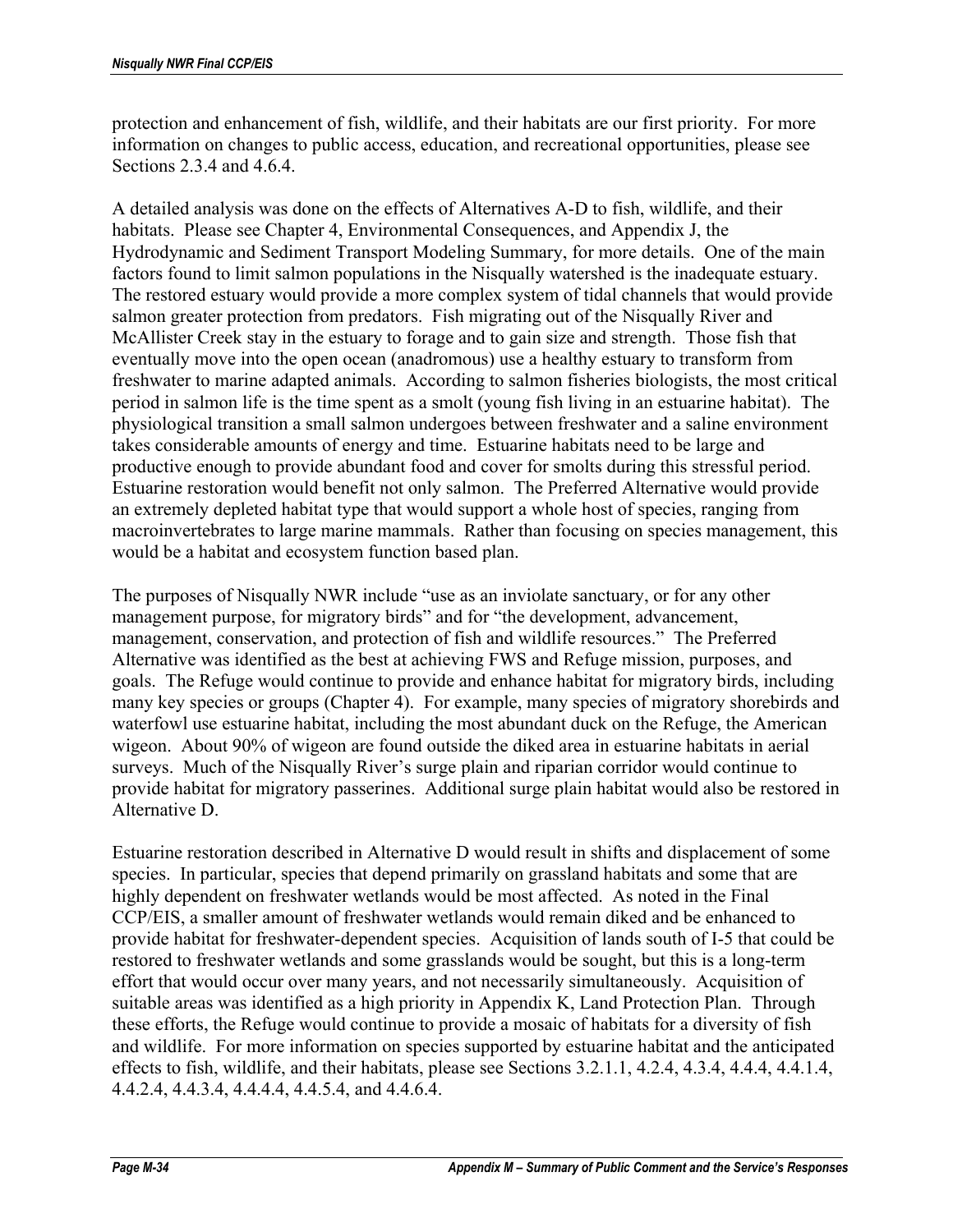The FWS gets funding for operations and projects in the President's budget; these funds cannot be used for acquisition. Acquisition funds are appropriated by Congress from other sources, or originate from the Migratory Bird Conservation Fund when approved by the Migratory Bird Conservation Commission. Also see Refuge Expansion responses.

#### Restoration Management Suggestions

- Consider leaving some portions of the dike as islands, which would increase habitat diversity.
- Don't leave dike islands with big trees as it will prevent woody debris build up needed for restoration.
- According to our review of several other estuarine restoration projects, one of the greatest risks to the success of such a project is failing to remove all of the dikes; total dike removal would be much more effective as it promotes unhindered tidal exchange.
- I suggest breaching the brown dike only in 2 or 3 places, where the water comes up to the dike during high tide; there are a couple of ideal places to breach the dike without tearing it down completely.
- If restoration proceeds, it makes more sense to take small actions performed slowly to allow observation and evaluation of effects.
- We recommend that the CCP include ongoing estuarine restoration monitoring as a project action.
- Baseline fish monitoring should occur prior to any restoration efforts. Gather as much prebreaching data as possible. In particular, collection of otoliths is crucial. Information could be shared with recent restoration efforts on the Skagit.
- Restoration timing for freshwater wetland areas should be coordinated with dike removal to buffer impacts on waterfowl.
- Estuarine restoration won't influence processes upstream, such as delivery of bed load sediment. Alternative measures should be identified.
- The dike trail should be breached with a small portion taken out on McAllister Creek side. Vehicles should not be on the dike to maintain its structure longer. The ATV system would be a better suggestion.
- Also, include fallback plans if things don't go as planned.
- Want to see river sinuosity return, but slowly.
- After dike breaching, I would like to see progress reports at regular intervals; we need to use adaptive management as guidance during the process, modifying plans along the way.
- Estuarine restoration should be balanced with the needs of songbirds and freshwater birds.

**Service Response:** We received a number of comments with suggestions on how to breach the dike during the planned restoration. One comment addresses this issue well: "research has shown a greater chance at successful estuarine function when all dikes are removed during restoration versus a partial dike breaching or muted breaching." We are committed to using the method that would return the most natural function to the system. There are a number of reasons why partial or muted breaching is undesirable. Please see Sections 4.2.2.1, 4.2.3.1, 4.2.4.1, 4.3.4.1, 4.3.5.2, and Appendix J to gain more understanding on the effects that different forms of breaching would have on natural river and estuary function. In addition to the biological reasons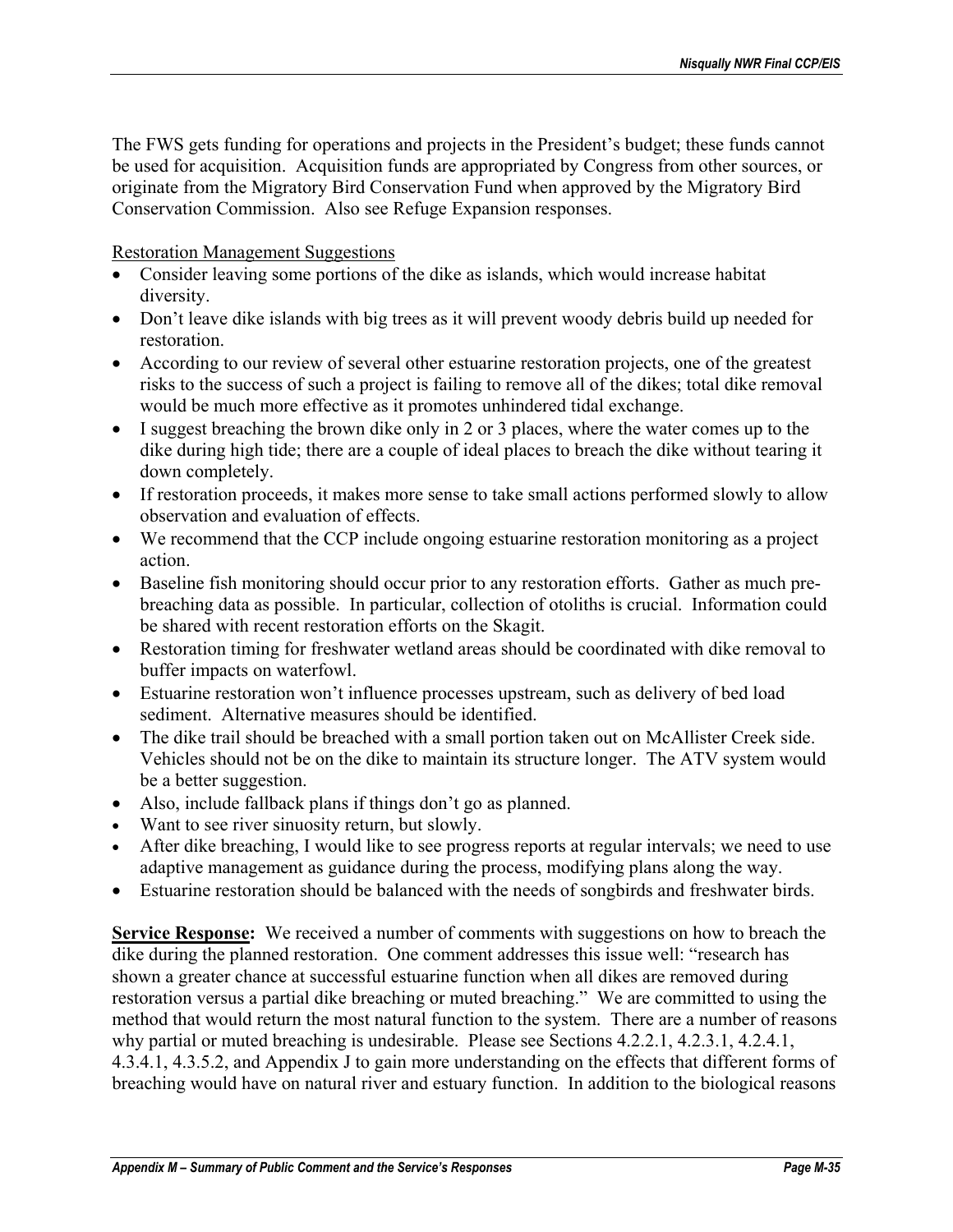found in the suggested readings, a muted system with 'bridges' spanning breaches would require costly maintenance to try to keep breaches from eroding.

We agree that pre-restoration monitoring is an important component of this large-scale restoration effort. Refuge biologists have been conducting biological monitoring that has provided some baseline data; however, there is still a need for more information in the following areas: some key species or groups, hydrology, sedimentation, benthic utilization, prey availability, native vegetation recruitment, and invasive vegetation control. Monitoring studies would be conducted by Refuge staff, cooperators, other agencies, and interested researchers, based on level of funding and interest. We would continue to coordinate and share information with other estuarine restoration projects, as well as with other agencies and organizations that can provide expertise and experience. We would monitor the restoration and periodically reevaluate our progress to ensure that we are meeting our goals. Monitoring would support an adaptive management approach, allowing improvements or modifications to be made over time.

Freshwater wetland enhancement would continue in the areas that would remain diked prior to and continuing after estuarine restoration. This should benefit freshwater wetland dependent species in these areas. While all restoration efforts south of I-5 depend on available funds, willing sellers, and site specific plans, we would make every effort to complete habitat restoration on newly acquired lands as soon as possible.

### Tidal Dynamics

- According to the hydrologist at the open house, they have not studied what impacts the dike breaching will have on lands south of I-5; these studies should be done before any management option is selected/implemented.
- Additional analyses should be presented for tidal surge dynamics (e.g., quantified and compared to baseline conditions); in addition, restoration trajectories should be established to allow appropriate adaptive management (including native vegetation recruitment, invasive vegetation displacement, accretion and erosion rates, benthic utilization, etc.).
- Any severe flooding of McAllister Creek (such as in 1996) represents a severe threat to the drinking water supply of Olympia. The City discourages any plans that could contribute to additional flooding. Based on the hydrological modeling, it appears that Alternative D would minimize the risk of flooding.

**Service Response:** The issues of tidal surge dynamics and restoration trajectories will be examined in further detail during the development of specific monitoring studies and site plans, and as part of the permit process. Monitoring both native and invasive vegetation recruitment, sedimentation deposition, and benthic populations and use would be part of the biological work plan for the restoration. See EIS Appendix F; Plan Implementation regarding monitoring plans.

Based on the Hydrodynamic and Sediment Transport Model report (available for reading at the Refuge), specific conclusions regarding flooding south of I-5 were as follows: (a) removal of dikes including the cross dike to McAllister Creek (as in Alternative D) would efficiently move flood waters off the Refuge, thereby reducing the flood impacts to Nisqually NWR as long as there is no cross-dike extending to McAllister Creek; and (b) flooding upstream of I-5 is not expected to be adversely impacted by habitat restoration. In fact, the selected alternative is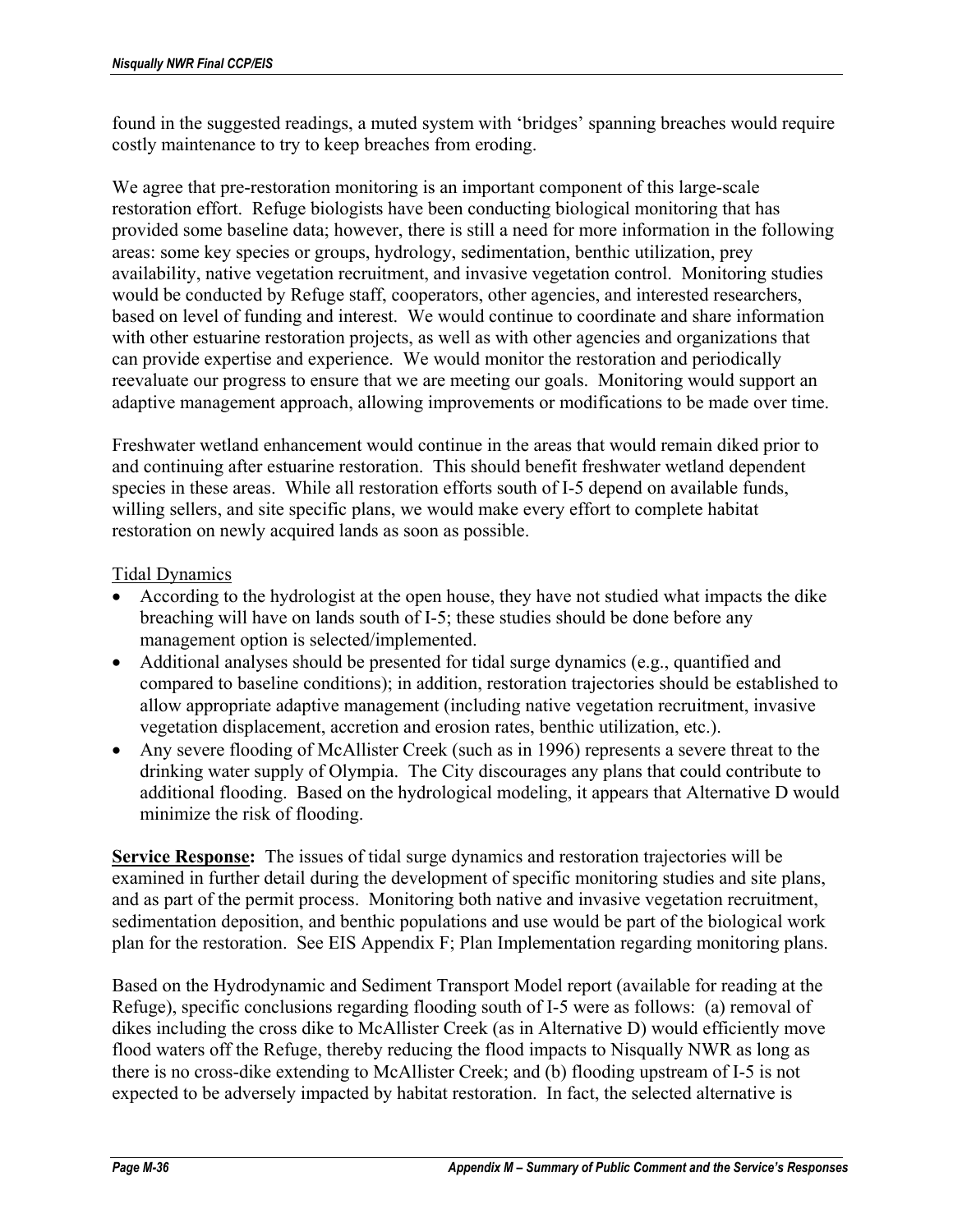expected to be beneficial, since flood waters at the McAllister overflow would not be stored behind dikes, allowing flood waters in the overflow channel to move quickly into estuarine habitats. Estuarine restoration should provide a larger area for flood water drainage and would lessen the possibility of flood waters impacting McAllister Springs, a source of Olympia's drinking water. The issue of flooding will be examined in more detail as part of the specific site plan.

### Concerns and Questions

- Regarding the restoration analysis, information on the vegetation component is incomplete. If dikes are removed, is saltmarsh vegetation expected to spread? How long will it take for habitat for young salmonids to develop? Would removal of existing vegetation speed the process?
- The conversion to estuarine/saltwater habitat will affect certain trophic species; will these losses be compensated in any way?
- I have concerns that previous years of agricultural use would adversely affect Puget Sound water quality once the dikes are breached, as the former farm fields become saltwater estuary.
- Concerned about residual pesticide inside Brown Farm dike.

**Service Response:** Vegetation would change when the dikes were breached and removed. Observations recorded during the restoration process of Red Salmon Slough by the Nisqually Tribe (located east of the Nisqually River) showed that the existing grasses, forbs, and other vegetation die off in months. Seeds and rooting plant pieces from nearby salt marsh plants float into the newly opened lands and enhance vegetation conversion. The Nisqually Tribe reported 20% revegetation (primarily pickleweed) of the Red Salmon Slough restoration area within 11 months. Once tidal influence is restored to an area, fish and other marine animals can begin to colonize it. Fish were observed moving into the Red Salmon Slough restoration site on the first tide cycle. Juvenile chinook and chum salmon were found using the restoration site the first spring (2003) following restoration, and invertebrate prey items were detected in the restoration site within one year or less of the reintroduction of tidal influence. Based on results in these nearby restoration projects, salt marsh vegetation composition would be expected to shift (species changes and areas of occurrence) as sediments accumulate. The sloughs, channels, and salt marsh communities would take many years to develop and stabilize.

The suggestion to remove existing vegetation to enhance estuarine habitat development was considered by the Nisqually Indian Tribe in their restoration projects. Their study plots included an area scraped free of plant matter and areas left intact at inundation. Neither plot showed a significant difference in the speed of vegetation conversion or in anaerobic conditions during the transition. Additionally, vegetation removal causes ground disturbance and soil exposure, providing optimal conditions for non-native and invasive plants to infest the area before and after dike breaching.

Restoring historic estuarine wetlands would not significantly affect the number of trophic levels, but the trophic structure would change to represent a marine-influenced system. Replacement of trophic levels is not a requirement when wetlands are restored to historic conditions; other estuarine restoration projects along the Pacific Coast have been handled similarly. Freshwater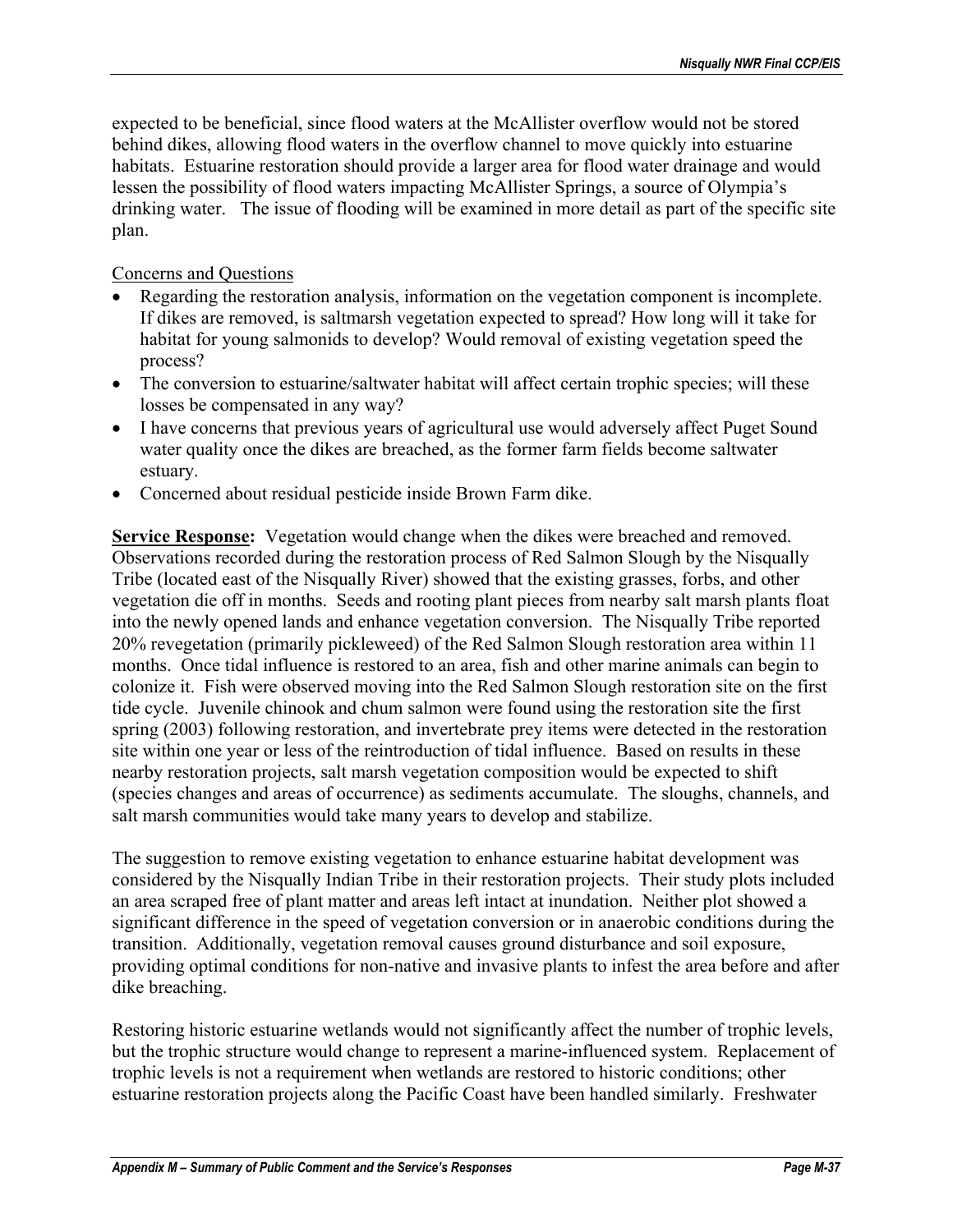wetlands that remain would be enhanced, improving the value and function of these areas, as would areas acquired and restored south of I-5.

Four contaminant investigations were conducted on Nisqually NWR by the Service, Ecological Services, between 1985 and 1988, and in 1999. Twenty sites and 122 samples were tested for 14 polycyclic aromatic hydrocarbon compounds, 22 organochlorine compounds, and 10 metals. Many samples and sites showed no trace, or traces below NOAA minimum threshold values. Areas in the orchard, near the Twin Barns, and behind the office showed slightly elevated metal levels, but those areas are not within the area that would be restored to estuary in Alternative D. Some samples in 2-4 sites within areas that would be restored in Alternative D showed levels of some metals slightly above minimum exposure levels; however, all contaminant levels detected were below Apparent Effects Threshold levels (NOAA standards). Contaminants were also detected outside the diked area in the Nisqually River, Nisqually Reach, and McAllister Creek. The groundwater on the Refuge shows no signs of contamination, as evidenced by the well used for drinking water. Overall, contaminant levels were not considered to present a problem in these studies, and contamination of the estuary would not be expected to increase as a result of estuarine restoration. However, the Refuge would continue to strive to have periodic contaminant monitoring conducted as part of the FWS Biological and Environmental Status and Trends program. All planned restoration activities would also undergo an extensive permitting process that would further consider environmental effects, including the release of potential contaminants.

Other Comments Related to Estuarine Restoration

- Based on extensive observations at the Refuge, I would say that even if dikes were breached/removed, it still would not flood that much of the inner wall, unless it were an exceptionally high tide.
- Dike removal would eliminate the costs associated with repairing the dike system.
- Very little money has actually been spent on dike repair in the last 6 years; visitor usage fees should cover such costs, as well as trail maintenance. Also, I have observed very little earthquake damage to the dike system that requires actual repair.
- We compliment you on your efforts to work with the Tribe in restoring 300 acres of diked wetlands on Tribal lands.

**Service Response:** The Hydrodynamic and Sediment Transport Model was used to evaluate hydrology under various restoration scenarios (Appendix J). Results indicated that the Preferred Alternative would produce tidal conditions that would fully penetrate the restoration area. Inundation of specific sites within the restoration area would vary depending on tide heights, flow conditions in the Nisqually River, topography, and sedimentation in the restored area over time.

Dike repair and maintenance has been costly in recent years. More than \$500,000 has been spent on specific dike repairs since 1996, and this does not include costs of day-to-day maintenance or minor repairs, which includes vegetation control, graveling, and resurfacing. These repairs have been temporary approaches until long-term management decisions could be made in the CCP. In order to retain the entire dike, extensive repairs would be needed to provide needed structural integrity to the dike system. Engineering inspections over the years, including following the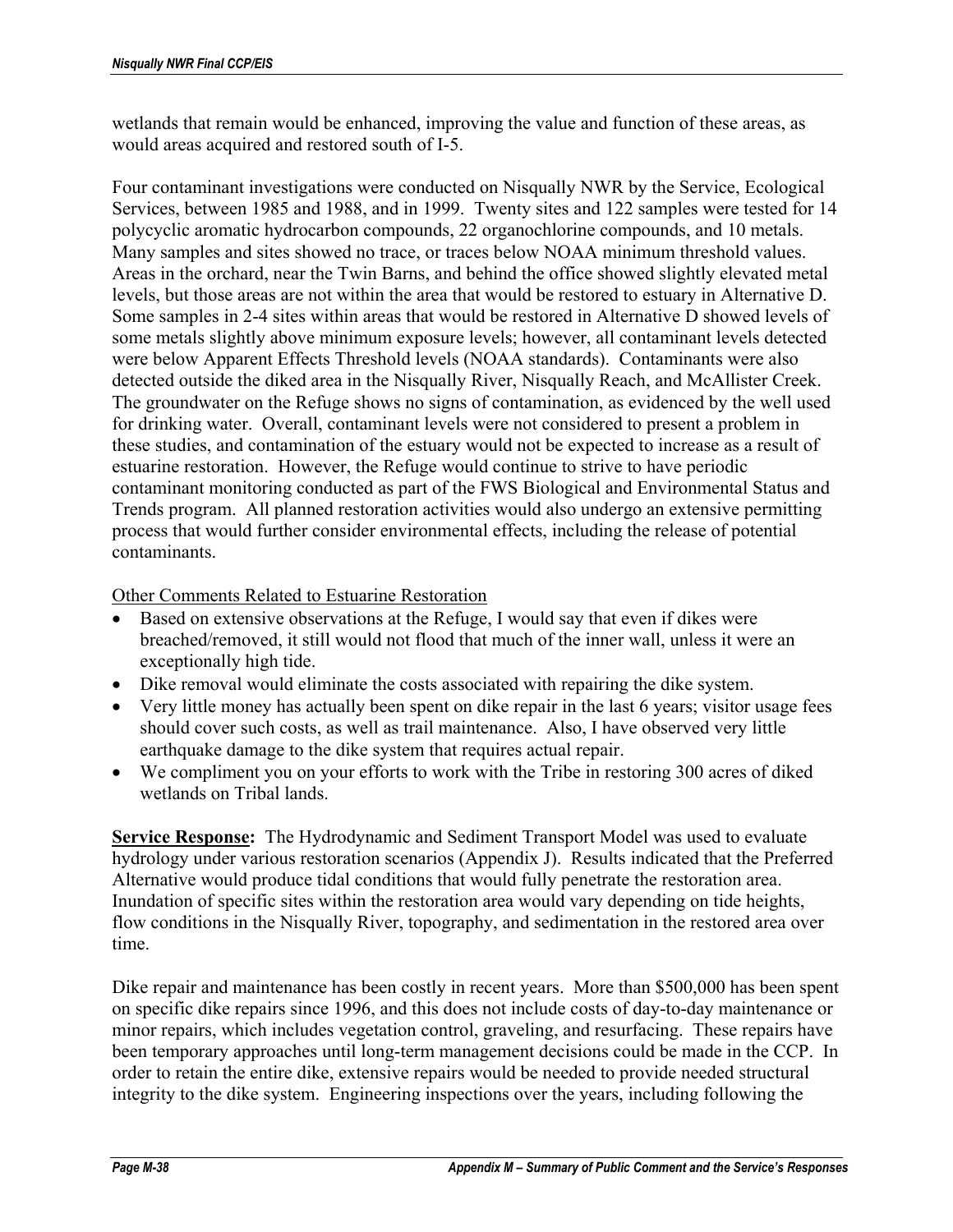Nisqually Earthquake, clearly indicate that the dikes do not meet current safety or structural requirements and that the earthquake caused further damage. Entrance fee collections are used primarily to benefit education and public use programs and are not used for dike repair or maintenance; annual fee collections only equal a small fraction of the costs needed to repair or maintain dikes or trails.

There are many partners working together with the local community to restore and protect habitat in the Nisqually watershed. The Nisqually Tribe is a key partner and leader in this area. We are gaining important knowledge from the restoration effort led by the Tribe on their lands east of the river.

# **3.3.2 Freshwater Wetland and Riparian Restoration**

Freshwater Habitat Restoration

- Freshwater wetland restoration should occur prior to dike breaching so that wildlife displaced as part of the estuarine restoration effort have new habitat to go to.
- Restored wetlands should be self-maintaining; naturally functioning systems are preferable for ecological and economic reasons.

**Service Response:** We have begun smaller scale freshwater wetland restoration projects in the vicinity of Refuge headquarters in recent years. These efforts would be expanded in areas to remain diked, helping to provide higher quality freshwater wetlands in greater proportion prior to estuarine restoration. Estuarine restoration and the associated permit process would take some time to plan and implement, so every effort would be made to restore freshwater wetland areas within existing Refuge lands and to acquire appropriate lands elsewhere prior to dike removal. Lands where freshwater wetland restoration could be accomplished were given a high priority for acquisition. A strategy was also added to Objective 1.3 emphasizing acquisition of areas suitable for freshwater wetland restoration as a high priority. However, acquisition of areas that can be managed or restored as freshwater wetlands would depend on willing sellers and the availability of funding. This is a long-term effort that may take years, so estuarine restoration may precede many acquisitions.

Restored estuarine areas would be allowed to function naturally and should require a minimum of active management once established. Freshwater wetland and grassland habitats would require regular maintenance, including water level management, and a periodic combination of mowing, discing, sculpting, invasive vegetation control, fertilizing (for grasslands), planting, and reseeding. Active management would be used in wetland and grassland areas that remain diked and appropriate lands acquired south of I-5.

Balance of Freshwater Wetlands and Estuarine Restoration

- I support an equal balance of fresh and saltwater restoration areas.
- I object to any net loss of freshwater habitat in favor of estuarine restoration.
- In Puget Sound, freshwater marshes undoubtedly provide homes to many more creatures than estuarine environments.
- The Final CCP/EIS should discuss how proposed actions will comply with Executive Order 11990, the Presidential goal of No Net loss of wetlands, and replace lost wetland functions.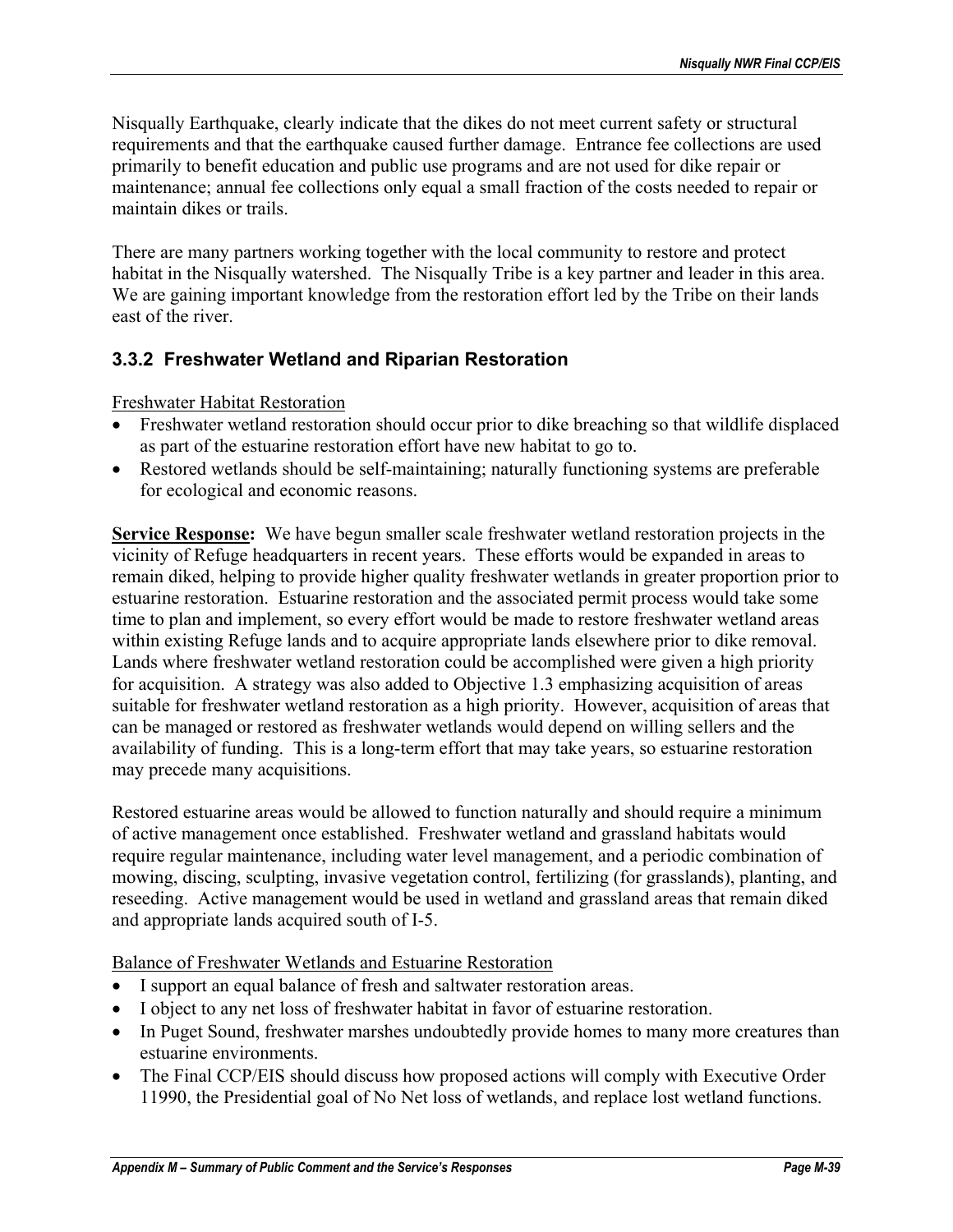**Service Response:** We are striving to provide a healthy balance of habitats in the Nisqually Delta including estuarine, freshwater wetland, surge plain, riparian, and grassland. Estuarine restoration would necessarily reduce the amount of freshwater and grassland habitat within current Refuge boundaries. Refuge expansion would provide great potential to acquire and restore freshwater wetlands within the lower watershed. Also see Estuarine Restoration responses.

Suggested Areas for Freshwater Wetland & Riparian Restoration

- Re-establishing wetlands in upper McAllister Creek should be an objective; this would restore historic habitats and could help offset the loss of freshwater wetlands resulting from dike removal.
- Objectives for riparian and wetland restoration along McAllister Creek need to be more clearly stated; the actions are only identified as opportunities.
- The creek adjoining Hartman Road used to be exceptional breeding habitat for cinnamon teal, blue-winged teal, American bittern, green herons, and wood ducks. In the last 5 years, the creek has been choked with vegetation, reducing habitat quality and wildlife use. This is an opportunity for creek restoration for FWS staff.
- The plan should specifically state that the restoration of seasonal wetlands and riparian forests on newly acquired lands south of I-5 will be a high priority.
- As ponded freshwater habitats were likely not present in the Brown Farm diked area, efforts to recreate them in proximity to tidal influence are likely to be difficult. Focusing such efforts along the floodplains of the Nisqually River and along McAllister Creek upstream of I-5 would be more effective.

**Service Response:** Additional language was added to Section 2.2.2, Features Common to All Action Alternatives, on habitat restoration on lands that are acquired south of I-5 and in strategies under Objectives 1.3 and 1.4, to identify freshwater wetland and riparian restoration in the expansion area as a high priority, including in the McAllister Creek area. If appropriate sites were acquired along McAllister Creek, restoration efforts would focus on reestablishment of a riparian corridor.

### McAllister Springs

• The City of Olympia's planned management of McAllister Springs might have some impacts on the FWS plans for restoration activities for freshwater and estuarine wetlands. Reduced withdrawals of source water are likely at the Springs, which might cause flow fluctuations in McAllister Creek.

**Service Response:** The planned reduction in water withdrawal from McAllister Springs should benefit fish and wildlife communities along McAllister Creek. We would coordinate with the City of Olympia so that information on water withdrawals could be considered in any habitat restoration plans. Increased flow or fluctuation should not negatively impact any portion of the plan.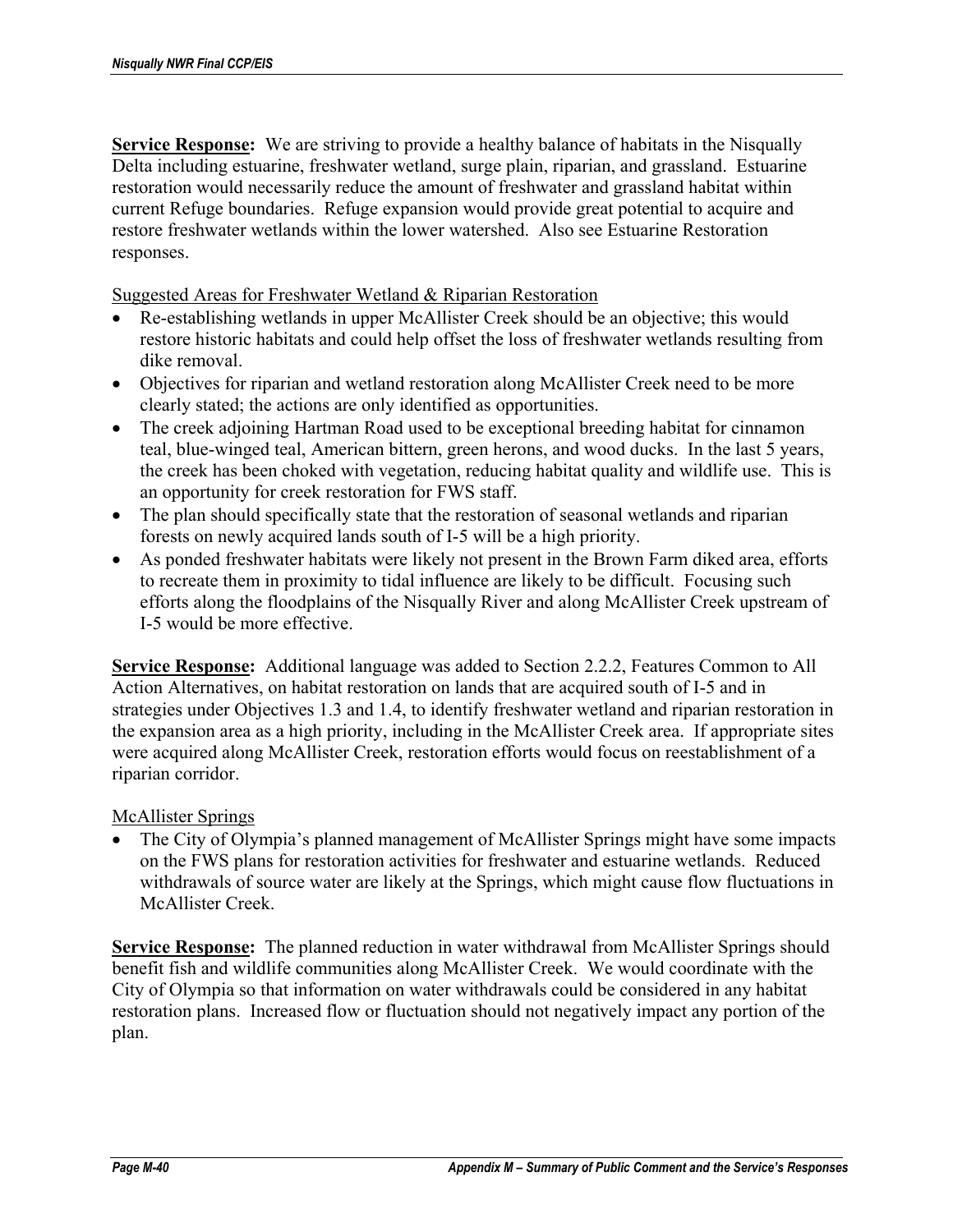# **3.4 Environmental Education Opportunities**

## Support for Expanded EE Programs

- I support an expanded EE program at the Refuge.
- Educational opportunities should be maximized in the future Nisqually is one of the largest marine estuaries on the West Coast and provides an excellent opportunity for educating people on the importance of this habitat type.
- Children need to experience and learn about the natural world.
- Without EE programs, each successive generation will learn about the costs of environmental degradation through dreadful loss and bitter experience.
- An important mission of the Refuge is to educate the public about the importance of the species and habitat protected at the Refuge.
- Education, not recreation, should be the focus of the plan; as the restoration process proceeds, a recreation plan can be prepared based on public opinion.
- We strongly support EE efforts at Luhr Beach, which will better inform visitors about restrictions, closures, and hunting rules.

**Service Response:** We acknowledge comments received in support of having an expanded environmental education program at the Refuge. The importance of environmental education at the Refuge is demonstrated by having one of the four goals of the Refuge specifically focus on environmental education. Compatible wildlife recreation programs as well as environmental education, will be put in place as the restoration process proceeds. By installing an information kiosk at Luhr Beach, the Refuge staff will work to better inform visitors entering the Refuge from this location about restrictions, closures, and hunting rules.

Local Programs and Partnerships

- There is a potential for duplication of effort at McAllister Creek & Nisqually Reach nature center programs.
- The Black Hills Audubon Society offers to partner with FWS to increase EE opportunities on the Refuge.
- The Nisqually Delta Association would like to participate as a partner in new educational initiatives.
- The Nature Center Board should be contacted regarding any changes that would affect wildlife viewing opportunities, safety, parking, or access.
- McAllister Springs offers an excellent educational opportunity, and the City would like to work with FWS in developing such an opportunity.

**Service Response:** The Refuge will continue to work with local partners in the watershed including Luhr Beach Nature Center, to ensure the various environmental education programs are compatible and to minimize duplication of efforts. The Refuge will work to strengthen partnerships with Black Hills Audubon Society, the Nisqually Delta Association, and the City of Olympia at McAllister Springs to provide an expanded environmental education program at the Refuge. The Refuge will stay in close contact with Luhr Beach Nature Center about changes that would affect their program.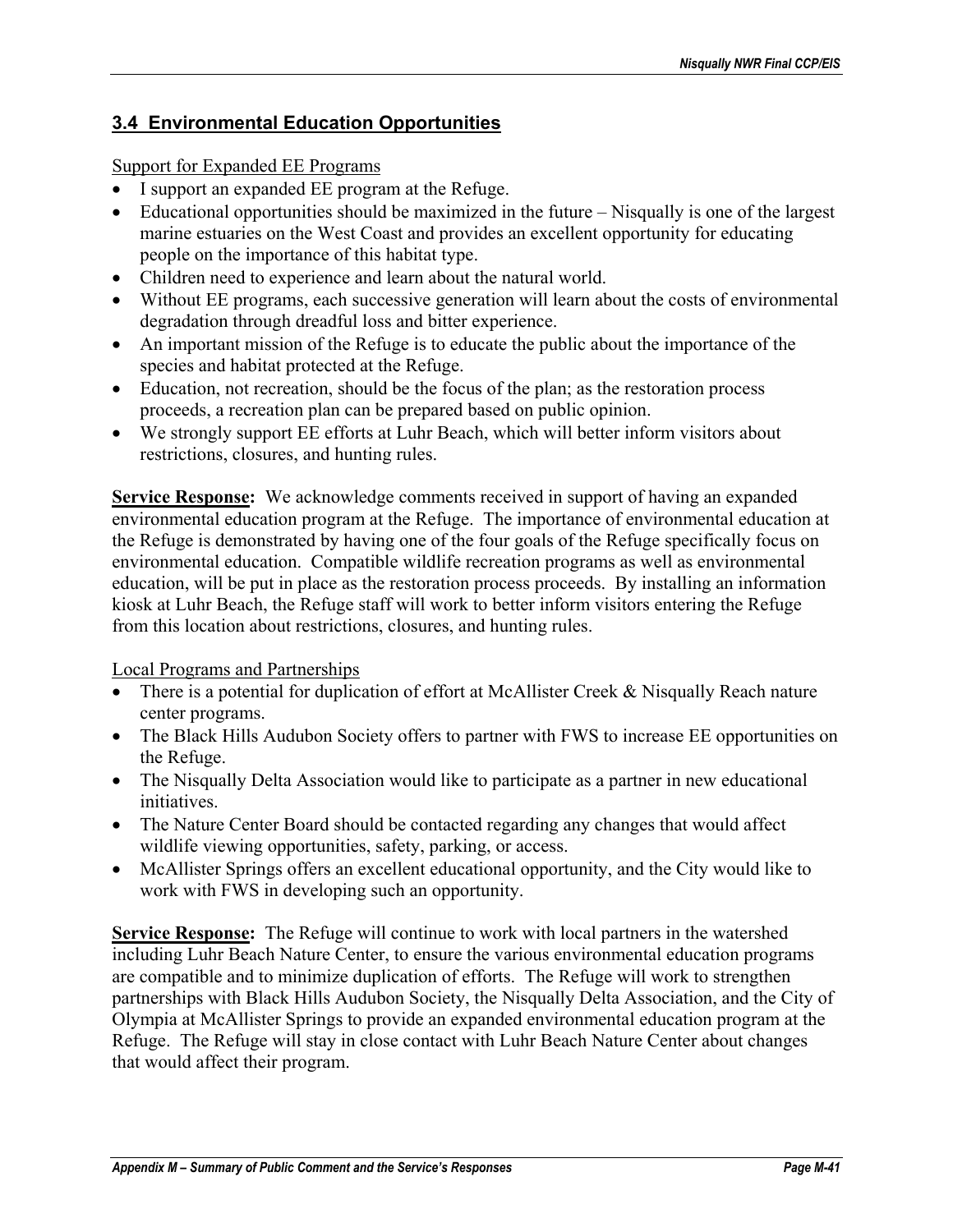### Expand Alternative D EE Program

- Alternative D should be modified to serve 20,000 students.
- To better mitigate the loss of public trail access, Alternative D could be modified to include the greater EE program proposed under Alternative B. An additional benefit of such education would be to cultivate in today's students (i.e., tomorrow's taxpayers) an understanding of the benefits of restoration.
- Alternative D would be better if it included a larger EE program for children; could hunters be charged something extra to help fund the hiring of extra staff?

**Service Response:** Alternative D has a target of expanding the environmental education program to 15,000 students. With the Refuge opening to waterfowl hunting under this alternative, it is expected that limited staff will not be able to serve as many students because of time needed to manage the hunting program. The Outdoor Recreation Planner oversees both of these programs, and public use and other staff will need to divide time to ensure quality programming in both areas. Charging hunters to help fund an extra staff person to run the hunting program would take a substantial administrative cost to operate and would require a sizable additional fee per hunter or hunter visit. Hunters are already paying a variety of fees, including purchase of the required Federal duck stamp each year. These funds have been used to purchase 5 million acres of waterfowl habitat in the U.S., including many National Wildlife Refuge lands. Alternative D would still triple the number of students served at the Refuge and provide a higher quality environmental education program. The Refuge staff understands and supports the importance of environmental education, which is one of the four Refuge goals.

#### Opposition to Expanded EE Program

The proposed environmental education program threatens the Refuge with huge numbers of people that could ruin the Refuge; wild animals do not like huge numbers of people.

**Service Response:** Alternative D has a target of expanding the environmental education program to 15,000 students. A number of stipulations are described in Appendix G.4, Compatibility Determination on Environmental Education, to minimize disturbance and ensure compatibility. The program maintains the current policy of no more then 100 students per day on the Refuge; requires reservations; limits activities to facilities, trails, and study sites; and encourages trail etiquette and the use of spotting scopes to view wildlife at a distance. It does mean that students would be coming more days throughout the year, instead of the current concentration in the spring. The Refuge will monitor impact of the program on wildlife as trails and habitats change, and will make adjustments as needed.

#### EE Program Improvements/Suggestions

- User education is needed to reduce conflicts, as well as to inform people why Refuges were established and funded. Without such understanding, we'll lose the support from hunters, Ducks Unlimited, WDFW, etc.
- The FWS needs to educate the public that hunters paid for most of the Refuge, and that trail users get to use it most of the rest of the year.
- The plan should better educate visitors on the significant history that has occurred there, such as the Medicine Creek Treaty, the Boldt Decision, as well as laws related to wildlife and Nisqually River fish.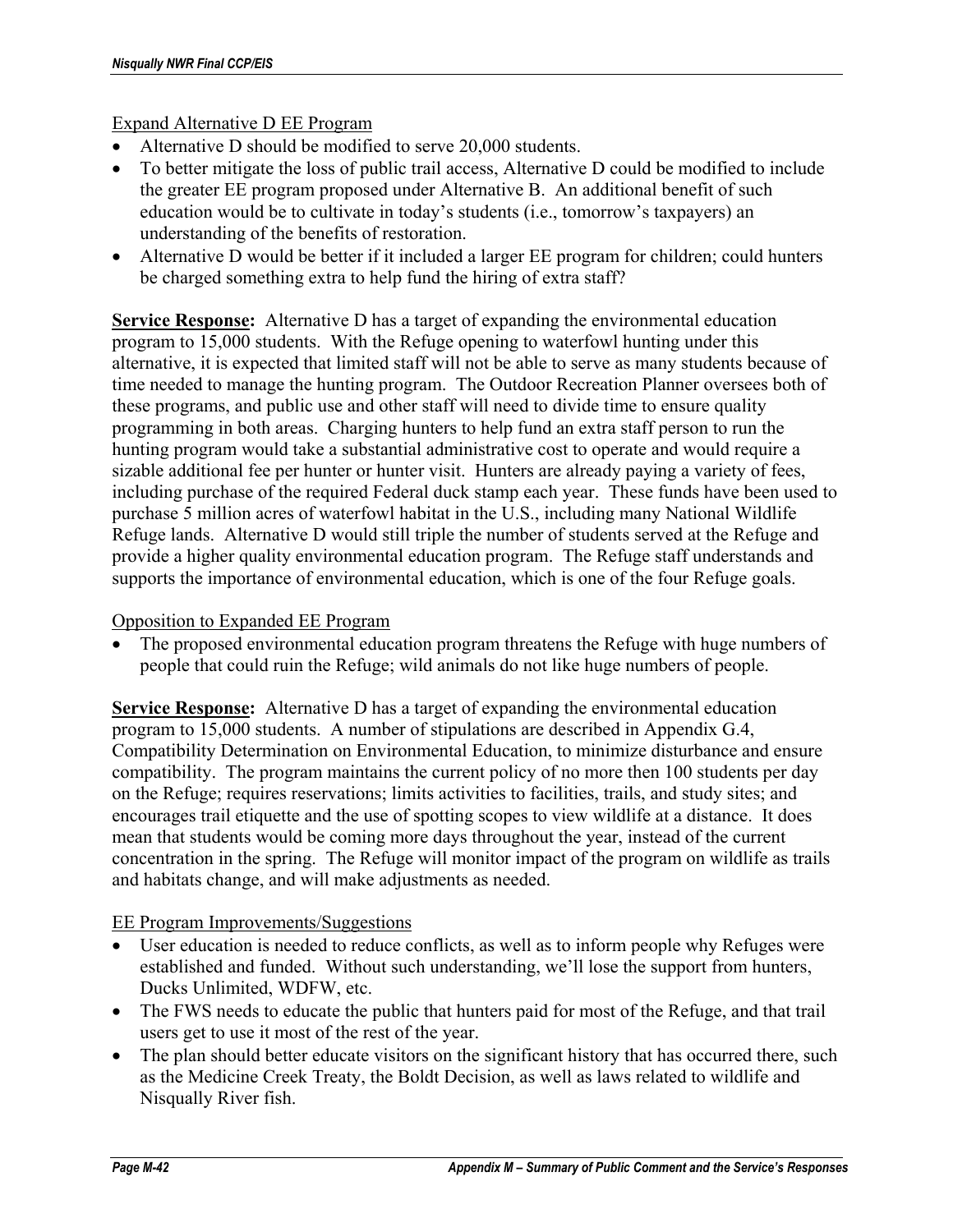• Is there a vision for an education site at McAllister Springs?

**Service Response:** User education will be expanded and provided in brochures, interpretive panels, signage, and at various other public contact points at the visitor center, on the trails, and at special events. This would include information about hunting and the role hunters have played in support of conservation. Staff will look at all the different interpretive messages including significant historical topics, such as the Medicine Creek Treaty, to include in future brochures, interpretive panels, and programs. The vision for an education program at McAllister Springs has not currently been planned.

### Opposition to Butterfly Garden

• The proposed establishment of a butterfly garden for educational purposes contradicts the Refuge goal of enhancing native habitat; few butterfly species are native to our lowland wooded area and wetlands, and habitat needs of rare butterflies cannot be replicated in a butterfly garden.

**Service Response:** Any garden that is developed on the Refuge will contain only site-specific native plants; thus, it provides the possibility of attracting native butterflies of which there are a number of species in the lowland, wooded areas. The purpose of such a garden would be to provide hands-on activities for students to learn about native plants and how some of these species can attract native wildlife and insects, such as butterflies.

#### Funding Relationship w/ Restoration

The relationship between funding for educational programs and dike breaching is unclear; why would there be no increase in educational funding if there is no change in the Refuge?

**Service Response:** Alternative A is the no action or status quo alternative, and describes no changes in programs on the Refuge, as required by NEPA. Therefore, Alternative A does not include any increases in the environmental education program. The remaining alternatives describe a range of levels or scenarios for each key issue or program. We did not intend to indicate that there was a direct relationship between funding for environmental education and estuarine restoration.

## **3.5 Wildlife Observation, Interpretation, Trails, and Public Access**

### Value of Existing Trail System

- The existing trail system is enjoyed by thousands of visitors and is an important tool for environmental education.
- There are very few nature walks as nice as those at Nisqually; it's an interesting walk as the seasons change, and it's close to parking.
- The dike loop trail is an incredible public benefit, enjoyed by tens of thousands of people each year.
- The trail system is the icon that identifies the Nisqually Refuge. It is one of the Refuge's strongest draws and is related directly to education and wildlife observation. It is an outstanding public resource with numerous other values, such as exercise, fresh air, and aesthetics.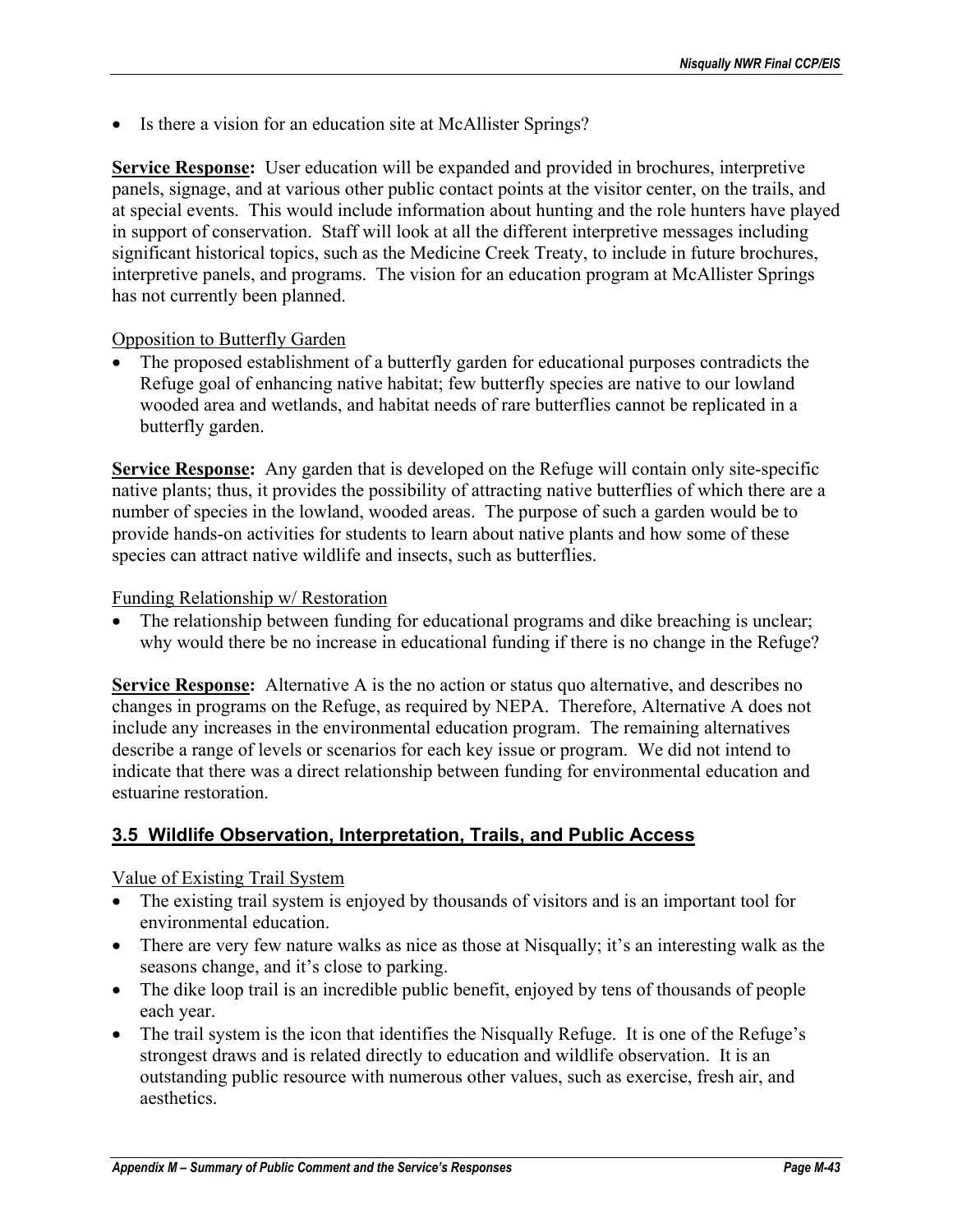• This Refuge is a local treasure – there are so few areas to access wildlife areas so near a large urban area; we need these trails.

**Service Response:** We likewise recognize the value of the existing trail system.

#### Support for Trail Changes

- Numerous people specifically commented that although they greatly valued, used, and would miss the existing dike trail system, the benefits and importance of restoring historical estuarine habitat was more important as part of the future management of the Refuge.
- I'd happily give up the 5  $\frac{1}{2}$  mile trail to increase and improve the estuarine habitat, providing fish and wildlife a much needed sanctuary.
- The heavy use of the trail is one of the greatest negative impacts on wildlife, in particular birds; the trail is used not so much by wildlife enthusiasts but by the local community as a general recreational outlet.

**Service Response:** We appreciate your willingness to support trail changes in order to restore more of the Nisqually delta and estuary. Trail alterations and use management would be designed to promote quality wildlife observation and interpretation rather than fitness or general recreational uses.

#### Opposition to Trail Changes

- Breaking down the dike trail would be a tremendous loss to the community; it's a source of enjoyment for tens of thousands of people.
- Don't breach dikes and eliminate the trails; it is a multi-use facility for handicapped people, and the trails and walkways should be left as is.
- I oppose any changes that would exclude public access to the full length of the existing trail.
- The trail plan under Alternative D is silly, making two short trails that users have to drive to in order to access.
- Priority uses should be the perimeter trail, despite the importance of habitat restoration.
- I oppose closing the dike trail; thousands of people use this trail, and it is a major resource enabling people to observe wildlife and their habitat. It is a vital source of exercise, fresh air, and wildlife observation.
- I support the minimum reduction of trails in the existing Refuge area.
- Keep the dike trail the existing trail system educates people; this leads to support for preservation and expansion.
- The perimeter trail is a world class wildlife viewing trail; it must be retained. If the dike is removed, a replacement trail should be built on pilings.
- The reasons given for eliminating the dike trail (cost of maintenance, and incompatibility with estuarine restoration) do not hold water; breaching the dikes at existing remnant channels and prohibiting heavy motor traffic would solve both problems and allow us to retain the trail system.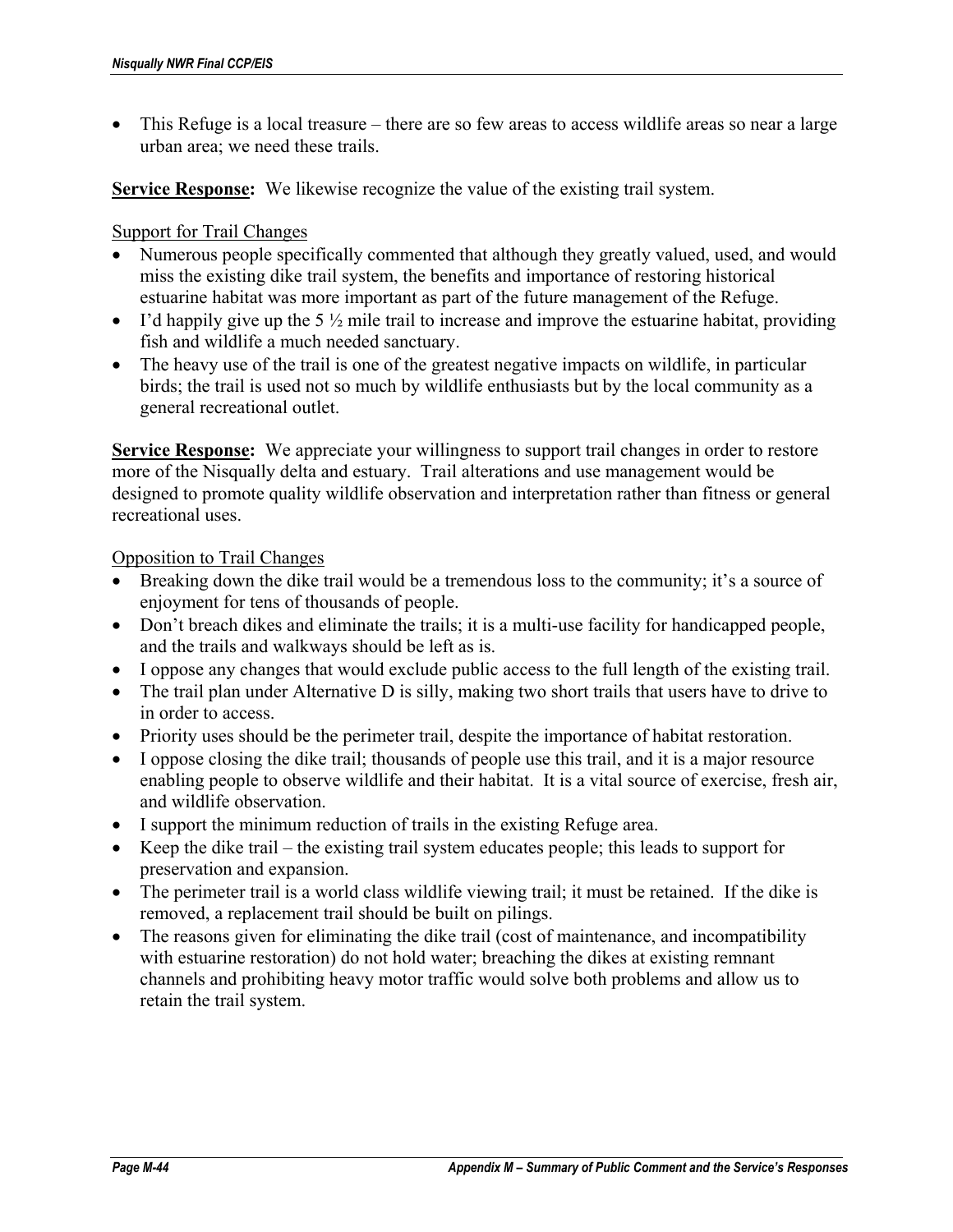**Service Response:** We acknowledge that the changes in the dike trail in Alternative D are considered to be a major loss by many individuals. Retention of the dike trail with minimal changes was considered in detail in Alternative B, while still allowing some estuarine restoration. However, detailed analysis of this alternative showed that retention of the dike compromised the ability to successfully restore estuarine habitat (see Chapter 4 and Appendix J). The first priority of Nisqually NWR is to promote biological integrity, diversity, and environmental health through conservation, management, and restoration of fish and wildlife populations and habitats. Wildlife and habitat needs take precedence over wildlife viewing and recreational opportunities. The ecological benefits of a more fully restored estuarine environment in the South Puget Sound area was deemed to be of greater importance. However, the trail system in the Preferred Alternative was designed to provide quality wildlife observation opportunities and access to a diversity of habitats, including new opportunities through new trails and trail configurations. Public comments throughout the scoping process emphasized the importance of quality wildlife viewing opportunities and access to various habitats as most important, if the trail system were to change. This is also consistent with FWS and Refuge goals for quality wildlife-dependent recreation.

The new trails would provide a similarly rewarding experience for visitors of Nisqually NWR, with a continued emphasis on wildlife-related public uses. The new trail system would similarly provide interpretive information designed to help visitors learn about the wildlife and habitats of the Nisqually Delta. We recognize the important relationship between education and future support for conservation measures.

We would continue to be a multi-use facility for disabled people. The new boardwalk in the estuarine restoration area and the new loop trail on the east side of the Nisqually River would be handicapped accessible. The accessible Twin Barns loop trail would remain as is.

Although the trail plan under Alternative D would require visitors to drive from one trail to another, it is meant to provide visitors with a diverse array of experiences by providing access into a variety of habitats.

Bridged breaches at existing remnant channels would not allow full estuarine restoration, and dikes would require vehicle and heavy equipment access for maintenance. Vehicle traffic is kept to the minimum necessary to manage the Refuge and ensure visitor safety. However, vehicle use is not the cause of dike problems. Engineering inspections have indicated that dikes do not meet safety or structural standards due to their age, materials, and construction. The dikes have many structural deficiencies, leaks, earthquake damage, and erosion; encroaching vegetation must constantly be maintained. A replacement boardwalk trail for the entire dike would be extremely costly and difficult to maintain.

### Trail Improvements/Suggestions

- To compensate for the loss of the dike trail, the replacement trail system should be completed as soon as possible. Ideally, the new trail system should be in place prior to destruction of the dike trail.
- To buffer the loss, and to gather more public support for estuarine restoration, I'd suggest a more extensive trail system, especially in areas of boundary expansion.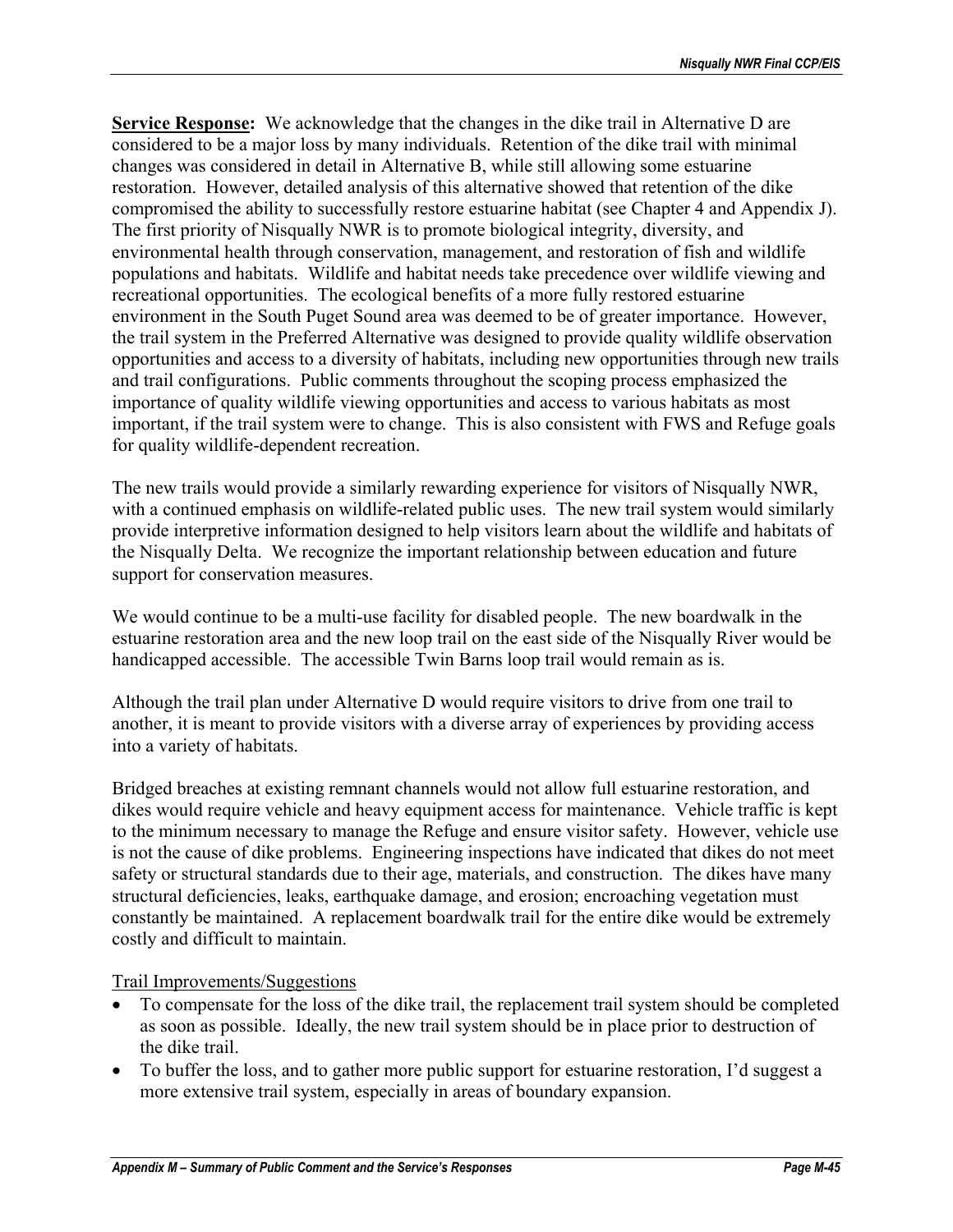- Alternative D/estuarine restoration should be balanced with public access to trails within the Delta.
- Other possible trail locations include the outer dikes and some of the inner dikes SW of the Visitor Center, as well as lands near McAllister Creek south of I-5.
- Rather than eliminating the loop trail, the dikes could be partially breached; the trail could continue with walkways and bridges over the breached areas (this option was mentioned frequently).
- Consider an additional trail (or loop trail).
- Hikers appreciate loop trails.
- Additional improvements could include re-routing trails, building boardwalk trails, photo blinds, viewing platforms, and overlooks.
- For trails south of Martin Way, consider a "fee access" system to allow public to view private property, with strict controls implemented.
- I ask that you give strong consideration to maintaining and improving public access to the stream for quality canoeing, fishing, and waterfowl hunting opportunities in a manner consistent with estuarine habitat restoration.
- Wants to see more trips and facilities for those in wheelchairs.
- Assure new main trail has view of Olympic Mountains and saltwater. Place or move observation tower here.
- Establish an overlook place for cars to stop; this would provide an interpretive opportunity with information about the history and wildlife of the area, with potential views of Mt. Rainier, the Valley, and the Olympics. Thousands of people would use it and benefit.
- Since Refuge has handicap accessible trails, advertise to facilities that cater to these publics; provide more guided tours for these.
- Permanent informational signs should stress the extreme shortage of natural saltwater estuary so that the need for reduction of current dike-walking opportunities will be understood and appreciated.
- The FWS should improve recreation and education by reconfiguring the trail system, but this needs to be done in a manner that protects the native fish and wildlife and their habitat.

**Service Response:** We are dedicated to providing high quality wildlife observation,

interpretation, and educational opportunities, while ensuring the protection and enhancement of fish and wildlife and their habitats. The trail system in the Preferred Alternative was designed to provide new quality wildlife observation opportunities, through new trails and trail redesign, while allowing the restoration of historic estuarine habitat. In creating new trails, we would make every effort to provide high quality wildlife viewing experiences and access to a diversity of habitats, while minimizing disturbance to wildlife resources. The new trail system would provide the same amount of trail length as the current trail system. If an East Bluff trail is constructed, the resulting mileage would be even greater. We would build two new boardwalk trails, along which we would plan to include photo blinds, viewing platforms, and interpretive information about wildlife and habitats encountered and their relationships. Accessible trails and facilities would continue to be provided and increased outreach efforts conducted.

We would be providing a new loop trail on the east side of the Nisqually River. A boardwalk loop trail in the restored estuarine area, a West Bluff trail, and an eastside shore trail were all considered but not included as alternatives for various reasons. Please see Section 2.4 for more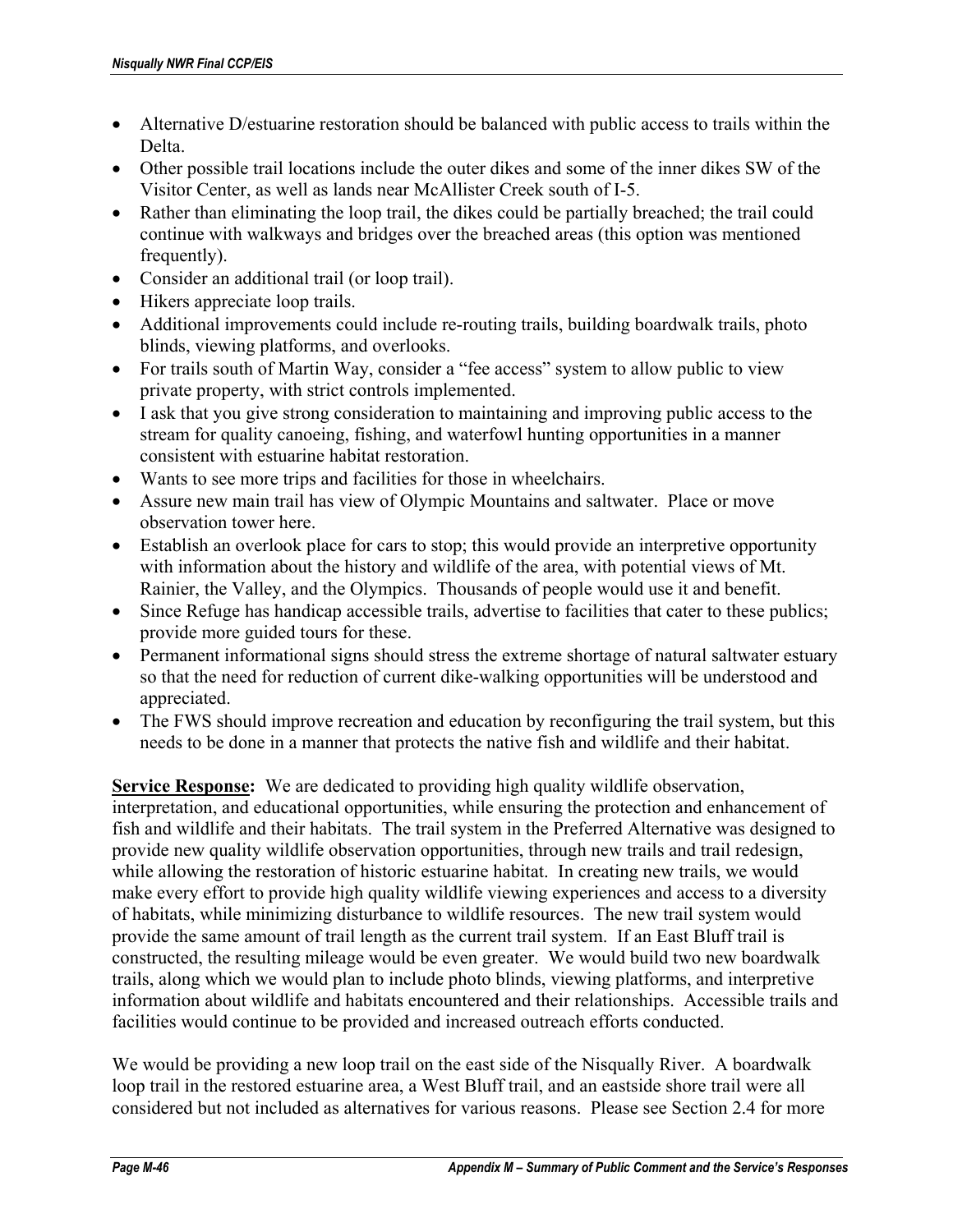details. We did not consider a scenic overlook along I-5 primarily due to safety concerns associated with such a high speed and highly traveled roadway. Specific trail options would be developed in the expansion area south of I-5 and Martin Way when appropriate areas were acquired.

The remaining freshwater wetland area in Alternative D is relatively small in size (263 acres). Trails would be located on the north and east sides of this diked area, and the Refuge entrance road would line the south end. Placing trails on the inner or outer dikes would greatly bisect or fragment this area and increase the amount of disturbance to the wildlife that use it. In addition to limiting the amount of wildlife sanctuary, trails on these dikes would decrease the quality of viewing opportunities due to frequent flushing of wildlife. Bridged breaches along the outer existing dike were not adopted as part of the Preferred Alternative because they would result in the establishment of a muted estuarine environment, rather than a fully functional estuary. Please see Appendix J, Chapter 4, and responses to Estuarine Restoration for more details.

Funding for restoration and trails may not occur simultaneously. However, we would strive to time restoration activities and trail construction to provide continuous quality viewing opportunities to the greatest extent possible. Wherever possible, we would construct new trails and boardwalks prior to or shortly after dike removal. Public access for canoeing, fishing, and waterfowl hunting opportunities will continue to be provided at the WDFW Luhr Beach boat launch at the mouth of McAllister Creek.

### Trail User vs. Hunter Conflicts

- Alternative D would entail seasonal closure of trail near McAllister Creek to avoid hiker/hunter conflicts; we recommend modifying hunter restrictions, not trail user restrictions.
- A plan should be worked out to allow full use of the Refuge all year by walking and canoeing birders; birding use and access shouldn't be restricted by hunters.
- We oppose closing large portions of the trail system during the entire hunting season.
- Further coordination with WDFW is required to resolve the hunter/trail user conflict at Luhr Beach; the trail shouldn't be closed  $\frac{1}{4}$  of the year. Hunting restrictions should be negotiated and implemented (e.g., hunt periods could be limited).
- Hikers should have more access and not be restricted because of the hunting season; consider a non-7 days/week option.
- Hunters should be separated from trail users, with hunting occurring far enough away to avoid trail closures.
- We would like to see the seasonal closure changed; the whole trail should be open at least 2 days/week during hunting season, not completely closed because of conflicts with hunters.
- The presence of hunting on the Refuge keeps hikers, photographers, etc. away from the Refuge; who wants to compete with a gun?
- The proposed 200-yard separation between walkers and hunters along McAllister Creek may not be adequate for safety.
- As a non-hunter, the December-January trail closure has not greatly affected me in the past, and I see no impact on my visits in the future.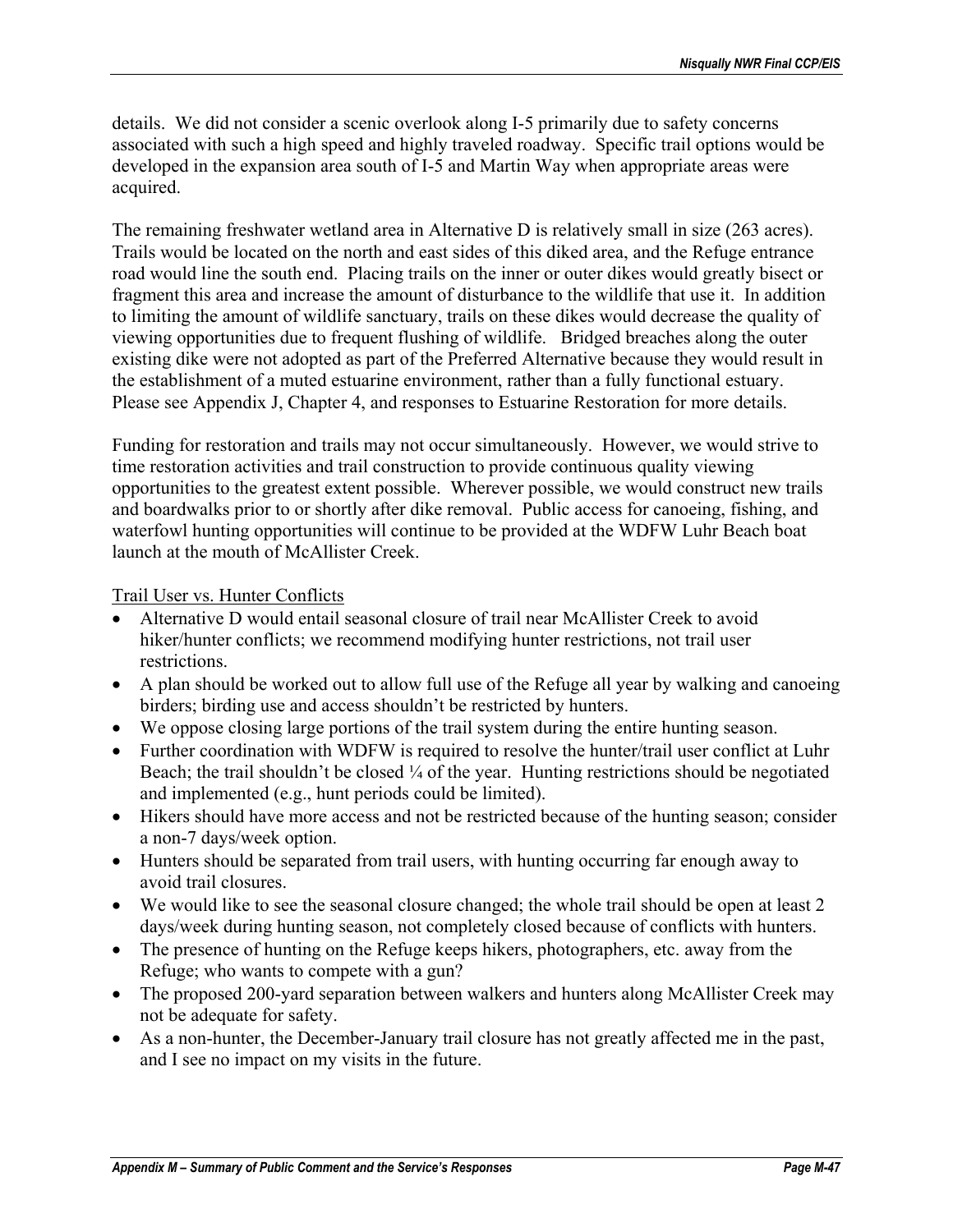**Service Response:** Great effort was made throughout the planning process to try to reduce or eliminate conflicts between users. Extensive coordination and cooperation with a key partner, WDFW, was a fundamental element of the CCP process. A seasonal trail closure was requested by WDFW to minimize conflicts with hunters on WDFW lands along McAllister Creek. This seasonal closure would be monitored and evaluated on a regular basis.

## East Bluff Trail

- We question the potential to implement a trail on the East Bluff; have studies been undertaken regarding the feasibility of such a trail?
- It doesn't make sense to put a trail here (on the East Bluff) it is too remote, too steep, too wooded, full of seeps and springs, and highly unstable.
- Trail on East Bluff should not be part of public use. It is the most undisturbed near the RNA and should remain that way. Instead, consider an alternative trail on the West Bluff.

**Service Response:** The East Bluff Trail has been conceptually identified by the City of DuPont in their comprehensive planning efforts for the area. Actual design and specific location has not been finalized. Trails on Refuge lands would need to meet acceptable safety and feasibility standards, as well as be designed in a way to minimize resource impacts. Trail changes described in the Preferred Alternative were examined for potential impacts to wildlife and the RNA. The East Bluff trail would not be expected to negatively impact the RNA because of the separation created by distance, steep terrain, and forest cover.

### East Side Trail

- An east side trail would be OK as long as conditions would be controlled (e.g., managed and used for guided, special events).
- The proposed trails on the east side of the Nisqually River would be like building a nature walk trail along the Alaskan Way Viaduct in Seattle; it's too close to the freeway and too far from the river's mouth.

**Service Response:** The east side trail would be managed to provide quality wildlife viewing opportunities, similar to other trails on the Refuge. It would need to be seasonally closed during the waterfowl hunt season while the private club continues to operate. Although we strive to provide serene wildlife viewing opportunities, portions of the trail would necessarily be close to the freeway; however, larger portions of the trail would be more distant, helping to reduce the noise and visual effects. We believe a high quality trail experience can be created on the east side of the river.

### Boardwalk Trail

- The boardwalk proposed under Alternative D would be potentially unstable and unsafe, subject to tidal action, wind/wave action, storms, tree falls, and earthquakes. Wet, freezing weather and the growth of algae would make the boardwalk slippery and unsafe.
- I have no wish to see expensive and short-lived boardwalks built, but will be happy to enjoy the area in whatever way is least intrusive for wildlife.

**Service Response:** All trails, including new boardwalks, would be constructed to provide a safe experience. Boardwalk construction methods would be similar to those used that have proven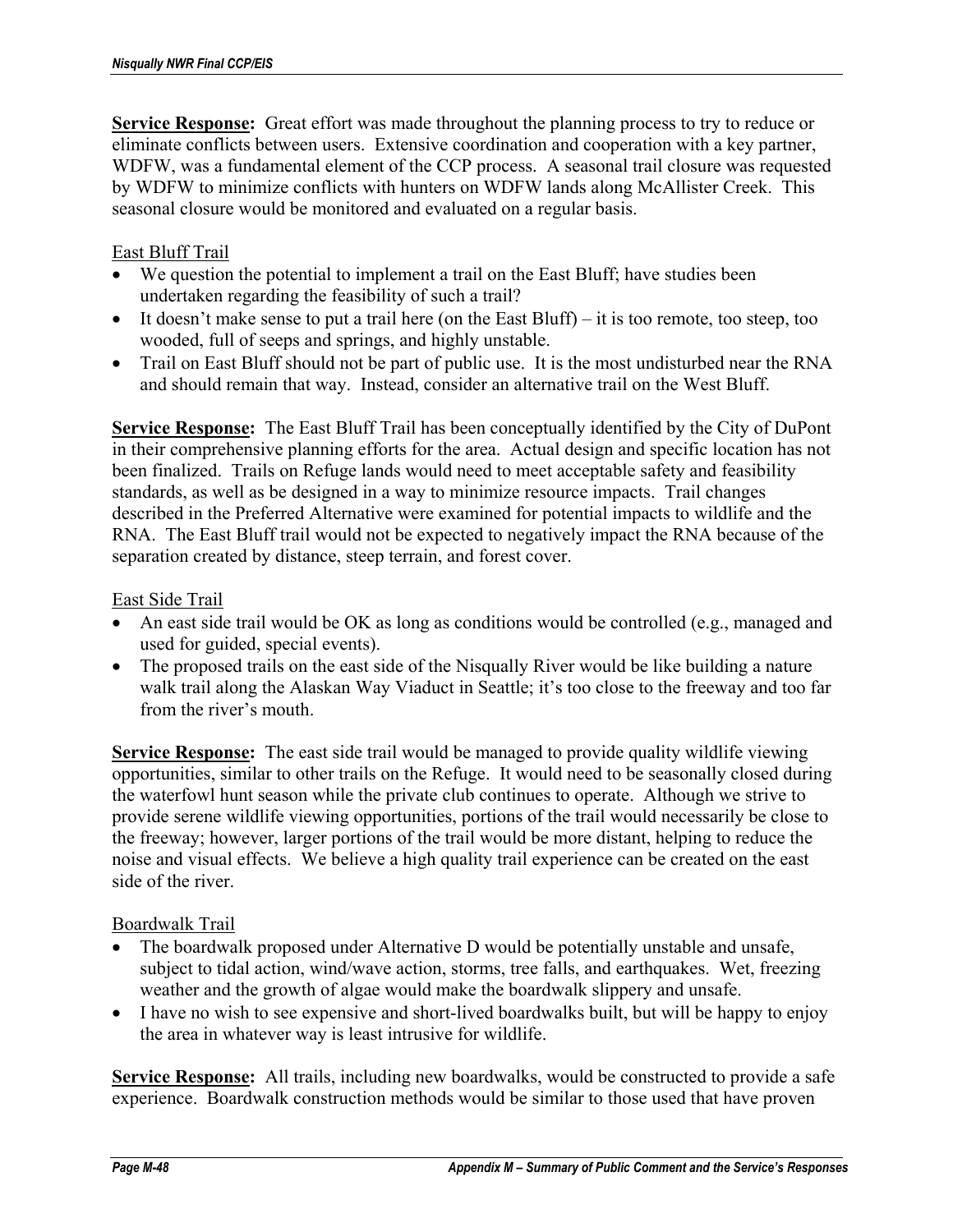extremely sturdy at Nisqually NWR, and also in estuarine habitat at Grays Harbor NWR. This boardwalk system is pinned in place, reducing the impacts to wetlands caused by driving pilings. After the dike is removed to grade, the northern portion of the boardwalk would be built on the remaining dike substrate. This should add to the boardwalk's stability since the materials immediately beneath the dike have undergone more extensive settling than the adjacent wetlands.

Connecting Individual Trails and Facilities

- Cable ferry transport people around Refuge!
- Trails should be connected over the river.
- Consider a canopy bridge connecting the various trails in the system.
- The trail plan in Alternative D does not allow for adequate parking or access to Refuge lands; too much driving would be needed to get to the Visitor Center.

**Service Response:** Trails are the best way for visitors to peacefully experience the Refuge's offerings. While the connectivity between trails on the east and west sides of the Nisqually River is lacking, visitors would be able to drive between the trails on I-5 or secondary roads. Because of the extreme water level fluctuations in the Nisqually River, regular storm and flood events, bank erosion, use of the river by boats, and the regular passage of huge debris and driftwood down the river, a safe way to bridge the river to connect trails does not appear feasible. A new parking area would be developed associated with the new trail on the east side of the Nisqually River. Information kiosks would be provided at all new Refuge access points.

#### Crowding and Visitor Use Limits

- Will visitor numbers ever be limited/controlled? As trail length is decreased, that will increase the density of people using accessible Refuge lands. Will we be exceeding the carrying capacity, and could this cause adverse impacts to existing resources?
- The plan is misleading because it shows trails that might be developed, but not necessarily so. Under Alternatives C and D, public use access is concentrated in a smaller area and would lead to a less enjoyable experience.
- Proposed estuarine restoration will change the nature of the visitor experience, crowding an increasing number of visitors into a smaller trail configuration and limiting access to much of the Refuge; visitors will have to grow accustomed to this change in recreation opportunities.

**Service Response:** We do not propose to limit visitor use in the CCP/EIS. We would continue to monitor visitor numbers and use patterns, and evaluate the effects of increased visitor use on the quality of experience and on wildlife and habitat resources. Management changes would be considered if needed in the future to maintain quality and minimize wildlife disturbance. Currently, visitor use tends to be self limited by available parking. A new trail and parking on the east side would actually create more options for visitors and would be expected to spread use over a larger area. We have every intention to develop the trails outlined in the Preferred Alternative; we expect the new trail system would handle a similar number of visitors to what is currently received at the Refuge. The new trail system would likely provide a different type of experience, with an increased focus on wildlife observation.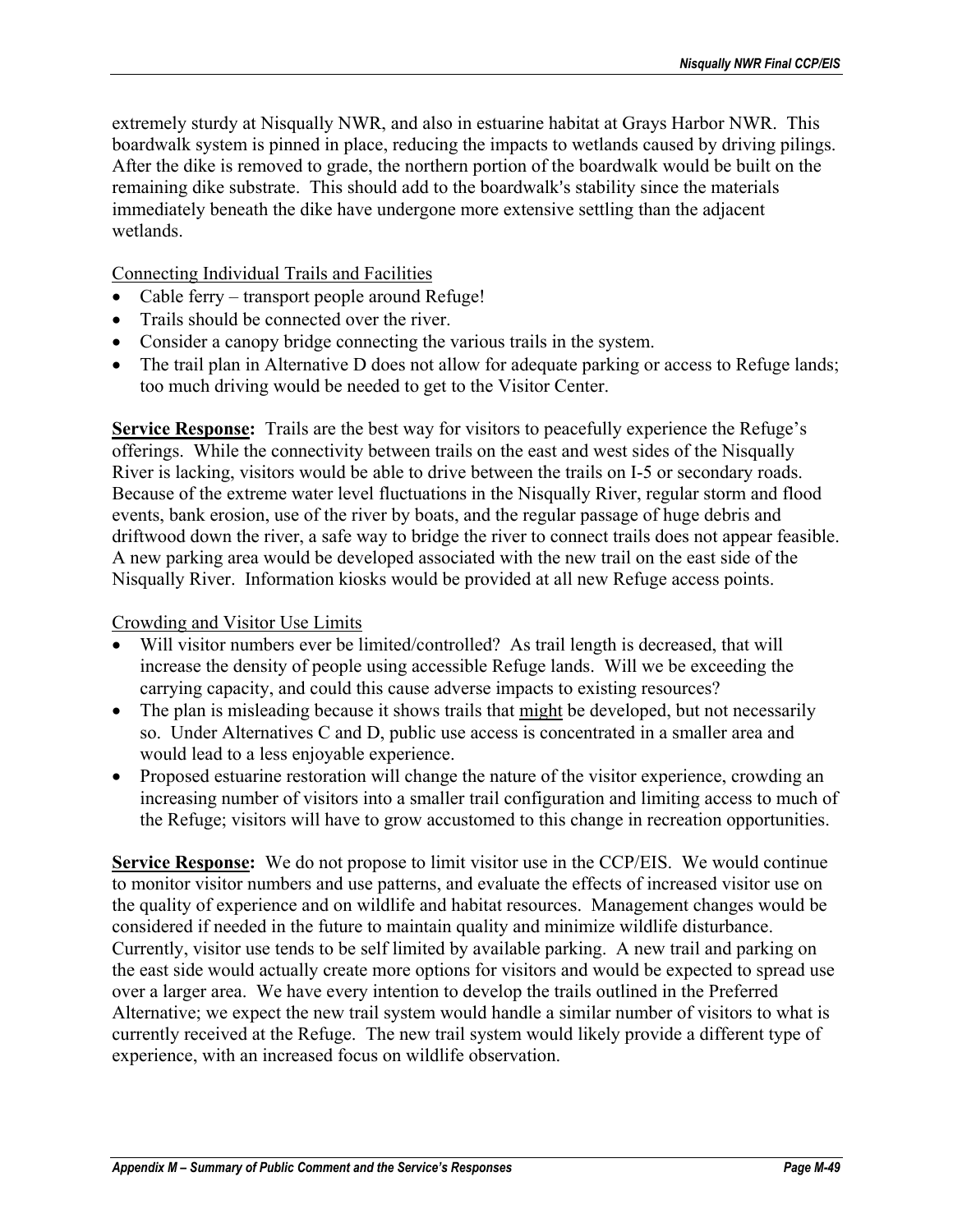Types of Use and Impacts

- This is a Refuge priority uses should not include hunting, biking, powered watercraft, dogs, jogging, etc. Trail loops should be minimized so they don't attract joggers. Human access should only be for quiet observation and maintenance.
- General exercise and nature walks should not be promoted; Nisqually is a Refuge, not a park, and its value lies in wildlife and habitat protection and appreciation.
- Wildlife might be better off with no birdwatchers using the trail network.
- To minimize disturbance to wildlife, walking on designated trails should be permitted only during appropriate times; Refuge staff should determine appropriate times and publish a schedule of appropriate times, areas, and trails.
- Trails without dogs are regionally scarce.

**Service Response:** The Refuge Improvement Act identifies six priority wildlife-dependent recreational uses: hunting, fishing, wildlife observation, photography, environmental education, and interpretation. Biking, jogging, and dogs have never been allowed on the Refuge, and no changes are proposed in the Preferred Alternative. These restrictions reduce wildlife disturbance, enhance the quality of wildlife viewing, and reduce conflicts for visitors participating in priority public uses. All recreational uses must not materially interfere with or detract from the fulfillment of the NWRS mission or the purposes of the Refuge. Trail locations are chosen to best minimize disturbance to wildlife during times trails are in use, which includes daylight hours only.

# **3.6 Waterfowl Hunting**

Opposition to Waterfowl Hunting on the Refuge

- I oppose hunting on a Refuge by its very nature it is incompatible with the concept of a wildlife refuge.
- Allowing hunting to occur on a Refuge is hypocritical; the word "refuge" should not be used for an area where hunting is allowed. (Dictionary definition of "refuge" given).
- A wildlife refuge should not be used for government-sponsored, taxpayer-supported killing and torturing of wildlife.
- The great majority of Americans believe wildlife refuges should be a refuge, a safe haven for wildlife, not a place where they can be hunted or trapped.
- Please don't add Nisqually NWR to the list of Refuges with the dubious distinction of allowing recreational killing of the wildlife you are charged to protect.
- Hunting contradicts the FWS mission "to administer a national network of lands and waters for the conservation, management... and future generations of Americans."
- FWS literature states "Wildlife come first"; an extensive hunt program does not support this stated objective.
- Hunting should only be allowed on the Refuge to protect animals from starvation, overpopulation, etc. None of these conditions occur at Nisqually.
- I am in favor of yearlong sanctuary for our wildlife.
- The Refuge should not be opened to hunting until the Service finalizes its wildlife-dependent recreational uses policy.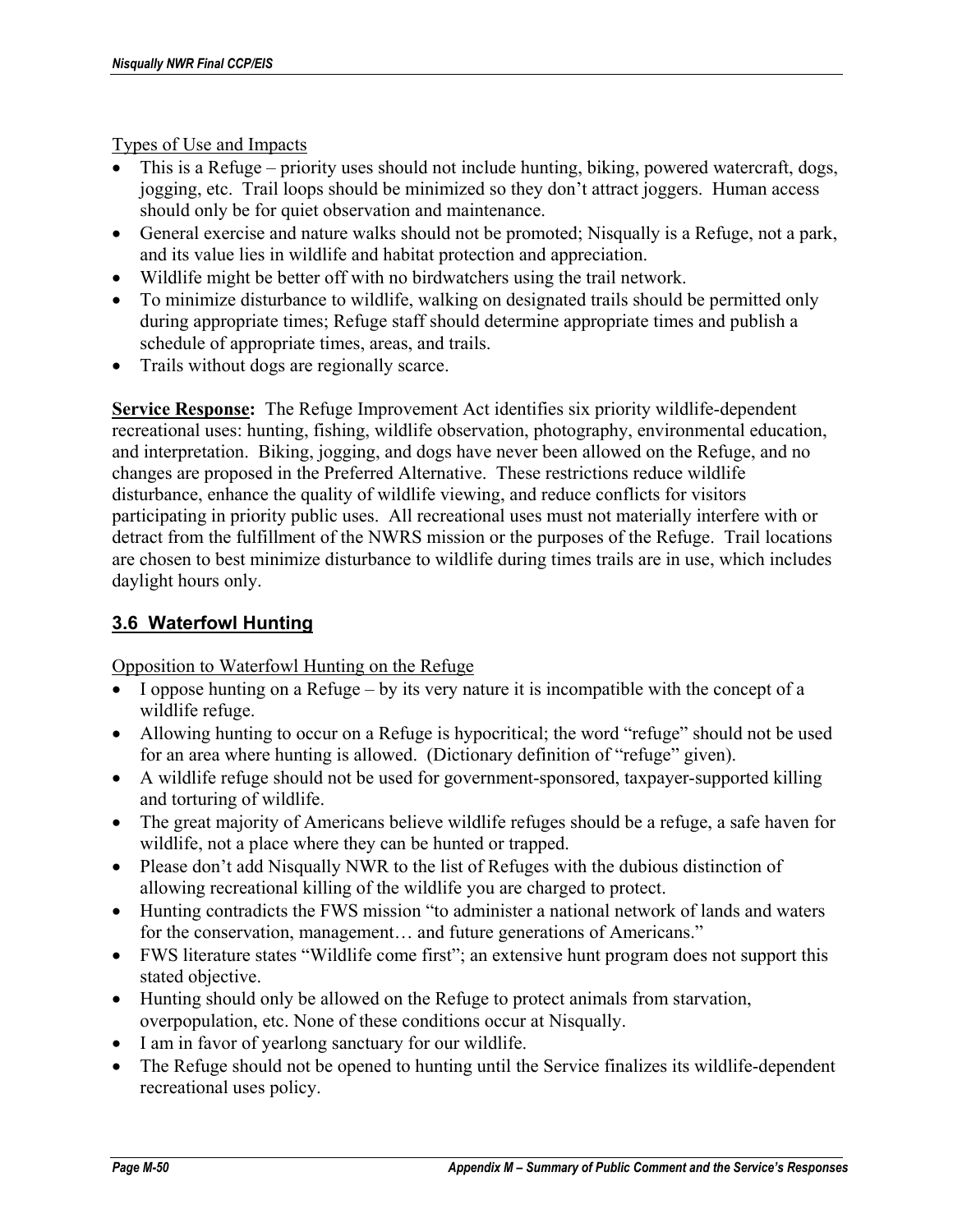• In addition to opposition to hunting on Refuge lands, many commentors expressed their opposition to trapping, ranching, and logging on the Refuge and other federally managed lands.

**Service Response:** We appreciate the effort so many commentors took in providing input on the subject of opening Nisqually NWR to waterfowl hunting. Congress identified hunting as one of six priority public uses of the Refuge System in the Refuge Improvement Act of 1997. All uses must also be determined to be compatible with Refuge purposes before they can be allowed (see Appendix G.3). Because of the confusing boundaries with State hunted lands located within Refuge boundaries, unauthorized waterfowl hunting has been occurring on parts of Nisqually NWR for many years. The Preferred Alternative was designed to provide quality waterfowl hunting opportunities, improve wildlife sanctuary, ensure compatibility, reduce confusion for hunters, and reduce conflicts with other users as much as possible.

Although waterfowl hunting directly impacts individual birds, the amount of waterfowl harvest is not expected to have a measurable effect on Refuge population levels, especially since waterfowl hunting activity is not extremely high in the delta. In addition, hunting is highly regulated and designed to ensure that harvest does not reduce populations to unsustainable levels.

Human disturbance to wintering birds and other wildlife using the open waters and marshes on the Nisqually delta would occur as a result of hunting activity. These impacts would be reduced by the presence of adjacent sanctuary areas where hunting does not occur, and birds can feed and rest relatively undisturbed. The CCP/EIS includes several strategies or stipulations to protect wildlife including: the RNA (764 acres) will be closed to hunting and fishing and will also be closed to boats from October 1 through March 31; the restored estuarine habitats (699 acres) will be designated as sanctuary for estuarine-dependent wildlife by prohibiting public boating and consumptive uses; a new 5 mph boat speed limit will be implemented on all Refuge waters to improve wildlife and habitat protection and reduce disturbance; a limited hunting area will be clearly posted and enforced; a 25-shell limit will be imposed; and periodic biological and social monitoring and evaluation of the hunting program will be conducted to determine if objectives are being met.

### Support for Waterfowl Hunting on the Refuge

- As the management agency, the WDFW is committed to preserving the quality hunting opportunity traditionally available at Nisqually, especially given the loss of huntable lands throughout Puget Sound over the last decades. WDFW is committed to maintaining its ownership and management authority for recreational opportunities on its land holding in the delta; therefore, Alternative C is unworkable in its current form, and we support Alternative D.
- I would like to see the culture of hunting maintained within the limits of the resource.
- It is very important to maintain the opportunity for waterfowl hunting as the Refuge expands; historically, sports hunters of waterfowl have been the strongest supporters of both the Refuge and of waterfowl themselves.
- I support duck hunting in the Refuge, and I'm not even a hunter.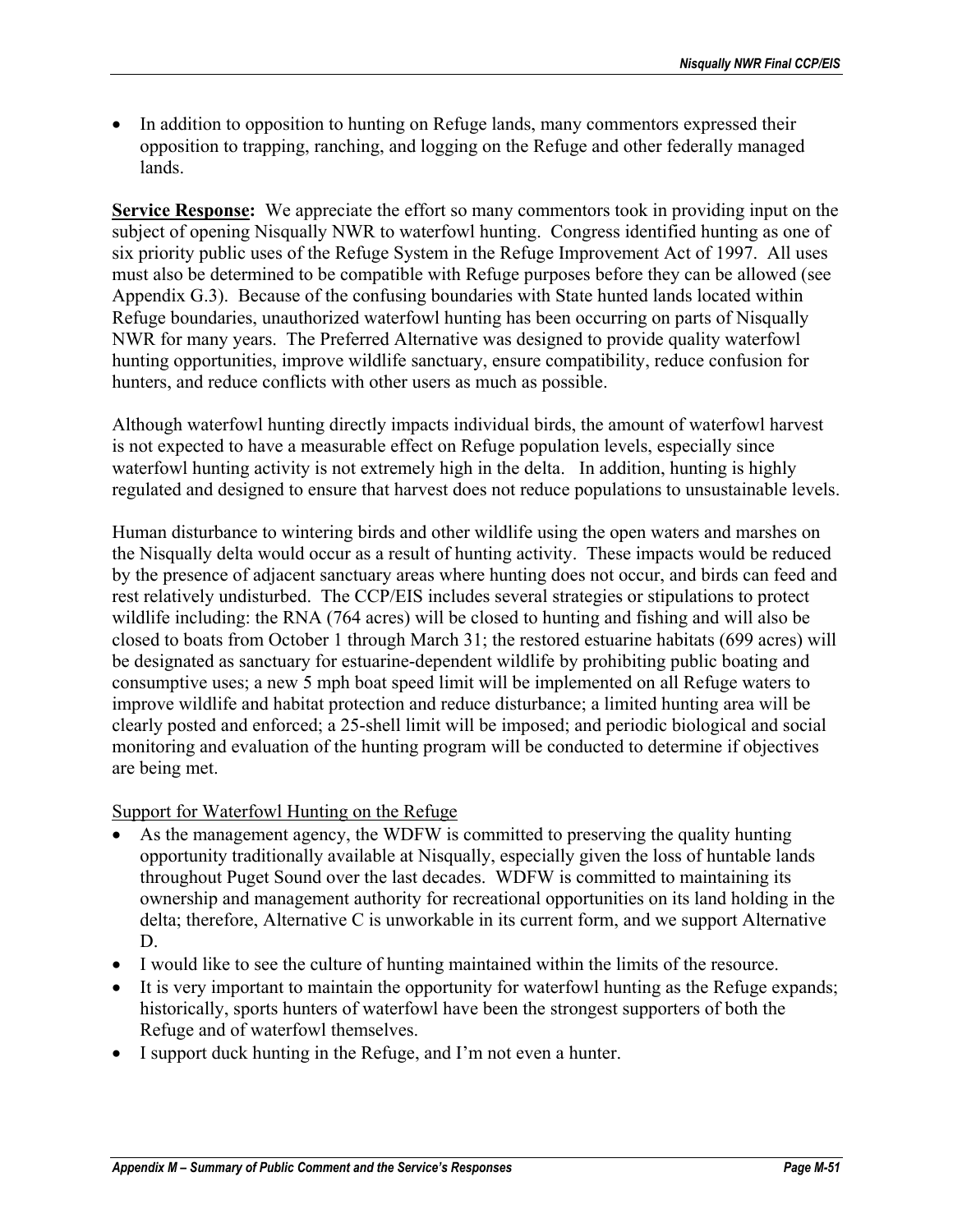- I am writing to voice support for increased hunting opportunities on the Refuge; as a community, waterfowl hunters have shown that they are a responsible and ethical partner in the conservation of or our nation's natural resources.
- Hunting is a time-honored and scientific method of managing wildlife populations.
- Please give hunters access to the Refuge; hunting lands are becoming more and more difficult to find, especially in areas with large populations.
- Hunting is a legitimate part of the Federal Refuge system mandate, and funds from hunters have been a long-term base for buying the Refuge system.
- We acknowledge the value of hunting in the Refuge; hunters make contributions to the Refuge system via duck stamps and excise tax programs, and helped create the NWR System.
- The Refuge was acquired with Duck Stamp dollars, as well as from the sale of firearms and ammunition. It's unfair that hunting is being limited as hunters paid for the preservation of the Refuge.
- Duck stamp monies were used to purchase lands and require that 40% of those lands be open to hunting.
- It's illegal to close lands to hunting that were obtained by Duck Stamps.

**Service Response:** We acknowledge the important contributions by waterfowl hunters in wildlife conservation and the purchase of some National Wildlife Refuge System lands. The Preferred Alternative is designed to provide quality waterfowl hunting opportunities on Nisqually NWR and to reduce confusion for hunters on Refuge and WDFW lands. Purchase of lands with duck stamp funds do not require that they be opened to waterfowl hunting; however, it is correct that hunting cannot be allowed on more than 40% of those lands in order to provide undisturbed areas where waterfowl can rest and feed.

#### Additional Areas Requested to be Opened or Remain Opened to Waterfowl Hunting

- Make all the area proposed in Alternative C open to boat hunting only, 7 days/week; on lands purchased with duck stamps, make hunting opportunities a priority.
- Please expand the hunt area to the east, making the County line the boundary.
- I would like to see all of WDFW land left open to waterfowl hunting; there is so little hunting land left in S Puget Sound. Include WDFW land along McAllister Creek in the designated hunt area.
- It's important to keep the McAllister Creek area open for hunting; closing it would cram all of the hunters into a smaller area and severely reduce the quality of the experience for everyone.
- Keep WDFW lands on McAllister Creek open to hunting except the current dogleg at the south end. In addition, open all Refuge lands on McAllister Creek that lie to the east of this WDFW parcel. A portion of the restored tidal areas within the perimeter dike (but restored with bridged breaches) should be open to designated blind hunting on Saturdays and Wednesdays, and effects monitored. If the proposed trail were eliminated on the east side of the Nisqually River, this would be one of the best places to allow public hunting.
- Acquisition area south of I-5 could be converted from agriculture to a combination of Refuge and managed, fixed blinds in upper McAllister Creek and other areas, with portions set aside for hunting.
- The east side of the slough (Nisqually River) should be open for hunting.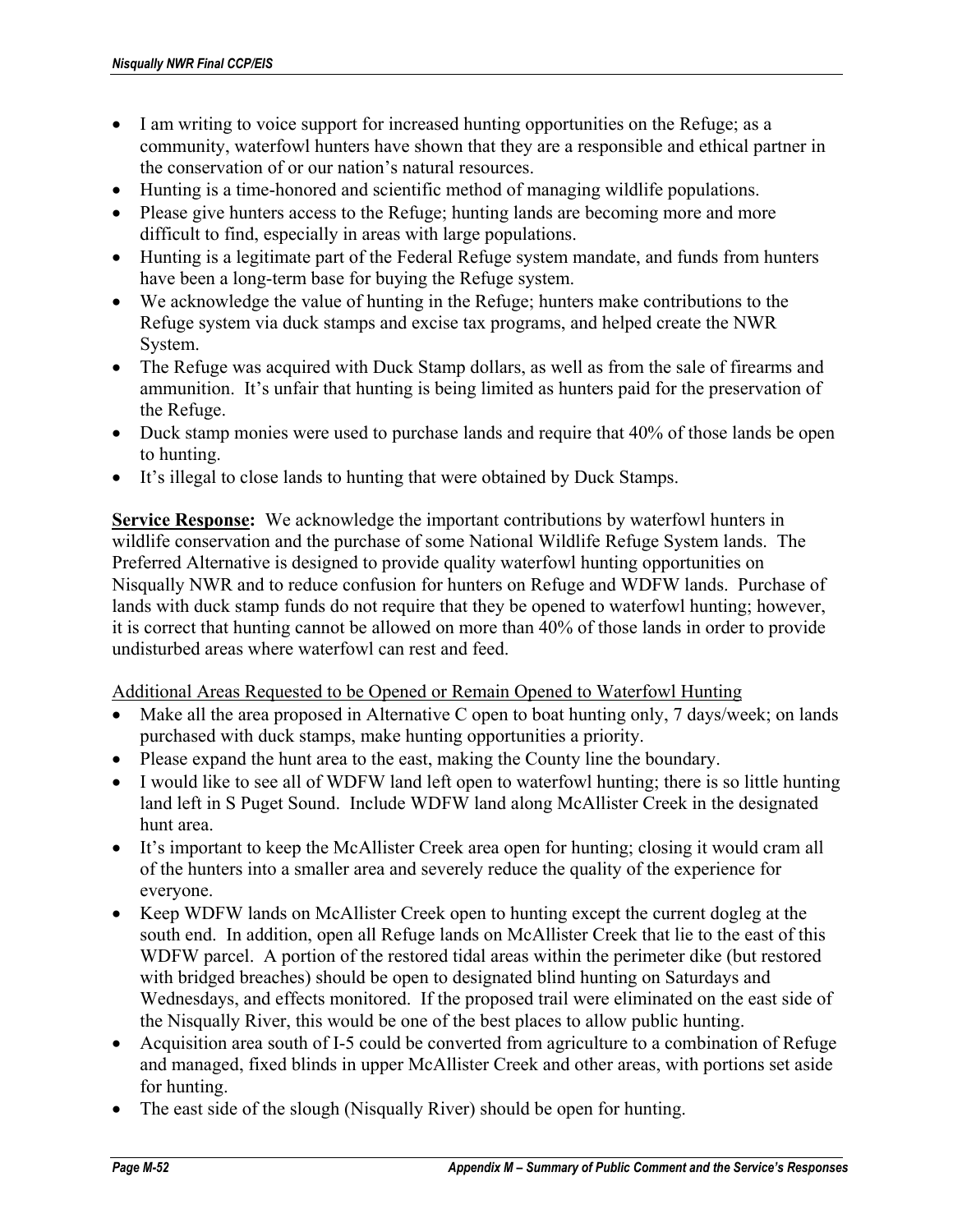• I am frustrated by the lack of proposed access to hunting areas where ducks and geese concentrate in freshwater wetlands; I support the concept of walk-in hunting areas on lands acquired on the west side of the river (south of I-5) but more such opportunities are needed.

Service Response: All of WDFW lands will remain open to waterfowl hunting under the Preferred Alternative, including the McAllister Creek area. WDFW was not supportive of Alternative C, which would have closed the McAllister Creek area to hunting. A variety of other alternatives were considered (see Section 2.4 Alternative Components Considered but Eliminated from Detailed Study), including waterfowl hunting on the east side of the Nisqually River. However, a new trail on the east side of the Nisqually River was considered a priority to best serve Refuge visitors, and every effort was made to design the Preferred Alternative with minimal conflict between users. The restoration area would remain closed to all access (not just hunting) to allow estuarine recovery and monitoring, as well as maximize wildlife observation opportunities for those restricted to trails. Waterfowl hunting would be considered south of I-5 if sufficient lands are acquired that would provide adequate wildlife sanctuary and minimal conflict with other priority public uses.

Areas Requested to Close or Remain Closed to Waterfowl Hunting

- Protect and close the area east of the river, near the bluffs; birds use and need this area.
- Hunting use must be configured so that it does not impair key waterfowl refugia or unduly hinder other users of the Refuge.
- We cannot support the hunting area proposed under Alternative C because the EIS fails to disclose the bird disturbance impacts. These impacts should be addressed further if the hunt boundaries are expanded beyond Alternative D.
- The McAllister Creek hunt area should be closed so that the trail system can be open for educational purposes year round.
- Hunting in the McAllister Creek WDFW lands needs to be restricted to waterfowl due to the proximity of private homes.
- Regarding acquiring the McAllister Creek property, in the DEIS there is no analysis or consideration of potential options or mitigation that could convince WDFW to sell, exchange, encumber, or co-manage resources in the delta such that the property could be acquired or otherwise administered to lessen or mitigate the effects of hunting.
- The McAllister Creek area also has bald eagle roosts and a heron rookery. Will continued hunting there (in combination with development nearby) disturb these critical elements of the Refuge?
- The compatibility analysis is inadequate because allowing hunting or firearms possession within 200 yards of residences is a serious and substantial safety risk and conflicts with other priority uses. The FWS should continue to prohibit hunting and firearms possession within 200 yards of any residence within the Refuge boundary, as well as the Visitor's Center. Hunting access by boat has less impact than land-based hunting and associated blinds. We are seriously concerned about allowing land-based hunting and the establishment of permanent blinds, the disturbance to riparian habitat this would cause, and the need for sanitation facilities.
- We cannot support the proposed walk-in hunting opportunities (south of I-5) until additional information is provided on location and number of set blinds, frequency, duration, and number of hunting trips, and impacts on wildlife and other resources.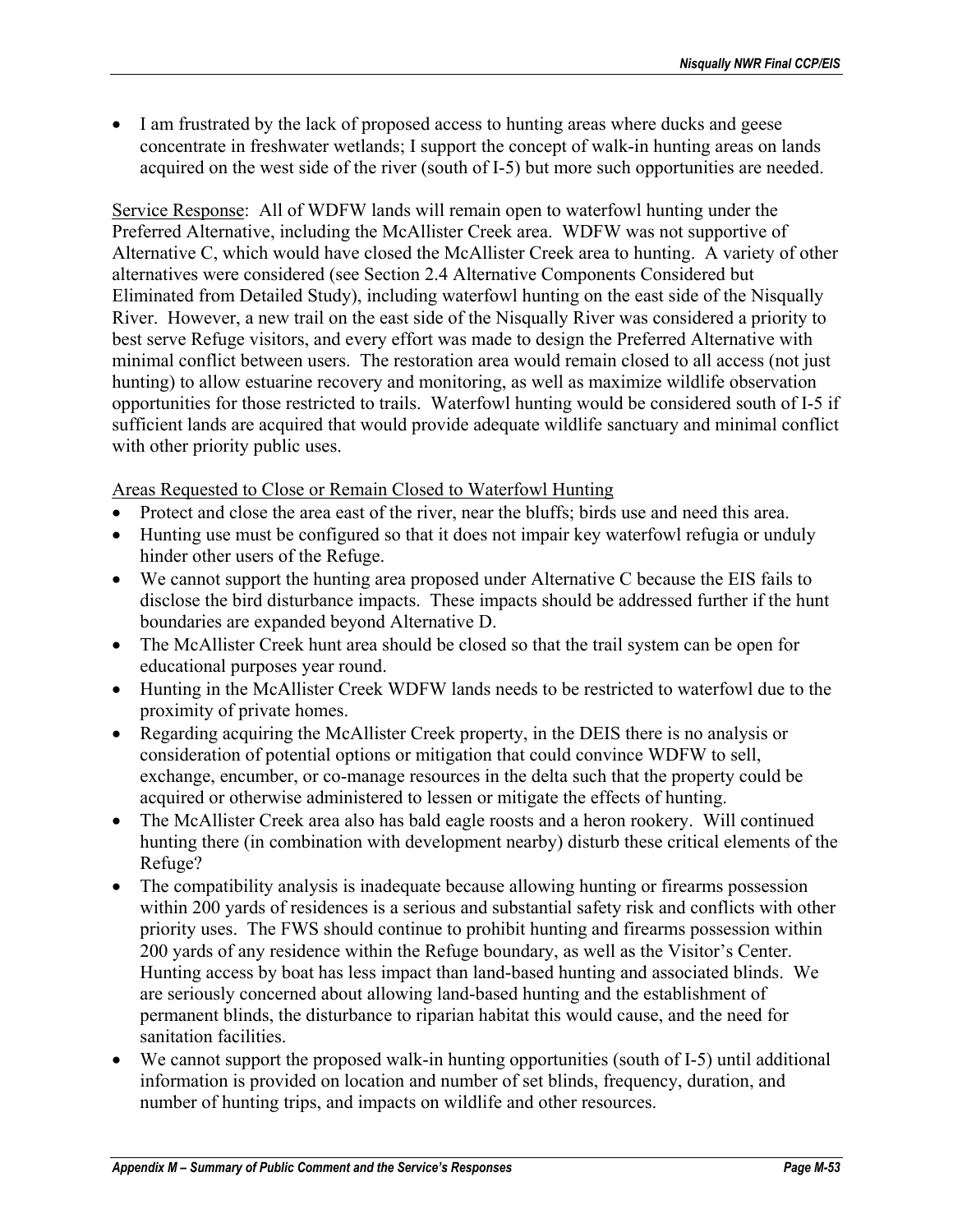**Service Response:** Waterfowl hunting areas were designed to provide quality waterfowl hunting opportunities, sufficient wildlife sanctuary, reduce confusion for hunters, and minimize conflict with other users. Closing McAllister Creek to waterfowl hunting was considered (Alternative C); however, WDFW did not support this alternative, which directly affected their lands. Extensive coordination meetings were held to discuss this and other issues with WDFW, including the exploration of a variety of options regarding the McAllister Creek area. WDFW has indicated their support for Alternative D. Wildlife disturbance in the McAllister Creek area, including effects on bald eagles and great blue herons, remains a concern for the Refuge (also see the Compatibility Determination, Appendix G.3), so Refuge lands within this area were not proposed to be opened to waterfowl hunting as part of Alternative D.

Walk-in hunting is not currently proposed, although if appropriate lands were acquired south of I-5 that provided sufficient wildlife sanctuary and minimal conflict with other users, hunting would be considered. A waterfowl hunt plan and Environmental Assessment would be completed to address opening new areas to hunting in the future, for example south of I-5, which would include opportunities for public participation. Sanitation facilities are available at Luhr Beach, the closest boat launch site, and are not practical to establish on open water.

The Refuge CCP/EIS does not propose to establish hunting areas on Refuge lands within 200 yards of residences or the Visitor Center. WDFW holds an easement across a portion of what is now Refuge lands on the West Bluff, which provides land access to their lands along McAllister Creek. FWS acquired this property subject to these easement rights and has no authority to change the terms of this agreement. Compatibility does not apply in cases where jurisdiction is lacking. WDFW retains responsibility for management of hunting and other activities on their lands.

### Hunt Days

- Hunting should be open 7 days/week, primarily because of tidal action.
- Please keep the area open for hunting during the entire hunt season; due to weather and tides it isn't practical to limit hunting to certain days or times.
- As hunters, we support a 3 days/week hunt.
- Hunting should be limited to 3 days/week, not 7.
- Hunters oppose a 3-days/week limit primarily because of tidal activity and weather, which already naturally limit access.
- A 3 days/week hunting restriction would work for walk-in areas, but not boat-in areas due to tides.
- Retain existing dike trail and open hunting area 5 days/week so trail can be open 2 days /week during hunt season; open east side lowlands (east of Nisqually River) to hunting 2 days/week when the west side is closed, and do not put a new trail on east side.

**Service Response:** The Preferred Alternative includes hunting 7 days/week throughout the waterfowl hunt season. This would make hunt days consistent on Refuge and WDFW lands, which is important to make the hunt program manageable. A 3 day/week hunt schedule was described as part of Alternative C; however, WDFW was not supportive of restrictions on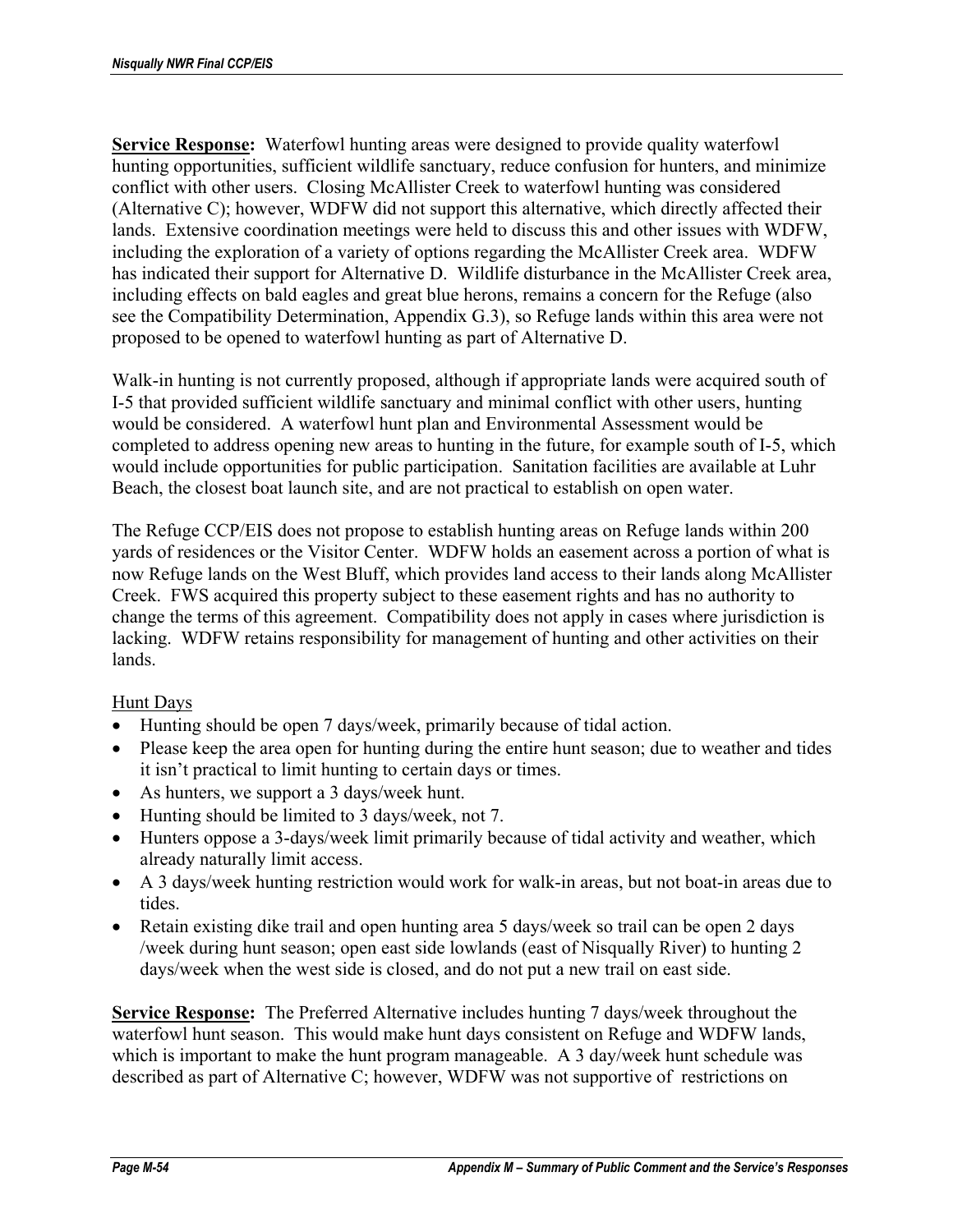days/week on their lands. The seasonal trail closure along McAllister Creek was requested by WDFW to minimize conflict with waterfowl hunters on State lands.

### Shell Limit

- I support a 25 shell/day limit.
- The 25-shell limit is OK (e.g., under Alternative C), but it's harder w/ steel shot relative to lead; it leads to more crippling.
- For the area north of I-5, it should be a 50-shell/day limit due to local conditions (i.e., weather, open water during higher tides).

**Service Response:** The 25 shell limit was designed to improve waterfowl hunting quality. This standard is common on many National Wildlife Refuges, and WDFW has concurred with this limit on State lands as well.

Boundary Changes & Regulation Enforcement

- Numerous people commented on the need to clarify/simplify the boundary of legally hunted lands in the vicinity of the Refuge. People noted that the current patchwork configuration of land ownership makes it difficult to determine which lands are actually closed to hunting. Many additional people requested that the boundaries of the huntable area be clearly marked with boundary markers of some sort.
- Illegal hunting/trespass should be eliminated/controlled. More effective enforcement is needed.
- We do not understand why gross violations of trespass and illegal hunting have been tolerated. Unauthorized hunting does not seem to be a problem of miscommunication or misunderstanding of the boundaries, but a disregard for State and Refuge rules concerning hunting.
- While hunting is controversial and the issue is complex, the current situation of allowing hunting in areas not officially designated for it cannot continue.
- The RNA is sanctuary area; poaching should be enforced. Use the County River Buoy as a boundary marker.
- The Refuge hunt area needs to be clearly posted so that hunters know where legal hunting can occur.
- Refuge management must have a recognizable boundary for proper enforcement. Boundaries of the hunting area should be clearly marked for proper enforcement. Boundaries of the hunting area should be clearly marked and strictly enforced.
- There should be a no hunting boundary at the north side of the Refuge (coinciding with the approved Refuge boundary); it (Alternative D boundary) would be difficult to post without putting more "hazards to navigation" in an area already choked by logs and stumps.
- The northern boundary of WDFW ownership and the Alternative D hunt area follows an east west line that does not correspond to any natural feature, presenting a never-ending challenge for enforcement. A consolidated hunting area as in Alternative C, but using the Nisqually River as the eastern boundary would provide an easily identifiable demarcation of the hunting boundary.
- Suggestion a land exchange between WDFW  $&$  USFWS (especially in the RNA) would better clarify the hunting/WDFW boundary and facilitate enforcement.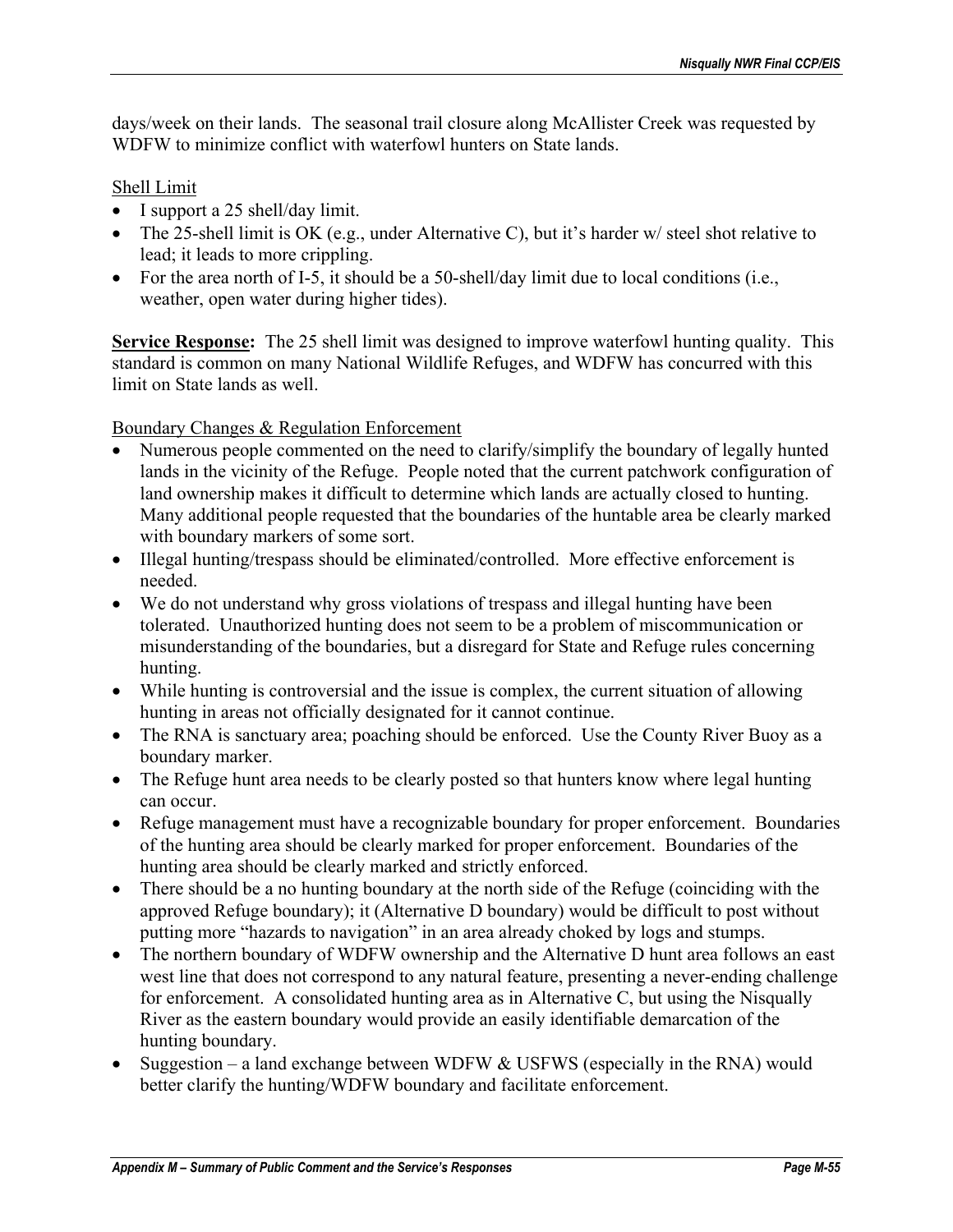- The currently shared hunt area (managed by both the WDFW/FWS) is too difficult to manage/enforce; we recommend using the Nisqually River as the natural hunt boundary.
- An agreement should be reached between WDFW and Nisqually NWR to coordinate and regulate hunting prior to allowing any hunting in Nisqually NWR lands.
- I am not confident in FWS's ability to educate hunters and enforce hunt area boundaries; I would suggest using natural boundaries that are more easily identifiable.
- Hunting boundary should be "squared" to clarify lands open to hunting.
- Establishing a clear hunt/no hunt boundary should be feasible.
- We support hiring a part-time wildlife agent specifically to enforce hunting restrictions.
- Adequate personnel should be hired and trained to monitor hunting prior to allowing any hunting in Nisqually NWR lands.
- Anything is fair game on the Refuge, especially on weekends illegal hunting, mushrooming, fishing. The newly proposed rules won't help because there is inadequate enforcement.

**Service Response:** The CCP/EIS addresses several important key issues, including resolving the long standing unauthorized waterfowl hunting on Nisqually NWR. The hunt area will have to be posted and enforced upon opening Refuge lands to waterfowl hunting. Strategies under Objective 4.1, Waterfowl Hunting, include provisions to post and sign the area, develop a hunting brochure, hire a 0.5 FTE Refuge Officer to enforce hunting regulations, and a 0.5 FTE Biological Technician to monitor harvest and compliance. Where possible, natural boundaries or simple boundary configurations were used in designing the hunt area to facilitate posting and enforcement. If a cooperative agreement can be developed with WDFW for the Luhr Beach area, a visitor contact station would be established that would provide an ideal location for providing information to hunters using the Refuge. The possibility of land exchanges were discussed with WDFW; however, no options were found that were acceptable. WDFW has expressed support for the Preferred Alternative. Continued coordination and cooperation with WDFW will be a part of the waterfowl hunting program.

Research Natural Area Reduction

- Many commentors stated that there should be no reduction in the size of the RNA.
- Improving the delineation of the hunting area is NOT sufficient justification for reducing the RNA.
- If RNA is reduced to accommodate hunting, an equal amount of RNA land should be acquired elsewhere.
- Removal of land from an existing RNA should only be done under extraordinary circumstances.
- Reduction in RNA lands could only be justified if: (1) WDFW closes the McAllister Creek Unit to hunting; (2) FWS evaluates intertidal areas acquired in the future as additions to RNA; (3) FWS evaluates newly restored estuarine area as addition to RNA; and (4) CCP/EIS identifies community types that occur in the area proposed from deletion from RNA.
- The CCP's stated purpose for creating a consolidated hunting area is to make it easier for hunters to recognize the boundaries in the field. Yet Alternative D proposes to create an arbitrary, imaginary line as the eastern boundary. We see no reason why the existing RNA boundary cannot be used.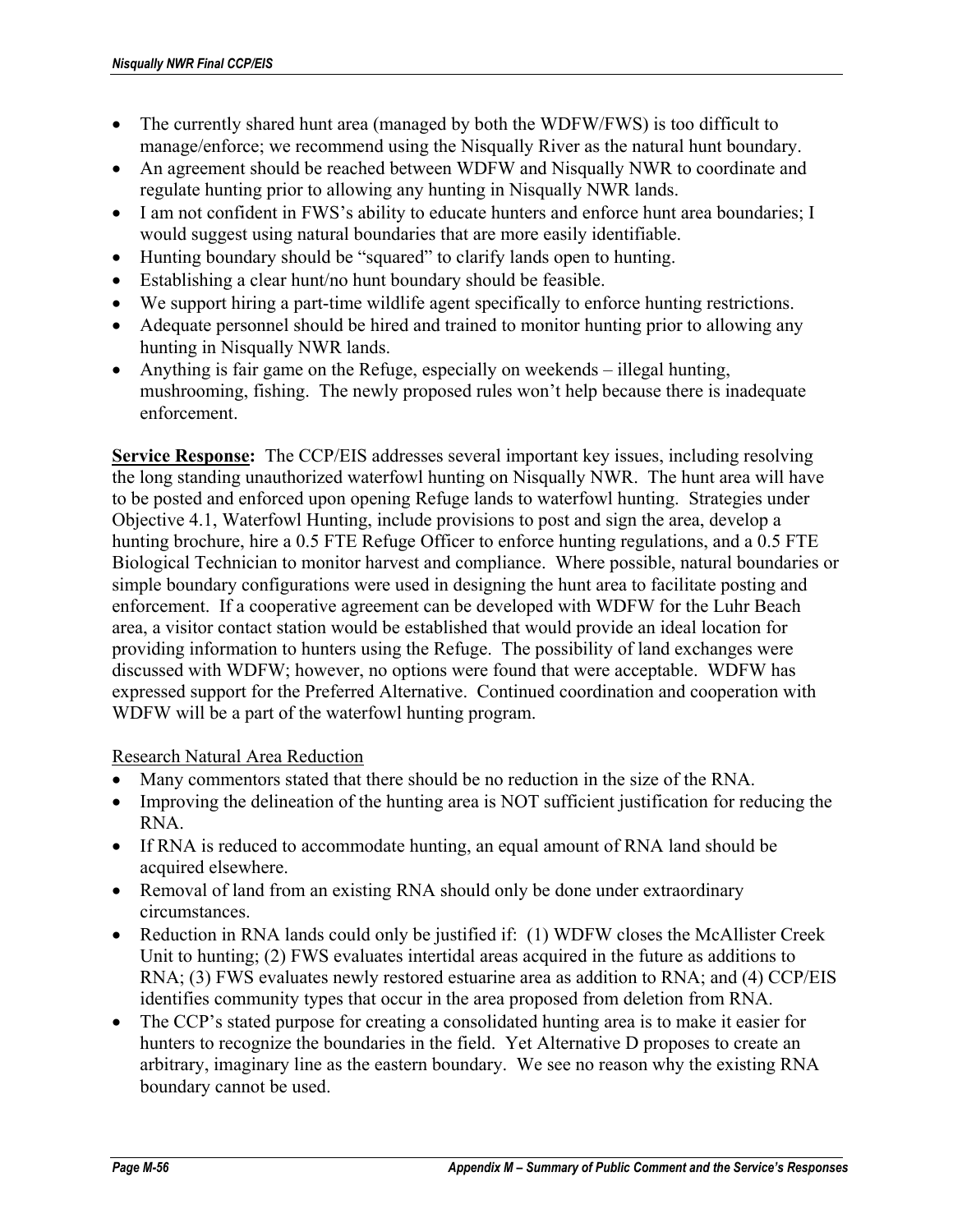- Hunt area in Alt D. Take the NE corner of hunt zone back…make Eastern Hunt Line the Nisqually River Bed.
- Hunting should be excluded from the RNA; primary uses of an RNA should be research, conservation, and education – not recreation.
- Hunting should be accommodated by agency coordination and seasonal trail closures, not through RNA reduction.
- Very few hunters use the RNA area; it's good to have protected areas.

**Service Response:** In response to these comments, we did a more detailed analysis of the effects if the RNA were reduced by 73 acres to accommodate hunting, as described in the Preferred Alternative. Vegetation information was determined using the vegetation mapping that was developed for the Draft CCP/EIS.

The RNA was depicted as an 837 acre area in the Draft CCP/EIS (see Figure 2.3-1), which includes 595 acres of mudflat, 152 acres of vegetated intertidal habitat (saltmarsh), and 90 acres of open water. The 73-acre portion to be removed from RNA designation includes 37 acres of mudflat and 36 acres of saltmarsh, which would reduce these community types within the RNA by 6% and 23%, respectively. However, while preparing our response to public comments, we discovered during a search of our files that the RNA boundary depicted in the Draft CCP/EIS was incorrect and included a 44-acre piece at the southern end that was not part of the designated RNA. This rectangular area juts southward at the southern boundary of the RNA (see Figure 2.3-1). We believe the Refuge's property ownership boundary was inadvertently used when the map layer was created, rather than the true RNA boundary.

The correct size of the RNA is 793 acres without this southern piece. This 44-acre area is made up of 43 acres of saltmarsh, 0.8 acres of mudflat, and 0.5 acres of open water. Recalculating the impact of reducing the RNA by 73 acres to accommodate hunting using the correct RNA acreage, shows that the 36 acres of saltmarsh removed would reduce this type of habitat by 33% in the RNA. We acknowledge that this is a sizable reduction of this rare and declining habitat within the RNA

In an effort to reduce the effects of the RNA reduction to accommodate hunting, we propose to expand the RNA to formally include the 44-acre area to the south that was depicted in the Draft CCP/EIS. This includes 43 acres of saltmarsh, which would partially offset the effect of the RNA reduction of 73 acres. However, the 43 acres of saltmarsh that would be added are not directly equivalent to the 36 acres of saltmarsh to be removed, because the salt marsh found at the mouth of the Nisqually River is undoubtedly a more complex saltmarsh, with more sloughs and channels than is found in the 43 acres to the south, where less tidal flushing occurs.

We also added a strategy to Objective 1.2, Reduce Human Disturbance, that would allow consideration of future additions to the RNA upon completion of restoration or if intertidal habitat were acquired in the future. These areas would not be appropriate for RNA designation until after restoration is accomplished, due to the definition of RNAs as natural, functioning systems. Estuarine restoration will eventually result in the formation of new salt marsh and shifts in marsh distribution. Through monitoring of this dynamic process, we would continue to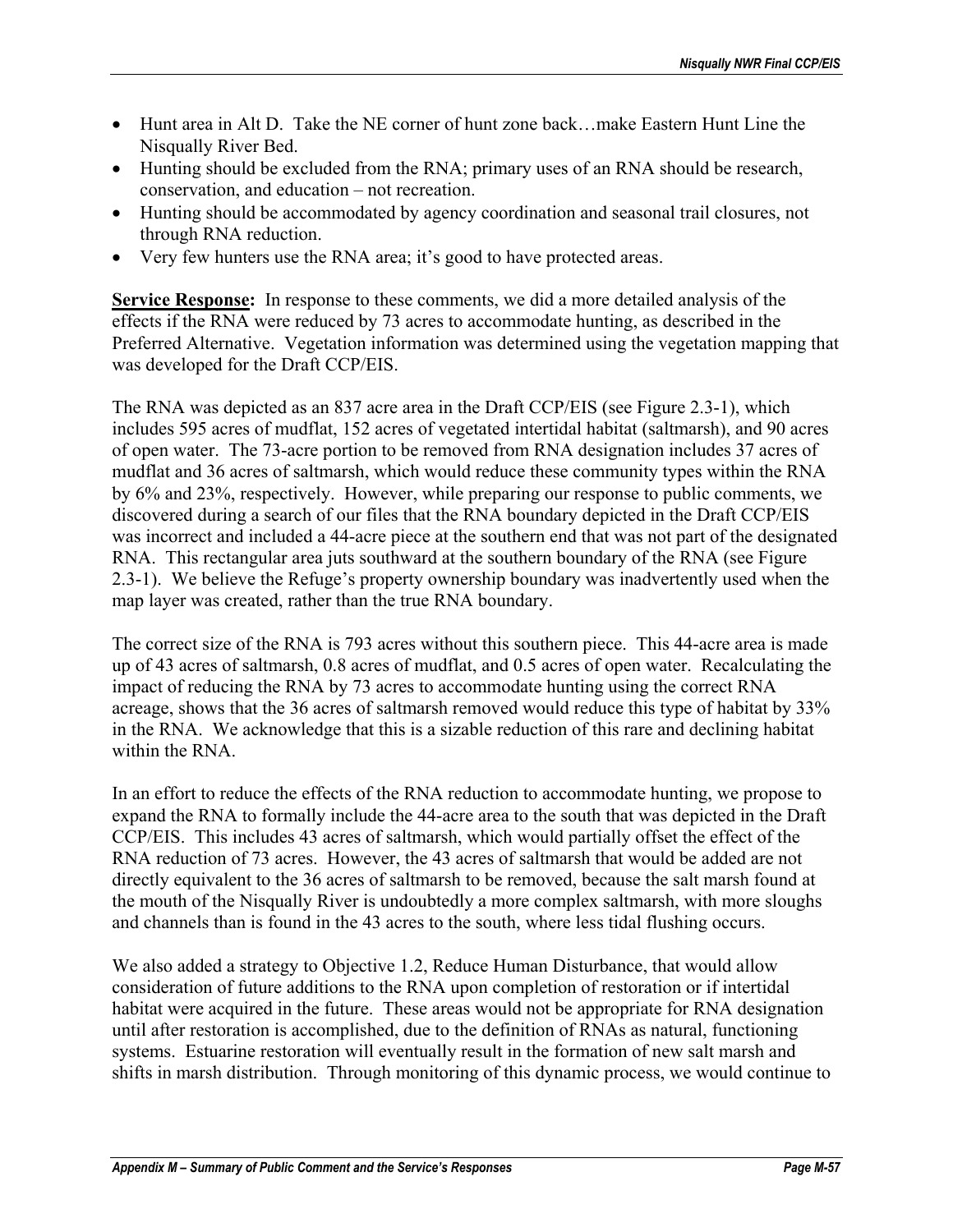evaluate habitat composition in the RNA and use this information to assess potential RNA additions.

#### Hunters and Other Users

- According to a USFWS survey, people who come to refuges for wildlife observation or to experience nature outnumber hunters/trappers by 15:1.
- Do not let 1,000 hunter visits direct the other 99,000 other visitors.
- A recent (1999) poll found that 88% believe that wildlife and habitat preservation should be the highest priority of the Refuge system.
- In general, public education and non-consumptive uses (photography, sightseeing, hiking) are preferable uses to hunting on Refuge lands.
- If waterfowl hunters are allowed to bring dogs onto the Refuge, then the Service must stop prohibiting non-waterfowl hunters from bringing dogs.

**Service Response:** The first priority of every Refuge is to conserve, manage, and, if needed, restore fish and wildlife populations and habitats. The CCP was designed to meet that primary mission. Hunting is one of the six priority public uses identified in the Refuge Improvement Act of 1997, which also includes fishing, interpretation, wildlife observation, environmental education, and wildlife photography. Extensive efforts were made in the Preferred Alternative to provide quality waterfowl hunting opportunities that were compatible with Refuge purposes, and to minimize conflicts with other priority uses.

Waterfowl hunters would be allowed to bring dogs onto the Refuge while hunting for the express purpose of retrieving downed waterfowl from the hunt area. This standard practice reduces waste (the loss of harvested birds) and improves the quality of waterfowl hunting. It is a common allowance on National Wildlife Refuges.

#### Other Management Suggestions

- Adaptive management principles should be used to regulate hunting activities so they are compatible with habitat protection and recreation.
- The FWS should use an adaptive management strategy to plan hunting on the Refuge; use should be assessed annually for at least several years once restoration has begun.
- Under any hunt program, effects to wildlife should be monitored to ensure that wildlife values are not diminished in closed areas.
- Examine impacts of hunting in RNA, to trail users, to bald eagle roost, to heron rookery.
- Require a Refuge-sponsored training class (for hunters).
- Establish a volunteer education program to explain to the non-hunting public the history of hunting's role in conservation.
- Hunting access should be improved/enlarged, such as more parking at the Luhr Beach launch site.
- Provide safe hunting areas for falconers (small ponds and ditches are ideal).
- Would like to see dog training allowed outside of the bird nesting season.
- Dog training areas already available locally (Fort Lewis) not necessary for NWR.
- An ADA-accessible hunting area (one that you could drive to) would be a very positive addition to the Refuge and hunting experience.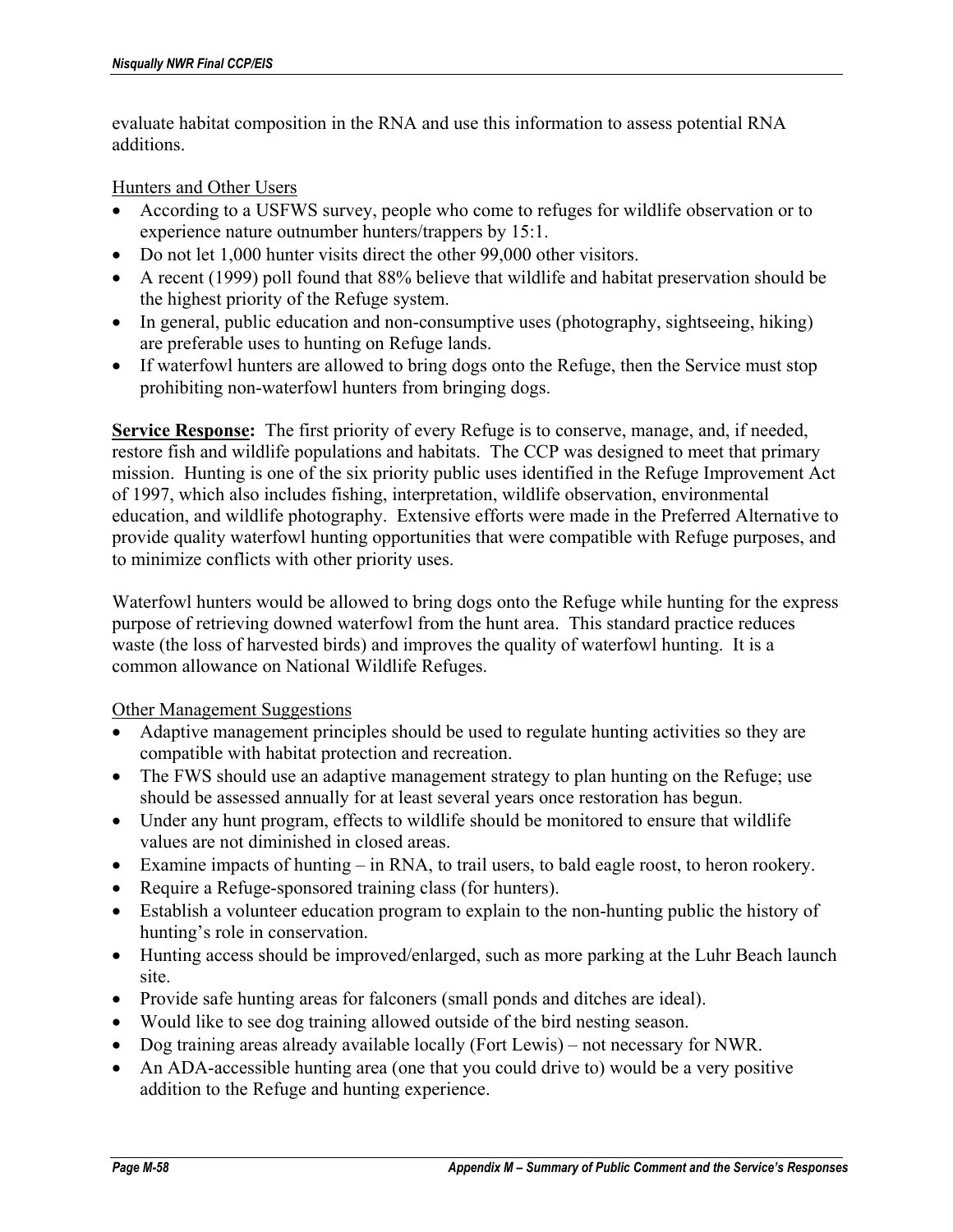- A walk-in ADA-accessible hunt area south of I-5 would be a valuable addition if appropriate areas were acquired.
- Try to prevent hunting-related conflicts with maintenance crews in the Refuge  $(e.g.,)$ maintenance vehicles on the dikes during designated hunting times).
- Hunters could be charged an extra fee to help fund a more robust EE program; do not cut 5,000 students to accommodate 1,000 hunters.

**Service Response:** In response to some of these comments, a strategy was revised to strengthen monitoring of the hunt program, including harvest, use, and feedback from hunters and other affected users to allow for adaptive management. Regular wildlife monitoring, including bald eagle and great blue heron nesting surveys, will be continued. Outreach and education will be conducted through hunting brochures, presentations, and other efforts where possible. WDFW is currently responsible for the Luhr Beach area, including the parking area.

Waterfowl hunting using falcons is not proposed as part of the Final CCP/EIS. The waterfowl hunt area is located within estuarine habitats, rather than the small ponds and ditches preferred by falconers. This use was considered inappropriate because of the limited areas available, the focus on the six priority public uses, the need to minimize conflicts with those users, and the importance of providing sufficient wildlife sanctuary. Dog training is not being proposed as part of the Final CCP/EIS. Dog training is not considered an appropriate use at Nisqually NWR and would create conflicts with other users and affect wildlife use in sensitive habitats within this small Refuge.

If appropriate areas were acquired south of I-5 to provide sufficient sanctuary and walk in hunting areas, waterfowl hunting would be considered. Disabled access hunt areas would also be considered at that time. Also see responses to Environmental Education comments.

### Other Comments Related to Waterfowl Hunting

- Before Nisqually was a Refuge, the Brown Farm was a private gun club with hunting occurring from the freeway to the tideflats. Despite widespread hunting, there were as many waterfowl then as now. During the day, the ducks sought refuge in the open waters of the Nisqually Reach.
- Most people I know avoid areas where hunting is allowed for personal safety reasons, especially for children.
- Very concerned that once habitat is changed near State land, that hunting will be expanded.
- Nisqually is one of the few remaining places for the average citizen of average means to hunt and fish.
- It would be useful to detail what percentage of dollars came from Duck Stamps when the Refuge land was acquired.
- If waterfowl are being shot, the lakes and rivers are contaminated with lead.
- Waterfowl don't occur uniformly across saltmarsh habitat; with major changes to estuarine habitat proposed, it doesn't make sense to designate hunt areas until waterfowl use is established – we don't know where the waterfowl will be after the proposed changes are implemented.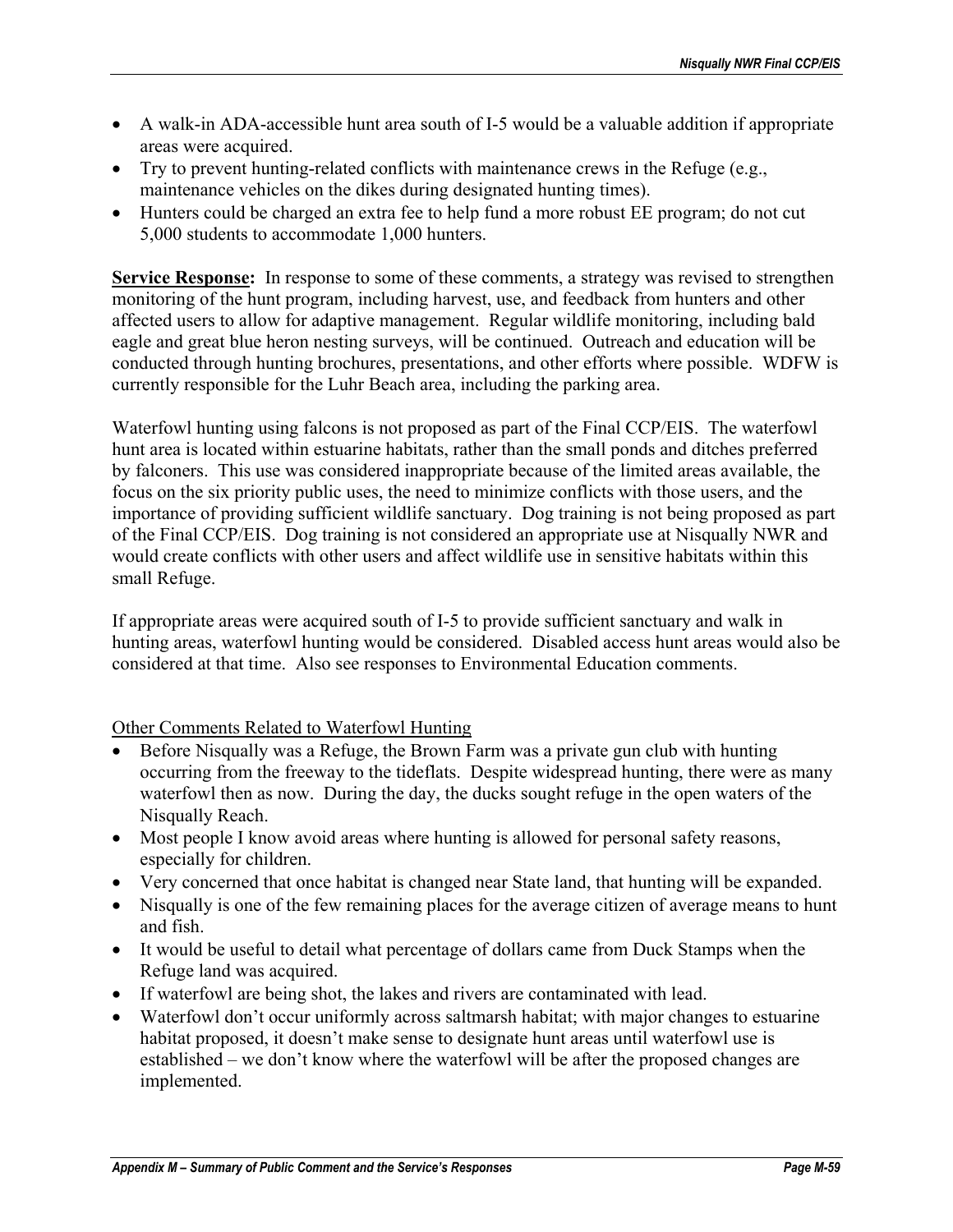- The DEIS failed to consider reasonable alternatives including enforcing the prohibition of hunting on the Refuge, hunting permits, auctions of hunting rights, short or long-term hunting leases, etc.
- "Insufficient wildlife sanctuary" is used to justify hunting closures. However, waterfowl have 100% use of all areas of the Delta at night, and the hunting season (winter) is a season of more dark than daylight. Hunting plans in the CCP create such large sanctuary areas that waterfowl will have no need or desire to venture into the limited hunting areas. Wildlife sanctuary areas do not need to be large (as they are proposed in Alternative D) and could effectively terminate waterfowl hunting opportunity.

**Service Response:** Every effort was made to design a quality waterfowl hunt program that was safe and minimized conflicts for all users. Nontoxic shot is required to be used in National Wildlife Refuge waterfowl hunt areas, including Nisqually NWR, thereby reducing the exposure of waterfowl to lead.

Through fiscal year 2002, 48% of the funds spent on land acquisition and 66% of the acres acquired at Nisqually NWR (including the Black River Unit) originated from the Migratory Bird Conservation Fund. A strategy that included monitoring of the hunt program was strengthened under Objective 4.1, Waterfowl Hunting, to better support adaptive management. Hunting activity will be monitored to determine if objectives are being met. Alternative B included posting and enforcing the closure of Nisqually NWR to hunting, but it was not selected as the Preferred Alternative (also see Chapter 4, EIS). National Wildlife Refuges where hunting is allowed are managed to provide public hunting opportunities, rather than exclusive opportunities. Where numbers of hunters or hunting opportunities need to be limited, permits or drawings are sometimes used. However, limiting the number of hunters through the use of permits, set blinds, or other measures was not considered necessary at Nisqually NWR to provide sufficient wildlife protection and quality waterfowl hunting. The design of Alternative D was consistent with management of WDFW lands, making it possible to manage and enforce a consistent hunt program within the Nisqually Delta. Providing habitat for waterfowl only at night does not meet Refuge objectives. Areas closed to hunting were designed to ensure that primary Refuge objectives to protect and enhance wildlife and habitat would be met, to provide quality waterfowl hunting, and to minimize conflicts with other users. The program would be monitored and assessed regularly to ensure that objectives were being met.

## **3.7 Fishing and Shellfishing**

### Improved Access

• We support the proposal to improve fishing access (e.g., at Trotters Woods). We suggest additional language that establishes a solid commitment to provide recreation for anglers, including improving facilities and dependable access.

**Service Response:** Fishing is one of six priority wildlife-dependent recreational uses identified by the Refuge Improvement Act and is a traditional form of recreation in the delta. We are dedicated to providing new quality fishing opportunities, along both the Nisqually River and McAllister Creek. The proposed fishing opportunities in the Preferred Alternative are contingent upon the creation of a new loop trail on the east side of the Nisqually River north of I-5, land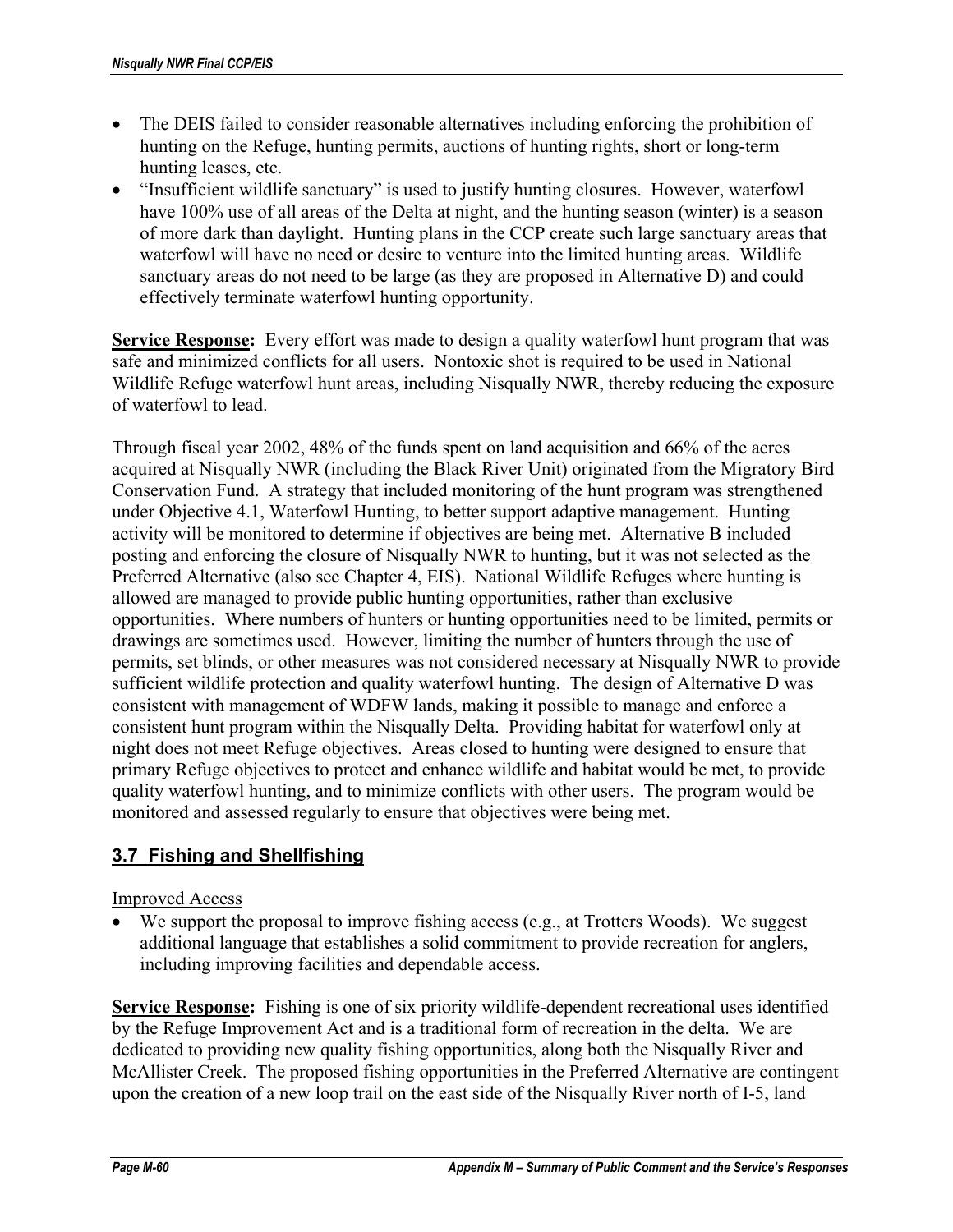acquisition south of I-5 (Trotter's Woods area), and the development of a cooperative management agreement with WDFW (Luhr Beach area).

## Reduce Fishing

• Fishing (and logging) are the causes of salmon and steelhead depletion; the dikes are not the problem. Don't remove the dikes – reduce fishing pressure.

**Service Response:** Within the Nisqually River and McAllister Creek watersheds, there are a variety of land use practices that have negatively impacted salmonid resources. There is an entire suite of factors limiting salmonid populations, most of which are related to habitat quality. Salmon habitat includes the physical, chemical, and biological components of both freshwater and estuarine environments that support salmon. Estuaries are critically important to salmon production because they provide important habitat for foraging, predator avoidance, and for the physiological transition from fresh to saltwater (Section 3.3.1). The Nisqually River estuary has lost 30% of its historical intertidal and subtidal habitat, 54% of its intertidal emergent marsh habitats, and much of its ecological functionality (Kerwin 1999). Besides impeding the natural migration across the floodplains, dikes located along McAllister Creek and Nisqually River limit lateral channel migration and off-channel rearing opportunities for salmon. Removal of the Brown Farm Dike as proposed in the Preferred Alternative would restore 70% of the diked area to full estuarine habitat, and would allow the river and creek channels to flow unimpeded.

Washington's salmon and steelhead fisheries are managed cooperatively by WDFW and Indian tribes. Tribal and state biologists cooperate in analyzing the size of fish runs as salmon and steelhead migrate back to their native rivers and hatcheries. This ensures sport, tribal, and non-Indian commercial fisheries are appropriate for the actual salmon returns and allow optimum numbers of fish to spawn. Public fishing seasons are set by WDFW.

### Implement a Fishing/Shellfishing Fee

• Fish and shellfish are wildlife; it is difficult to justify their harvest if wildlife comes first. If harvest is permitted, the cost of any additional staff or equipment this requires should be borne by fees charged to the people who do the fishing and shellfishing.

**Service Response:** All fishing and shellfishing activities must comply with State regulations. Anglers already pay a variety of fees in the form of appropriate licenses, stamps, and access fees. Additional fees specific to fishing are not typically charged on Refuges in addition to State fees. It would be extremely difficult to administer a Refuge fee system for anglers because there are multiple access points to Refuge waters from Puget Sound and multiple land/water ownerships where fishing may occur in the vicinity.

### Impacts to Shellfish

- The EIS should address impacts of estuarine restoration to shellfish beds (between McAllister Creek and the mouth of the Nisqually River). As the pasturelands are converted to estuary there may be additional inputs of fecal coliform bacteria due to past presence of livestock.
- Removing all dikes along McAllister Creek best contributes to solving the fecal coliform problem pertaining to shellfish in Nisqually Reach.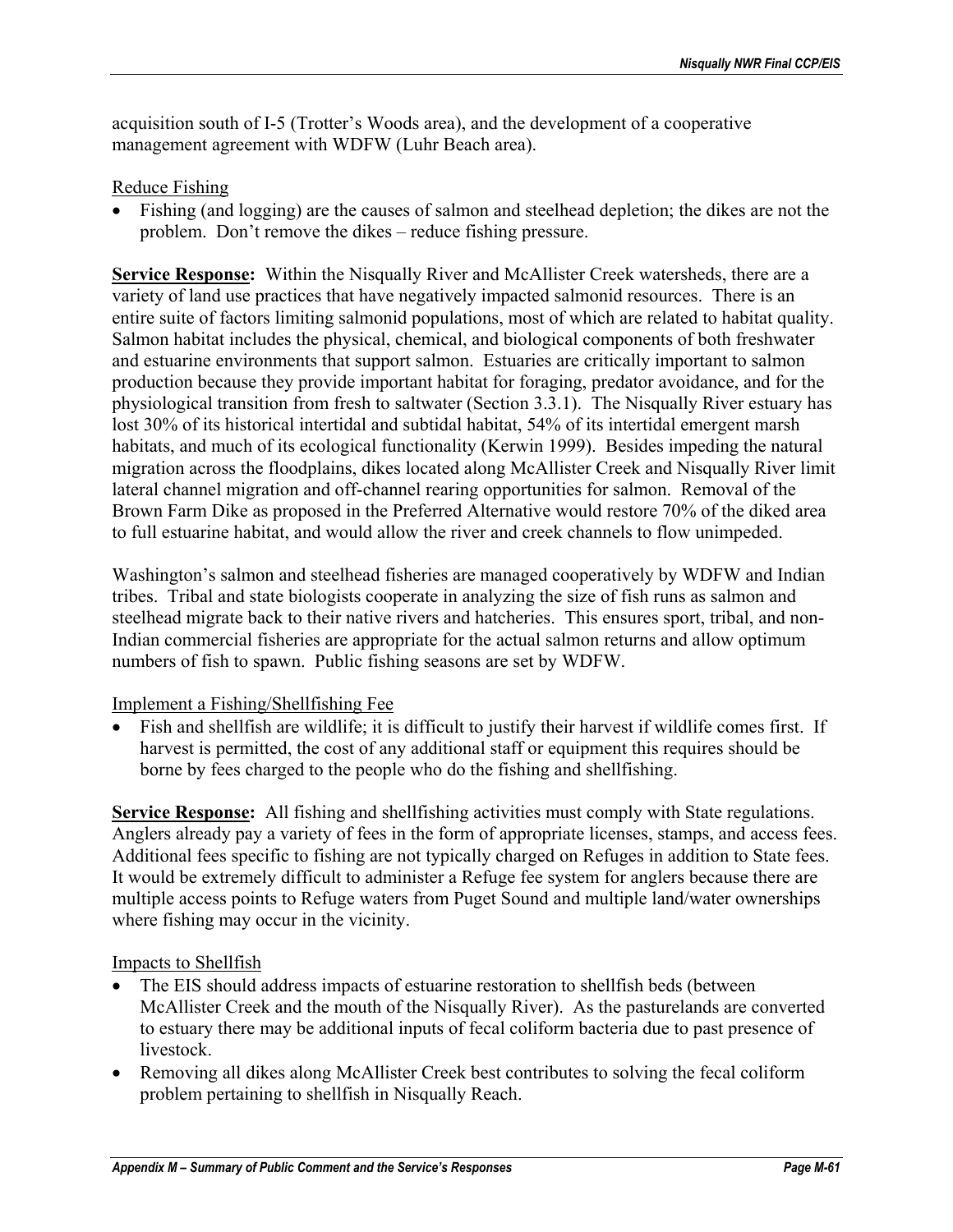**Service Response:** Water quality of McAllister Creek and Nisqually Reach is an important concern for the Refuge. It has been over 30 years since livestock were maintained on diked Refuge lands. Fecal coliform bacteria require optimum temperature, pH, and moisture conditions for survival, and average survival times range from 20-23 months (Jamieson et al. 2002). Without any livestock inputs over the past 30 years, the concentrations of viable fecal coliform bacteria from livestock sources are expected to be minimal to none, causing little or no impact to the fecal coliform contamination of Nisqually Reach shellfish growing areas. In addition, prior to habitat restoration activities, the appropriate permits would be obtained, insuring that federal and state requirements are met. The Preferred Alternative proposes to remove dikes along McAllister Creek, which is expected to improve tidal flushing in this area.

Lack of Focus on Fishing

• The document is slanted; fishing is not handled fairly – fishing will be taken away with Alternative B, C, or D.

**Service Response:** Fishing was considered an important use throughout the planning process, as one of six priority public uses on National Wildlife Refuges. The only changes proposed for boat fishing opportunities include enforcement of closures in the RNA, which receives relatively low fishing use. Alternatives B, C, and D each provide more bank fishing opportunities than does Alternative A. Under Alternative A, the only bank fishing opportunity would be the existing site along McAllister Creek. Under the Preferred Alternative, this bank fishing site would be eliminated to accommodate restoration; however, a new bank fishing site would be created on the Nisqually River, and two accessible sites would be established or enhanced within the Refuge expansion area. All fishing opportunities must be safe, consistent with State regulations, and compatible with Refuge resources and purposes.

Note: Several comments related to access for fishing are addressed under the Wildlife Observation, Interpretation, Trails and Public Access topics.

## **3.8 PWC Use and Boating**

Ban PWC Use

- Ban PWC use in Refuge their presence is incompatible with Refuge objectives.
- Ban PWC, snowmobiles, 4WD, etc; it's a Refuge, not a motor-cross park.
- PWC use spoils the experience for hikers and birdwatchers.
- PWC use could increase in the future; the FWS should act now to keep the Refuge free from the noise, pollution, and wildlife harassment that could occur.
- PWC are fundamentally different than boats and will impact wildlife within the Refuge if allowed there. Because their method of operation is significantly different than boats, there should be no doubt that PWC would not hold the speed limit. The Refuge lacks the resources to enforce speed limits anyway. We request that they be explicitly banned now.
- It will be difficult to enforce a 5 mph speed limit; an outright ban is the only way to prevent wildlife disturbance and impacts.
- Numerous users from all types of user groups have complained about their impacts birders, hikers, hunter, and anglers.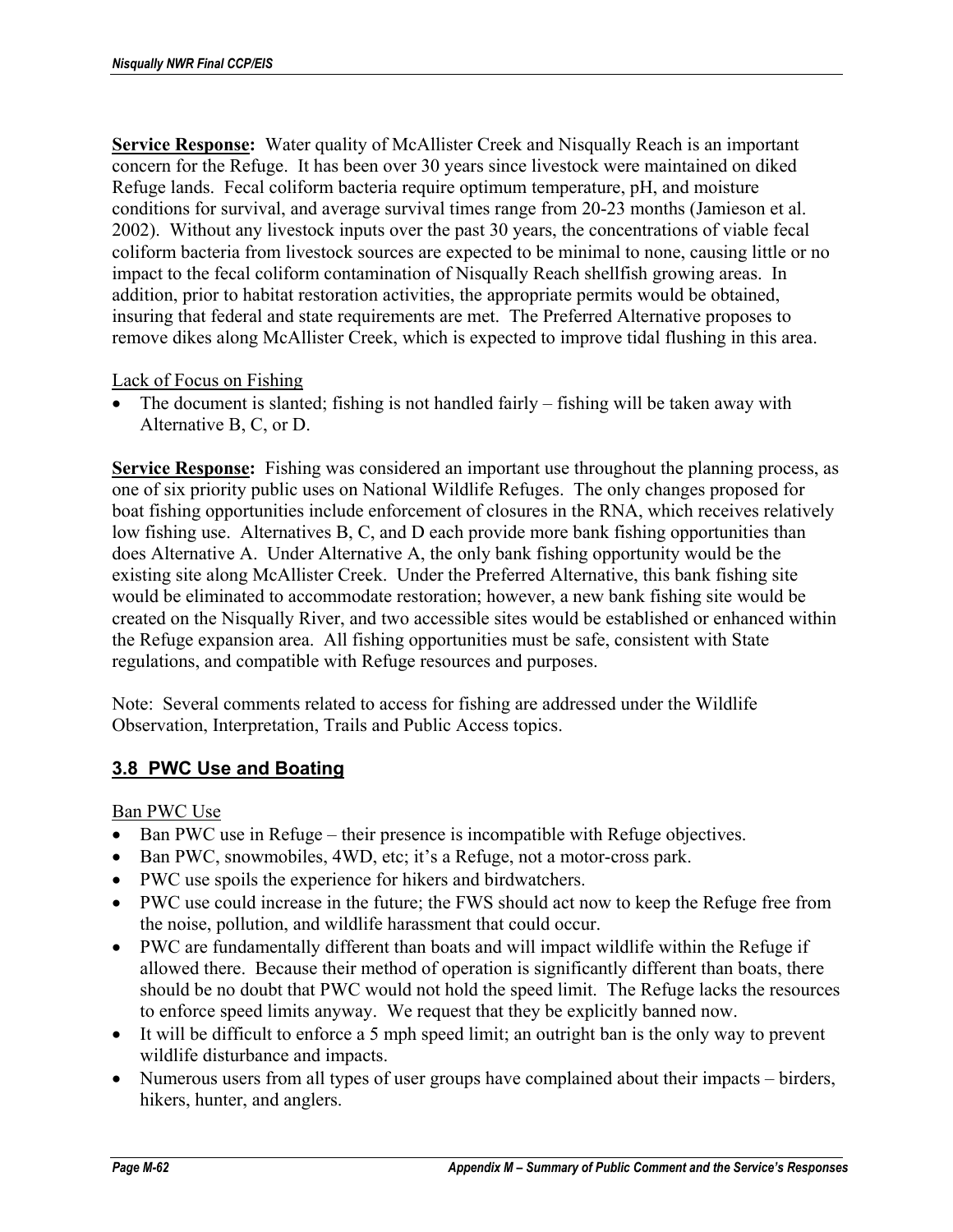- Operation of PWC within the Refuge boundary is not a wildlife-dependent priority public use. While the 5 mph speed limit may limit or discourage PWC use on the Refuge, we recommend that they be specifically excluded.
- We would favor elimination of PWC from Refuge waters as they are designed for speed, and enforcement of the speed limit will be difficult to impossible. PWC have no legitimate place on Refuge waters.

**Service Response:** PWC are considered a non-wildlife dependent recreational activity, and it is not one of the priority public uses on Refuges. PWC use is currently low on Nisqually NWR. The 5 mph speed limit is expected to largely preclude PWC use within Refuge boundaries. However, we added a new strategy specific to watercraft use under Objective 1.2 in response to these comments. The Refuge will monitor watercraft use (including PWC) in Refuge waters and continue to evaluate the effects on fish, wildlife, and habitat on an annual basis. If use increases or the 5 mph speed limit proves ineffective in minimizing effects, additional restrictions on watercraft, including PWC will be considered.

## Boating

- All boats (motorized/non-motorized) should be excluded from the RNA from October 1 to April 1 to protect wintering shorebirds and waterfowl.
- Powerboats and PWC should be banned in the Refuge; the only boating permitted should be connected to genuine wildlife related recreation.
- Boats, especially those with motors, do not belong in a fragile area which provides for juvenile fish, migrating birds, and the many species of animals and plants which allow that ecosystem to function.
- Motorized boats should be banned in the Refuge (except by permit and for FWS use). Nonmotorized boats should be allowed on the Nisqually River and McAllister Creek at appropriate times.
- RE: boating impacts along McAllister Creek, we recommend a coordinated plan be developed between WDFW/FWS to address monitoring and enforcement.
- Anecdotal evidence shows that kayaks can approach quite close to many birds without disturbing them; little effort went into developing data on which to make the important decision, singling out kayaking as disturbances in the area.
- Consider allowing canoes and kayaks 2 years or so after initial restoration.
- We would like a walk-in boat launch along the Nisqually River and McAllister Creek for non-motorized boats.
- Request launch site near Visitor Center parking lot.

**Service Response:** The effects of motorized and non-motorized boats are described in Chapter 4, for example Section 4.4.1.1 and in Appendix G.1, Compatibility Determination for Recreational Boating. Every effort was made to use the best data and information possible, including the use of existing scientific literature on boat disturbance, including non-motorized boats. Restrictions in the Preferred Alternative were designed to reduce fish, wildlife, and habitat disturbance, while allowing boating that supports priority public uses, including fishing, waterfowl hunting, and wildlife observation. We added a new strategy specific to monitoring and evaluating watercraft use under Objective 1.2 in response to these comments.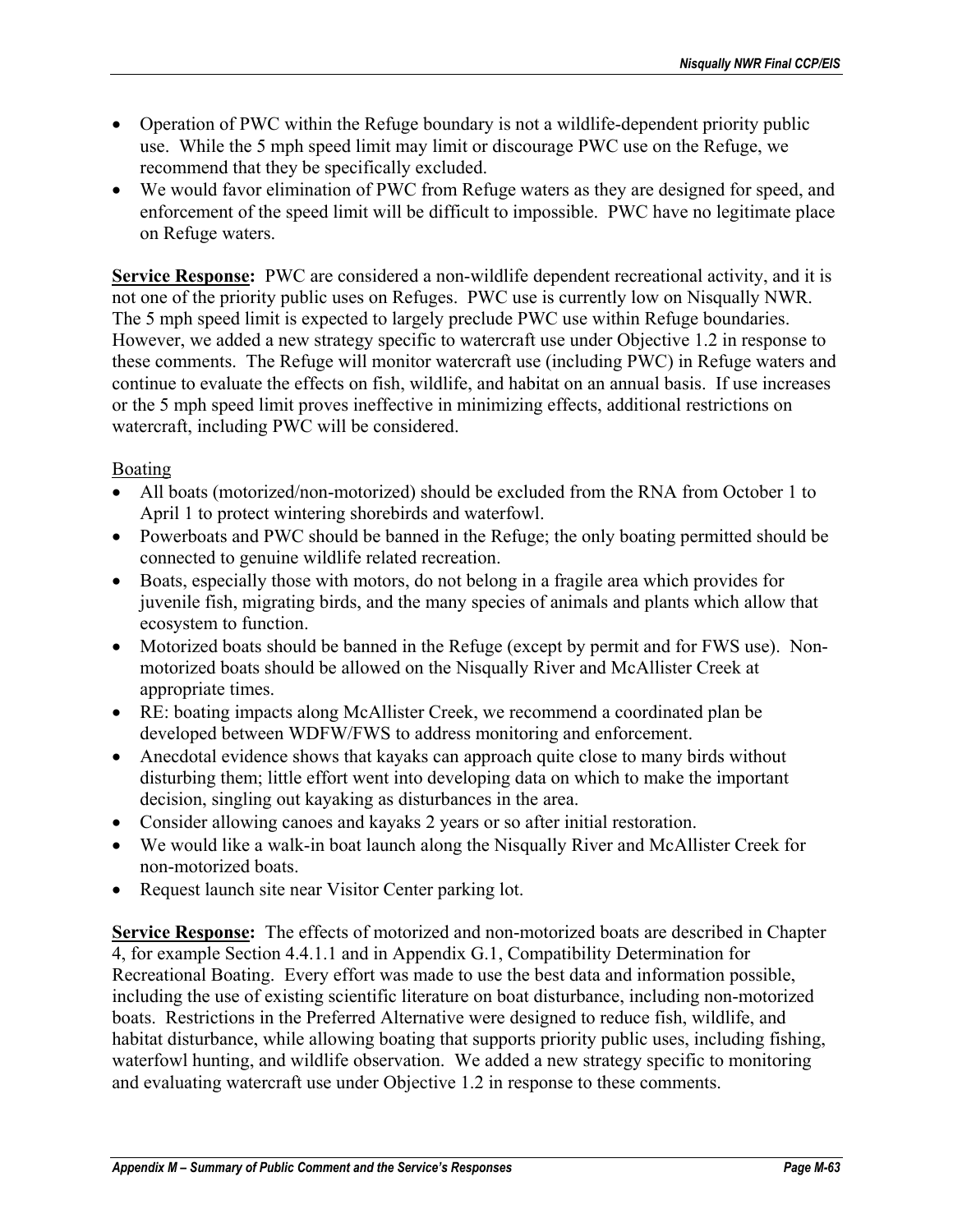We will continue to work to strengthen coordination with WDFW to improve management and wildlife protection within Refuge boundaries and the lower watershed, including McAllister Creek.

Estuarine restoration takes many years for processes to develop and stabilize. Minimizing human disturbance in the restored area, including excluding boat use, will allow monitoring of wildlife and habitat responses, and will maximize wildlife observation opportunities for wildlife observers restricted to trails.

The Luhr Beach boat ramp provides a safe, easily accessible launch site for boats, particularly into McAllister Creek. The Refuge headquarters is distant from McAllister Creek and the Nisqually River, and does not provide access to safe, easily accessed and maintained launch sites.

5 mph Speed Limit

- We support the 5 mph speed limit for boating over Refuge lands, as well as a seasonal closure of the RNA to all motorized boating activity.
- Boating associated with legitimate wildlife-related activities, such as hunting, fishing, or wildlife viewing should be permitted, provided a 5 mph speed limit is required.
- The 5 mph speed limit needs to be strictly enforced and the impacts from PWC and motorized boats monitored.
- While I understand the intent and benefits of this rule, it isn't always practical; it would take too long to travel from Luhr Beach to the mouth of the Nisqually, and the restriction might present a safety issue. Similarly, it is occasionally necessary to cross the RNA for safety reasons (e.g., due to strong winds).

**Service Response:** A specific strategy addressing monitoring of watercraft use was added to Objective 1.2. The 5 mph speed limit will be consistent with Thurston County regulations that already require a 5 mph speed limit within 200 feet of any shoreline. Like any regulation, boat speed restrictions and seasonal closures are not intended to endanger safety and extreme or extenuating circumstances would be taken into consideration.

### Other Management Suggestions

- The poles on the outside boundary in the Sound only have reflectors on one side; they need to be completely wrapped in reflective material so they can be seen from all angles of approach. It is currently a water hazard.
- No off-road motorized recreation of any kind should be permitted on the Refuge such activities are incompatible with Refuge objectives. This applies to ATVs, motorboats, PWC, etc.

**Service Response:** This is a good suggestion. Reflective marking will be added that circles the boundary posts.

ATVs are not allowed on the Refuge. The 5 mph speed limit for boats will highly restrict PWC use and use will be monitored over time. Boat speed limits and seasonal closures in the RNA should help to reduce impacts. Also see the Compatibility Determination on Recreational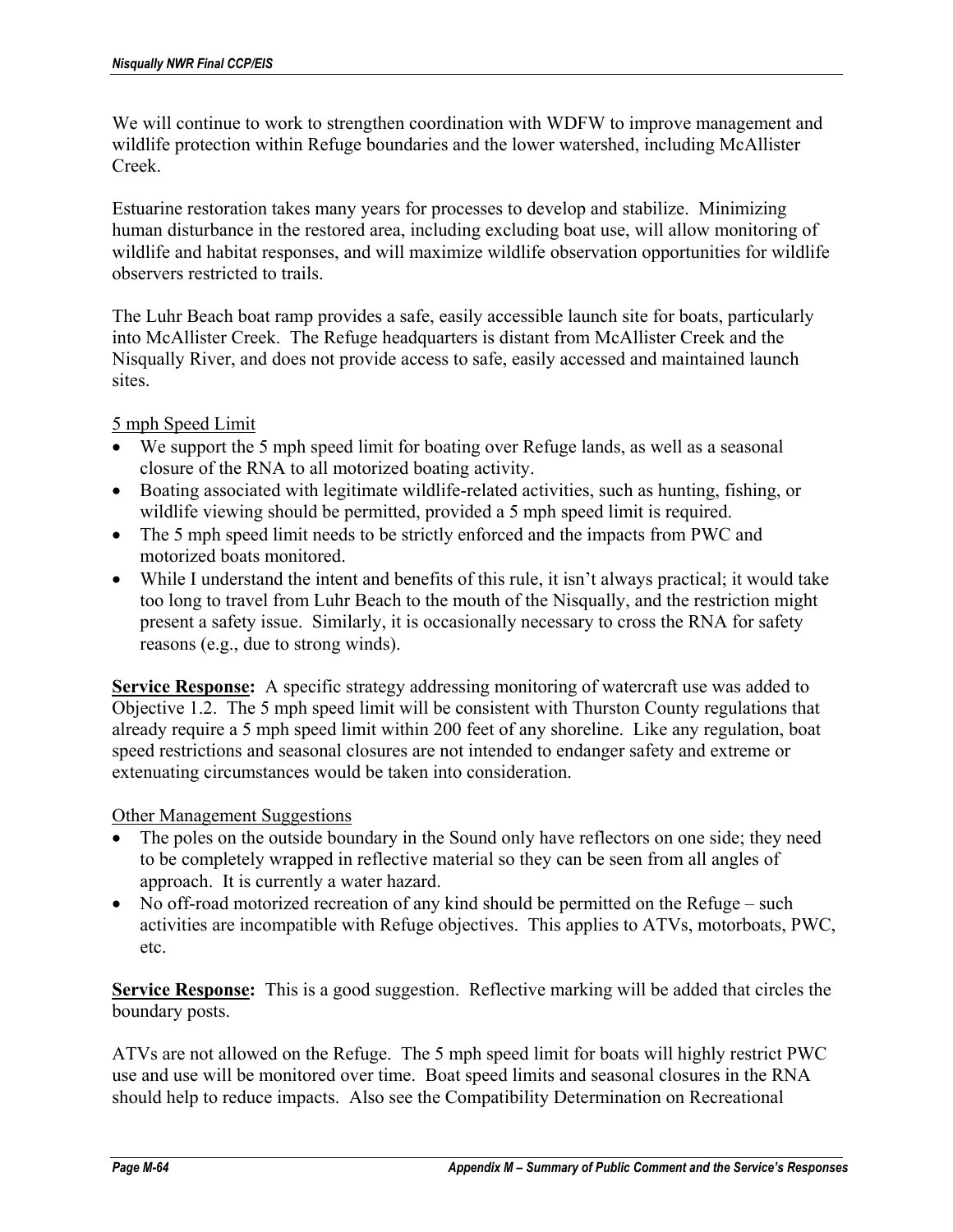Boating, Appendix G.1 for further explanation. A strategy was also added to Objective 1.2 to strengthen monitoring and evaluating of watercraft use.

# **3.9 Wildlife and Wildlife Habitat**

Value of Wildlife and Habitat

- Most letters, either directly or indirectly, acknowledged the intrinsic value of Nisqually NWR, noting its importance as excellent habitat for a diversity of wildlife, especially waterfowl, shorebirds, and fish species.
- Numerous people expressed an attitude of "wildlife first," noting that the Refuge should be managed primarily to promote the protection and preservation of wildlife and habitat; other uses and users are secondary in importance.
- The prime focus of the new management plan must be the protection and restoration of wildlife and wildlife habitats; recreational use may be expanded, but not at the expense of wildlife.
- Protection, acquisition, and restoration of wildlife habitat should be the number one goal.

**Service Response:** These comments are noted. We appreciate the strong public support regarding the intrinsic value of Nisqually NWR and wildlife and the primary importance of providing necessary habitats.

## Plants

- Only plants native to the lower Nisqually Valley should be planted on the Refuge.
- A specific list of plants that the Refuge uses for restoration and where they are used on the Refuge should be included in the final plan; use the appropriate genotype for this area.
- We suggest you change language in the document (e.g., Appendix F), using "eradicate" instead of "monitor" when referring to invasive species; eradication should be the ultimate goal.
- Alternatives should specifically address control of non-native, invasive species; especially English ivy, blackberries, and Japanese knotweed.
- A program should be established to monitor and address the introduction of non-native invasive plants, such as *Spartina* sp., into the restored estuarine area prior to removal.
- Apart from estuarine restoration, consider additional means of controlling/eradicating reed canarygrass, including mowing, burning, and chemical means.
- Manage reed-canary grass, talk to USDA. Dike system will not solve reed canary grass problem.
- It is not cost-effective to use dike removal (under the Preferred Alternative) to control reed canarygrass; other Refuges have controlled this invasive species effectively by other means.
- Concern for grassland loss.

**Service Response:** The plant species, genotype, and numbers used in habitat restoration on Nisqually NWR are chosen to mimic site-specific native habitats, taking into consideration soil and sunlight conditions, and habitat goals. We work closely with several nurseries to ensure that native species and appropriate genotypes are used for restoration.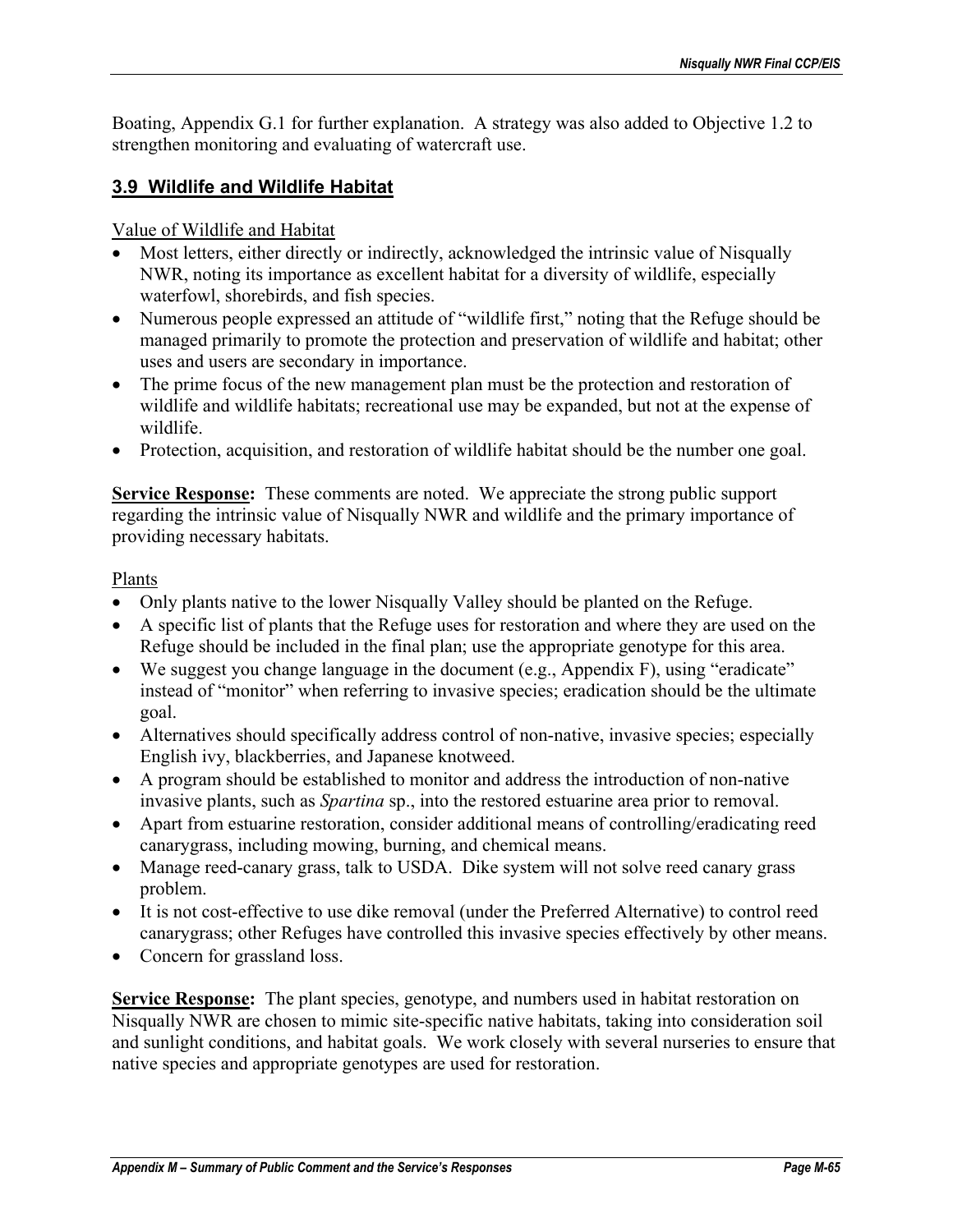In response to these comments, we added specific strategies under Objective 1.3, Freshwater Wetlands and Grasslands, addressing development and implementation of an Integrated Pest Management Plan, invasive species data collection and mapping, and implementation of a volunteer program to assist in control efforts. Text was also added to Section 2.2.2, Features Common To All Action Alternatives, describing invasive species control efforts. The IPM Plan will provide a framework for managing non-native and invasive species on the Refuge. Although eradication of non-native and invasive plants is the ultimate goal, complete eradication is not always feasible. Refuge goals focus on restoring and enhancing native habitats and we prioritize invasive control measures based on the level of threat in achieving those goals. We choose control methods that are effective, feasible, and specific to the plant species, location, and time of year. We monitor the results and use this information to modify and improve control efforts. Management actions also include prevention of the introduction of new non-native species to the Refuge.

Reed canarygrass control requires an aggressive combination of management strategies over many years. Estuarine restoration would eliminate large portions of reed canarygrass due to saline water influence, although some may persist along the edges or in higher elevations. The Refuge is using a variety of control methods in diked areas, and these practices would be accelerated in the areas that remain diked or are managed as freshwater wetlands as described in the Preferred Alternative. We regularly exchange information with other Refuges, agencies, and academic sources to improve the effectiveness of our control efforts.

Restored or existing estuarine habitat could support aggressive Spartina species (*Spartina alternaflora, S. densiflora, S. patens*). Spartina has not yet been found growing in the South Sound; however, increased monitoring would be conducted. If it is discovered growing on the Refuge, aggressive control methods such as digging it out and removing all plant pieces from the site would be used to prevent large infestations.

Grasslands would be substantially reduced in the Preferred Alternative, although management would be intensified in remaining grasslands to improve the quality of the habitat. As more lands are acquired south of I-5, some would be managed as freshwater and riparian habitats, and smaller areas would be managed as grasslands.

### Raptors and Small Mammals

- The FWS should provide ongoing raptor management/enhancement measures at the Refuge (such as perches, nest boxes)
- After the 1996 flood, most of the raptors left; will this be the case after estuarine restoration? What about the previous Refuge biologist's study on voles and their effect on raptors?
- Need to do more small mammal work

**Service Response:** The Refuge supports raptor management by creating a mosaic landscape where natural perches, an adequate prey base, natural nesting sites and loafing sites are available. Comment noted regarding more small mammal work.

The Preferred Alternative would continue to provide a diverse mosaic of habitats. The 1996 flood event differs from estuarine restoration, in that water levels rose dramatically to 2 to 4 feet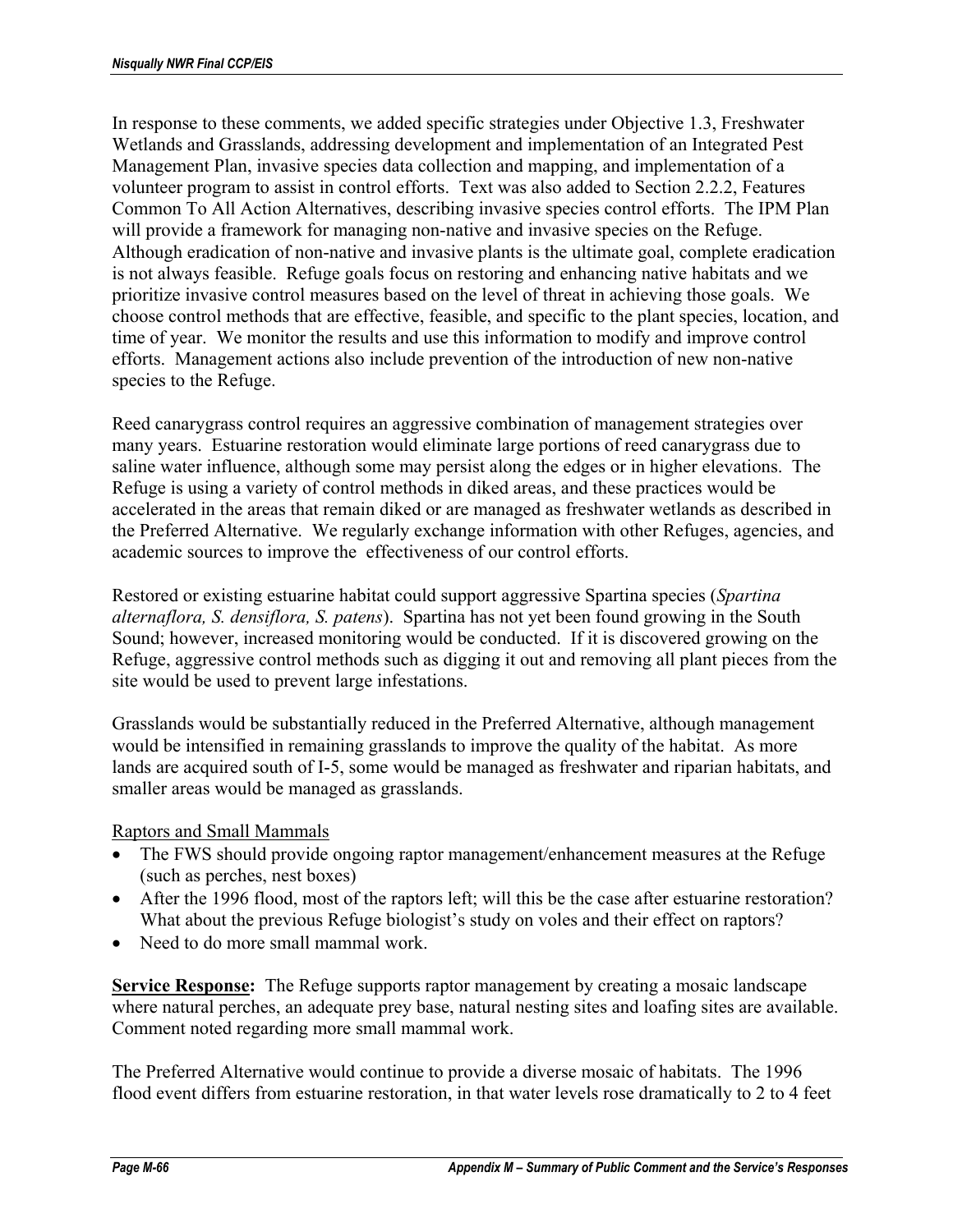throughout almost all of the diked interior and depending on the location, it took days to weeks to recede because it was trapped inside the dikes with limited ability to evacuate. According to studies conducted within the Pacific Northwest and in the Nisqually Delta, shrews, voles and mice all use salt marsh habitat for foraging, cover, and nesting. Small mammals would still be available prey items for raptors post restoration, but likely in less abundance. Raptors that feed primarily in grasslands or depend largely on small mammals, like red-tailed hawks, would be negatively affected. However, many raptors regularly forage in estuarine habitats, and thus habitat would be improved for these species, including eagles, falcons, osprey, and northern harriers. Other important prey items for raptors that may increase in abundance after restoration include waterfowl such as American wigeon, bufflehead, goldeneye, and brant, a variety of shorebirds which are prey for falcons, and spent chum which is a common prey item for bald eagles. Also see Section 4.4.1.3 and 4.4.1.3, Effects to Landbirds (Raptors).

## Waterfowl

- Aerial survey data cited in the CCP/EIS are flawed; surveys should have been conducted under similar tidal conditions and days of year, not based on flying weather and schedule time.
- Observations of Berg et al. (1974) regarding the relationship between tidal exchange and feeding habits of dabblers are suspect; 1974 was not a representative year.
- Specifically, what about pintail and mallard habitat?

**Service Response:** Every effort is made to fly aerial waterfowl surveys in a consistent and repeatable manner in high tide conditions; however, there are numerous uncontrollable variables that affect survey schedules, including winter weather, visibility, tides, safe flying conditions, and personnel, pilot, and plane availability. Aerial surveys are widely used in collecting information on migratory birds throughout the continent, because of the ability to cover large, inaccessible areas in a short time in a repeatable manner. These surveys have provided a dataset at Nisqually NWR that spans more than 20 years, and provided very useful information in assessing waterfowl numbers and distribution (see Section 3.4.1).

There is no indication in the 1974 study by Berge et al. that 1974 may not have been a representative year for numbers of waterfowl, or that the observed pattern of feeding behavior in relation to the tides and time of day was unusual. Aerial survey data and other literature and observations through the years have been consistent with those findings. As part of the planning process, we have done an exhaustive literature search on all pertinent issues (see Appendix C) and have critically examined all data and literature available to us.

We would continue to provide habitat for pintails and mallards in the area that would remain diked as freshwater wetlands and in appropriate areas acquired south of I-5 in the future. Pintail and mallard do sometimes use estuarine habitats, particularly along shorelines. Please see Estuarine Restoration responses.

### Bird Habitat

- Preserving habitat for birds should be a main priority.
- The most important consideration is to enhance and protect habitat for migratory birds along the Pacific Flyway. Other uses (public, salmon, other wildlife) should be secondary.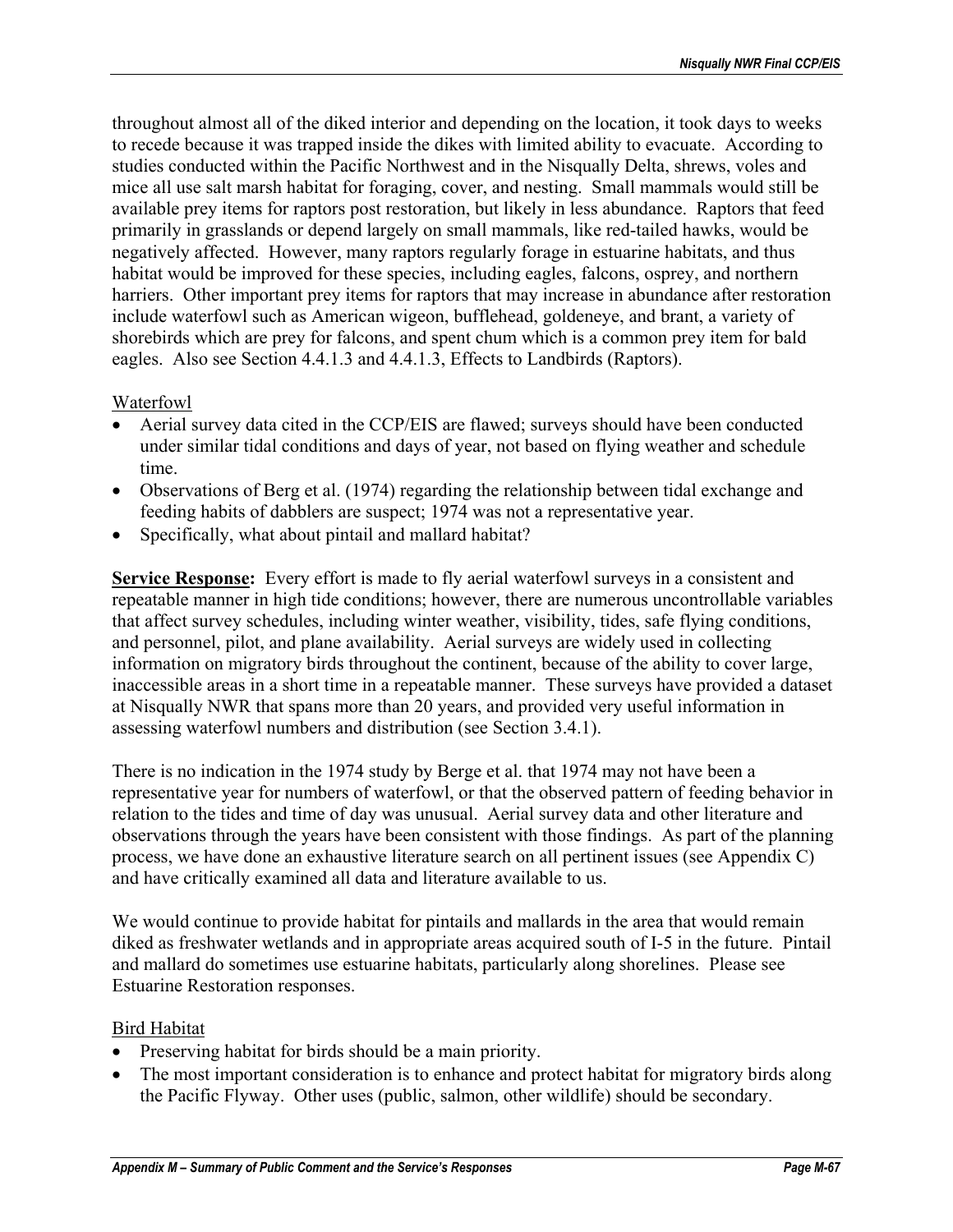- The statement on page 3-36 is inaccurate; green herons, American bitterns, and Virginia rails breed in the marsh lands of the Refuge; they do not depart during the breeding season, these birds can also be found in the winter months although in smaller numbers. These species will be lost if Alternative D is implemented.
- Section 3.4.4.3 lists only a handful of nesting passerines; but the appendix lists 50 species of passerines that nest in the Refuge, including the willow flycatcher (a sensitive species). Alternative D would destroy a great deal of flycatcher habitat.
- Birds adapt quickly to change.
- Address relationship of Refuge to other preserves (state/federal, etc.) along Pacific Flyway.

**Service Response:** Our management decisions are guided by Refuge, NWRS, and FWS goals, and regional ecosystem, watershed and landscape management plans, many of which give considerable thought to conserving habitat for avian species (Chapter 5). We strive to contribute to high priority goals identified in Migratory Bird Management Plans such as the North American Waterfowl Management Plan, Partners in Flight Bird Conservation Plan, Shorebird Conservation Plan, North American Waterbird Conservation Plan, and North American Bird Conservation Initiative. The Preferred Alternative is consistent with those migratory bird planning efforts (also see Estuarine Restoration and TES responses).

Marsh birds such as American bitterns, green herons, and Virginia rails do nest in Refuge freshwater wetlands and some do winter at the Refuge. Minor text revisions were made; also see Section 3.4.2, Waterbirds and Seabirds in entirety. Freshwater wetlands that would be retained and enhanced in Alternative D would continue to provide smaller amounts of habitat for these birds. Additional wetlands would be restored and enhanced when appropriate lands south of I-5 were acquired.

Fifty of the 81 passerines that occur on the Refuge also nest here, including the willow flycatcher, a Federal Species of Concern. Text was corrected in Section 3.4.4.3. Willow flycatchers depend on riparian woodland habitat for nesting and feeding. The riparian woodland and surge plain habitat along the Nisqually River would remain intact and be further widened with native tree and shrub plantings. Riparian habitat along the sloughs in the southern portion of the Refuge would also be enhanced. It is true that a substantial amount of scrub shrub habitat used for feeding would be lost. We would continue to improve and enhance the existing riparian corridors on the Refuge for species that depend on these habitats and seek similar opportunities in expansion areas.

We agree that the Refuge's role as a migration site in relation to other habitats along the Pacific Flyway is an important concept. Efforts were made to consider this relationship throughout the CCP/EIS. For example, Figure 1.1-1 depicted Refuges in the North Coast region, various regional planning efforts were summarized in Chapter 5, land use and ownerships were considered in detail within the lower watershed, and goals, objectives, and strategies were developed based on the Refuge's role within a larger region.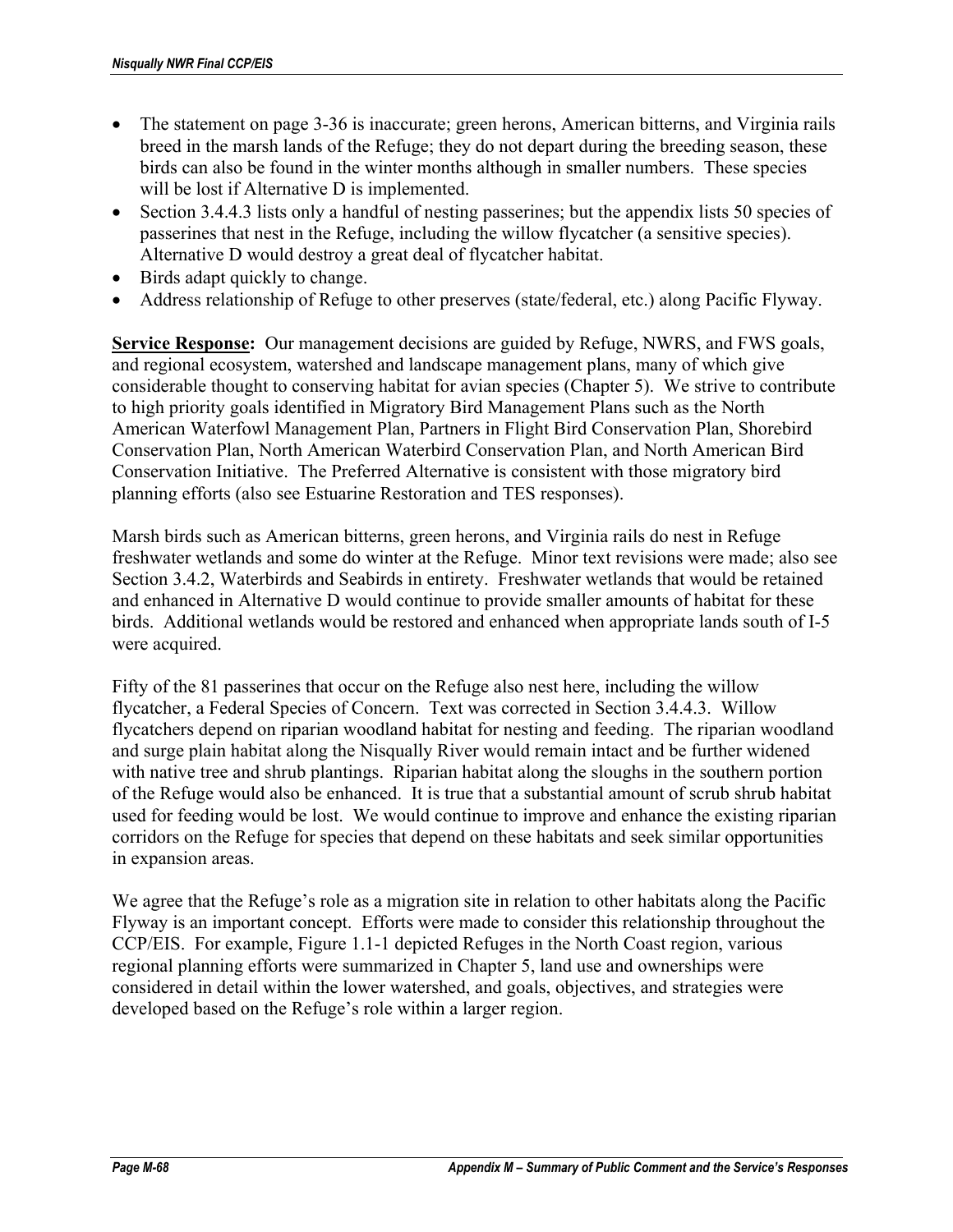Minimize Impacts of Infrastructure on Wildlife & Habitat

- To reduce wildlife mortality and public safety threats resulting from improved wildlife habitat, the City of Lacey should reduce the speed limit from 50 to 35 mph, assuming the FWS engages in reforestation activities on the Western Bluff.
- We suggest moving the existing maintenance facility south of I-5 to reduce habitat impacts.
- Move the Visitor Center to an upland location in the expansion area south of I-5 and convert the current center and parking lot area to wetland habitat, reflecting historic conditions. Build the new Environmental Education Center in this same area.
- Cover I-5 to allow wildlife movement from North to South, reduce noise and disturbance to wildlife.
- A major impediment to ecological connectivity is the I-5 corridor. The Final CCP/EIS should disclose how proposed activities will advance and promote ecological connectivity issues across the I-5 corridor and between the proposed Refuge parcels south of I-5.

**Service Response:** Speed limits on Meridian Road are under the jurisdiction of the City of Lacey. Reforestation of adjacent Refuge lands are not expected to create a safety hazard. If a documented problem occurs, the Refuge would be willing to work with the City of Lacey to address the issue.

Refuge headquarters facilities were constructed within the existing footprint of the old headquarters buildings to minimize impacts to wetlands and habitat. These facilities support public access for thousands of Refuge visitors. Public input was solicited during the planning stages of the new facilities early in the CCP/EIS process. We will continue to work to contain facilities within this area and minimize habitat impacts, in support of Refuge management, public use, and public safety programs.

Building a cover over I-5 is beyond the scope of the CCP/EIS. However, the Refuge has initiated a cooperative restoration project with Washington Department of Transportation, to plant native trees and shrubs between I-5 and the Refuge entrance road as a visual and sound barrier.

Other Comments Related to Wildlife and Habitat

- Not enough wildlife surveys too many questions on what's out there...
- Over time, nature at the Refuge has adapted to human intervention and is currently in a state of balance. Major changes to restore historic conditions would upset the adapted balance. The plants, animals, and land will support and adapt to whatever humans choose to do, although they would prefer to work in harmony with humans. Their intent is to be of service to humans. Even the cowbirds and reed canarygrass have their function.
- The FWS should adopt an ecosystem approach to pre- and post-project monitoring. Monitoring should address changes in salmonids, vegetation, invertebrates, ducks, shorebirds, and other species. Also, American bittern should be specifically monitored due to their apparently declining status.
- The plan must include provisions for the continued monitoring of the property.

**Service Response:** We agree that monitoring is a critical part of the CCP. See Appendix F, Plan Implementation, for a description of monitoring plans, including pre- and post-project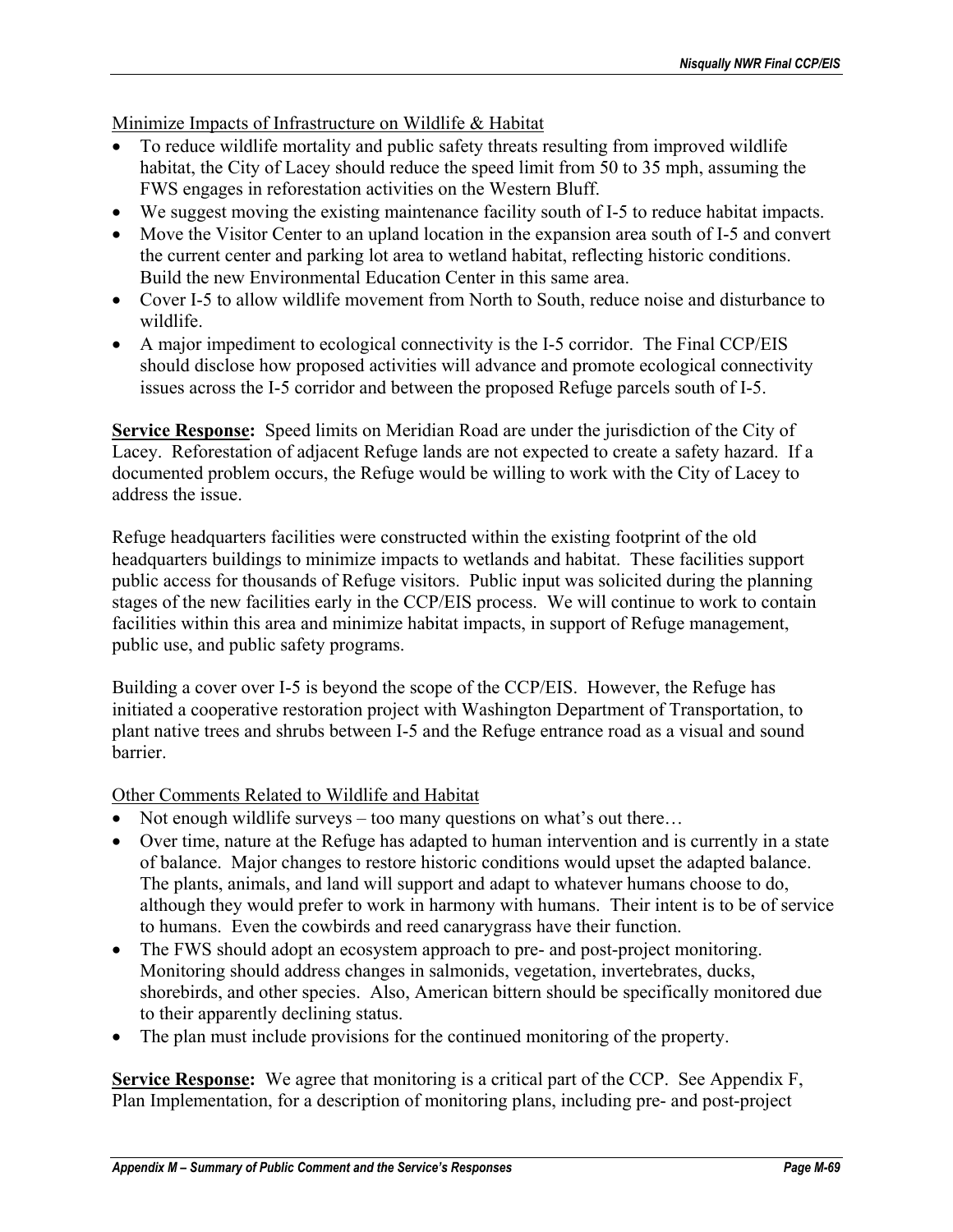monitoring. We would continue to work with a wide variety of technical experts for their assistance in designing and conducting monitoring efforts (also see Section 1.7.1; Chapter, 6; and Appendix H, List of Preparers). Also see Estuarine Restoration and Freshwater Wetland and Riparian responses.

Note: Several comments related to wildlife and habitat are addressed under the Estuarine Restoration and Freshwater Wetland and Riparian Restoration topics.

## **3.10 Threatened and Endangered Species (TES)**

### Benefits to TES

- Estuarine Restoration would support recovery and protection efforts for Federal and State TES, species of concern, and their habitats – especially Chinook salmon populations.
- Expanding the Refuge would benefit TES species, including the peregrine falcon and gray whale.

### **Service Response:** Comments are noted.

### Salmon Protection

- While protecting salmon is crucial for traditional, symbolic, and economic reasons, the need to protect the salmon fishery should not in and of itself influence the selection of Alternative C or D.
- The Nisqually Delta no longer provides the high quality habitat it once did. A substantial restoration program is needed to promote recovery efforts for the Nisqually River's threatened Chinook salmon.
- It seems salmon enhancement is driving the proposed changes, despite the Refuge's stated purpose of providing the best and highest use for migrating waterfowl and other wildlife.
- Salmon runs have waxed and waned over the last 100 years; it makes more sense to monitor the success of the restoration efforts undertaken by the Nisqually Tribe; we should wait 10 years before breaching the dikes at the Refuge.
- If you look at the huge number of birds in the delta area outside the dike that would move inside to feed on small fish, you must understand why no salmon will survive there.
- The dikes have allowed the salmon in the region to be further threatened. The dike systems were made in a time when the health of the natural environment was not taken into account; please do as much as possible to get rid of them.

**Service Response:** Refuge goals focus on the restoration of native habitats and recovery of threatened and endangered species. Federal laws, acts, and policies including the Endangered Species Act, have provided direction throughout the planning process. Salmon are an important biological component of the ecosystem. Cederholm et al. (2000) shows the important interconnection between salmon and over 136 forms of wildlife and habitat. As a seasonal resource, salmon directly affect the ecology of many aquatic and terrestrial consumers, provide food to many species, and indirectly affect the entire food web. Birds that prey on fish should benefit, but at the same time, the intricate system of sloughs, channels, and salt marsh would provide cover for some salmon to escape predation. Estuarine restoration and Refuge expansion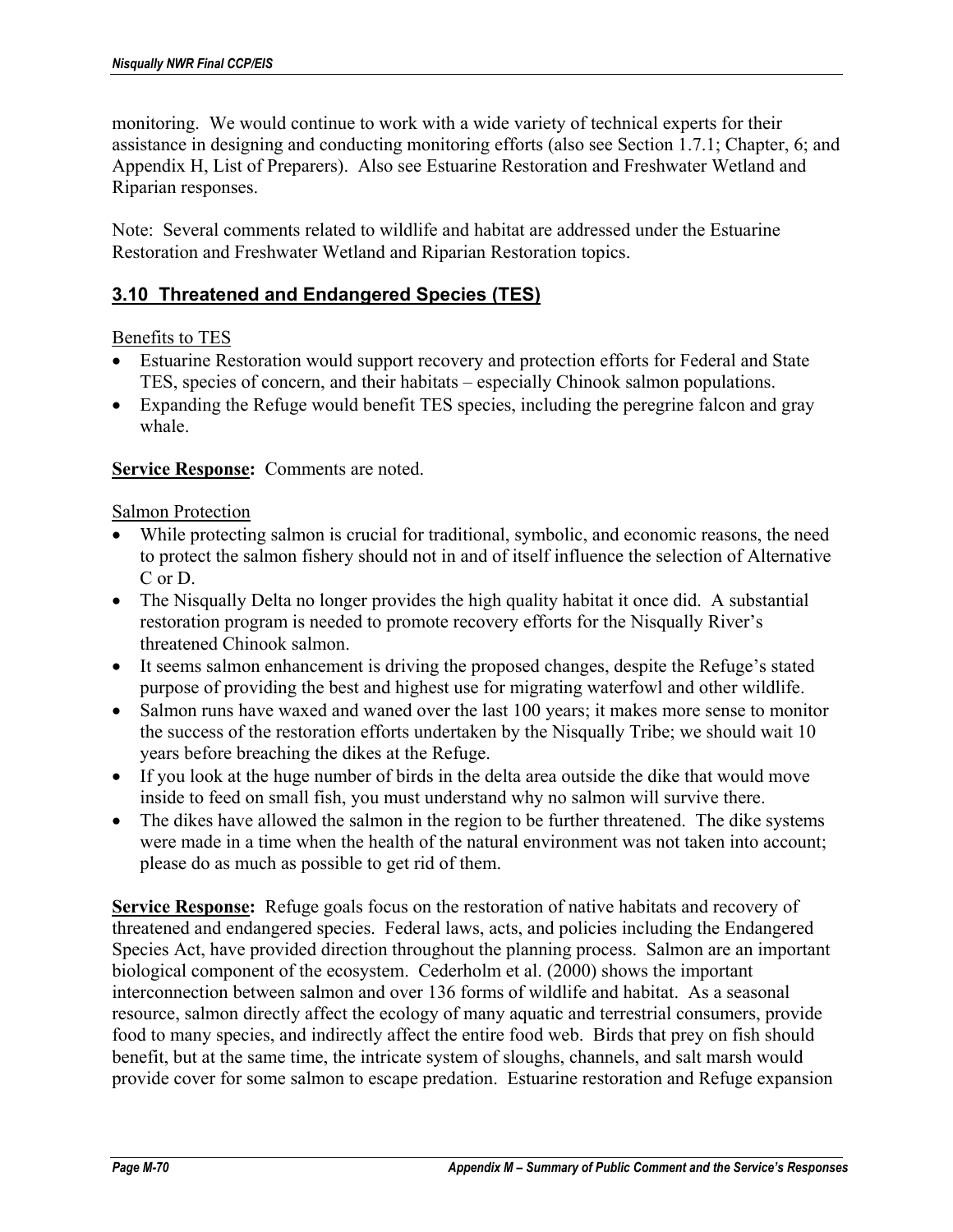would be expected to benefit salmon populations and many other wildlife, by improving habitat quality and productivity in the estuary and in the lower watershed.

The Nisqually Tribe has been monitoring restoration on the Red Salmon Slough (8 acres) since 1996 and on the 40-acre area recently restored (2002) along the Nisqually River. Juvenile salmon have been found using both restoration sites and salt marsh vegetation is already becoming established in the new restoration site. The fifth year report on Red Salmon Slough states the former diked and grazed pasture is developing into a viable saltmarsh and mudflat community.

Nesting Bald Eagles

• We are unaware of the presence of a bald eagle nest on the East Bluff (see Appendix K); as it would be near our property, we would likely have heard of it. When and by whom was it reported, and has its presence been confirmed?

**Service Response:** A bald eagle nest has been observed on the East Bluff according to the WDFW District Biologist, but it does not appear to be active. However, an adult pair has been seen in the vicinity of the East Bluff, so the possibility of active nesting remains.

Protect and Reintroduce TES

• The FWS should protect TES fish and wildlife as much as possible at the Refuge. Also, the plan should reintroduce species that have become locally extinct in their natural environment.

**Service Response:** An important goal of the Refuge and FWS is to assist in the recovery of endangered and threatened species. The Preferred Alternative is expected to benefit listed species found on the Refuge (Section 3.3.4; 3.4.10; and Chapter 4). Currently, endangered species reintroductions are not considered necessary to achieve these goals.

Note: Several comments related to TES are addressed under Refuge Expansion and Estuarine **Restoration** 

# **3.11 Cultural Resources**

Benefits to Our Cultural Heritage

• Dike removal and restoration represent a unique opportunity that will benefit our children and their children; it also benefits our cultural heritage and keeps our history alive.

**Service Response:** While there are trade-offs to any course of action, we agree that the benefits to future generations of humans and wildlife are greatest with dike removal and restoration. In addition, information about the dike and its history will be included in the Refuge's interpretive and educational programs, because it also plays a role in the Refuge's cultural heritage.

## Archaeological Sites

• The Nisqually Indian Tribe is one of the property owners on a MTCA remediation site that is shown as part of the Refuge expansion area. This site likely contains archaeological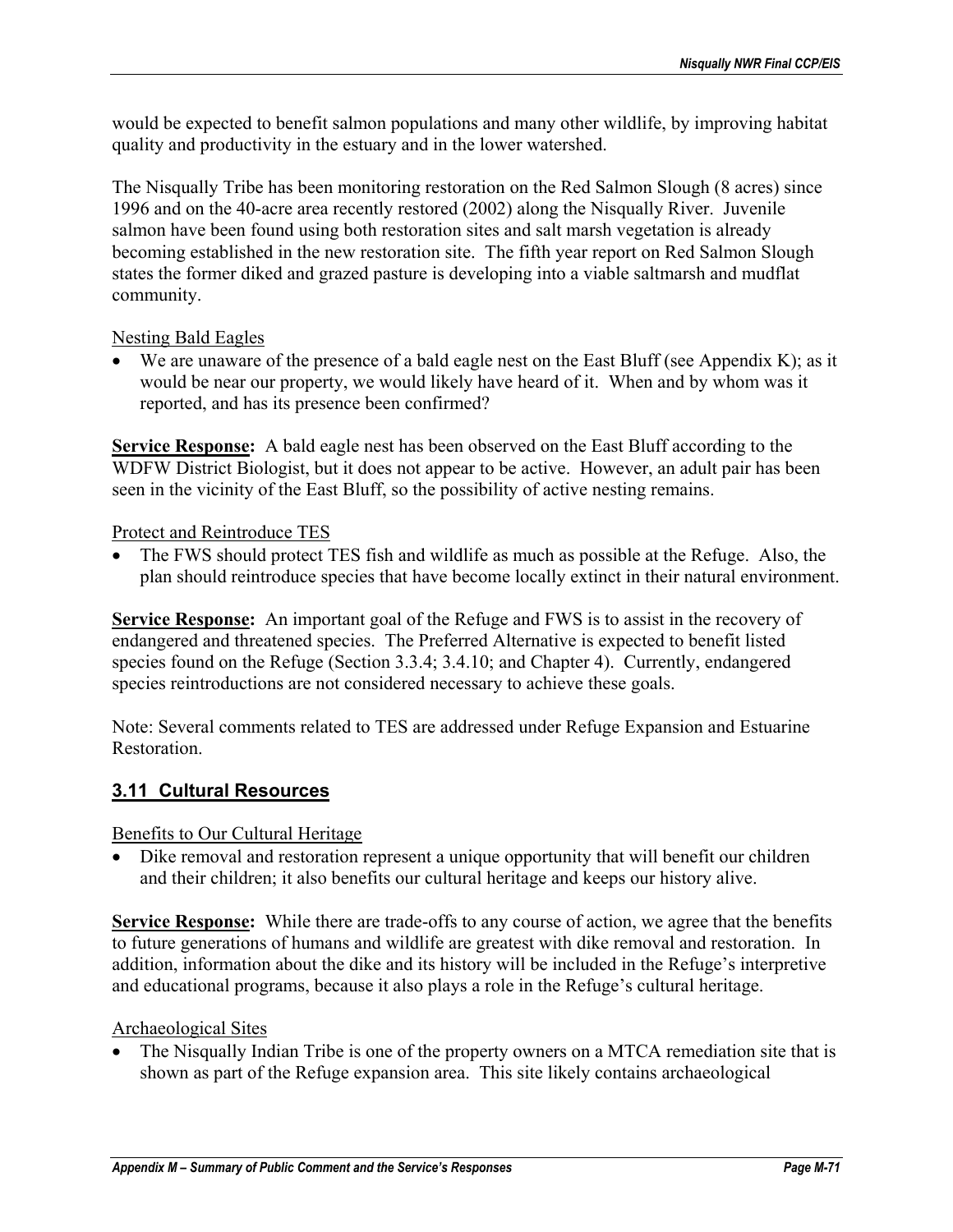resources, which are not addressed in the EIS. If indeed such sites are present, the Tribe may prefer the lands not to be put into public/federal ownership as a publicly used recreation area.

**Service Response:** Any lands acquired within the Refuge expansion area would be on a willing seller basis only. The Service has cultural resource professionals on staff, as well as specific guidelines and procedures, for protecting archaeological sites on lands owned and/or managed by the Service. Inventory for cultural resources within the expanded boundary prior to any undertaking that has the potential to impact cultural resources would be conducted in compliance with Section 106 of the National Historic Preservation Act (NHPA).

Historical Resources

- More historical/archaeological work should be conducted to determine National Register eligibility. Historic resources should be incorporated into the EE program. The historic Twin Barns should be restored and put to interpretive use. Nisqually offers an opportunity to increase our understanding of the region's history.
- The Twin Barns have significant historical value and should be given more consideration in the analysis.
- Please ensure that the historic significance of the Treaty Tree is protected and celebrated at the Center.
- A designated Medicine Creek Tree area should be established, and replacement tree plantings should occur for when the crown of the existing tree breaks. The area should include a swing bridge over McAllister Creek.

**Service Response:** Historical/archaeological work is conducted prior to all proposed ground disturbing projects in compliance with Section 106 of the NHPA. Additional work is conducted on a priority basis in compliance with Section 110 of the NHPA. Cultural resources are currently part of the Refuge's interpretation and education programs. Expansion of the programs in the Preferred Alternative will provide more opportunities to educate visitors about the cultural heritage of the Nisqually delta. The Twin Barns suffered severe structural damage in the 2001 earthquake. Engineering inspections identified repairs to make the Twin Barns earthquake safe that would have changed the historic structure and appearance of the barns, and been cost prohibitive. However, we plan to continue to provide interpretive information about the barns from a safe viewing distance.

We will protect the historical significance of the location where the Medicine Creek Treaty was signed. Trees on the site will be maintained as long as they are not a threat to public safety or cultural resources. Replacement tree plantings would have to be considered in conjunction with natural tree regeneration at the site and after reviewing the potential impact on the integrity of the significant cultural resource itself. We do not own the property on the opposite side of McAllister Creek and user conflicts could become a concern if a bridge were constructed. Wildlife disturbance issues would also have to be addressed, since a pair of nesting bald eagles and a great blue heron rookery are located on the west bank of McAllister Creek.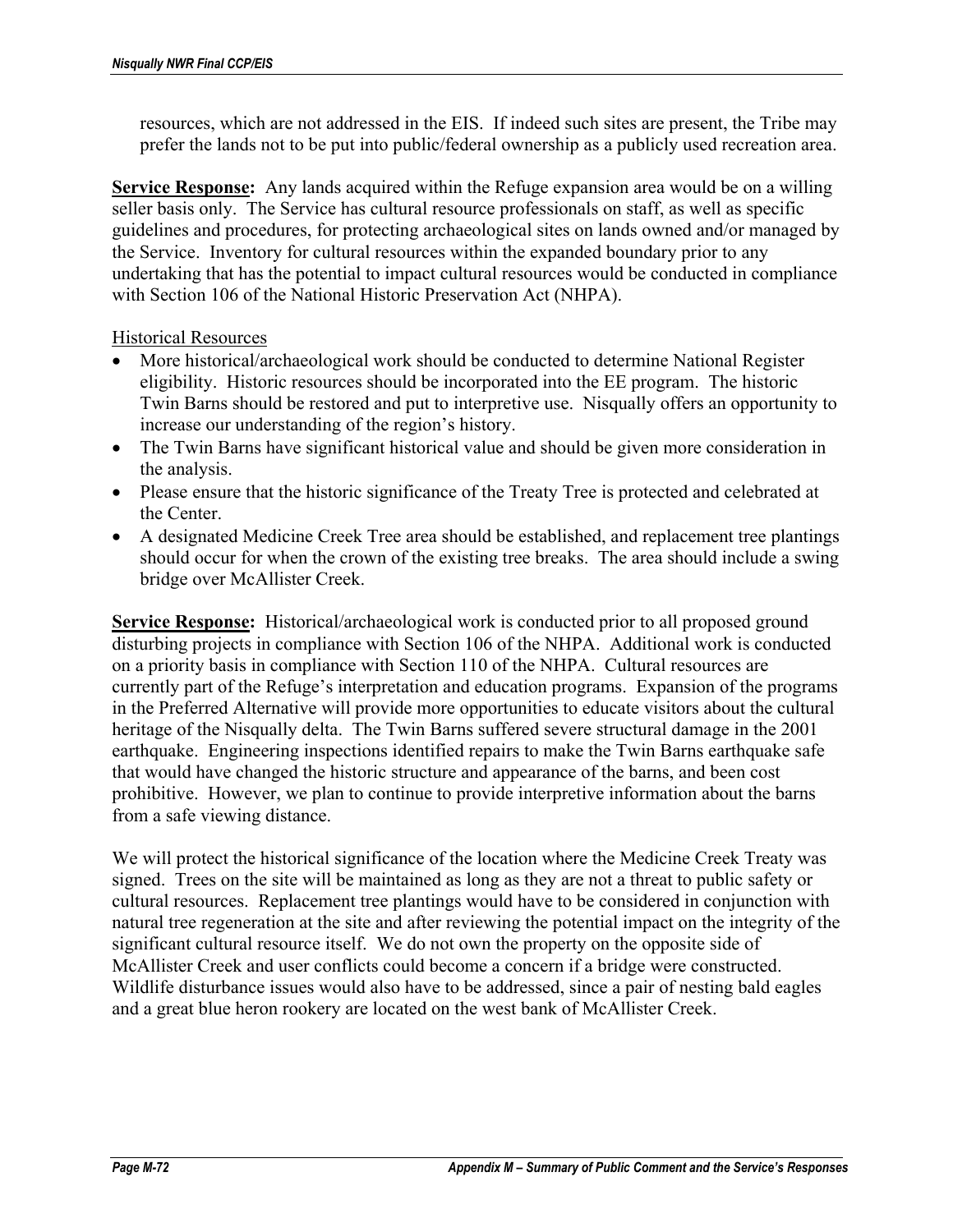# **3.12 Process**

Timeframe Concerns

- What timeframe is the DOI decision?
- How much time will affected homeowners be given?
- Timing not adequate for comments.
- It would be wise to reconsider the timing framework for CCP implementation, given the realities of economic conditions and the federal deficit. The Proposed Action will be a huge and expensive undertaking.

**Service Response:** The DOI decision is finalized with a Record of Decision, which is signed by the Regional Director a minimum of 30 days after the Final Environmental Impact Statement (EIS) is released. We anticipate the Record of Decision signed in the winter 2003-2004. Refuge expansion also requires the additional approval of the Director of the Fish and Wildlife Service in Washington, D.C. Following the Director approval of Refuge expansion, easements or acquisition of lands is phased in over time as willing sellers make their land available and funding becomes available.

We anticipate implementation of the CCP to occur over the 15-year life of the plan. Protecting land in the proposed expansion area could take even longer than the 15-year timeframe. Because of the long-term nature of implementation we have identified those activities, projects, and land parcels that are high priority. For further details see Appendix F (Plan Implementation); Appendix I (Goals, Objectives and Strategies); and Appendix K: (Land Protection Plan). Guidance provided in these sections will help to ensure efficient implementation of the CCP given the realities of the Federal budget system.

Comment Period and Public Meetings

- A longer comment period would be ideal, as well as a meeting farther south.
- If the comment period is extended for any individual or entity, please notify us in advance, so we can provide additional review and comment, or challenge such extension.
- It sounds like the Preferred Alternative is a done deal. How will public comment be considered when as part of the decision making process?
- Nuances of document are confusing; more outreach would have improved/focused public comment.
- Public comment "open house" was well organized; setup, written materials, visual displays, and experts at separate tables were well done and very helpful.
- I found the open house very helpful in understanding the proposals.
- The quality of the work presented at the public meeting was second to none.

**Service Response:** The comment period opened on December 20, 2002 and closed on February 21, 2003. Comments dated within one week after the official close of the comment period were accepted and analyzed. Two open house style public meetings were held on January 15 and January 16, 2003 to take comments and help reviewers in their understanding of the document. Open houses were held in Olympia and Tacoma to encourage participation and provide convenient locations to the largest number of interested people. No extensions to the comment period were given. Service policy identifies 45 days as the minimum length of a comment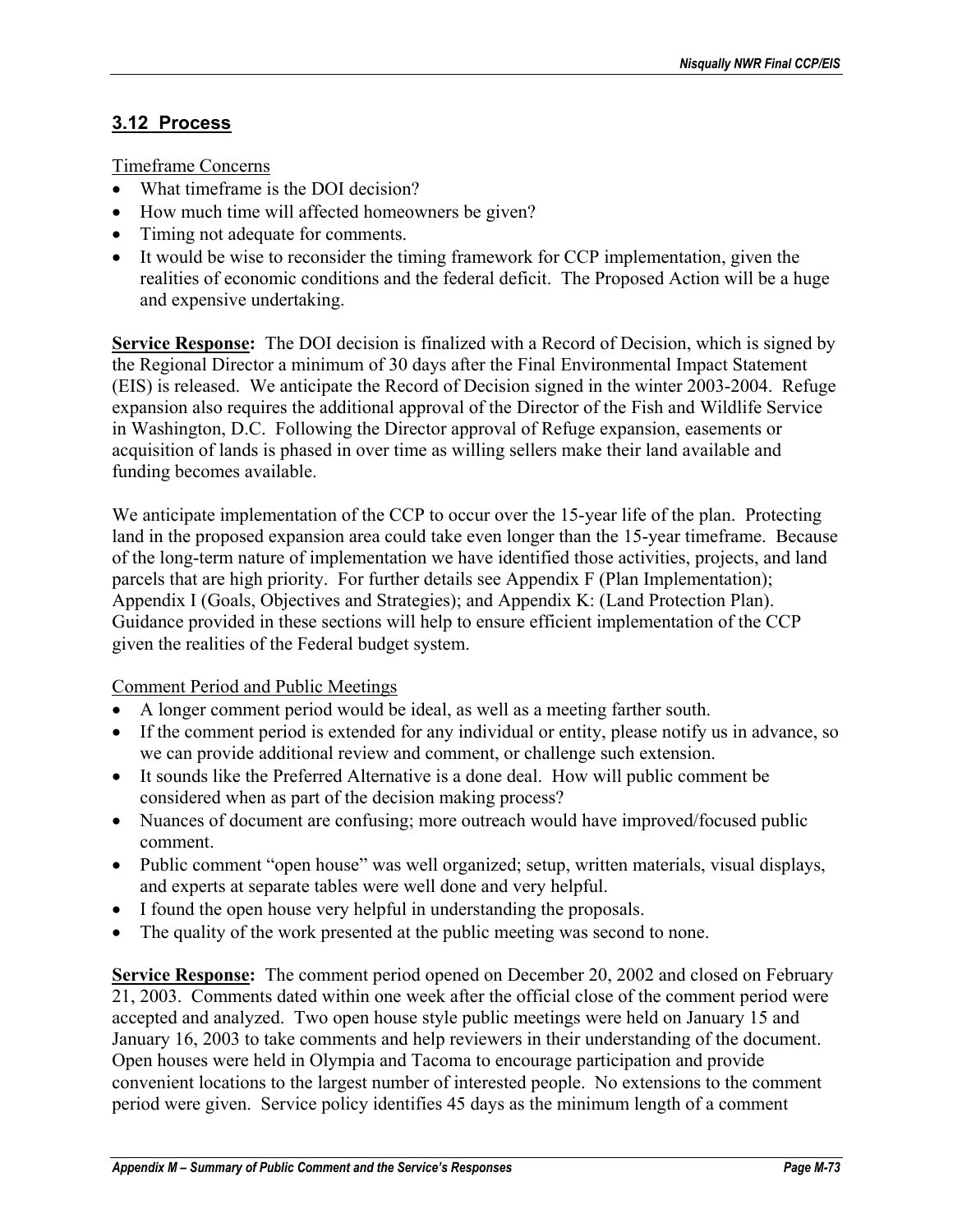period on a Draft EIS. For the Nisqually CCP process, the Service provided the public with a 60-day review period.

Public comment has been a key ingredient throughout the Nisqually planning process, and all comments gathered on the Draft CCP/EIS have been read, analyzed, and considered. The Final CCP/EIS must include and respond to all substantive comments received on the Draft EIS (40 C.F.R. 1503.4(b)). This Appendix M contains our response to the substantive comments received. The Preferred Alternative was not a "done deal"; however, it was carefully thought out, developed over a long period of time, and considered input throughout from members of the public, other agencies, and tribes who were involved in scoping efforts prior to the release of the Draft CCP/EIS (see Chapter 6 of Draft CCP/EIS). Based on comments received on the Draft CCP/EIS only minor changes were necessary to make in the Final CCP/EIS. These changes are identified in the Summary of Changes document, as well as discussed throughout this Appendix M.

## Overall Praise ("good job")

- Good job on developing a progressive approach to restoration and expansion, etc.
- It is evident that FWS staff worked long and hard to produce a plan that balances interests of a broad cross-section of stakeholders.
- The FWS did an excellent job coordinating with the Nisqually Indian Tribe throughout the course of CCP development (a "first-rate outreach campaign"), and the product is excellent.
- You did an excellent job with the CCP and explored thoughtful alternatives congratulations.
- Thanks for keeping wildlife conservation your top priority and keeping the Refuge open to all the different recreational groups.
- You have done an excellent job developing and discussing a wide range of issues in a concise yet reader-friendly fashion.

### **Service Response:** Comments noted.

### National Wildlife Refuge System Improvement Act

• Abstract states that No Action Alternative would mean that no CCP would be prepared; this contradicts the System Improvement Act of 1997, requiring the preparation of a CCP.

**Service Response:** You are correct. If the No Action Alternative was selected, a CCP would be still need to be prepared based on current management direction. We have changed the abstract to reflect this.

Suggested Revisions and Additional Analyses

- Color maps were very helpful; however, change the cross-hatching pattern on the EIS maps to avoid confusion (especially regarding hunting boundaries between the various Alternatives).
- Provide an updated aerial photo showing recent development in the watershed; the existing photo is outdated and doesn't represent current conditions.
- The Summary should be revised to include more information; this will help the public better understand the pros and cons of the various alternatives. Information on reed canarygrass,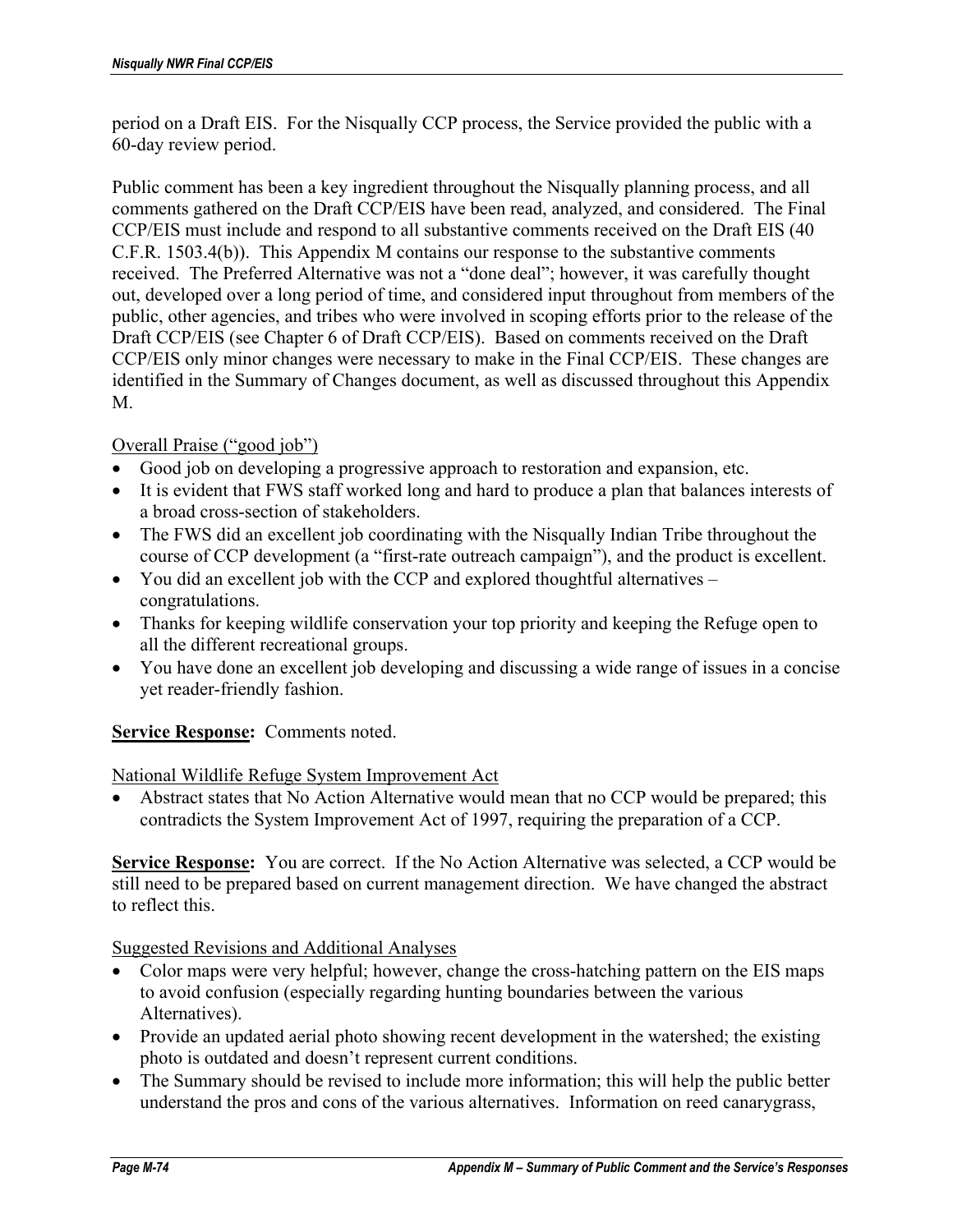hydrological modeling, and flooding should be included. Similarly, the appendix material should include the Tanner report, as well as the Restoration of Puget Sound Rivers document (by D. Montgomery).

- The Executive Summary needs a glossary to define terms like "passerine."
- Figure S-1 (Regional Context) contains some inaccurate boundaries for coastal NWRs; the figure should be modified to be correct.
- A full EA should be prepared to examine potential impacts to species. If a given proposal does not provide benefits to more than 80% of the affected species, the proposal should be dropped. And each and every species affected should be specifically considered.
- EPA recommends that the Final CCP/EIS include additional analyses, including: more detail on the Purpose and Need; discussion of potential cooperative shareholders; ecological connectivity; no net loss of wetlands (Executive Order 11990); potential hazardous waste sites; and agricultural decommissioning. Based on the existing analyses, EPA has rated the document as DEIS-EC-2 (environmental concerns – insufficient information).

**Service Response:** We have made a few graphic changes to the preferred alternative map including changing the cross-hatching patterns related to hunting. The photo underlay used in the Draft CCP/EIS was the most up-to-date imagery available at the time the document was prepared. In response to this comment, a thorough search was conducted of numerous photo sources, but high quality, up-to-date imagery meeting all our requirements could not be found. We acknowledge that additional development has occurred in portions of the East and West Bluff area and in limited areas south of I-5 that are not captured in the photo underlay in the Final CCP/EIS; however, text and analysis were based on up-to-date County information and other data rather than the photos.

The summary was intended to be a very brief overview of the proposal. If more details were needed we directed the reader to the full document. The documents mentioned by the commentor have been referenced in the preparation of the EIS and we determined that it was not necessary to append them to the EIS. The hydrological modeling report was summarized in Appendix J. All reference materials are available for viewing at the Refuge office. The regional map was corrected in the Final CCP/EIS.

This document is an EIS which is a more detailed environmental document than an EA, (environmental assessment). Wildlife management decision-making is very complex and cannot be adequately addressed only by looking at percentages or numbers of species. We have focused our environmental analysis on the habitats affected by our proposal and groups of species dependent on these habitats such as birds, mammals, fish, as well as other species associated with both salt and freshwater environments. Key species or groups received more emphasis, including threatened and endangered species and migratory birds. However, the focus on habitat rather than solely on species management is a widely accepted ecological approach. This analysis method was chosen to provide a thorough analysis of all major species groups and habitats within a reasonable length of document.

The Purpose and Need section has been edited to improve clarity by separating out information that is background or supplemental in nature. The editorial changes have not changed the primary intent of the EIS Purpose and Need in the Final document. All other recommendations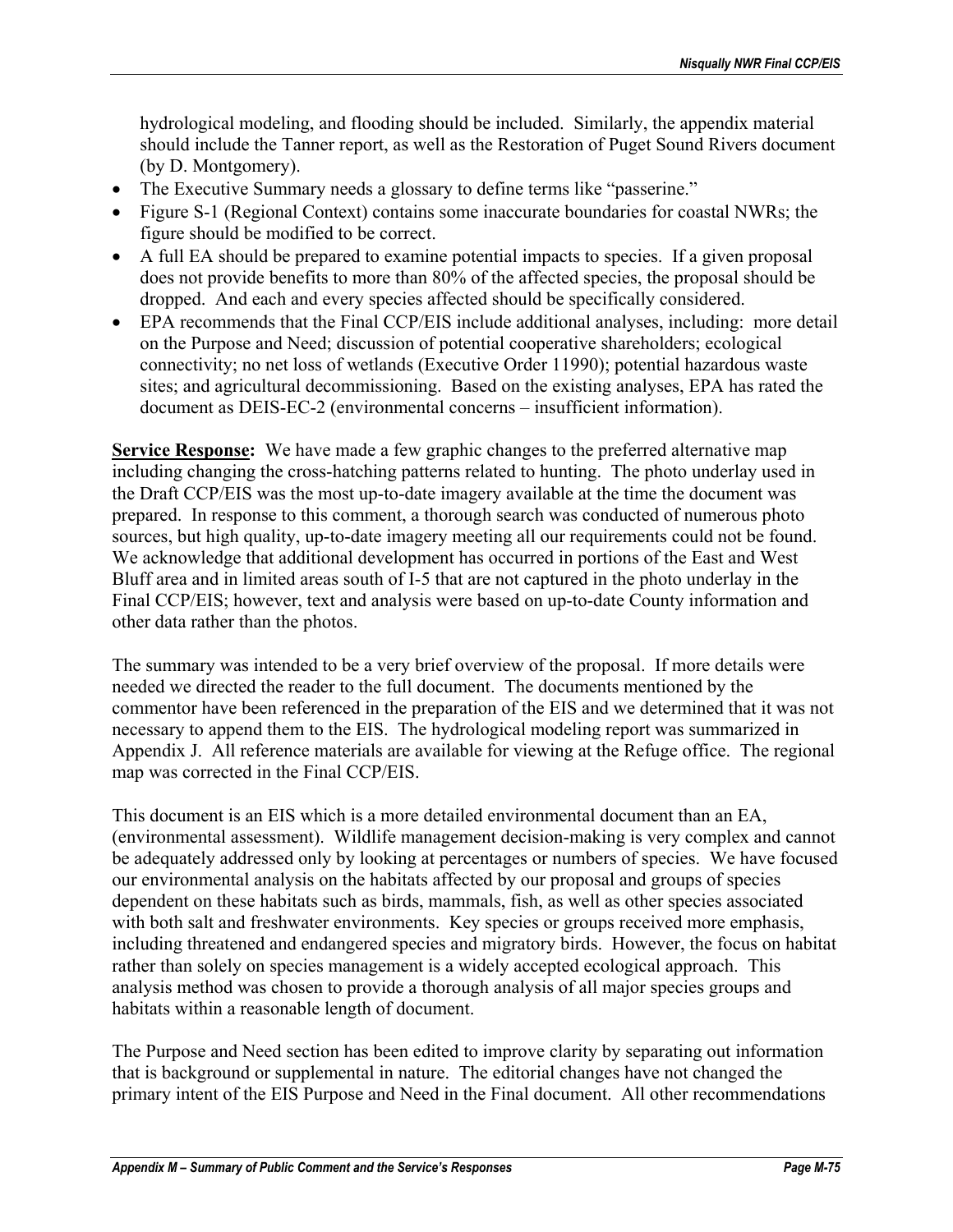in the EPA comment letter have been addressed and additional analysis or information was inserted into the appropriate locations in the Final CCP/EIS. These include: Other Cooperative shareholders are mentioned in the Partnership Opportunities section. We added partnership opportunities with the Federal Highway Administration and the Washington Department of Transportation to Appendix F: Plan Implementation.

We provided additional information on hazardous waste sites and spill response in Sections 2.2.1 and 3.1.5. Effects on agricultural lands including their conversion to native habitats in Alternatives B, C, and D are described in Section 4.8.2.2. While road decommissioning and pond removal may be a part of converting agricultural lands to native habitats, it is difficult to discuss these strategies in detail until the land is acquired.

We agree that I-5 is a barrier to some terrestrial wildlife. We have initiated a cooperative effort with WSDOT to plant native trees and shrubs between the Refuge entrance road and I-5, to create additional habitat and eventually provide a sound and visual barrier to I-5. We will continue to work with FHWA and WSDOT to work on solutions; however, identifying and evaluating additional wildlife corridor options is outside the scope of this planning effort. Additional information on the topic of connectivity has been added to the Final CCP/EIS in Section 3.8.1.3 and Appendix F.

The Preferred Alternative would not result in a loss of wetlands and would be in compliance with Executive Order 11990. Historic estuarine wetlands would be restored, and additional wetlands would be gained as a result of dike removal, including within the footprint of the existing dike. Wetland functions and values would be greatly enhanced in the restored area. A greater proportion of freshwater wetlands would be created in areas that remain diked, through wetland restoration efforts and sculpting of grassland areas (see Chapter 2, under Alternatives B, C, and D). In addition, more intensive water management in remaining freshwater wetlands would improve habitat functions and values. Acquisition of areas that could be restored to freshwater wetlands and riparian habitat have been identified as a high priority in Appendix K, Land Protection Plan.

Note: Several comments related to suggested revisions and additional analyses are addressed under the Refuge Expansion and Miscellaneous Comments topics.

## NEPA Compliance and Involvement of Other Groups

- Regarding NEPA compliance this CCP/EIS is complete, the alternatives are well thought out and well presented, and the EIS analysis is thorough and well done; the document fully complies with the purpose and intent of NEPA.
- I commend the USFWS for their efforts and the quality of the DEIS.
- The existing Preferred Alternative is inappropriate, and the DEIS fails to comply with NEPA; reasons include: the Refuge is surrendered to hunting; no expansion should occur as the FWS have insufficient resources to enforce current restrictions; the DEIS was prepared in large part by a private hunting advocacy group (Ducks Unlimited); maps and analyses in the DEIS are outdated; the DEIS fails to consider a reasonable range of alternatives (especially regarding the McAllister Creek property); ESA habitat enhancement has been inadequate; the cumulative impacts assessment is inadequate; the DEIS fails to adequately address effects on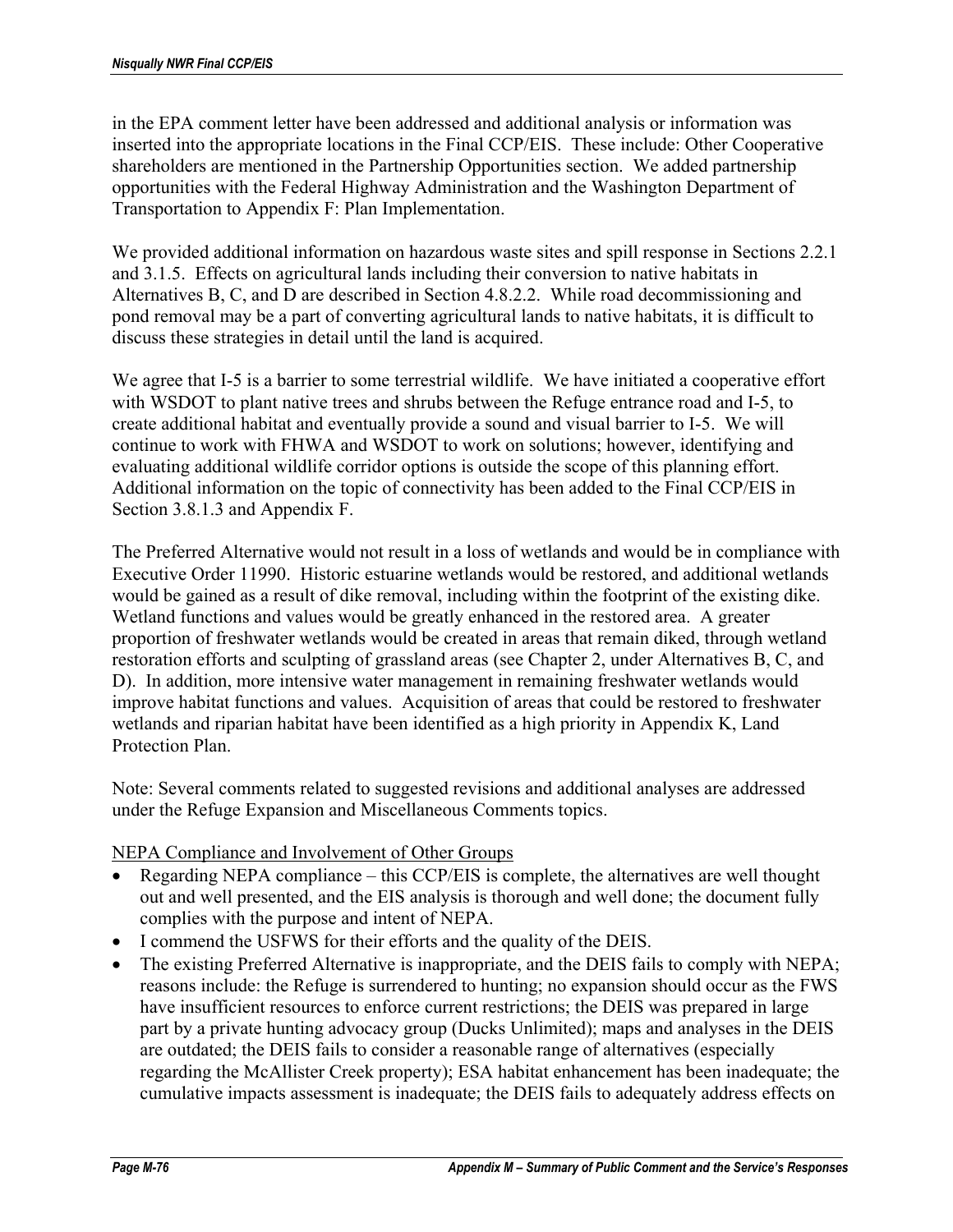residential inholdings and nearby residences (especially regarding hunting); etc. Overall, the DEIS appears to have prejudged the outcome.

• It's unfortunate that the financial (or political) involvement of Duck's Unlimited in the delta may influence the decision regarding the planning and management of this piece of our region.

**Service Response:** We believe we have fully complied with NEPA and considered a reasonable range of alternatives. We have done a thorough impacts analysis including cumulative impacts. Expansion of the Refuge is one of the most important things we can do to ensure there will be habitat for wildlife in this increasingly populated area. Adequate funding will be available for the necessary enforcement over the 15 year life of the plan. For additional responses to related comments also see the expansion and hunting responses.

The Refuge has not "surrendered" to hunting. Hunting is one of six priority public uses of the National Wildlife Refuge System as specified in the National Wildlife Refuge System Improvement Act of 1997. Hunting alternatives were developed by Service and WDFW staff who considered our priority public uses, wildlife and habitat needs, and public comments. Ducks Unlimited did not participate in discussions or alternative formulation regarding waterfowl hunting. The role of Ducks Unlimited staff was to provide technical assistance in habitat restoration and habitat management alternative development and analysis. A cooperative agreement was developed early in the planning process between the Service and Ducks Unlimited to facilitate this partnership, focusing on habitat restoration and management. Ducks Unlimited participated in information gathering, GIS mapping, wetland restoration design, surveying, wetland restoration workshops, and contracted topographic surveys and hydrological modeling.

Some confusion over DU's role may have come from the List of Preparers as it appeared in Appendix H in the draft EIS. Four DU staff are listed, followed by eleven names from various consulting firms. Because of confusion in headings in this table, it may have appeared that all were with DU. Headings in the List of Preparers were corrected in the Final CCP/EIS.

As the lead agency, the Service independently reviewed, analyzed, and judged all information provided by DU and our consultants EDAW and ENSR. As the lead agency, we had full responsibility for the decision-making process.

The original photo underlay was the most up-to-date imagery available early in the planning process. Because our planning process took place over several years and the area around the Refuge is rapidly being developed, the original aerial photos became dated. However, our analyses associated with the DEIS is current and valid because new data were collected from Thurston and Pierce counties in 2001 and 2002. A thorough search was conducted for newer aerial imagery; however, imagery that met standards of quality and covered the appropriate geographic area were not available.

The Nisqually NWR CCP process started in 1997 with a Federal Register Notice of Intent to Prepare a Comprehensive Management Plan and Associated Environmental Document. We are only aware of one newsletter, Planning Update #5, December 1998, that mentioned a FONSI. When it became clear of the need for a full EIS, we published a second Notice of Intent in the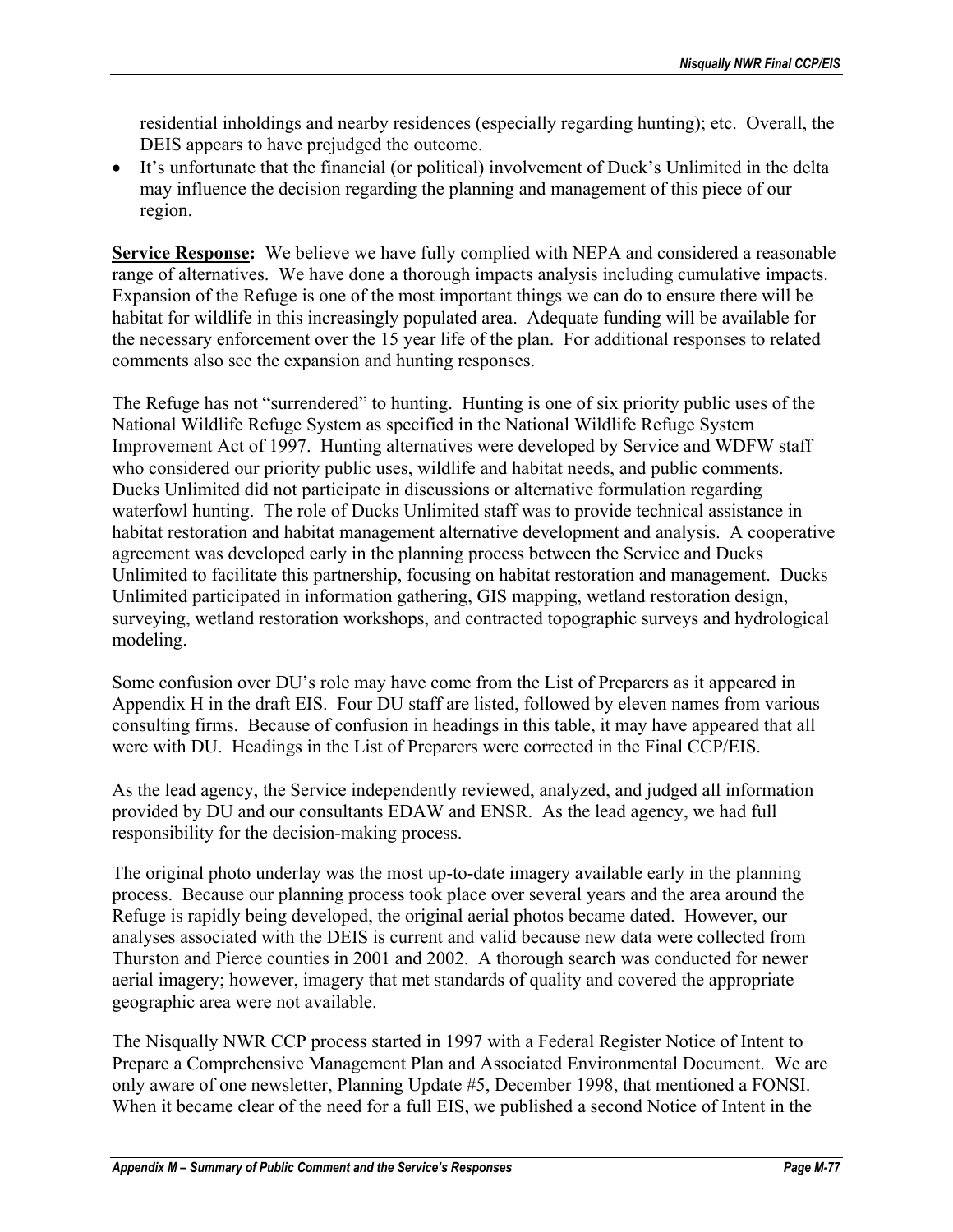Federal Register on February 9, 2000. This notice clearly identified the need and intent for the Service to produce an EIS. In addition, when we released the document to the public, we published a Notice of Availability of an EIS, dated. December 20, 2002. Since February 2000, the Service has identified the NEPA document as an EIS. The decision document associated with an EIS is always a Record of Decision (ROD).

## **3.13 Miscellaneous Comments**

### Consolidate WDFW Inholdings

• Consolidate WDFW inholdings, and separate active/passive recreation activities.

**Service Response:** Numerous coordination meetings were held with WDFW as part of the development of draft alternatives. Consolidation of hunting on WDFW lands was considered as part of Alternative C; however, WDFW did not support this alternative. Every effort was made to separate uses and minimize conflicts among visitors in designing alternatives, including the Preferred Alternative.

### Disturbance from I-5, Fort Lewis

• I hope that I-5 can be quieted and that Fort Lewis could limit their flythroughs.

**Service Response:** In 2003, the Refuge initiated a cooperative restoration effort with WSDOT to plant native trees and shrubs between the Refuge entrance road and I-5, to provide improved wildlife habitat and screen the noise and visual effects of I-5. These restoration efforts will be expanded this coming year. The Refuge will continue to work to strengthen coordination and cooperation with Fort Lewis to benefit the Nisqually Delta and the lower Nisqually watershed wherever possible.

### Fruit Gathering

• I see no harm in harvesting windfall pears and berries on Refuge lands.

**Service Response:** The unlimited gathering of fruit and berries on the Refuge causes wildlife and habitat disturbance, because it draws visitors off designated trails. It is not a priority public use, as defined in the Refuge Improvement Act (1997). As described under Section 2.2.1, Features Common to All Alternatives, fruit gathering would be allowed on a limited basis, restricted to trails only and for consumption only while on the Refuge.

### Importance of the Refuge to the Community

• Numerous people began or closed their comment letters referencing the regional (or national) importance of Nisqually Wildlife Refuge, stressing its unique benefits. The words "gem," "world class," and "treasure" were frequently used (as in "The Refuge is a gem"), and many people shared their personal connection over the years with the property (e.g., one commentor noted that their daughter said her marriage vows on the dike). Overall, these commentors stressed the Refuge as one of the region's most valuable resources.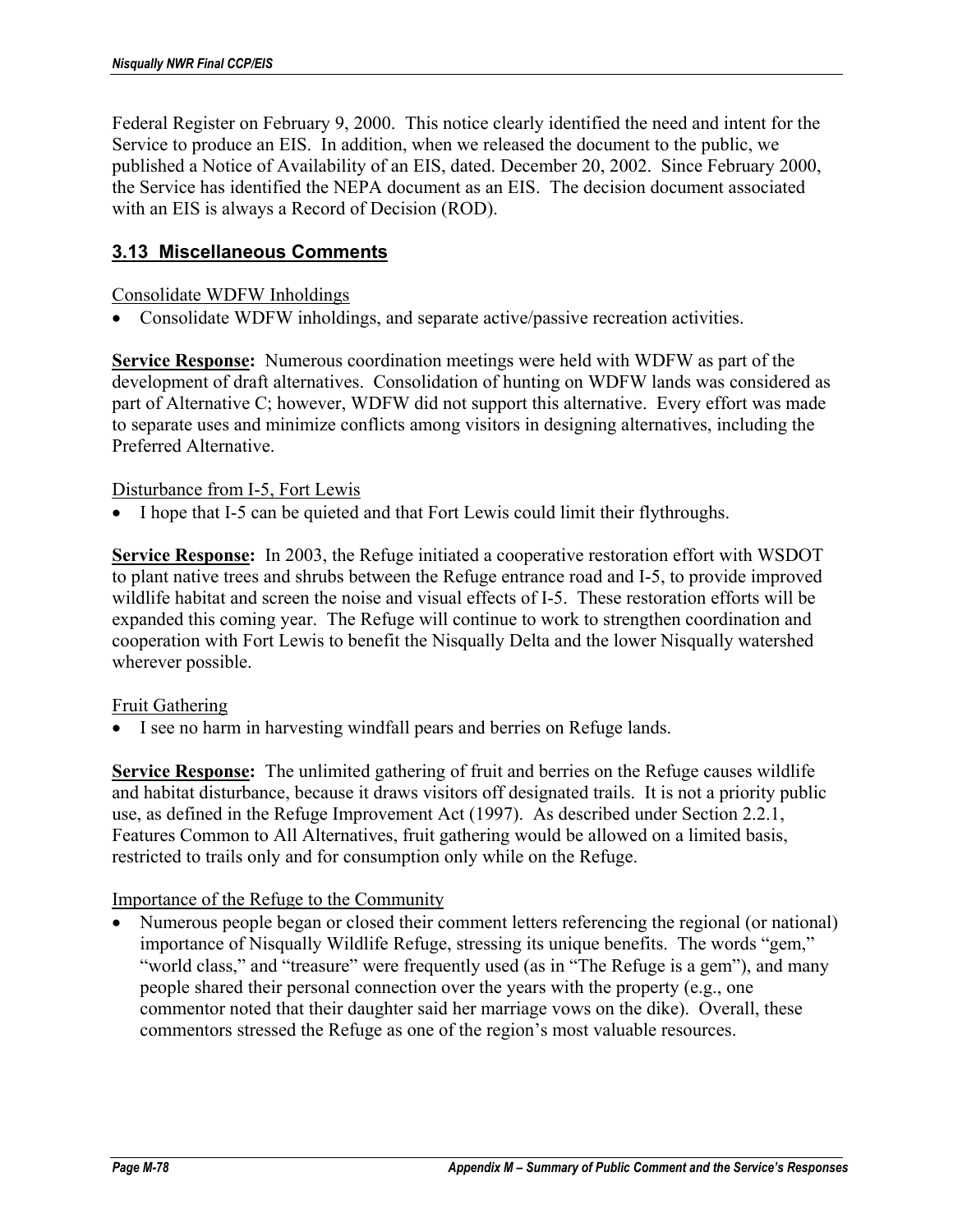**Service Response:** We appreciate the strong connection that many people have with Nisqually NWR and the importance of the Refuge as a regional resource. The great interest and support within the community played a critical role in the development of the Draft and Final CCP/EIS.

## Effects of Global Warming

• The CCP/EIS should examine the effects and associated risks of sea level rise (high, medium, low) due to global warming.

**Service Response:** We recognize that global warming will influence habitat and planning efforts; however, the effects are very long-term and are extremely difficult to quantify or analyze, extending well beyond the 15-year planning timeframe of the CCP. However, sea level rise would be expected to make dike maintenance more difficult and this comment was added to Section 4.1.1.1, Effects to Hydrology under Alternative A.

## Suggested Addition to Section 5.4 (Resource Specific Plans)

• The Thurston County Land Use Ordinance or the Critical Area Ordinance are not discussed here, and should be.

**Service Response:** An overview of land use practices and regulations within the study area is described in Section 3.8.3.1. Also, a new Section 5.5.6 titled "Land Use Ordinances" has been added.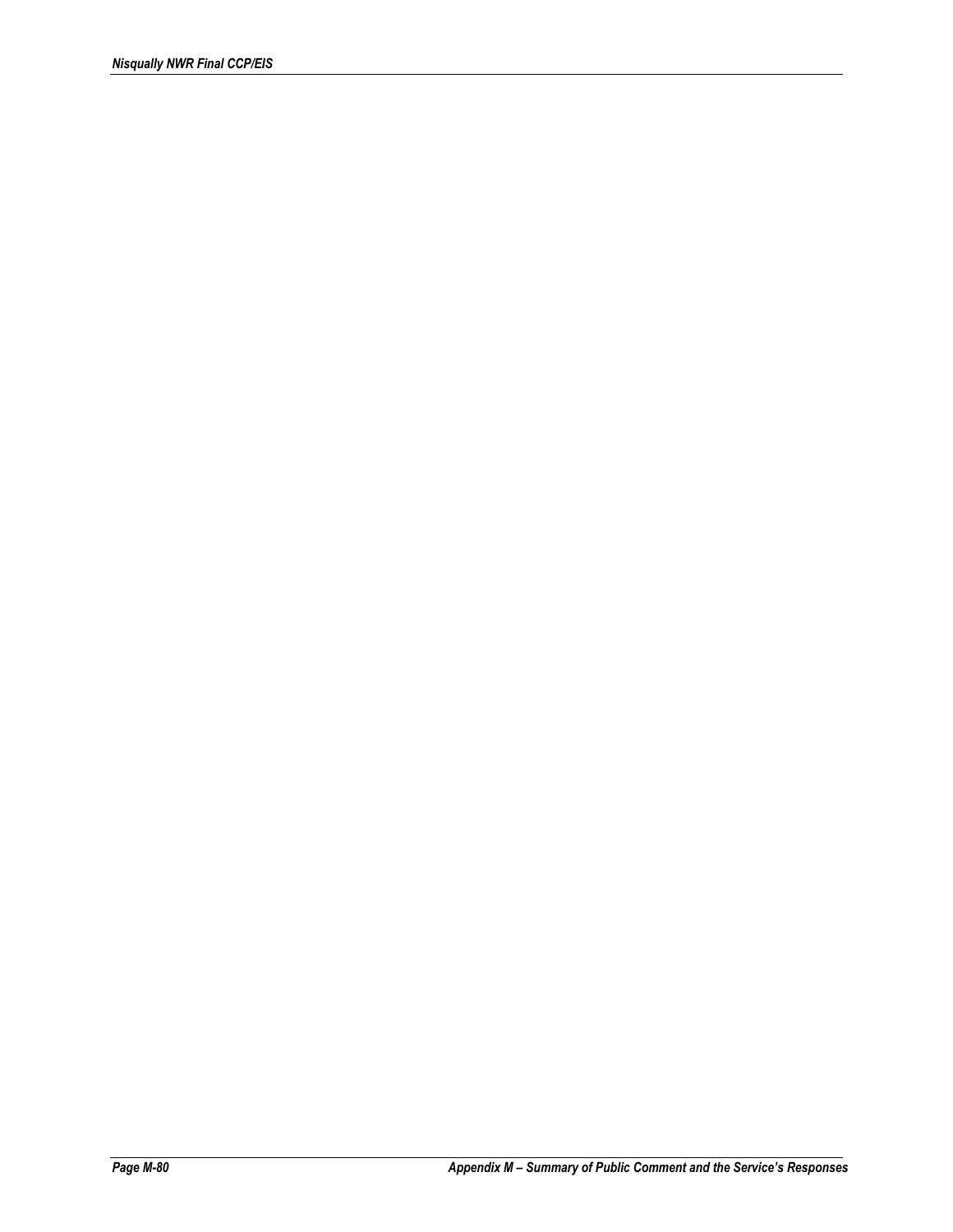# **4.0 LIST OF PEOPLE AND ENTITIES THAT PROVIDED COMMENT**

## **Federal Agencies**

### Agency **Signature**

US Environmental Protection Agency Leckrone Lee, J. FHWA, Western Federal Lands Rodman, V. OR Coast Natl. Wildlife Refuge Complex Lowe, R. National Marine Fisheries Service Longenbaugh, M.

## **State Agencies**

### Agency **Signature**

WA Dept. of Transportation and Deffers, K. WA Dept. of Natural Resources Chappell, C. WA Dept. of Fish and Wildlife Koenings, J.

## **Local Agencies**

Agency **Signature** City of Olympia, Water Resources Decillo, V. and Iwai, R. City of DuPont Clarke, D. Thurston Co. Commissioners Wolfe, C.

## **Indian Tribes**

Skokomish Indian Nation, NRD Dublanica, K. Nisqually Indian Tribe, NRD Troutt, D.

## **Organizations**

### **Organization Signature**

Action for Animals **Cole, A.** (+ 5 more names) Black Hills Audubon Society **Packard, H.** Columbia University Action Coalition Divney, W. Friends of the Carbon Canyon Chowen, M. Humane Education Network **Bancroft**, S. National Audubon Society **Cullinan, T.** National Wildlife Refuge Assoc. Fields, R. Nature Conservancy of WA Barson, L. NCW Audubon Society **Solution** Society Soest, J. Nisqually Delta Association Skiervold, T. Nisqually Reach Nature Center Myers, D. People for Puget Sound Dawson, J. Puget Sound Action Team Redman, S.

## **Tribe Signature**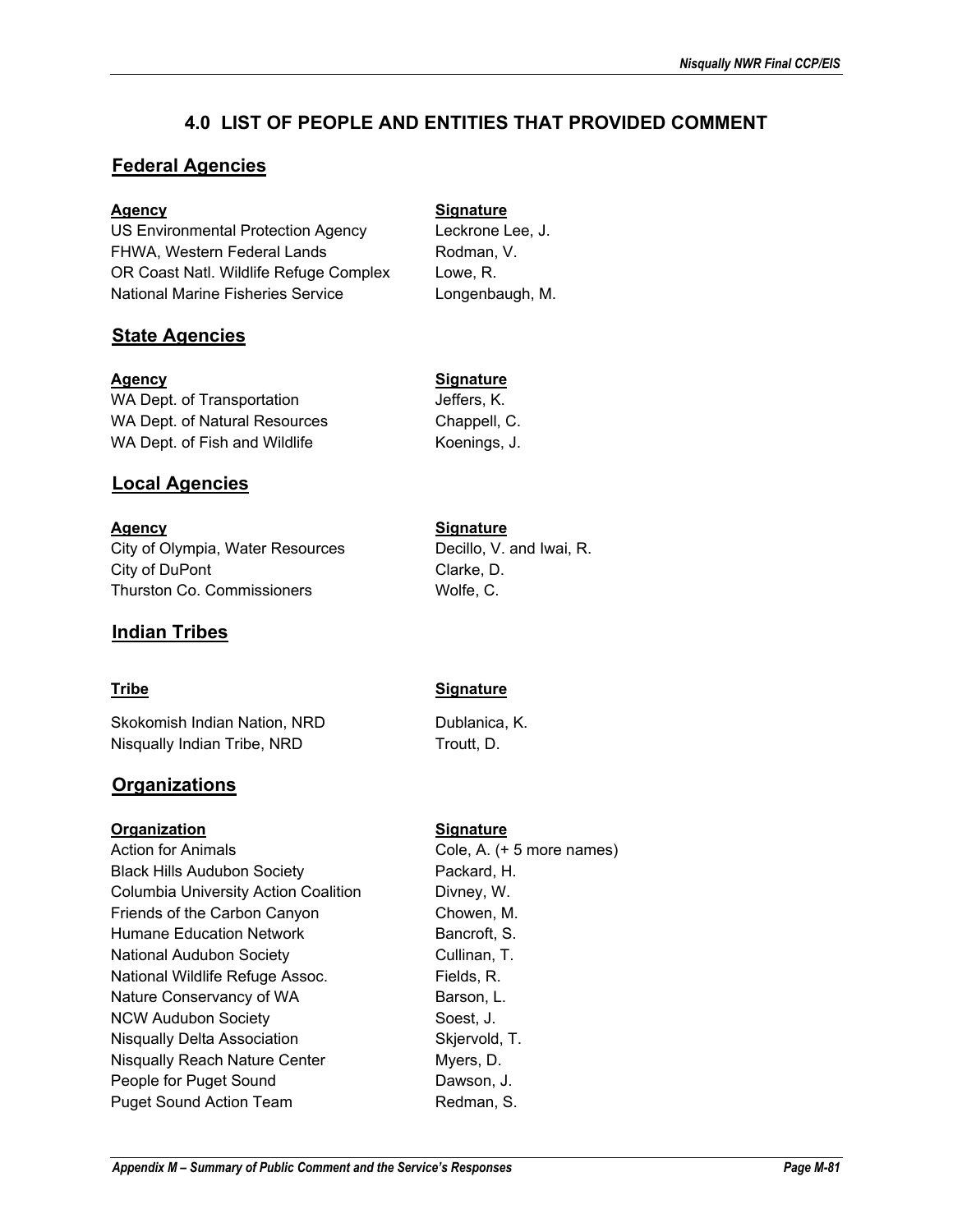#### **Organization Signature**

Refuge Keeper (PEER) Hocutt, G. Seattle Audubon Society **Seattle Audubon Society** Joyce, J. Senior Citizens for Humane Legislation Goodwin, M. Sierra Club Cascade Chapter **Johnston, M.** Tahoma Audubon Society Flint, B. The Mountaineers **Canadian Control Control** Coswald, F. Voices for Animals Merjian, N. WA Farmers Assoc. Wood, B. Washington Native Plant Society Fries, M. Wetland Ecosystem Team Simenstad, C.

### **Businesses**

#### **Organization Signature**

Summit Law Group McNeill, P. Perkins Cole Mackie, A. Northwest Landing Moore, G. Sid Shapiro **Kelson, L.** Kelson, L.

## **General Public**

Abazorius, A. Adair, I. Adams, C. Adams, D. Adams, S. Adamsla, K. Akehurst, S. Albano, S. Albrecht, S. Alexander, J. Allen, L. Allen, M. Allison, D. and G. Allred, R. Aloi, C. Althoff, E. Alvarez, C. Ammon, C. Ananda, C. Anderlik, C. and R. Anderson, A. Anderson, C. Anderson, J. Anderson, M. Anderson, P. Anderson, R. Anderson-Rosas, C. Andrews, R. Animobono, S. Ankrum, I.

Anthony, J. Aptakin, K. Archuleta, P. Arnold, J. and N. Artley, D. Arundel, M. Askew, V. Atkinson, G. Aubin, H. Autin, M. Avarese, K. Babiak, K. Babs, A. Babst, C. Bacon, B. Baetz, R. Bahr, L. Bail, J. Baird, H. Baird, R. Baird, S. Baker, M. Bakey, A. Baldwin, S. Balkin, C. Bankston, D. Barbier, A. Barel, J. Barenhotlz, L. Barnes, D.

Barnes, M. Barnes, W. Barnett, J. Barrow, L. Barry, B. Barry, M. Bartsch, R. Bash, D. and J. Oliver Bassett, J. Bates, N. Batker, K. Bauer, A. Baugher Albertson, K. Baumann, L. Baut, J. Baxter, J. Baybusky, J. Beal, C. Beal, D. Beall, F. Bean, M. Beck, J. Beckham, K. Beers-Finley, S. Belinsky, M. Bell, C. Bellemare, R. Bemel, D. Benedetti, J. Benefield, J.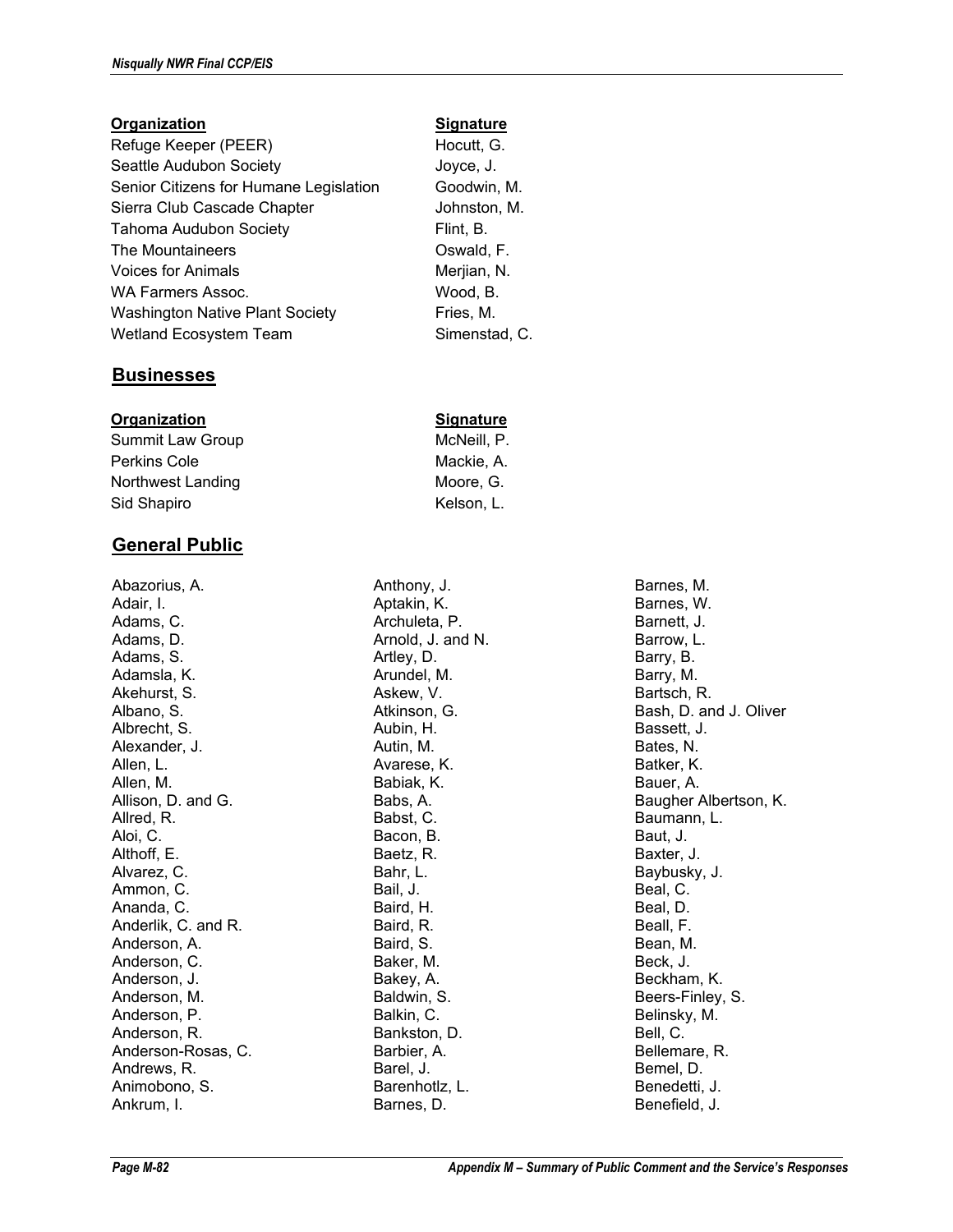Bennet, J. Bennet, L. Bennett, J. Bennett, T. Benninghoff, L. Benson, S. Bentrup, A. Benyk, G. Beresford, A. Berman, M. Bernard, B. Berndt, K. Berry, T. Berry, W. Bescript, L. Bestrom, E. Betker, D. and L. Beyda, W. Bianco, I. Biase, D. Bill, T. Birk, G. Bishop, A. Bittick, C. Blackwelder, A. Blais, E. Blankenship, J. Blankenship, N. Blasius, T. Blistein, J. Blome, C. Bobb, S. Bobb, S. and E. Bohr, M. Bokelman, C. Bolbol, M (+6) Bonasera, K. Bond, J. Bonk, L. Bonk, M. Bonometti, B. Booher, A. Boone, J. Boos, L. Borcherding, J. Borgen, L. Borodin, J. Bossert, R. Bostaph, D. Bowers, S. Boyd, B. Brach, G. Bradbury, J. Bradford, A. Bradford, D. Bradshaw, F.

Braget, K. Brandt, J. Braverman, S. Braverman, V. Brazel, C. Brennan, A. Brennan, S. Brenner, N. and N. Breslauer, J. Brewer, J. Brewington, S. Brigard, R. Briggie, D. Brigham, J. Brittan, M. Brocco, L. Brodsky, K. Brose, J. Brown, J. Brown, L. Brown, M. Brozen, A. Brucher, J. Bruno, P. Bryan, B. Bryan, M. Brzycki, P. Buckhart, D. Buechler, D. Buenau, L. Bumrungsap, N. Burack, D. Burbank, D. Burby, M. Burby, N. Burgraff, D. Burkett, J. Burkhardt, K. Burkhart, D. Burnett, R. and B. Burris, J. Burroughs, S. Burrows, A. Bus, L. Bushnell, K. Bushnell, M. Butler, S. Butrick, Y. Byrne, M. and N. Cahill, K. Cairns, L. Calouro, M. Cammarata, A. Cammarata, J. Campbell, L. Campbell, M.

Campbeu, K. Cano, A. Cap, B. Cardella, S. Carichner, C. Carlson, G. Carney, T. Carol, N. Carson, B. Carson, D. and D. Carson, W. Carter -Smith, A. Carter, J. Carter, M. Case, D. Castellane, G. and J. Kohak Catto, E. Cechettini, L. Cesare, A. Chadwci, J. Chaim, J. Chamberlin, C. Chamberlin, J. Chambers, C. Charbliss, O. Charbonneau, G. Chartier, M. Chase, C. Chase, H. Chase, P. and J. Pawlik Cheek, T. Chewning, L. Chianese, T. Chisena, M. Choi, V. Choplick, J. Chourret, M. Christian, K. Christian, M. and E. Christie, L. Christy, A. Christy, G. Christy, R. Chronic, A. Chun, C. Cimino, A. Cinquemani, D. and F. Citraro, S. Clapp, L. Clark, D. Clark, G. Clark, R. Claypool, R. Clay-Poole, T. Cline, S. Clinkenbeard, K.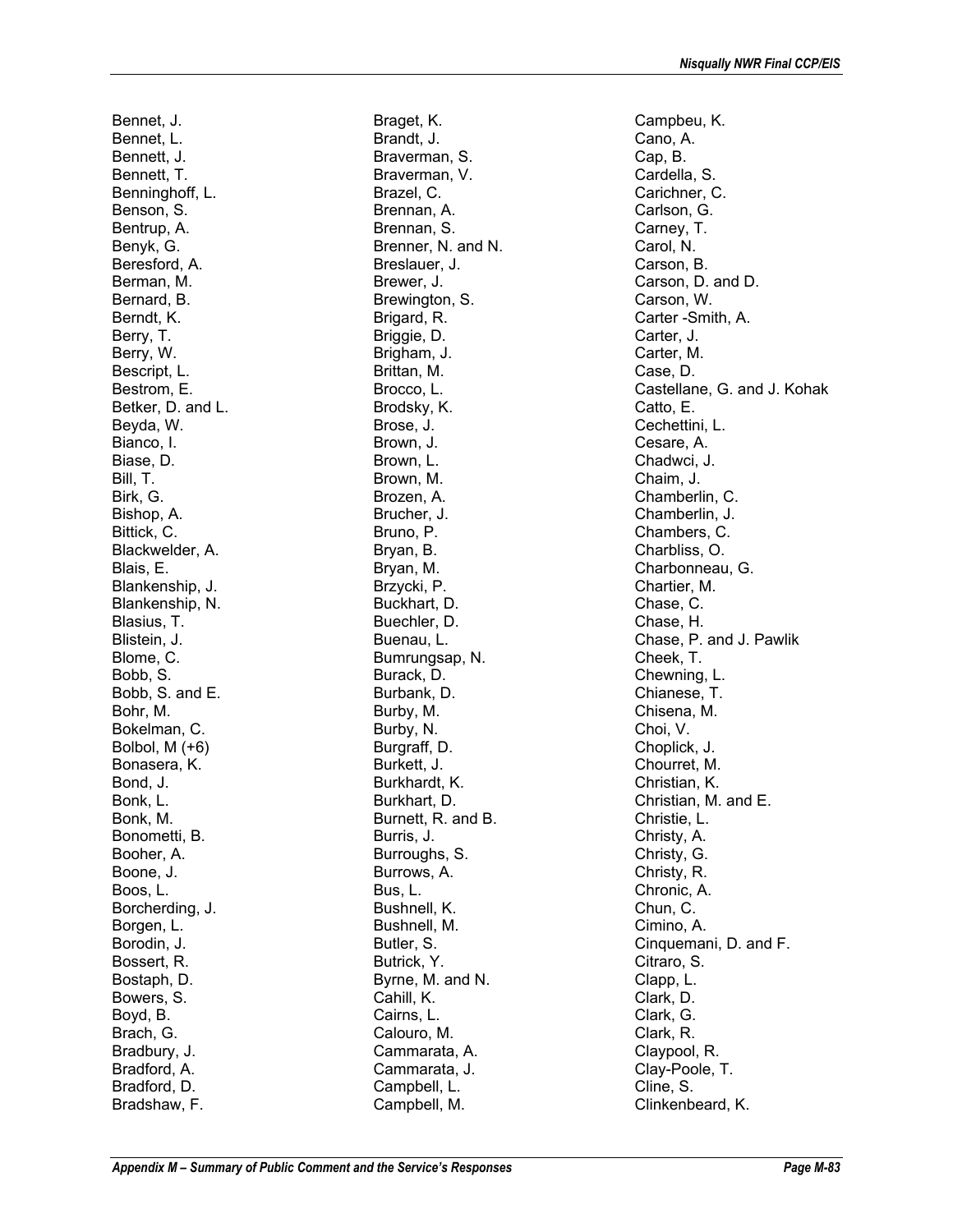Coates, L. Cobb, D. Coblentz, E. Cofresi, S. Cohan, A. Cohhn, E. Cole, D. Coleman, C. Coll, L. Collins, D. Collins, S. Collura, M. Conley, A. Contois, S. Cook, A. Cook, B. Cook, K. Cook, R. Cook, R. and Cook, K. Cook, T. Cool, S. Cooper, J. Cooper, K. Corcoran, J. Corcoran, M. Corn, R. Costello, C. Couture, O. Covey, A. Cox, B. Cox, J. Crane, R. Cranshaw, G. Crawford- Eckel, C. Crawford, C. Cresko, J. Crooks, D. Crosby, S. Crosby, W. Crossen, J. Curciani, G. Curnow, C. Currit-Dhaseleer, F. Curtis, H. Curtis, J. Curtis, M. Curtis, R. Cushing, T. Da Silva, E. Dahl, K. Daley, J. Danan, S. D'Angelo, J. Dankwort, R. Danver, S. Danziger, J.

D'Argento, R. David, J. Davidson, D. Davidson, N. & I. Wallace Davis, J. Davis, K. Davis, M. Davis, R. Davis, V. Dawes, W. and J. de Graan, J. De La Rosa, F. De Rosier, T. De Sarno, D. de Vries, J. Deely, C. DeFontes, S. Degreenia, R. DeGroff, S. Del Greco, A. Dellinger, G. Denison, J. Denison, L. Dennis, D. Dennis, R. Derby, W. Devine, L. DeVries, M. Dezihan, R. DiCarrdo, S. DiCarrdo, T. and S. Dickens, K. Dijkstra, J. Dillman, A. Dills, W. and L. Dixon, S. Dobbelaere, G. Dobbelaere, S. Dock, J. Dodson, J.(ames) Dodson, J.(udy) Dolan, A. Dolan, M. Dollard, N. Dollyhigh, A. Doman, G. Domer, F. and D. Domingo, B. Donato, J. Donley, T. Donner, J. and B. Dorner, B. Dorner, C. Doucet, L. Douglas, B. Douglas, C. and C.

Douglas, D. Douglas, S. Doutrich, K. Draper, N. Dratler, J. DuBois, S. DuCoeur, E. Ducommon, D. Dudrick, R. Duffey, A. Dugan, L. Dullmeyer, S. DuMond, J. Dunkelman, M. Dunn, E. DuPont, C. Durante, E. Durney, B. Duval, R. and A. Dwyer, R. Dwyer, S. Dyer, P. and J. Earles, K. Earles, R. Early, J. Eaulertund, J. Eavey, R. Eck, P. Edelstein, S. Edlund, T. Edmonson, S. Edwards, C. Edwards, D. Edwards, M. Egan, S. Eichert, K. Eklund, G. Eley, M. Ellingsen, B. Elliott, S. Ellison, D. Embry, J. Emery, M. England, S. Englar, C. Engle, H. Estes, E. Esteve, G. Evans, D. Evans, T. Ewens, B. Ewing, T. Eyrich, J. Fabbie, K. Fackrell, C. Faga, J.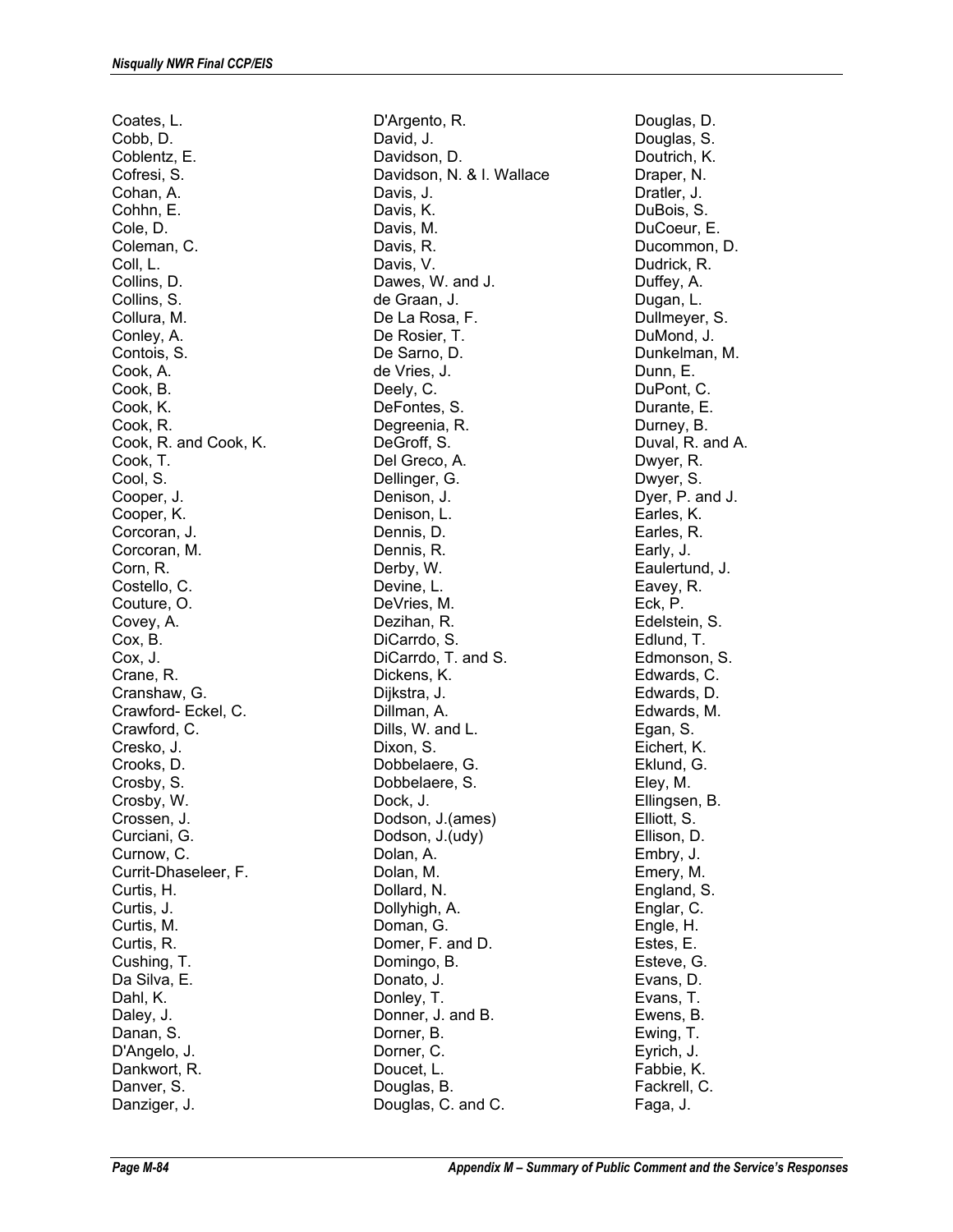Fairchild, D. Fairly, J. Falca, P. Fanning, L. Faught, S. Fay, K. Feather, L. Fedon, G. Feldman, D. Feldman, M. Feliciano, N. Fella, M. Fenton, M. Fenton, W. Ferguson, M. Field, T. Finch, L. Finely, K. Finley, M. Finn, L. Fischer, D. Flowers, B. Fobes, M. Fockler, S. Fogel, J. Foote, T. Forbes, J. Ford, R. Foster, J. Foster, K. Fotos, J. Fournier, E. Foutch, M. Fox, G. Fox, J. Francavilla, E. Francavilla, S. Francis, E. Francis, L. Franco, A. Frank, K. Frank, L. Frank, M. Freedman, M. Freedman, R. Freelund, E. Freeman, C. Freidburg, M. French, J. Friberg, D. Friedberg, C. Friedman, E. Friedman, T. Fritts, T. Fronczak, E. Frontz, J.

Funderburg, R. Gacey, R. Gach, A. Gadbury, C. Gadde, P. Gale, B. Gallina, J. Gambino, J. Gamel, G. Gancos, N. Garbato, K. Garcia, D. Garcia, S. Garvin, J. Garzelloni, D. Gathing, N. Gauthier-Campbell, C. Gellman, R. Gensch, J. Genser, M. Genton, P. George, C. Gershen, J. Ghougasian, L. Giardini, S. Gilbert, D. Gilbert, F. Gilbert, L. Gilligan, J. Gillono, M. Ginal, T. Ginsburg, J. Girton, M. Glaser, R. and P. Glasser, R. Glastetter, H. Godin, D. Godwin, B. Goldstein, G. Gomes, S. Gonzalez, R. Goodwin, E. Gordon, C. Gordon, E. Goriance, W. Gorrell, K. Gors, M. and D. Gosack, A. Goste, B. Gracey, K. Graeber, W. Graham, C. Graham, G. Graham, K. Graves, V. Greene, P.

Greetham, J. and C. Gresky, L. Gresky, R. Grieser, K. Griffin, R. Griffith, S. Groschel, P. Grossman, J. Grosz, C. Grosz, D. **Grovenburg** Grover, R. Gudinas, D. and D. Guerra, L. Gundlach, B. Gustafson-Greenwood, K. Gwyn, T. Gyimoti, S. H., M. Haber, J. Haccus, H. Hackenson-Allers Hackenson-Allers, L. Haddad, E. Hagens, N. Halbreich, A. Hall, J. Hamilton, K. Hanneken, D. Hansen, M. Hansen, P. Hanson, L. Happy, E. Hardin, K. Hardy, E. Hardy, W. and L. Harman, L. Harper, R. Harper, S. Harpole, D. Harried, M. Harriman, A. Harris, G. Harris, J. Harris, S. Harrison, L. Hartmann, J. Hartness, J. Hartung, J. Hartung, Z. Hart-von Keller, G. Harwood, G. Harzewski, C. Hass, M. Hatch-Carlsen, G. Hatfield, M.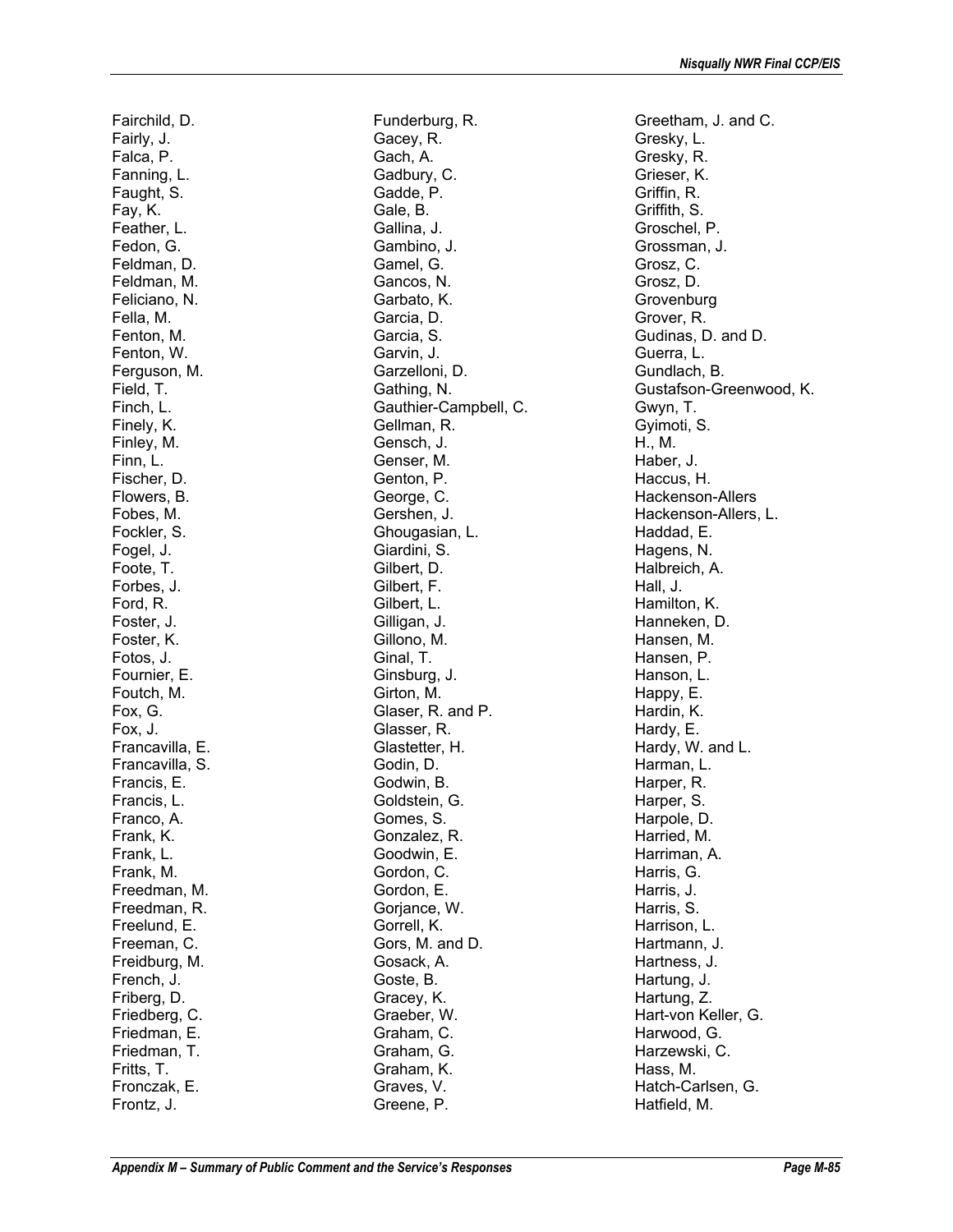Hathaway, L. Hatleberg, E. Hawthorn, L. Hayes, J. and R. Haynes, J. Head, K. Heaps, J. Heaps, W. Hearner, B. Hearty, S. Heath, V. Hebert, P. Hecklinger, L. Heller, E. Helms, N. Helms, W. Hendricksen, J. Hendrickson, D. Henricksen, D. Henrickson, L. Henry, R. Henson, N. Herath-Veiby, G. Herman, M. Hernandez, A. Herner, B. Herz, M. Herzberg, W. Hess, G. Hess, M. Heywood, D. Higgins, C. Hill, R. Hinkle, J. Hinze, W. Ho, N. Hoagland, P. Hoban, C. Hobbs, T. Hodge, D. Hodges, C. Hoffman, K. Hoffman, R. Holden, G. Holland, D. Holland, E. Hollings, L. Holmes, T. Holtschulte, J. Holtz, B. Hopkinson, C. Horner, D. Horner, S. Horseman, D. Houston, J. Howard, E.

Howard, S. Hudyma, R. Hueftle, K. Huneycutt, C. Hunt, H. Hunter, J. Hurtado-Webb Hurtel, C. Hutchinson, J. Hutchinson, T. Huyler, J. Hyers, A. Ingerman, K. Interrante, K. Irwin, T. Isbell, S. Jacir, D. Jackson, K. Jacobs, B. Jacobs, R. Jacobson, L. Jacot, L. Jacques, D. Jagg, N. Jakob, H. Jakopak, L. James, D. Jameson, J. Janicki, J. Jasper, P. Jauquet, J. Jensen, B. Jensen, D. Jensen, E. Jessler, D. Johnson, B. & D. Johnson, C. Johnson, K. Johnson, M. Johnson, S. Jones, C. Jones, G. Jones, R. Jones, T. Jonientz, C. Jordal, A. Jordan, Y. Joscelyne, C. Joy, C. Joyce, K. Juelson, T. Kalan, S. Kaminski, C. Kampen, G. Kandinsky, M. Karlsvik, S.

Kasper, A. Kassel, R. Kateiva, A. Katz, M. Kauffman, C. Kauffman, J. Kaufmann, K. Kavanaugh, R. Kawanishi, A. Kawazoe, K. Kearns, K. Kee, J. Keefe, J. Keigel, J. Keilstrup, D. Kelley, M. Kelly, D. Kemp, J. Kennedy, A. Kenney, M. Kentala, J. Kenton, M. Kester-Oliver, K. Khadduri, L. Khadduri, N. Kidman, B. Kimball, L. Kimball, M. King, F. King, H. Kirby, M. Kirsten, J. Kitchen, E. Kitzman, I. Klawuhn, K. Kligman, A. Klinger, K. and Hansen, P. Knollmeyer, C. Koch, G. Koehler, J. Kolakowski, D. Kopec, E. Korbett, J. Kordack, J. Koster, K. Koushik, R. Kovich, J. Kovich, J. Kramer, D. Kramer, N. Krause, B. Krechnyak, K. Krocheski, E. Ksiazak, M. Kuciej, W. Kucsera, C.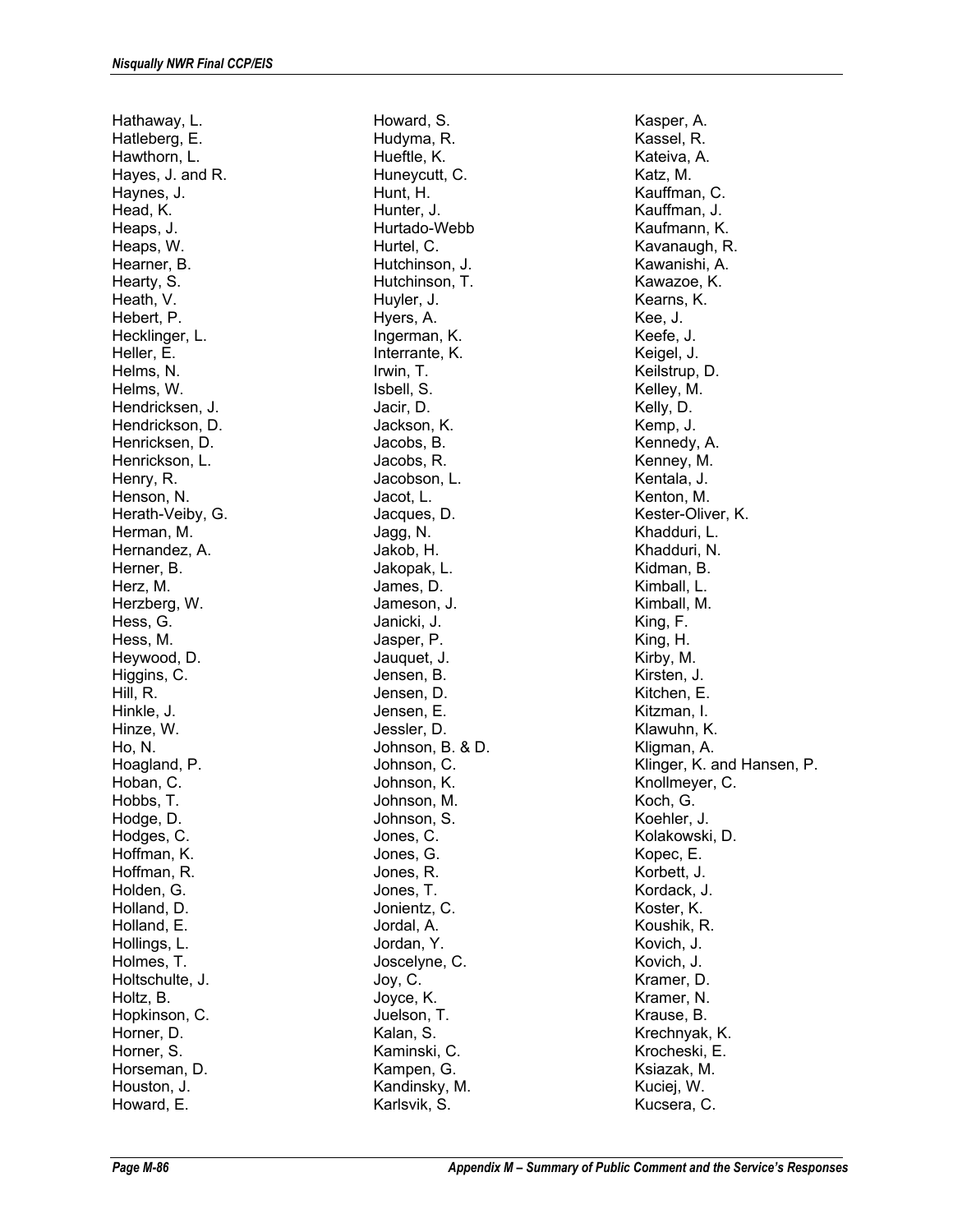Kunsch, L. Kuperburg, J. Kurp, P. Kurp, P. Kuypers, J. Kuzdeba, E. L., A. La Chusa, D. La Chusa, D. La Voy, L. Lagerberg, R. Lamb, J. Lampman, T. Lang-Bartlett, C. Larish, J. Larsen, K. and G. Tolbert Larson, G. LaShelle, K. Laskowsky, K. Lastar, J. Laurer, E. Laurie, A. Lauterbach, B. Lawrence, S. Lawrence, S. and S. Lawton, K. Layton, J. Le Baron, P. Lea, D. Lea, K. Lebel, D. Ledoux, C. Leduc, M. Lee, M. Lees, G. and S. Legg, A. Leggett, A. Leiva, S. Lemmons, T. Lemon, D. Lenier, D. Lenkowski, D. Lenkowski, M. Lenkowski, R. Lentz, T. Lenz, D. Lenz, E. Leon, M. Leonard, A. Leonard, B. Leonard, R. LeVasque, J. Levensky, M. and M. Conner Levin, M. Levine, J. Lewis, G.

Leypoldt, I. Leyva, J. Liebers, M. Lima, N. Lindstrom, G. and H. Lissauer, J. Little, C. Liu-Elizabeth, E. Livingston, D. Lochner, W. Locke, K. Loewenson, D. Logan, C. Lokshin, N. London, M. and S. Long, D. Long, R. Longenbaugh, M. Loson, J. Loudig, I. Love, L. Loveman, L. Loving, P. Lovrien, M. Lowe, R. Lowell, D. Lucha, V. Ludvigson, M. & Kevanda, C. Luebbehusen, N. Lueck, M. Lundy, J. Lynch, J(ay). and S. Lynch, J. Lynch, J.(ohn) Lynn, D. Machiorlatti, K. MacMillan, E. Macuk, S. Maddox, P. Maffie, B. Maher, H. Mahutga, B. and B. Makela, L. Makinjussi, V. Malicki, S. and P. Malinowski, L. Malmquist, K. Manka, S. Mann, D. Mannakee, E. Mansour, D. Marcelin, A. Marchand, C. Marcialis, D. Marcus, C. Marcus, D.

Marcus, K. Mariano, S. Marino, D. Marra, A. Marra, C. Marshall, A. Marshall, L. Marshall, W. Martens, J. Martin, M. Martinez, A. Martinez, J. Martinez, J. and S. Martinez-Hixon, M. Martinsen, F. Mason, J. Masters, J. Mateyak, K. Mathes, J. Mathews, J. Mathews, P. Mathieu, K. and K. Mathis, K. Mattson, J. Max, M. and P. Maxwell, J. Maze, K. McCann, Y. McCarthy, A. McCarty, J. McClintock, C. McCormick, A. McCoy, K. McCoy, M. McCreary, J. McCreary, J. McCullough, B. McDaniel, M. McDonald, H. McDow, D. McEntire, A. McGovern, M. McGrath, S. McGrew, R. McGruder, K. McGunnigle, R. McIntosh, J. McKeel, D. McKeown, J. McKinney, K. McLaughlin, B. McMahom, D. McMaster, L. McNair, F. McQuaid, A. McRoberts-Wilson, K.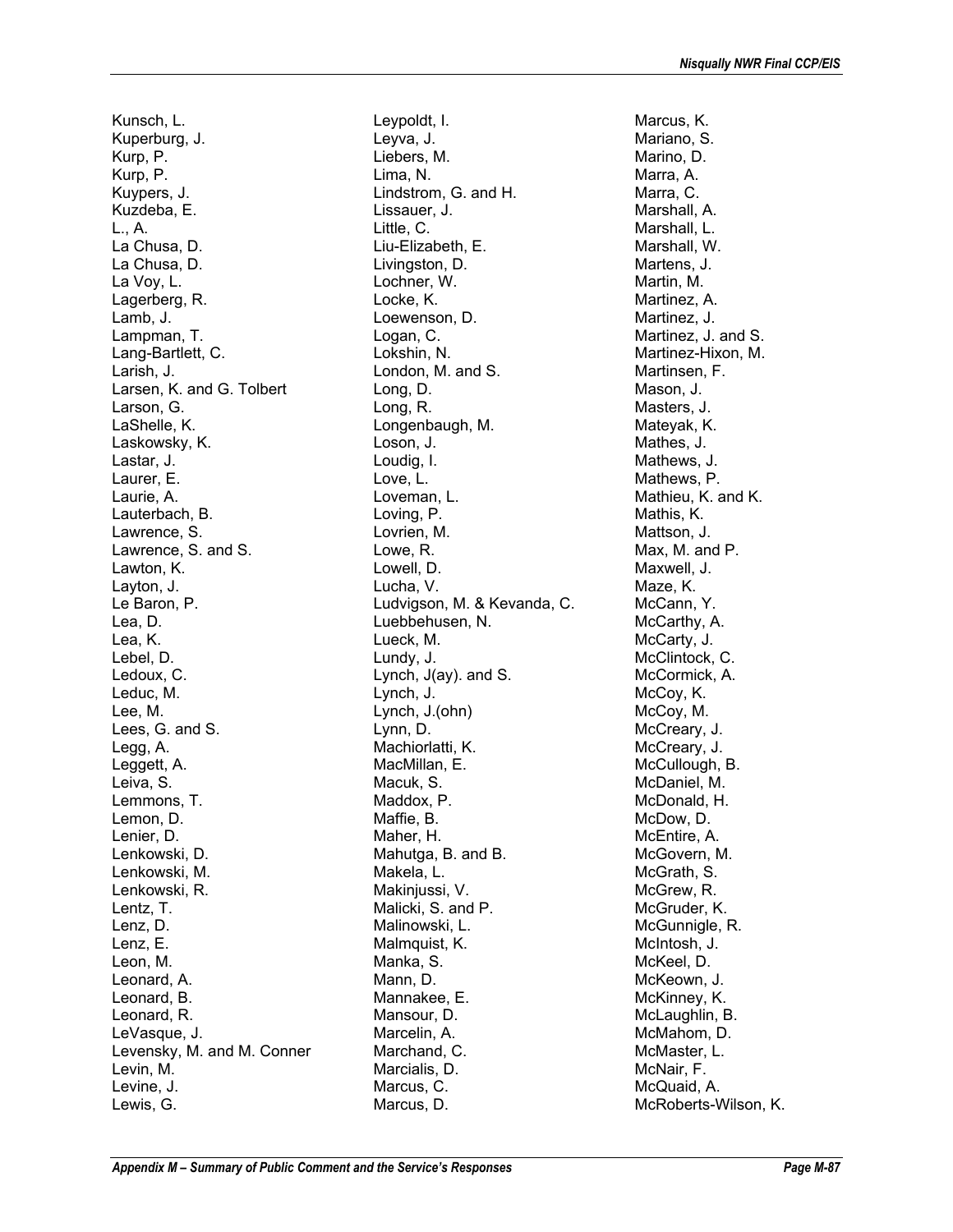Meagher, C. Mech, J. Medill, J. and Wygum, D. Meek, T. Mei, A. Meister, L. Melwani, G. Merosands, L. Merwar, C. and P. Messenger, A. Metsinger, P. Meyer. L. Micala, C. Michaud, J. Michelsons, J. Milacek, K. Miles, T. Millard, W. Miller, ?. Miller, D. Miller, H. Miller, J. Miller, K. Miller, M. Mills, K. Mills, S. Mims, M. Minnie, T. Mitchell, A. Mitchell, J. and W. Mitchell, R. Mizerany, C. Moffat, J. Mogul, M. Mohr, T. Molde, D. Molino, E. Molloy, T. Momberger, K. Mondo, C. Montague, S. Moore, A. Moore, B. Moore, E. Moore, E. Moore, S. Morales, A.(gustin) Morales, A.(ngeles) Morales, C.(arlos) Morales, C.(armen) Morales, E. Moran, J. Moran, K. Morand, N. Morello, P. Moretti, V.

Morley, D. Morresi, G. Morse, D. and E. Morton, D. Moss, B. Moss, P. Mouw, V. Mrozek, M. and D. Mugford, S. Mulanix, T. Mullin, C. Munson, S. Muraco, D. Murakhver, N. Muroiwa, R. Murphy, M. Musial, M. Muthu, G. Narasimhan, P. Neary, S. Neely, H. Negri, P. Neiderberger, K. Neilson, V. Nelson, D. Nelson, J. Nervik, P. Nester, M. Neuzil, D. Newling, C. Newman, K. Nguyen, K. Nichols, B. Nichols, N. Nicol, T. Niven, J. Nolle, K. Nordlund, J. Null, C. Nunn, H. O'Brien, D. O'Brien, K. Ochoa, F. Ochocinski, K. Ockunzzi, L. O'Connell, E. O'Connell, T. O'Donnell, C. Oehlman, G. Ogle, M. Oglevie, M. O'Hagan, P. O'Harra, S. Ohm, N. O'Keefe, R. Oldford, E.

Olmstead, D. Olmstead, J. Olson, I. Olson, J. Olson, N. Olson, R. O'Malley, K. Ortega, N. Ortiz-Swick, M. Osier, J. Osterman, S. Ouellette, T. Paddock, M. Padelford, M. Page, D. Palisi-Schuelke, M. Palka, B. Palka, D. Palmatier, K. Panitz, T. Pankratz, D. Pappas, S. Parish, K. Parker, T. Parker, W. Parker-Rollins, L. Parks, D. Parr, K. Paterson, J. Patterson, A. Paul, B. Paul, J. Paulsen, E. Pavey, A. Pearce, E. Pedersen, C. Pedigo, J. Pell, J. Pendergast, L. Pengelly, S. Penner, M. Pennington, N. Perchemlides, S. Perkins, C. Perle, D. Perlman, F. Perlman, F. Perz, M. Peters, S. Petersen, B. Petersen, W. Peterson, A. Peterson, L. Petrie, M. Pfundt, B. Philen, R.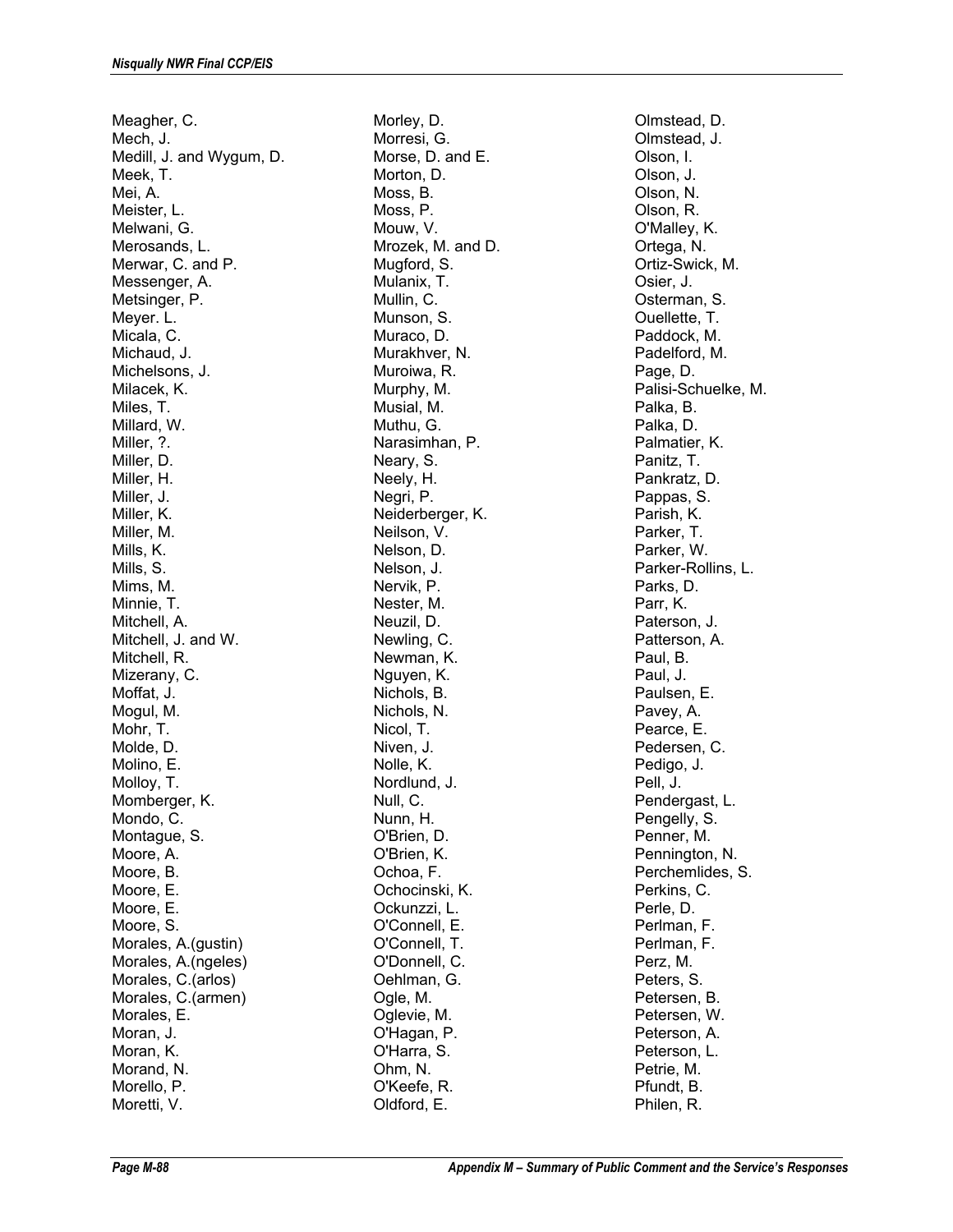Phillips - Gutchell, E. Phillips Farte, L. Pickens, C. Picker, N. Pickett, C. Pieterman, F. Pinckert, M. Pineda, K. Pino, D. Piraino, J. Pisicoli, F. Pisicoli, F. Plunkett, T. Pluta, C. Podolsky, E. Poggendorf, J. & D. Colwell Polk, A. Pomiecko, G. Pomies, J. Ponce, M. Porter, J. Potter, I. Power, S. Prather, H. Prather, S. Price, C. Pringle, B. Pritt, S. Procino, M. Pruske, J. Psiaki, K. Puca, R. Puchot, J. Puddicombe, R. Puduski, D. Pugh, A. Puglisi, D. Purucker, W. Purvine, B. Quackenboss, C. Quade, H. Rabaglia, M. Rabbit, H. Radau, C. Rahmim, A. Rain, G. Raines, C. and C. Berres Ramachandran, A. Ramanan, S. Ramey, B. Ratliff, J. Ratzon, M. Rayshick, H. Rayshick, S. Reck, A. Redding, B.

Redding, S. Reeves, S. Reichert, R. Reichert, R. Reid, A. Reid, M. Reisenbichler, R. Reising, L. Renate, B. Reniff, S. Repeta, C. Reuter, W. and J. Reyes, A. Rhine, R. Rhodes, S. Rhymer, K. Richards, R. Richards, R. Ricker, M. Riddell, C. Riddell, J. Ridolfi, J. Rieck, C. Riley, E. Riley, S. Rimbos, P. and N. Rinehart, A. Robertson, K. Robinson, B. Robinson, N. Robinson, T. Rogers, D. Rogers, J. Roldan, M. Roll, K. Roose, M. Rosa, J. Rose, S. Rosenfeld, D. Rosenfield, E. Rosmar, B. Rosmarino, B. Ross, S. Roux, S. Rowe, B. Rowe, J. Rowe, L. Rubery, Y. Ruble, N. Ruckdeschel, K. Rupert, J. Rushing, N. Rutkowski, R. Rutkowski, R. Rutz, R. Ryan, E.

Ryan, G. Rydant, M. S., N. Sacks, I. Sakoda, F. Salgado, L. Salinas, M. Sandoval, A. Sapatilha, Z. Sarmiento, U. Sarver, V. Sashaw, B. Saunders, O. Savina, D. Schaffer, M. Schauer, E. Schaufler, P. Schechter, A. Scheri, M. Schiavone, S. Schieferstein, J. Schiltz, L. Schlossberg, L. Schmauder, A. Schmid, G. Schmidt, A. Schmitt, N. Schoen, A. Schofield, D. Schooler, S. Schooley, T. Schoon, K. and C. Schramm, P. Schulte, P. Schultz, J. Schwartz, I. Schwartz, R. Schwartz, S. Scoggins, Y. Scott, B. Scott, D. Segall, S. Seider, J. Seigal, J. Seigenthaler, L. Seiler, S. Selquist, D. Seltzer, R. Sendrowitz, M. Sennett, A. Sennett, L. Sennett, M. Senyen, E. Serwin, L. Sessions, S. Settle, C.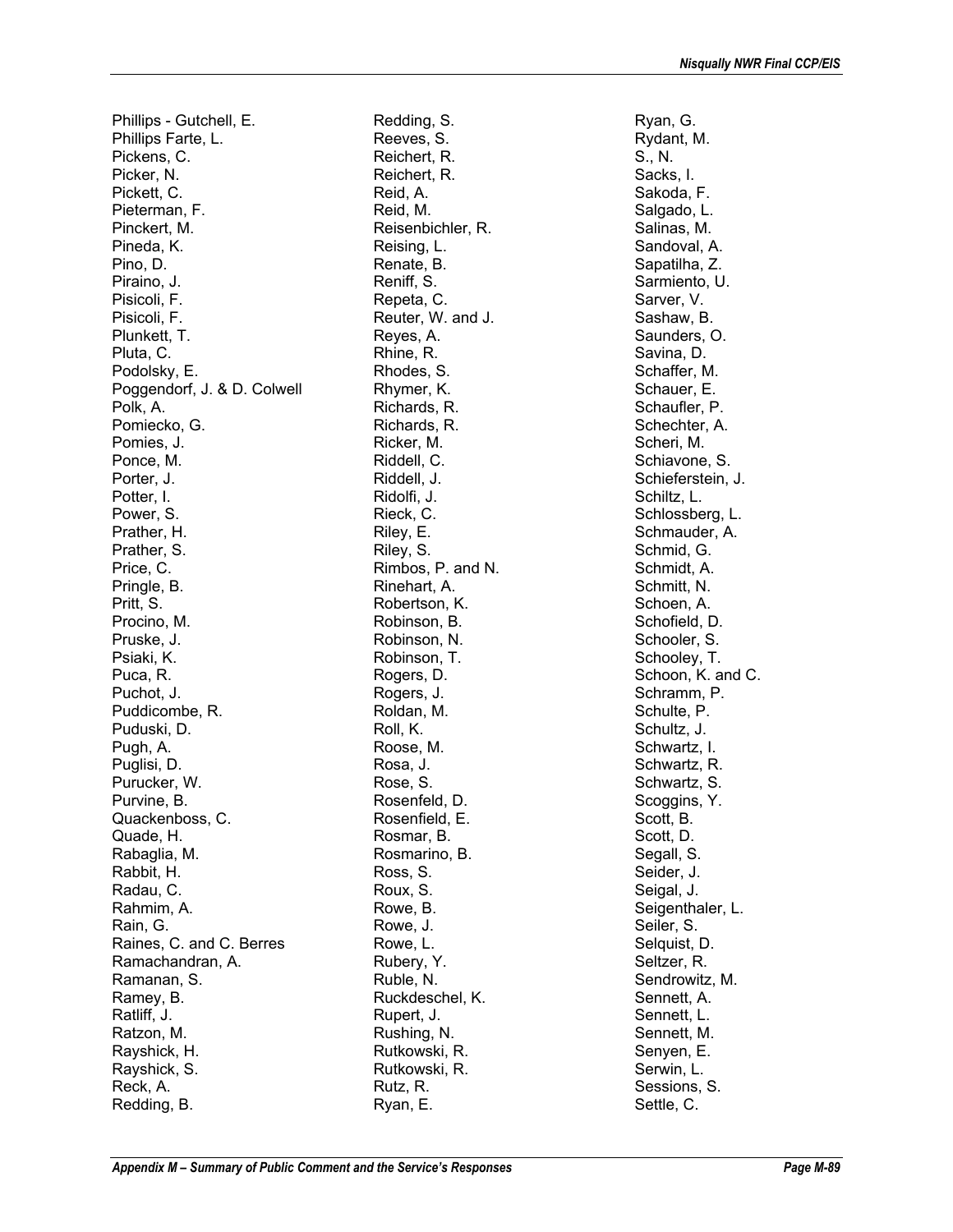Seyler, D. Shake, A. Shanewise, S. Sharp, D. Sharpe, E. Shaw, C. Shaw, D. Shepard, M. Shipley, B. Shohan, D. Shohan, D. Short, R. Shoss, B. Shown, S. Shuller, S. Sibley, P. Siegel, L. Siegrist, L. Siegrist, T. Sillars, K. Silverstein, M. Simecek, J. Simone, P. and V. Simpson, C. Simpson, J. Simpson-Brown, D. Sinamon, M. Sisson, K. Skelcher, B. Skeuse, M. Slaby, S. Sloan, E. Smith, A. Smith, C. Smith, J. Smith, K. Smith, L. Smith, M. Snitzer, E. Snook, R. Snyder, D. Snyder, R. Soler, A. Soler, A. Sonne, D. Sonneville, D. and D. Sontag, K. Sorenson, E. Sorvetti, K. and T. Abney Spadaccini, A. Spanhel, S. Speed, B. Speizio, P. Spencer, L. Spencer-Scher, C. Spitz, M.

Spoden, J. Springston, T. Spychalski, K. Srikanth, K. St. Claire, K. Staelens, B. Stagman, R. Stahl, S. Stanley, B. Stanley, C. Stanton, J. Stanzione, D. Staples, S. Steeples, D. Stein, M. Stellini, J. Stephens, K. Sterling, A. Sternberg, H. Stevens, J. Stewart, J. Stickel, A. Stillwell, E. Stirling, K. Stoddard, E. Stoffers, F. Stone, G. Stone, M. Stonington, L. Storelli, G. Storlie, B. Story, K. Stotler, D. Streiffert, N. Stukel, K. Sugarman, S. Sullivan, B. Sullivan, J. Sullivan, M. Sullivan, T. Sultan, B. Sus, R. Sutherland, C. Sutherland, J. Suttles, J. Sutton, K. Swartz, A. Swaynos, V. Sweitzer, C. Swenson, L. Swift, A. Syverson, D. Szypulski, S. Tabor, L. Takanashi, J. Taksel, R.

Tanguis, H. Tanzer, C. Tassin, K. Tate, B. Tavani, C. Taylor, B. Taylor, D. Taylor, I. Taylor, M. Telemaque, J. Tepley, C. and F. Terrien, J. Terry, J. Thandi, K. Thiem, D. Thomas, R. Thomas, S. Thomas, S. Thomas, T. Thomasy, R. Thompson, B. Thompson, L. Thompson, N. Thrasher Hybl, T. Thunell, C. and S. Tidal, A. Tobiason, F. Todes, R. Tolpin, J. Tomacari, A. Tompkins, J. Toperoff, O. Tormes, L. Toro, A. Toth, J. Totonchi, M. Townsend, M. Treibel, H. Troy, T. Trudel, T. Truong, L. Tseng, J. Tubman, L. Tumlin, K. Turcott, B. Turek, G. Turner, R. Tuttle, W. Ugolik, L. Underhill, J. Urie, K. Valdes, C. Vallone, C. Van Camp, R. Van Lom, K.